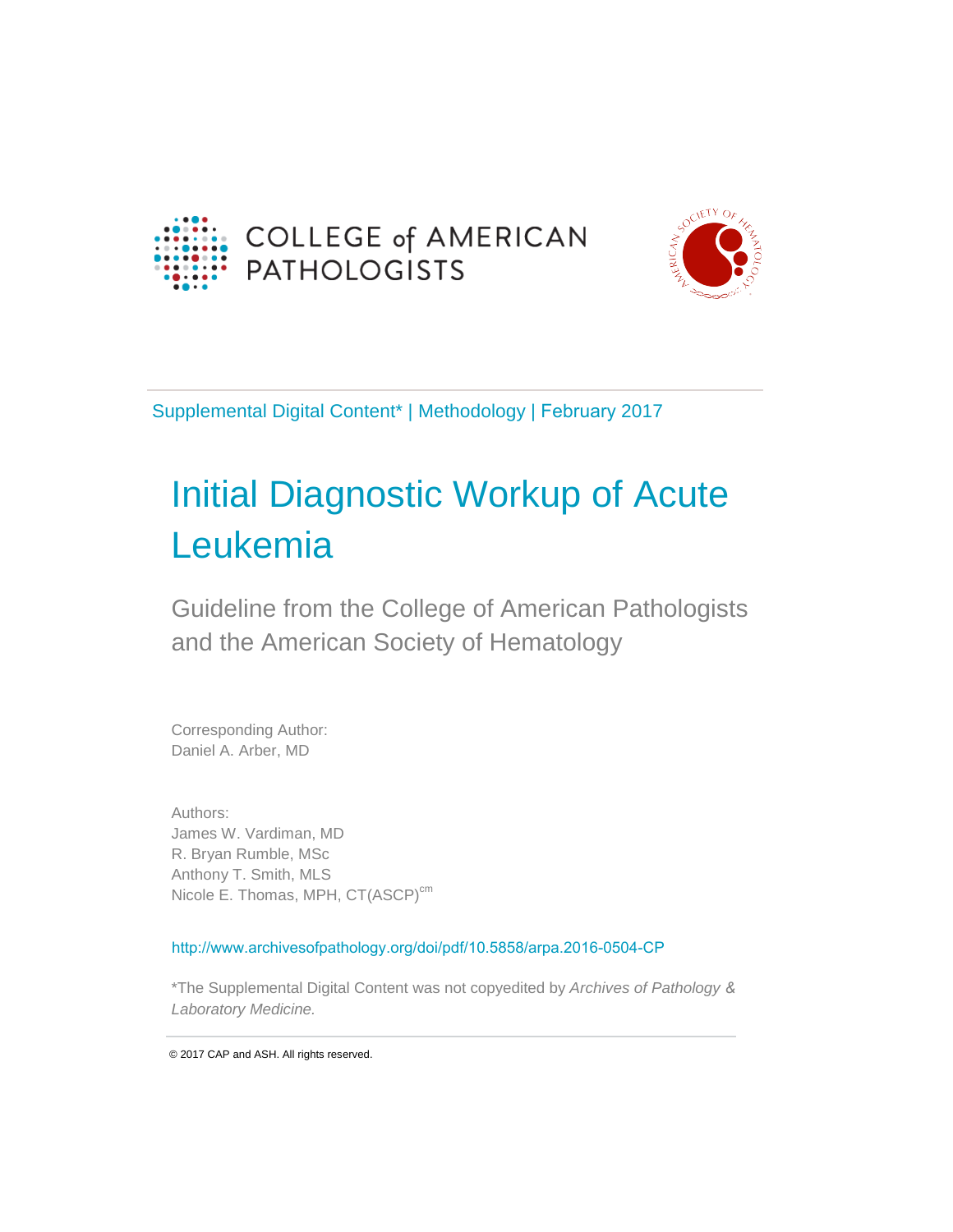#### **METHODS USED TO PRODUCE THE GUIDELINE**

#### **Panel Composition**

The College of American Pathologists (CAP) Pathology and Laboratory Quality Center (the Center) and the American Society of Hematology (ASH) convened an expert panel (EP) consisting of general pathologists, board-certified hematopathologists, hematologists, a hematologist/oncologist, and a methodologist consultant to develop an evidence-based guideline to address the initial workup of acute leukemia. CAP and ASH approved the appointment of the project chair and panel members. The EP members performed the systematic evidence review.

An advisory panel (AP) of one patient advocate, one cytogeneticist, three hematologists/oncologists (including one pediatric hematologist/oncologist), one medical oncologist, and two hematopathologists also helped in the development of the guideline. The role of the AP members was to provide guidance and feedback on the key questions for the literature search, vet the draft guideline statements prior to the public comment period, and to review and provide feedback for the manuscript and supplemental digital content (SDC).

#### **Conflict of Interest (COI) Policy**

Prior to acceptance on the expert or advisory panel, potential members completed the CAP conflict of interest (COI) disclosure process, whose policy and form (in effect April 2010) require disclosure of material financial interest in, or potential for benefit of significant value from, the guideline's development or its recommendations 12 months prior through the time of publication. The potential members completed the COI disclosure form, listing any relationship that could be interpreted as constituting an actual, potential, or apparent conflict. The CAP Center uses the following criteria:

Nominees who have the following conflicts may be excused from the panel:

- a. Stock or equity interest in a commercial entity that would likely be affected by the guideline or white paper
- b. Royalties or licensing fees from products that would likely be affected by the guideline or white paper
- c. Employee of a commercial entity that would likely be affected by the guideline or white paper

Nominees who have the following potentially manageable direct conflicts may be appointed to the panel:

- a. Patents for products covered by the guideline or white paper
- b. Member of an advisory board of a commercial entity that would be affected by the guideline or white paper
- c. Payments to cover costs of clinical trials, including travel expenses associated directly with the trial
- d. Reimbursement from commercial entity for travel to scientific or educational meetings

Everyone was required to disclose conflicts prior to beginning and continuously throughout the project's timeline. Expert panel members' disclosed conflicts are listed in the appendix of the manuscript. The CAP and ASH provided funding for the administration of the project; no industry funds were used in the development of the guideline. All panel members volunteered their time and were not compensated for their involvement, except for the contracted methodologist.

#### **Literature Review and Analysis**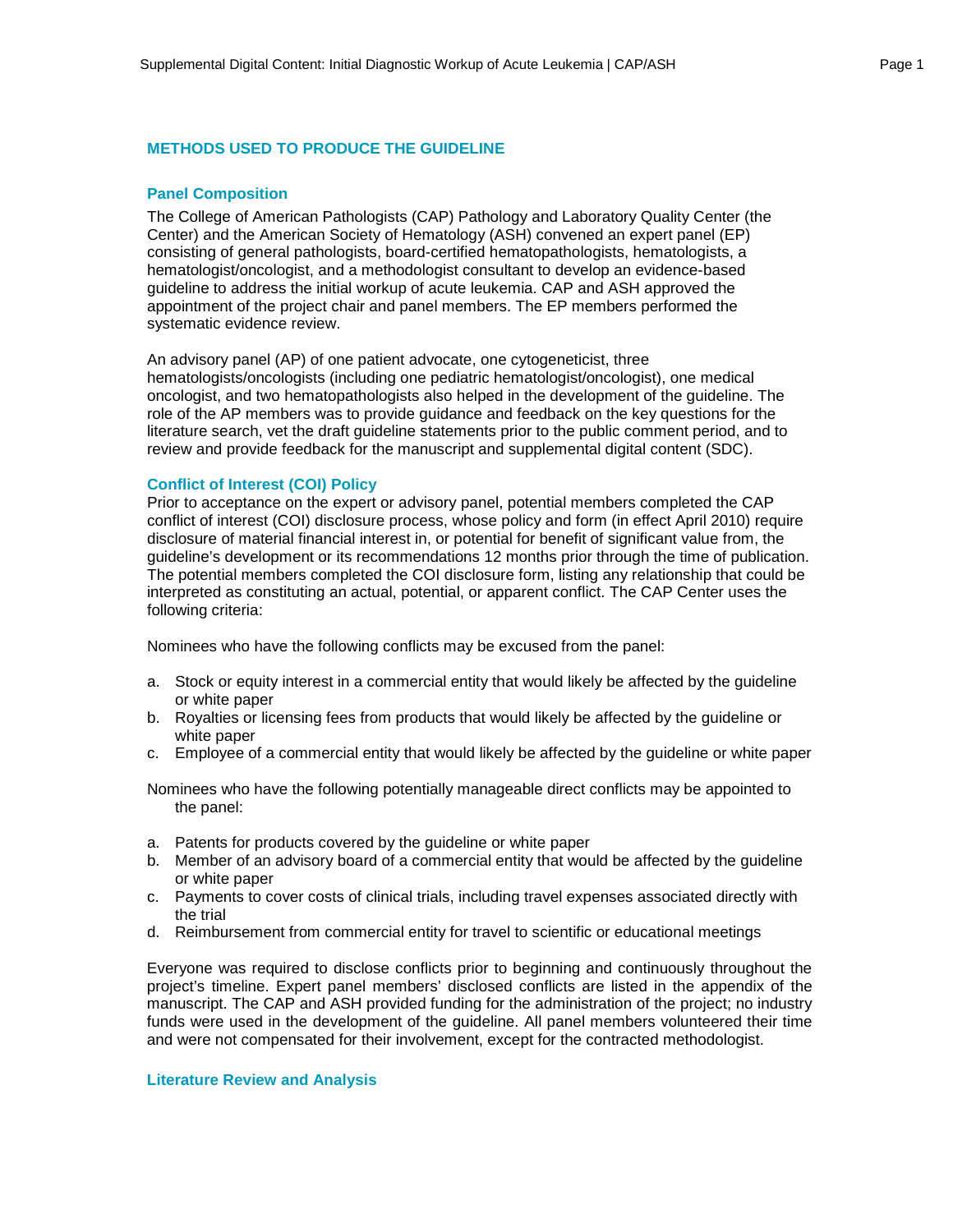The EP met 23 times through teleconference webinars from June 8, 2011 through August 16, 2016. Additional work was completed via electronic mail. The panel met in person July 19, 2013 to review evidence to date and draft recommendations and again September 15, 2015 to review feedback from the public comment period and to finalize the recommendations.

Prior to the first in-person meeting, the expert panel formed the following key questions (KQ) for which to base the literature search:

- 1. What clinical and laboratory information should be available during the initial diagnostic evaluation of a patient with acute leukemia?
- 2. What specimens and sample types should be evaluated during the initial workup of a patient with acute leukemia?
- 3. At the time of diagnosis, what tests are required for all patients for the initial evaluation of an acute leukemia?
- 4. Which tests should be performed only on a subset of patients, including in response to results of initial tests and morphology?
- 5. Where should laboratory testing be performed?
- 6. How should test results and the diagnosis be correlated and reported?

All expert panelists participated in the systematic evidence review (SER): title-abstract screening, full-text review, and data extraction of high-level studies (i.e., randomized control trials, systematic reviews, and clinical practice guidelines). A dual review was performed for each study and in each phase of the SER; the co-chairs adjudicated all conflicts. After assessing the data, the panel determined that the high-level studies alone and the initial data extraction points were not sufficient to draft guideline statements. The panel then decided to develop additional data extraction points to be included in the systematic review form and to include lower-level study designs. CAP staff and two contracted methodologists performed a second round of data extraction for the high-level studies and 150 cohort studies. The expert panel cochairs performed an audit to verify accuracy and completeness. A total of 119 studies comprised the final body of studies included in the SER. Supplemental Figure 1 displays the results of the literature review. All articles were available as discussion or background references. All members of the EP participated in developing draft recommendations, reviewing open comment feedback, finalizing and approving the final recommendations, and writing/editing of the manuscript.

#### **Peer Review**

An open comment period was held from August 10 through August 31, 2011 on the ASH Web site [www.hematology.org.](http://www.hematology.org/) Twenty-nine draft recommendations, four demographic questions, and three questions to assess feasibility were posted for peer review. An announcement was sent to the following societies deemed to have interest:

- American Association for Clinical Chemistry (AACC)
- American Cancer Society
- American College of Medical Genetics and Genomics (ACMG)
- American Society of Hematology (ASH)
- American Society for Clinical Oncology (ASCO)
- American Society for Clinical Pathology (ASCP)
- Association of Community Cancer Centers (ACCC)
- Association for Molecular Pathology (AMP)
- Association of Pathology Chairs (APC)
- Association of Directors of Anatomic and Surgical Pathology (ADASP)
- Cancer and Leukemia Group B (CALGB)
- Cancer Leadership Council
- Cancer Research and Prevention Foundation
- Canadian Association for Pathology (CAP-ACP)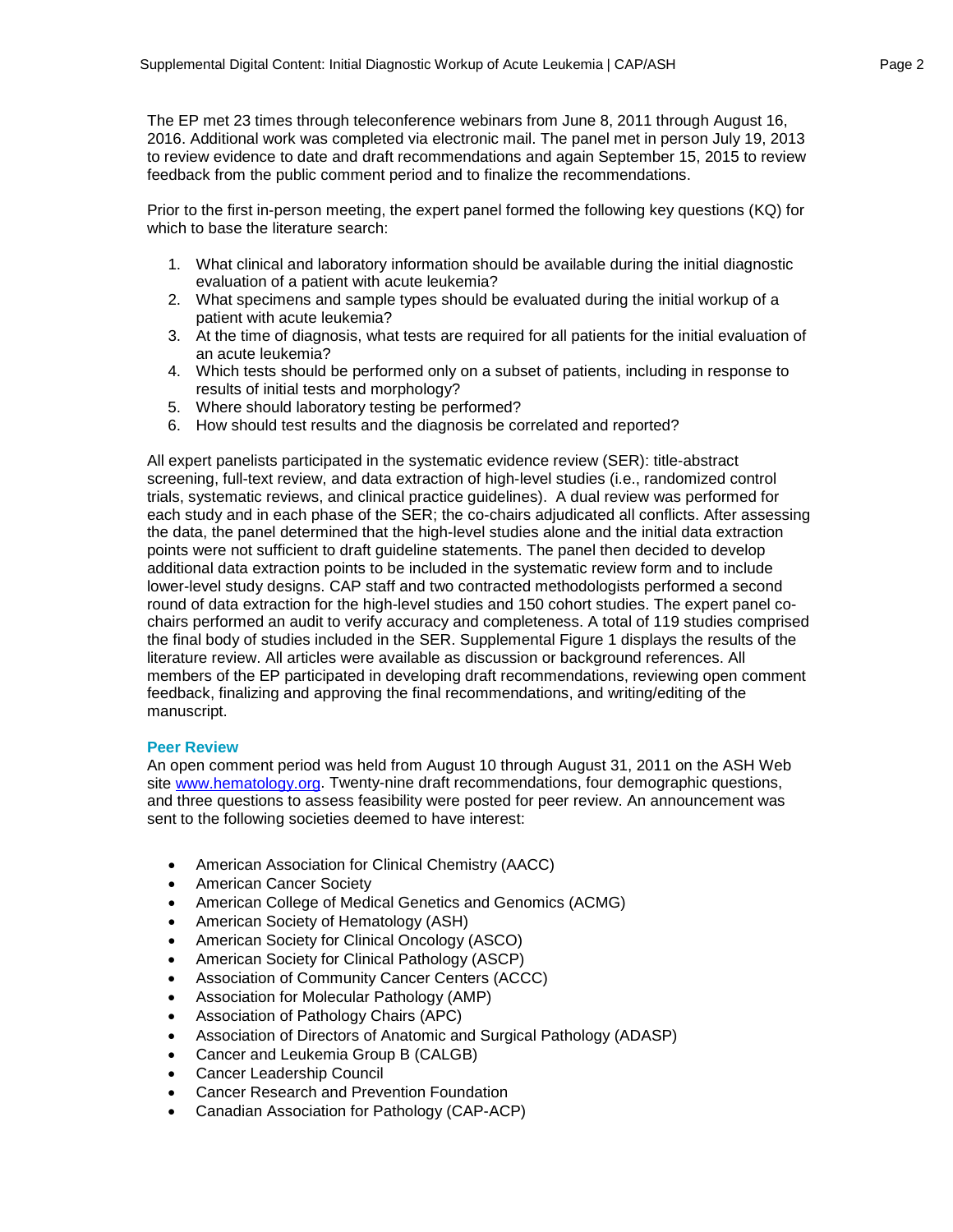- Canadian Partnership Against Cancer
- CAP Board of Governors, Councils, Committees and Membership
- Centers for Medicare & Medicaid Services (CMS)
- Center for Strategic Scientific Initiatives (CSSI)
- Children's Oncology Group (COG)
- Clinical Laboratory Improvement Advisory Committee (CLIAC) (CDC)
- Clinical Laboratory Management Association (CLMA)
- Division of Cancer Treatment and Diagnosis
- Division of Laboratory Programs, Standards, and Services
- Eastern Cooperative Oncology Group (ECOG)
- European Society for Medical Oncology (ESMO)
- European LeukemiaNet (ELN)
- International Society for Laboratory Hematology
- Leukemia and Lymphoma Society
- National Comprehensive Cancer Network (NCCN)
- National Health Council
- Office of Cancer Centers (OCC)
- Society for Hematopathology/European Association of Haematopathology (SH-EAHP)
- Society to Improve Diagnosis in Medicine
- Southwest Oncology Group (SWOG)
- Union for International Cancer Control (UICC)
- United States & Canadian Academy of Pathology (USCAP)
- US Food and Drug Administration (FDA)

"Agree" and "Disagree" responses were captured for every proposed recommendation. The website also received 789 written comments. Twenty-six draft recommendations achieved more than 90% agreement, two draft statements achieved more than 80% agreement, and one received more than 70% achievement. Each EP member was assigned three draft statements for which they had to review the comments and present them to the entire panel for group discussion. After consideration of the comments, two draft recommendations were maintained with the original language, 25 were revised, and two draft recommendations were combined into other statements which resulted in a total of 27 final recommendations. Resolution of all changes was obtained by majority consensus of the panel using nominal group technique (discussion at an in-person meeting, rounds of teleconference webinars, email discussion and multiple edited recommendations) amongst the panel members. The final recommendations were approved by the expert panel with a formal vote. The panel considered laboratory efficiency and feasibility throughout the entire considered judgment process.<sup>1</sup> 52% (89 of 171) responded that all of the draft guideline was feasible, 48% (82 of 171) responded that parts of it were feasible, and 0% responded that none of it was feasible. Neither formal cost analysis nor cost effectiveness models were performed.

An independent review panel (IRP) was assembled to review and approve the guideline for the CAP. The IRP was masked to the expert panel and vetted through the COI process. The ASH Executive Committee approved the guideline on behalf of the ASH.

#### **Dissemination Plans**

CAP plans to host an Initial Diagnostic Workup of Acute Leukemia resource page which will include a link to the manuscript and supplement; a summary of the recommendations, a teaching PowerPoint (Microsoft Corporation, Redmond, WA), a frequently asked question (FAQ) document, and an infographic. The guideline will be promoted and presented at various society meetings.

#### **Systematic Evidence Review (SER)**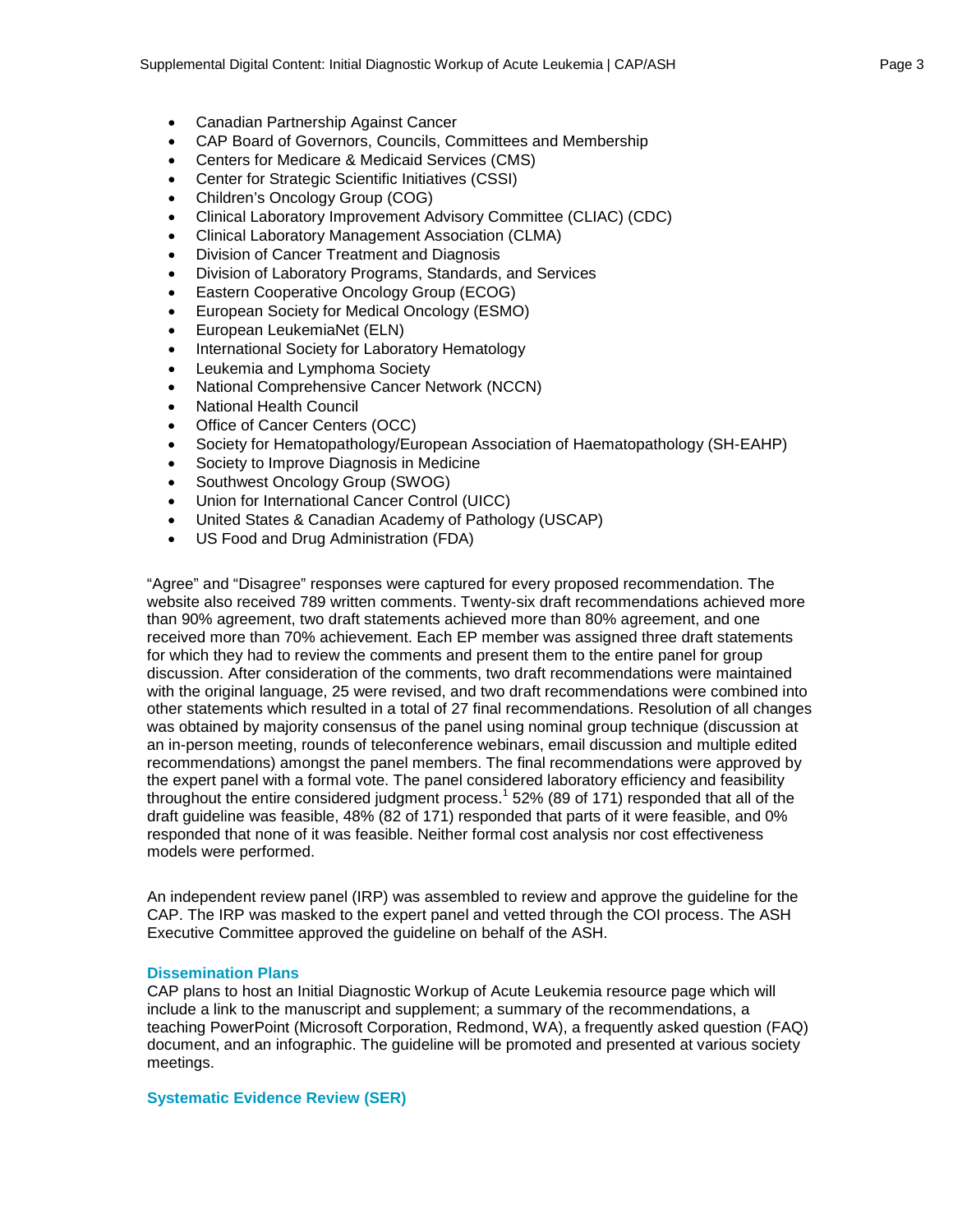The objective of the SER was to identify articles that provided data to inform the recommended testing for the proper diagnosis and optimal prognosis of acute leukemia, particularly pediatric and adult cases of acute myeloid leukemia (AML), acute lymphocytic leukemia (ALL), and mixed phenotype acute leukemia (MPAL). If of sufficient quality, findings from this review would provide an evidence-base to support the recommendations of the guideline. The scope of the SER and the key questions (KQs) were established by the EP in consultation with the methodologist prior to beginning the literature search.

#### **Search and Selection**

A systematic literature search was completed on 10/4/2011 for relevant evidence utilizing OvidSP, PubMed, and Science Direct to identify literature published from January 2005 through September 2011. The search strategy included medical subject headings (MeSH) and text words to capture the general concepts of the workup, diagnosis, prognosis, and management of acute leukemia (AL). The literature search was limited to the English language and human subjects. Publication type limits were added to capture clinical trials, meta-analyses, multicenter studies, cohort studies, prospective studies, and systematic reviews, and to exclude case reports. The electronic database searches were supplemented by a search for grey literature utilizing the TRIP database, the Cochrane Library, Guidelines International Network, and National Guideline Clearinghouse; expert panel recommendations; and a review of reference lists of included articles. A refresh of the OvidSP search strategy was completed on 4/24/2013 to identify relevant literature published from September 2011 to April 2013 and again on 08/11//2015 to identify relevant literature published from April 2013 to August 2015.The Ovid search strategy is included as Supplemental Figure 2. The PubMed and Science Direct searches were adaptations of the OvidSP strategy.

Selection at all levels was based on predetermined inclusion/exclusion criteria. Included:

- Human studies
- Studies published in English

Not included:

- Focus of study was beyond scope of project even though the study group is patients with acute leukemia
- Focus of the study was response to a specific drug or drug combination, including phase I and II studies
- Focus of the study was side effects of leukemia therapies
- Focus of the study was on second malignancies after treatment of acute leukemia
- Focus of the study was on non-acute leukemia, including adult T-cell leukemia/lymphoma, large granular lymphocytic leukemia or B-lymphocytosis
- Focus of the study was infections or treatment of infections associated with acute leukemia
- Focus of the study was on myelodysplastic syndromes (MDS)
- Focus of the study was leukemia in a specific nationality, city or state
- Focus of the study was a specific treatment protocol (including hematopoietic stem cell transplant), treatment complication, or "novel therapy"
- Focus of the study was a specific organ function, other than bone marrow, peripheral blood, csf, or spleen
- Focus of the study was on relapsed acute leukemia
- Focus of the study was on the methodologic aspects of a laboratory test, rather than on the significance of test results
- The study was a cell line study with no clinical findings
- The study focused on predisposition for acute leukemia
- Focus of study was on lymphoma or other malignancy
- Focus of the study was on the mechanisms of leukemogenesis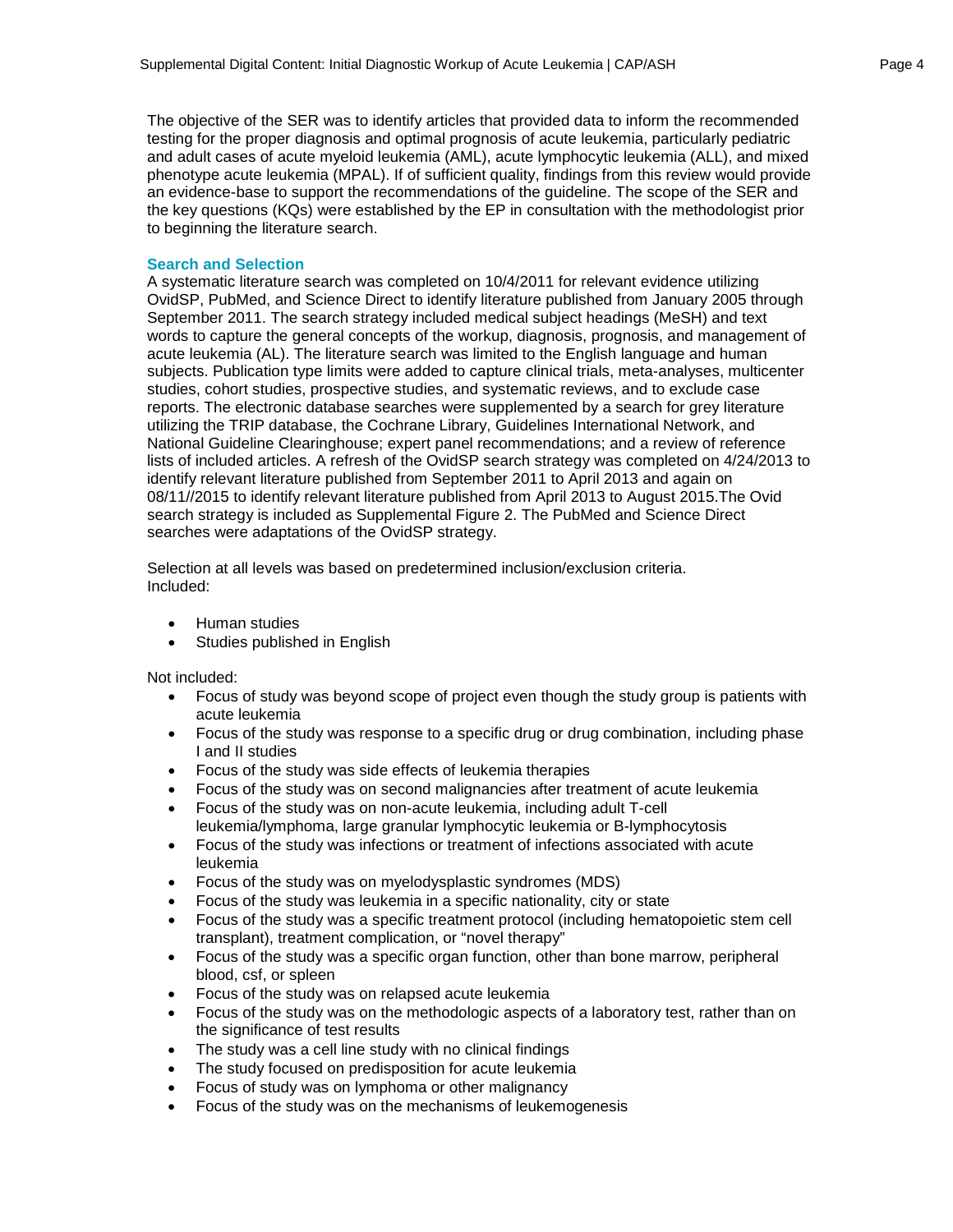- Non-English-language article/document or an English-language abstract or summary without a full article/document available in English.
- Studies published prior to 2005
- Studies that were Veterinary/Non-human
- Studies that were case reports
- Studies that had technical or study design concerns
- Cohort studies with fewer than 100 patients
- Clinical studies where a protocol was not referenced

#### **Outcomes of Interest**

For KQ1 the outcomes of interest included:

survival rates (e.g., overall survival [OS], disease free survival [DFS]) expressed in "> x" years when evaluating survival in pediatric populations.

For KQ2 the outcomes of interest included:

- utility and technical requirements of bone marrow aspirate for diagnosis of AL
- utility and technical requirement of core biopsy for diagnosis of AL
- utility of bone marrow clot section for the diagnosis of AL
- utility of bone marrow touch preparation for the diagnosis of AL

For KQ3 the outcomes of interest included:

- utility of antigens for the diagnosis of AML, APL, and ALL
- utility of minimal residual disease (MRD) in AML, ALL, and MPAL
- significant differences in blood versus marrow for flow cytometry in diagnosis of AL
- significant differences in blood versus marrow for MRD
- utility of antigens in detection of MRD in AML, ALL, and MPAL
- differences in MRD by flow cytometry versus MRD by molecular studies/sequences
- utility of engraftment studies for detection of MRD after transplant for AL
- antigens detected by flow cytometry for therapeutic target in AML, ALL, and MPAL

For KQ4 the outcomes interest included:

• survival rates by test type (MRD, fluorescent in situ hybridization [FISH], polymerase chain reaction [PCR], quantitative PCR, genetic and molecular testing, gene expression analysis, mutational analysis, immunohistochemistry, flow cytometry immunophenotyping, karyotyping, and various translocations)

For KQ5 and KQ6 the outcomes of interest included non-traditional outcomes. The outcomes for these included:

- differences in diagnosis or in test results when duplicate tests were performed in more than one institution (i.e., primary care institution versus treatment center)
- classification scheme for reporting AL

#### **Data Extraction & Management**

The data elements from an included article/document were extracted by one reviewer into standard data formats and tables developed using the systematic review database software, DistillerSR (Evidence Partners Inc., Ottawa, Canada); a second reviewer confirmed accuracy and completeness. Any discrepancies in data extraction were resolved by discussion between the co-chairs and the methodologist. A bibliographic database was established in EndNote (Thomson Reuters, Carlsbad, CA) to track all literature identified and reviewed during the study.

While most of evidence tables are included in the manuscript, five appear in this SDC. Supplemental Table 1 and 2 inform Statement 1 and have only four studies each that inform the collection of patient history and ethnicity and performance status. Supplemental Table 3 contains only four studies and informs Statement 2. Supplemental Table 4 informs Statement 20. Supplemental Table 5, which contains no p-values, informs Statement 23.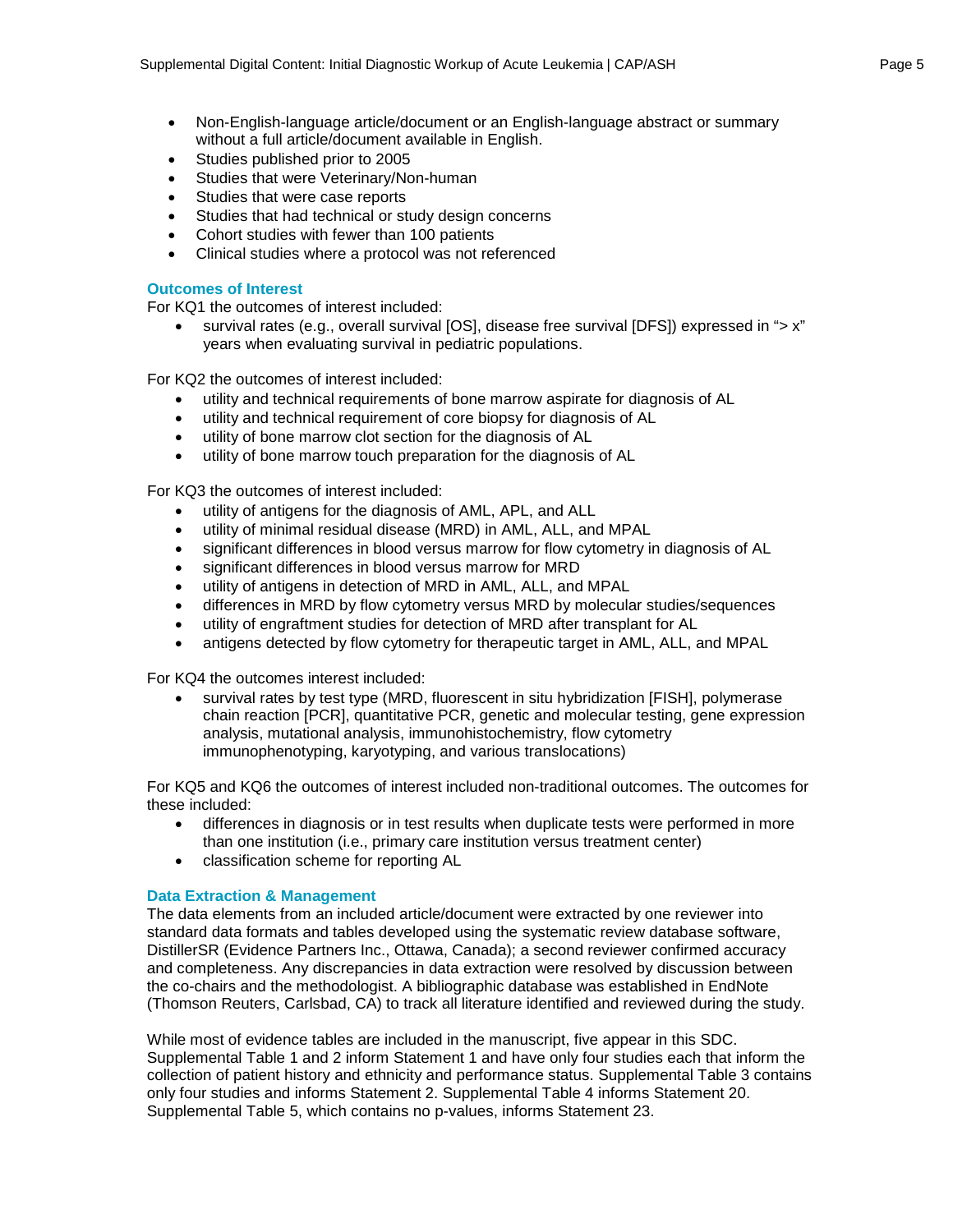#### **Quality Assessment Methods**

An assessment of the quality of the evidence was planned for all retained studies following application of the inclusion and exclusion criteria. Using this method, studies deemed be of low quality would not be excluded from the systematic review, but would be retained and their methodological strengths and weaknesses discussed where relevant. Studies would be assessed by confirming the presence of items related to both internal and external validity, and which are all associated with methodological rigor and a decrease in the risk of bias. These items were assessed as being either yes, no, partial, not reported (NR), or not applicable (N/A) in the following way:

Clinical practice guidelines (CPGs) were assessed for quality by confirming the following attributes were considered and incorporated in its design as recommended by the Institute of Medicine (IOM).<sup>2</sup>

- Based on a systematic review
- Included a multidisciplinary panel
- Patient preferences were considered
- Important patient sub-types were considered
- Methods were well-described and reproducible
- Information on potential conflicts of interest were gathered and disclosed
- Quality of the evidence was assessed
- Strength of the evidence was rated
- CPG includes a plan for updating
- Sources of funding are disclosed

Meta-analyses were assessed in a similar fashion to CPGs according to the following criteria:

- Based on a systematic review
- Methods were well-described and reproducible
- Quality of the evidence was assessed
- Any planned pooling was stated a priori
- Limitations of the analysis are discussed
- Sources of funding are disclosed

Randomized controlled trials (RCTs) and Quasi-RCTs were assessed for quality according to reporting and full description of:

- Randomization method fully-described
- Details on any blinding were provided
- Provided details of all planned analyses
- Stated the expected effect size and described the statistical power calculation
- Reported the length of follow-up
- Provided a description of the baseline characteristics for all patients by treatment/assessment arm
- Sources of funding are disclosed

Non-randomized clinical trials (NRCTs) and prospective cohort studies (PCSs) were assessed according to:

- Balance between treatment/assessment groups
- Reporting of baseline characteristics
- Reporting if any adjustments were made where baseline differences were detected
- Sources of funding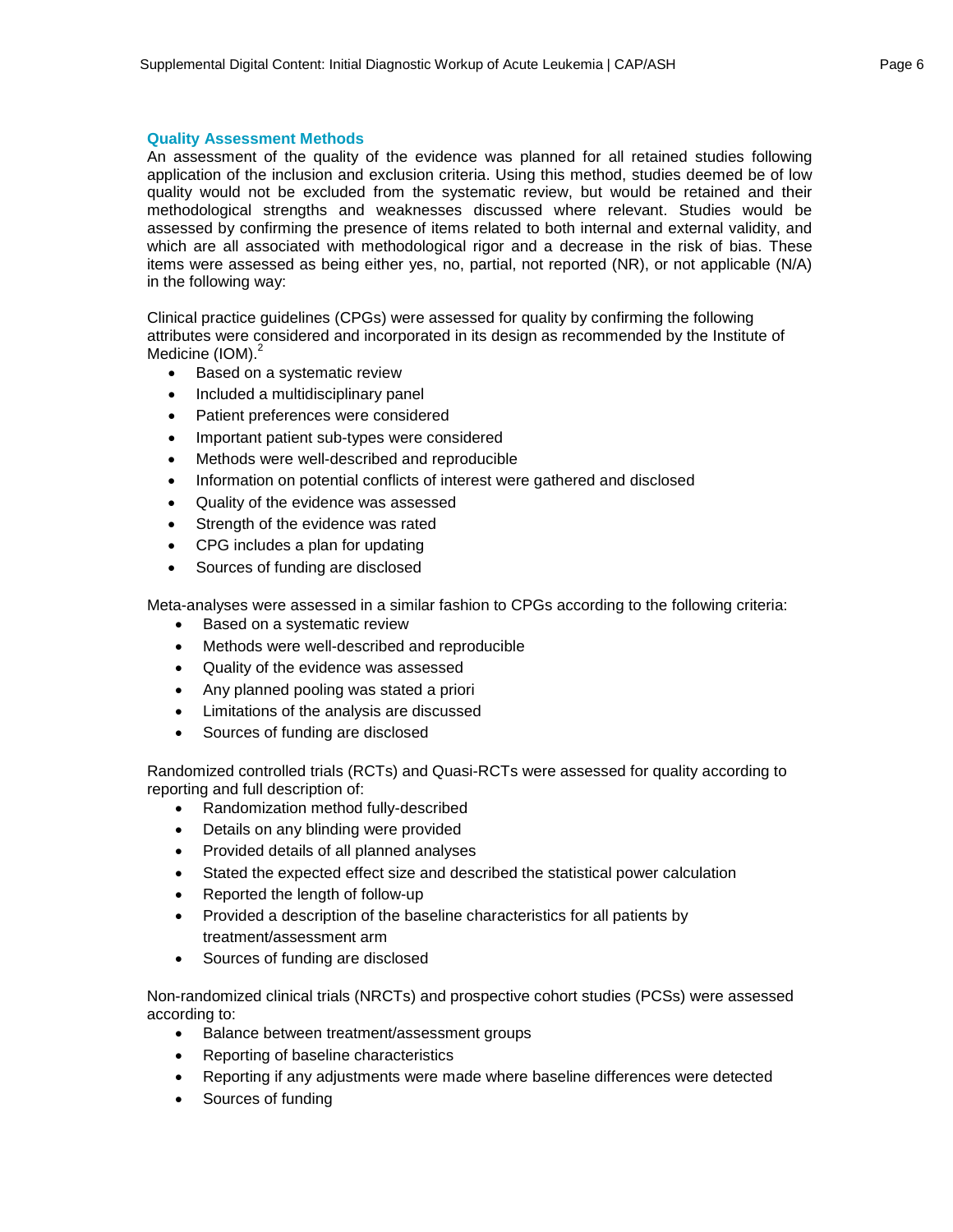Each study was assessed individually, and then each study type was summarized. Finally, a summary of the overall quality of the evidence was given considering the evidence in totality.

Supplemental Table 6 summarizes the quality assessment criteria by study design.

#### **Quality Assessment Results**

A total of 119 studies<sup>3-121</sup> were included in our systematic review. This body of evidence comprised two meta-analyses,  $37, 51$  four RCTs,  $49, 62, 109, 112$  six NRCTs,  $18, 46, 47, 115, 116, 119$  and 107 PCS.<sup>3-17, 19-36, 38-45, 48, 50, 52-61, 63-108, 110, 111, 113, 114, 117, 118, 120, 121 In the following sections, the quantity</sup> of the evidence as determined by the number of studies that met our inclusion criteria and were retained, the evidence type as determined by study design, the quality of that evidence as determined by the risk of bias assessment, and its consistency are all reported, both as individual studies and in totality, statement by statement.

Statement 1 is supported by a total of 30 studies, comprising two NRCT<sup>115, 116</sup> and 28 PCS<sup>5, 11, 14,</sup> 15, 21-23, 25, 26, 28, 30, 36, 42, 45, 48, 50, 55, 58, 59, 70, 73, 74, 85, 94, 101, 105, 114, 118 inform collecting the patient's age. The two NRCTs<sup>115, 116</sup> were both Single cohort studies. Neither reported on the baseline characteristics of the patient population. Both received Non-industry funding, and both were deemed to have a Low-moderate risk of bias. For the 28 PCS,  $5, 11, 14, 15, 21-23, 25, 26, 28, 30, 36, 42, 45, 48,$ 50, 55, 58, 59, 70, 73, 74, 85, 94, 101, 105, 114, 118  $20^{14}$ , 21, 23, 26, 30, 36, 42, 45, 48, 50, 55, 58, 73, 74, 85, 94, 101, 105, 114, 118 were Single cohort designs, and eight<sup>5, 11, 15, 22, 25, 28, 59, 70</sup> used two or more comparison groups. All of the PCS reported on baseline characteristics, except for the studies reported by Moorman et al<sup>114</sup> and Lo-Coco et al.<sup>42</sup> Only two<sup>5, 70</sup> reported that adjustments were made when differences in baseline characteristics were detected. All of the PCS reported Non-industry sources of funding, except for the studies by Schneider et al<sup>118</sup> and Harvey et al<sup>85</sup> which both reported at least partial industry funding. Five studies<sup>14, 36, 59, 74, 94</sup> did not report the source of funding, if any. Most of the PCS had a risk of bias determination of Low-moderate, except for three studies determined to be low<sup>5, 45, 70</sup> but seven<sup>14, 36, 50, 59, 74, 85, 94</sup> were determined to be moderate. None of these studies were found to have methodological flaws that would raise concerns about the studies' findings.

Refer to Supplemental Table 7 for the quality assessment (QA) results for studies informing Statement 1.

Statement 2 is supported by four<sup>26-28, 36</sup> PCS. Two<sup>26, 36</sup> were single-cohort studies allowing for within-group comparisons, and two $^{27,28}$  used two or more groups allowing for between-group comparisons. Neither of the two studies that compared between groups reported balance between comparison groups, but the study by Schmiegelow K et al, 2010 reported making adjustments to account for these differences.<sup>27</sup> All of the studies reported on baseline patient characteristics. Three<sup>26-28</sup> reported Non-industry sources of funding, although one<sup>36</sup> did not disclose the source of funding, if any. One<sup>27</sup> study was deemed to have a low risk of bias, two<sup>26,</sup> <sup>28</sup> were deemed to have a Low-moderate, and one<sup>36</sup> was deemed to have a moderate risk of bias. None of these studies were found to have methodological flaws that would raise concerns about the studies' findings.

Refer to Supplemental Table 8 for the QA results for studies informing Statement 2.

Statement 3 is supported by 51 studies,  $3-8$ ,  $10$ ,  $11$ ,  $14$ ,  $17$ ,  $18$ ,  $21-23$ ,  $25-28$ ,  $30$ ,  $32$ ,  $35$ ,  $38$ ,  $40$ ,  $42$ ,  $45-47$ ,  $49$ ,  $50$ ,  $53$ ,  $59-65$ ,  $53$ ,  $59-65$ , 67, 70, 73, 89, 90, 97, 100, 102, 103, 107, 110, 116, 117, 119 comprising two RCT,  $^{49,62}$  five NRCT,  $^{18,46,47,116,119}$  and 44 PCS.3-8, 10, 11, 14, 17, 21-23, 25-28, 30, 32, 35, 38, 40, 42, 45, 50, 53, 59-61, 63-65, 67, 70, 73, 89, 90, 97, 100, 102, 103, 107, 110, 117 For the two RCT, $49,62$  neither provided details on the randomization, other than to confirm the studies were randomized. Only one<sup>49</sup> provided any details on planned analyses, expected effect size, power and sample size calculation, and length of follow-up. Both did report on differences in patient characteristics. Both reported Non-industry sources for funding. The trial by Lange et  $al<sup>49</sup>$  was deemed to have a very low risk of bias and the trial by Schneider et al<sup>62</sup> was deemed to have a high risk of bias.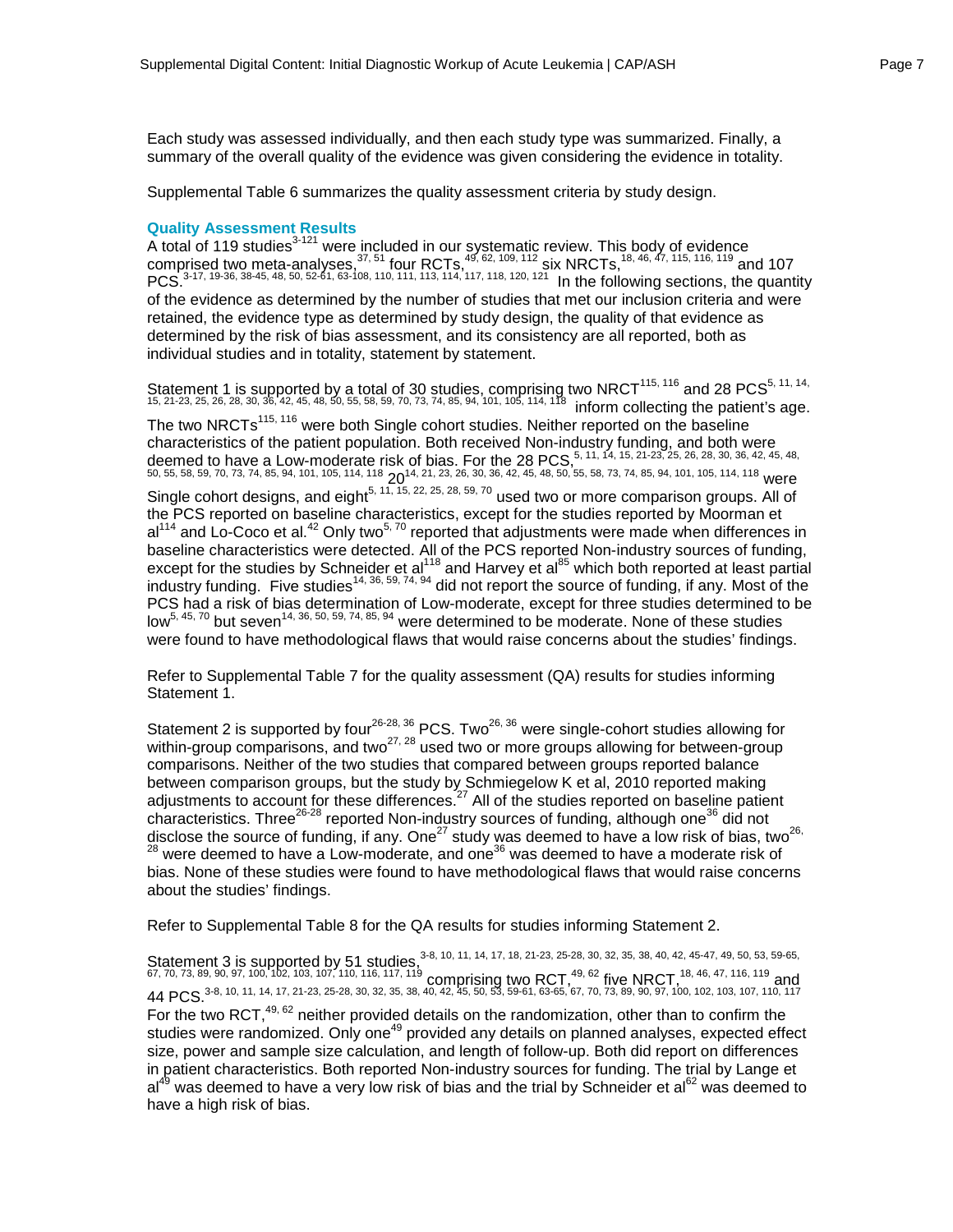For the five NRCT,<sup>18, 46, 47, 116, 119</sup> two<sup>116, 119</sup> were Single cohort designs, allowing for within group comparisons, and two<sup>46, 47</sup> used two or more groups, allowing for between group comparisons. Neither of these two reported a balance between arms, and neither made adjustments based on these differences. Only two<sup>46, 47</sup> reported on baseline characteristics. All reported Non-industry sources of funding. Four<sup>46, 47, 116, 119</sup> reported a risk of bias of Low-moderate and one<sup>18</sup> reported a moderate risk of bias.

For the 44 PCS, 3-8, 10, 11, 14, 17, 21-23, 25-28, 30, 32, 35, 38, 40, 42, 45, 50, 53, 59-61, 63-65, 67, 70, 73, 89, 90, 97, 100, 102, 103, 107, 110, 117 1 UU,<br>107, 110, 117 29 were Single cohort designs,<sup>3, 14,</sup> 17, 21, 23, 26, 30, 32, 35, 38, 40, 42, 45, 50, 53, 60, 61, 63, 65, 67, 73, 89, 97,  $100, 102, 103, 107, 110, 117$  allowing for within group comparisons, and 15 used two or more groups,  $4-8, 10$ ,  $11, 22, 25, 27, 28, 59, 64, 70, 90$  allowing for between group comparisons. Of these 15, only two  $64, 70$ reported balanced groups. Of the 13 remaining, only five<sup>4-6, 27, 70</sup> reported making adjustment in any analyses to account for these differences. All of the studies reported Non-industry funding, except for four<sup>14, 59, 100, 110</sup> that did not report the source of funding, if any. Seven of the studies were deemed to have a low risk of bias,  $4-6$ ,  $27$ ,  $45$ ,  $64$ ,  $70$  30 were deemed to have a Low-moderate risk of bias,  $3, 7, 8, 10, 11, 17, 21$ -23, 25, 26, 28, 30, 32, 35, 38, 40, 42, 53, 60, 61, 63, 65, 67, 73, 89, 97, 102, 103, 107 and seven were deemed to have a moderate risk of bias.<sup>14, 18, 50, 59, 90, 100, 110</sup> None of these studies were were found to have methodological flaws that would raise concerns about the studies' findings.

Refer to Supplemental Table 9 for the QA results for studies informing Statement 3.

Statement 4 is axiomatic. Bone marrow aspirates are among the most common specimens used in the diagnosis of AL and most studies included in data extraction used a bone marrow aspirate. Therefore, no quality assessment was performed.

No evidence from the SR informed Statement 5 or 6.

Statement 7 is supported by four  $PCS^{75, 76, 87, 96}$  that met the inclusion criteria for our systematic review. Two of these were Single cohort designs allowing for within group comparisons,  $87,96$  and two compared between two groups.<sup>75, 76</sup> Of the two studies with two groups, one<sup>75</sup> reported balanced groups and although the other<sup>76</sup> was imbalanced, it did make adjustments to its analysis to account for these differences. All of the studies reported on baseline characteristics, and all reported Non-industry funding sources. Two<sup>75, 76</sup> of the studies were deemed to have a low and the other two $^{87,96}$  were deemed to have a Low-moderate risk of bias. None of these studies were found to have methodological flaws that would raise concerns about the studies' findings.

Refer to Supplemental Table 10 for the QA results for studies informing Statement 7.

No evidence from the SR informed Statement 8, 9, 10, or 11.

Statement 12 is supported by 15 studies that met the inclusion criteria for our systematic review<sup>12, 15, 25, 27-29, 31, 33, 36, 52, 88, 93, 98, 106, 112 comprising one RCT<sup>112</sup> and 14 PCS.<sup>12, 15, 25, 27-29, 31, 33,<br>36, 52, 88, 93, 98, 106</sup></sup>

The single RCT, reported by Yin et al, 2012 did not provide details on the randomization other than noting that it was a randomized trial, blinding (if any), nor the expected effect size and the power calculation.<sup>112</sup> It did report on all the planned analyses, length of follow-up, and differences in baseline patient characteristics. The funding source was reported to be Nonindustry. Overall, this trial was deemed to have a moderate risk of bias.

For the 14 PCS, <sup>12, 15, 25, 27-29, 31, 33, 36, 52, 88, 93, 98, 106</sup> nine<sup>12, 29, 31, 33, 36, 52, 88, 93, 106 reported on single-</sup> cohort designs that allowed for within-group comparisons only, and five<sup>15, 25, 27, 28, 98</sup> reported on studies that contained two or more groups which allowed for between-group comparisons. Only one<sup>98</sup> of these studies that used two or more groups reported a balance between groups, and of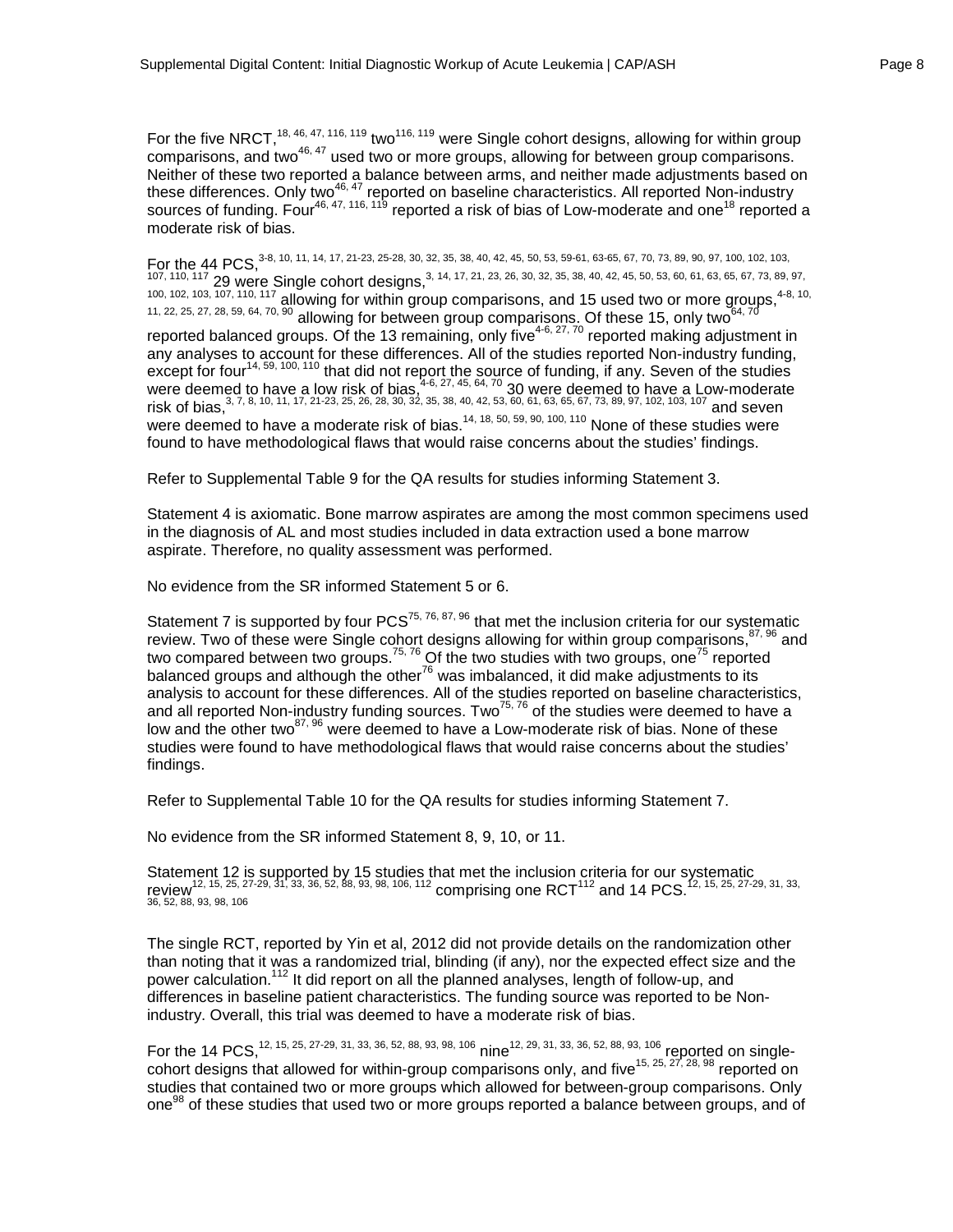the other four<sup>15, 25, 27, 28</sup> only one<sup>27</sup> reported making any adjustments to the analyses to account for these differences. Twelve<sup>12, 15, 25, 27-29, 31, 33, 36, 52, 93, 98</sup> reported on baseline characteristics. Eleven<sup>15, 25, 27-29, 31, 33, 52, 88, 93, 106</sup> reported Non-industry funding, one<sup>98</sup> reported at least partial industry funding, and two<sup>12, 36</sup> did not disclose the source of funding, if any. Two<sup>27, 52</sup> of these studies was deemed to have a low risk of bias, ten<sup>15, 25, 28, 29, 31, 33, 88, 93, 98, 106</sup> were deemed to have a low moderate, and two $^{12, 36}$  were deemed to have a moderate risk of bias.

Overall, none of these 15 studies were found to have methodological flaws that would raise concerns about the studies' findings. Refer to Supplemental Table 11 for the QA results for studies informing Statement 12.

Statement 13 is supported by six PCS<sup>25-28, 44, 97</sup> that met the inclusion criteria for our systematic review. Three of these studies<sup>26, 44, 97</sup> used a Single cohort that provided within group comparisons, and the other three<sup>25, 27, 28</sup> used more than one cohort allowing for between group comparisons. The three that used between group comparisons all reported imbalances between groups, but only one, the study reported by Schmiegelow et  $a^{27}$  reported adjustments to any analyses based on these differences. All of the studies reported on the baseline characteristics of the study population. None of the studies reported any industry funding. Risk of bias assessments ranged from low<sup>27, 44</sup> to Low-moderate.<sup>25, 26, 28, 97</sup> None of these studies were found to have methodological flaws that would raise concerns about the studies' findings. Refer to Supplemental Table 12 for the QA results for studies informing Statement 13.

Statement 14 is supported by two  $PCS<sup>23, 108</sup>$  that met the inclusion criteria for our systematic review. Both of these studies used a Single cohort, allowing for within group comparisons, and therefore no adjustments were needed to account for differences between comparative groups. Both of these studies reported on baseline characteristics. Both of these studies reported Nonindustry sources of funding, and were deemed to have a Low-moderate risk of bias. None of these studies were found to have methodological flaws that would raise concerns about the studies' findings. Refer to Supplemental Table 13 for the QA results for studies informing Statement 14.

Statement 15 is supported by 14 prospective cohort studies.<sup>9, 30, 34, 56, 69, 77, 79, 84-86, 92, 98, 114, 122</sup> Of these 14 studies, nine<sup>9, 30, 34, 56, 77, 79, 85, 86, 114</sup> were Single cohort designs allowing for within-group comparisons. Five<sup>69, 84, 92, 98, 122</sup> compared two or more groups, and of these five, four<sup>69, 84, 92, 122</sup> reported imbalances between the comparison groups. Of these four, only one  $92$  made adjustments based on the detected imbalance. All but four<sup>69, 84, 92, 114</sup> of the 14 reported on patient baseline characteristics. The reported source of funding for all 14 studies was Nonindustry, except for the studies reported by Mullighan et al, $^{98}$  2009 and Harvey et al, $^{85}$  2010, which were both at least partially industry supported. One<sup>92</sup> of the studies was deemed to have a low risk of bias, ten<sup>9, 30, 34, 56, 77, 79, 86, 98, 114, 122</sup> were deemed to have a Low-moderate, and three<sup>69, 84, 85</sup> were deemed to have a moderate risk of bias. None of these studies were found to have methodological flaws that would raise concerns about the studies' findings. Refer to Supplemental Table 14 for the QA results for studies informing Statement 15.

For Statement 16, *FLT3-ITD* testing is supported by 13 PCS<sup>3, 8, 12, 14, 17, 20, 22, 24, 33, 71, 89, 91, 121 that</sup> met the inclusion criteria for our systematic review. Ten<sup>3, 12, 14, 17, 20, 24, 33, 71, 89, 91</sup> of the 13 studies used a Single cohort design allowing for within group comparisons, while the remaining three  $8,22$ , 121 used two or more groups, allowing for between group comparisons. Of the three studies that used two or more groups, two $^{8, 22}$  had an imbalance between the comparison groups, and neither reported any adjustments to any analysis to account for these differences. All 13 of the studies reported on baseline characteristics. All but two<sup>12, 14</sup> studies reported Non-industry funding, and these two did not disclose the source of funding, if any. Of the 13 studies, one<sup>121</sup> was deemed to have a low risk of bias, ten<sup>3, 8, 17, 20, 22, 24, 33, 71, 89, 91</sup> were deemed to have a Lowmoderate, and two<sup>12, 14</sup> were deemed to have a moderate risk of bias. None of these studies were found to have methodological flaws that would raise concerns about the studies' findings. Refer to Supplemental Table 15 for the QA results for studies informing *FLT3-ITD* testing.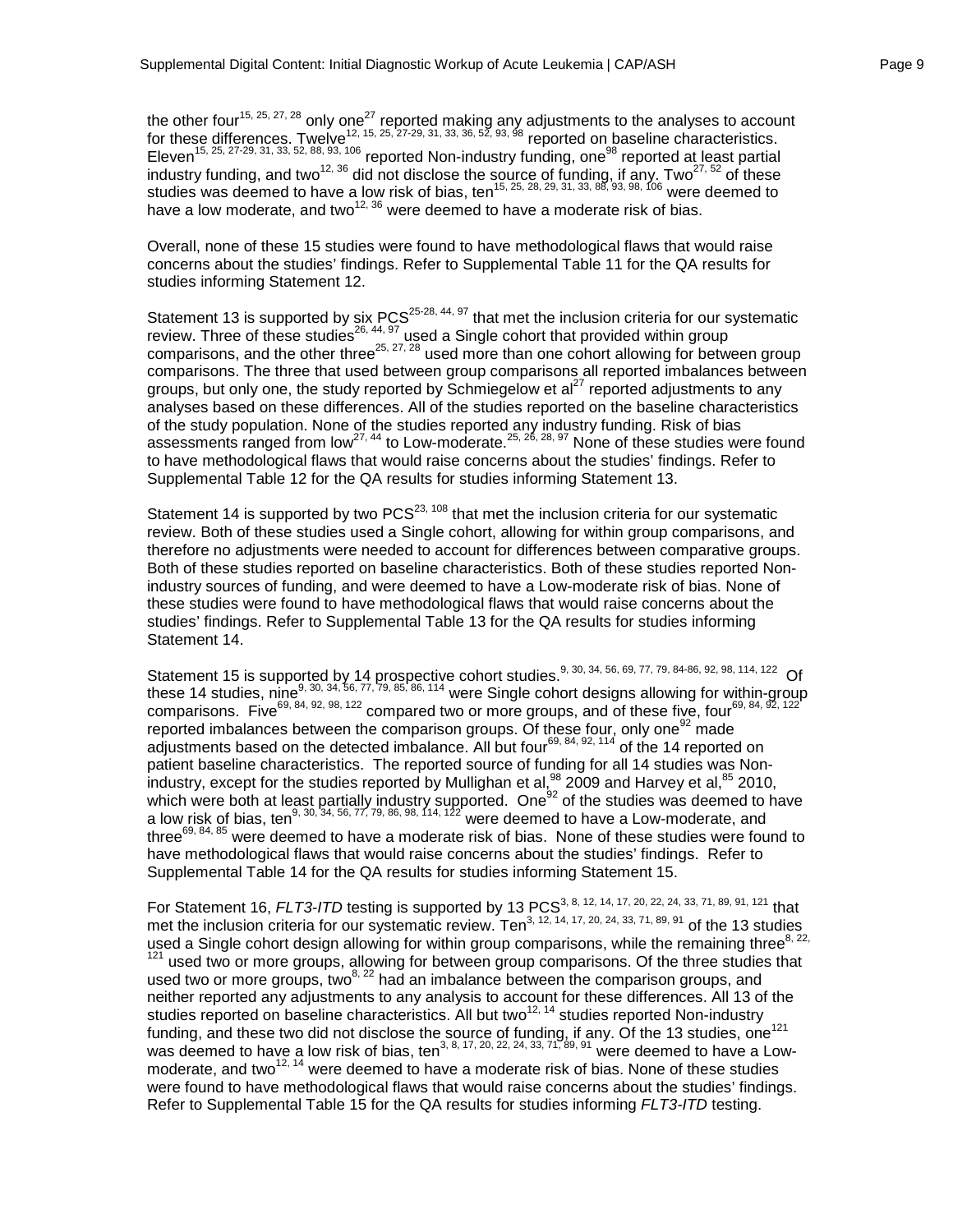The recommendation for testing of other mutations in AML is supported by 21 studies,  $4, 13, 20, 21,$ 38, 40, 59, 61, 63-65, 70, 71, 87, 115-117, 123-126 comprising one systematic review based meta-analysis,  $^{125}$ three NRCT,<sup>115, 116, 126</sup> and 17 PCS .<sup>4, 13, 20, 21, 38, 40, 59, 61, 63-65, 70, 71, 87, 117, 123, 124 The meta-analysis,</sup> reported by Zhou et al,<sup>125</sup> was based on a systematic review, with a well-reported methods section, and all pooling was planned and described a priori. It included an assessment of the quality of all the pooled studies, and discussed the limitations of the research. The funding source was Non-industry. This paper was deemed to have a low risk of bias.

The three NRCT $<sup>115, 116, 126</sup>$  were all Single cohort designs allowing for within group comparisons</sup> only. For this reason, comparisons were made between equal groups, therefore no adjustments were required to account for differences. None of these reported on baseline characteristics, and all reported Non-industry sources of funding. All were deemed to have a Low-moderate risk of bias.

For the 17 PCS<sup>4, 13, 20, 21, 38, 40, 59, 61, 63-65, 70, 71, 87, 117, 123, 124, 13 were Single cohort studies that</sup> allowed for within group comparisons only,<sup>13, 20, 21, 38, 40, 61, 63, 65, 71, 87, 117, 123, 124</sup> and four used two groups allowing for between group comparisons.<sup>4, 59, 64, 70</sup> Of these studies with two groups, two were balanced between arms,  $64, 70$  and two were not. $4, 59$  Of the two that were not balanced between groups, the study reported by Metzeler et al<sup>4</sup> reported making adjustments in the analysis to account for these differences, while the study reported by Damm et al<sup>59</sup> did not. All of the PCS cohort studies reported on baseline characteristics. All reported Non-industry sources of funding, except for the study reported by Damm et al<sup>59</sup> which did not disclose the source of funding, if any. Of these studies, three were deemed to have a low risk of bias,  $4, 64, 70$  13 were deemed to be Low-moderate,  $^{13, 20, 21, 38, 40, 61, 63, 65, 71, 87, 117, 123, 124}$  and one was deemed to have a moderate risk of bias.<sup>59</sup>

None of these studies were found to have methodological flaws that would raise concerns about the studies' findings.

Refer to Supplemental Table 16 for the QA results for studies informing testing of other mutations in Statement 16.

Statement 17 is supported by two  $PCS<sup>24, 33</sup>$  obtained from the systematic review. Both of these were Single cohort designs reporting on within-group comparisons. Both of them reported on baseline patient characteristics, and both reported Non-industry funding. The risk of bias assessment for both was Low-moderate. Overall, none of the studies providing the evidence base for statement 17 were found to have methodological flaws that would raise concerns about the studies' findings. Refer to Supplemental Table 17 for the QA results for studies informing Statement 17.

No evidence from the SR informed Statement 18.

Statement 19 is supported by two  $PCS<sup>3, 24</sup>$  that met the inclusion criteria for our systematic review. Both of these studies used a Single cohort design allowing for within group comparisons, and for this reason, no adjustments for group differences were needed. Both studies reported on baseline characteristics. Both reported Non-industry funding. Both of these studies were deemed to have a Low-moderate risk of bias. Neither of the studies were found to have methodological flaws that would raise concerns about their findings. Refer to Supplemental Table 18 for the QA results for studies informing Statement 19.

Statement 20 is supported by 10 studies<sup>4, 45, 68, 70, 75, 101, 103, 116, 119, 120</sup>, comprising two NRCTs<sup>116,</sup>  $^{119}$  and eight<sup>4, 45, 68, 70, 75, 101, 103, 120</sup> PCS. Both of the NRCTs<sup>116, 119</sup> were Single cohort design allowing for within group comparisons, and therefore, no adjustments were needed to account for between group differences. Neither of these studies reported on baseline characteristics, and both reported Non-industry funding. Both were deemed to have a Low-moderate risk of bias assessment.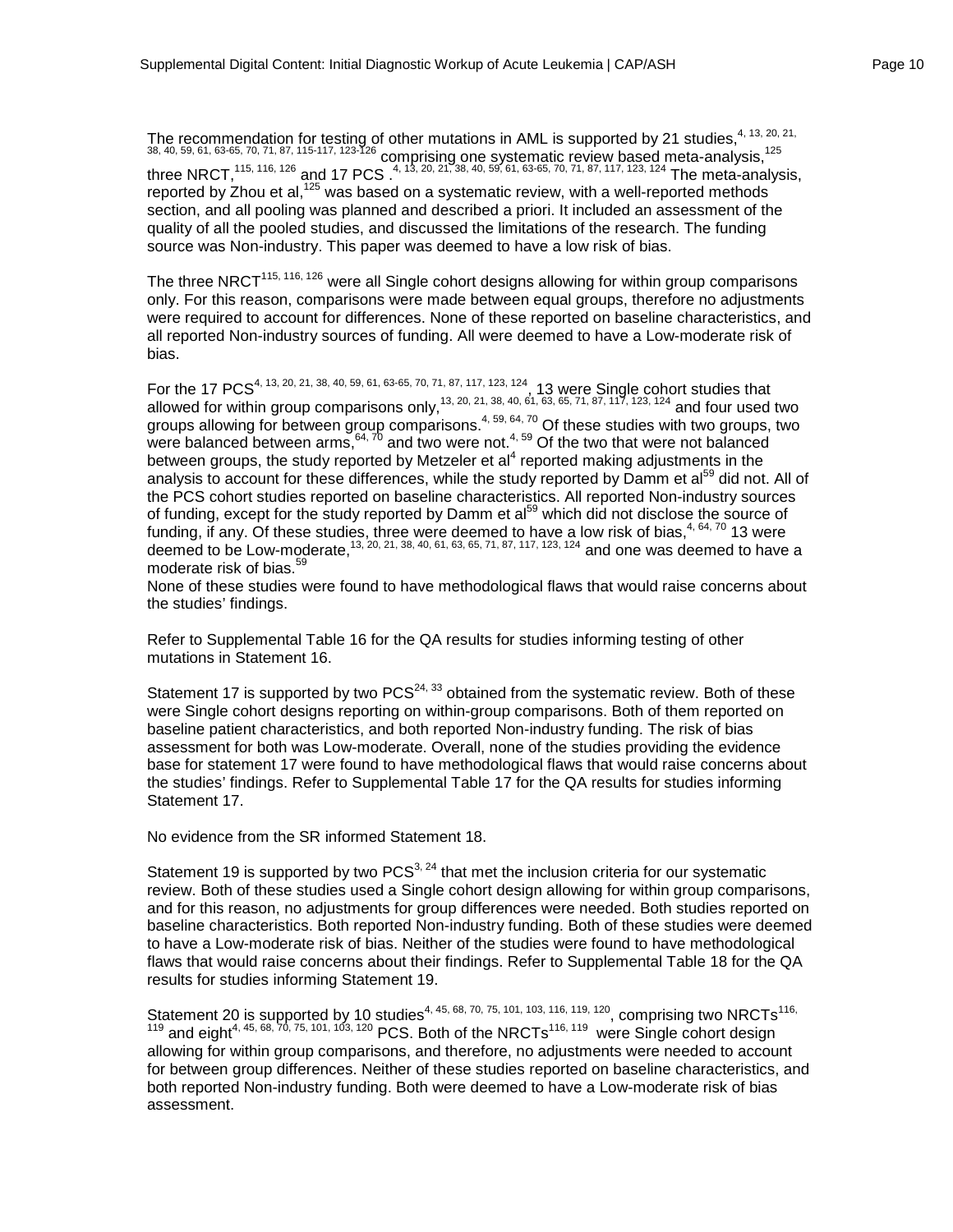Five of the studies were Single cohort designs,  $45, 101, 103, 116, 119$  allowing for within group comparisons. The remaining five studies used two groups allowing for between group comparisons.<sup>4, 68, 70, 75, 120</sup> Of these, two<sup>70, 75</sup> reported a balance between the groups and three<sup>4,</sup>  $68,120$  reported imbalances. Only the study reported by Metzeler et al<sup>4</sup> made adjustments to any analysis based on these differences. All of the prospective cohort studies reported Non-industry funding. Risk of bias assessments ranged from low<sup>4, 45, 70, 75, 120</sup> to Low-moderate.<sup>68, 101, 103</sup>

None of these studies were found to have methodological flaws that would raise concerns about the studies' findings. Refer to Supplemental Table 19 for the QA results for studies informing Statement 20.

No evidence from the SR informed Statement 21 or 22.

Statement 23 is supported by 28 studies,<sup>4, 6, 8, 9, 14, 18, 19, 31, 36, 37, 42, 47, 48, 51, 54, 57, 60, 61, 71, 76, 80, 83, 94, 96,</sup>  $108, 109, 111, 127$  comprising two meta-analyses,  $37, 51$  one RCT,  $109$  two NRCT,  $18, 47$  and 23 PCS.  $4, 6, 8, 9$ , 14, 19, 31, 36, 42, 48, 54, 57, 60, 61, 71, 76, 80, 83, 94, 96, 108, 111, 127 For the two meta-analyses, $^{37,\,51}$  neither was based on a systematic review, but both had well-reported methods sections describing how the evidence was obtained. All pooling performed was planned a priori in both papers. Neither included an assessment of the quality of the studies that contributed to their pooled analyses, and neither discussed any of the limitations of their findings. Both reported Non-industry funding, and both were deemed to have a Low-moderate risk of bias.

One trial, a RCT reported by Vance et al<sup>109</sup> did not report on several key items such as details of the randomization (other than that it was a randomized trial), blinding, effect size and power calculations, length of follow-up, or differences in baseline patient characteristics. The funding source for this trial was reported to be Non-industry. Due to deficits in the reporting of this trial, it was deemed to have a moderate-high risk of bias.

For the two NRCT,<sup>18, 47</sup> the trial by Moorman et al<sup>18</sup> did not report on key items like the number of patients in each comparison group, baseline characteristics, and adjustments due to differences in either baseline characteristics or imbalances between comparison groups. This trial did report Non-industry funding, but due to the deficits in reporting, it was deemed to have a moderate risk of bias. The trial reported by Arico et al<sup>47</sup> did report the number of patients allocated to each arm, but the comparison groups were imbalanced, and no adjustments were made to account for this. Baseline characteristics were reported for each comparison group, and Non-industry funding supported this trial. It was deemed to have a Low-moderate risk of bias.

For the PCS, 17 were Single cohort designs, 9, 14, 19, 31, 36, 42, 48, 60, 61, 71, 80, 83, 94, 96, 108, 111, 127 which allowed for within group comparisons, and the other six included two or more groups allowing for between group comparisons.<sup>4, 6, 8, 54, 57, 76</sup> None of the studies comparing two or more groups were balanced between groups, but three reported making adjustments in the analyses to account for these differences.<sup>4, 6, 76</sup> All of the studies but six reported on baseline characteristics.<sup>19, 42, 57, 60, 80, 111</sup> All of the studies that disclosed funding sources reported Nonindustry funding, although four<sup>14, 36, 83, 94</sup> did not report the source of funding, if any. Three<sup>4, 6, 76</sup> were deemed to have a low risk of bias, 14 were deemed to have a Low-moderate, 8, 9, 19, 31, 42, 48, 54, 60, 61, 71, 96, 108, 111, 127 and six<sup>14, 36, 57, 80, 83, 94</sup> were deemed to have a moderate risk of bias.

None of these studies were found to have methodological flaws that would raise concerns about the studies' findings. Refer to Supplemental Table 20 for the QA results for studies informing Statement 23.

Statement 24 is supported by two  $PCS<sup>54, 57</sup>$  that met the inclusion criteria for our systematic review. Both used two groups allowing for between group comparisons, but both reported imbalances between the comparison groups, and neither reported making adjustments to account for these imbalances. Only the study by Barbaric et  $a^{1}$  reported on baseline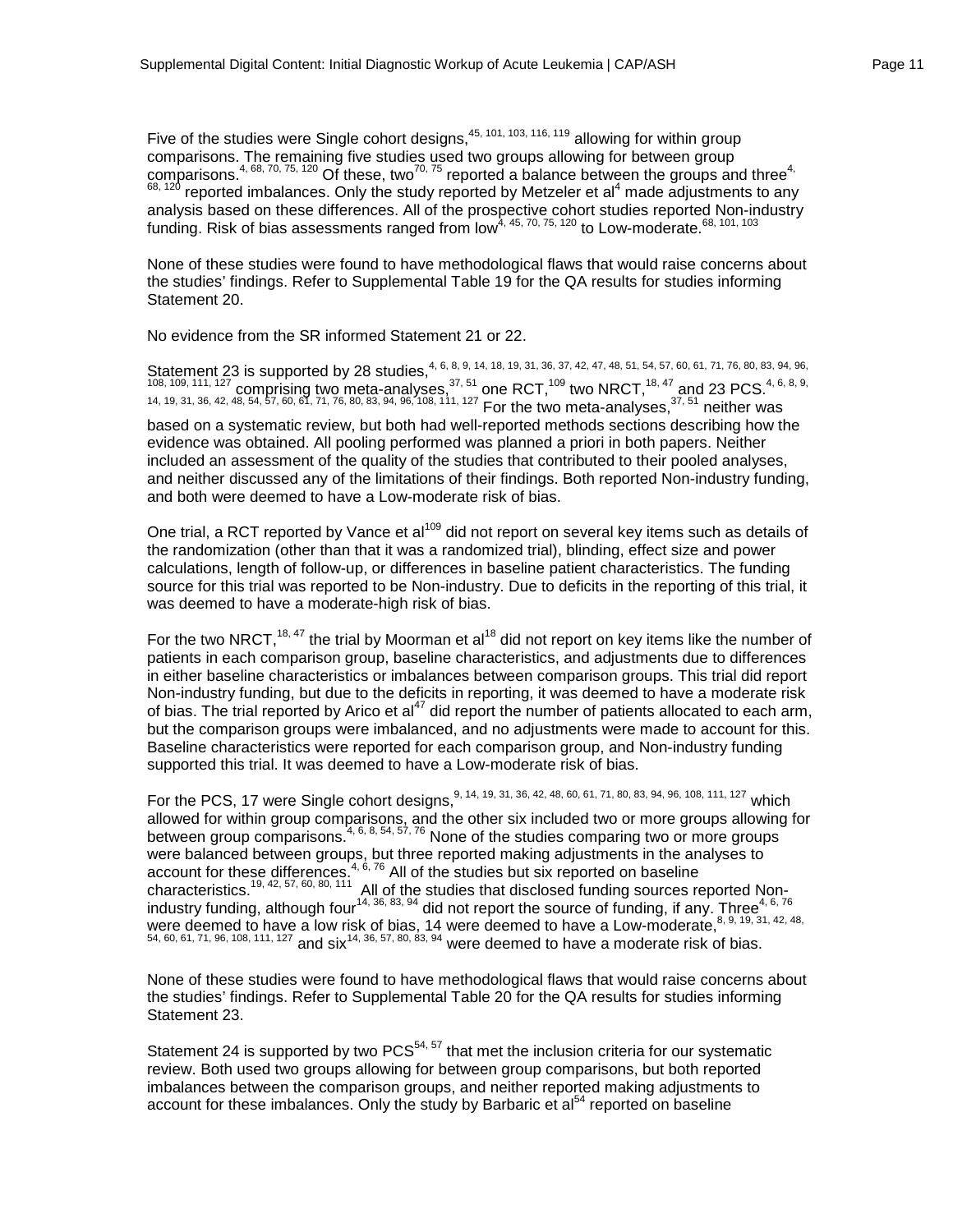characteristics. Both reported Non-industry sources of funding. The study by Barbaric et al<sup>54</sup> was deemed to have a Low-moderate risk of bias and the study reported by Mrózek et al<sup>57</sup> was deemed to have moderate risk of bias. Neither of the studies was found to have methodological flaws that would raise concerns about their findings. Refer to Supplemental Table 21 for the QA results for studies informing Statement 24.

No evidence from the SR informed statements 25 or 26.

Statement 27 is supported by 40 PCS<sup>3-5, 8, 9, 11-16, 19, 23, 24, 26, 28-30, 39, 66, 69, 72, 73, 79, 81, 82, 86, 89, 91, 95, 97,</sup>  $99, 103, 104, 107, 108, 110, 111, 113, 114$  obtained in the systematic review. The risk of bias assessment scores ranged from low<sup>4, 5</sup> to moderate.<sup>12, 14, 66, 69, 81, 82, 110, 113</sup> All but eight<sup>4, 5, 8, 11, 15, 28, 69, 81</sup> of the studies reported balance between the comparison groups, two of which reported that adjustments were made in any analyses to account for these differences. $4,5$  All but eight<sup>19, 39, 69,</sup>  $81, 82, 95, 111, 114$  of the studies reported on baseline characteristics between groups. One of the studies reported at least partial industry funding, $^{113}$  although four $^{12, 14, 66, 110}$  did not report the source of funding, if any. Overall, none of the studies providing the evidence base for Statement 27 were found to have methodological flaws that would raise concerns about the studies' findings. Refer to Supplemental Table 22 for the QA results for studies informing Statement 27.

Overall, the body of evidence included in this CPG represents a methodologically rigorous and representative summary of the available evidence with an overall low to moderate risk of bias. Seventeen of the included studies were determined to have a low risk of bias.<sup>4-6, 27, 43-45, 49, 52, 64,</sup>  $70, 75, 76, 78, 92, 120, 121$   $77$  a Low-moderate risk of bias,  $^{3, 7-11, 13, 15-17, 19-26, 28-35, 37-40, 42, 46-48, 51, 53-56, 58, 60, 72, 73, 74, 75, 76, 77, 78, 77, 78, 78, 79, 70, 70, 71, 72, 73, 74, 75, 76, 77, 78,$ 61, 63, 65, 67, 68, 71-73, 77, 79, 86-89, 91, 93, 95-99, 101-108, 111, 114-119 23 a moderate risk of bias,  $^{12,14,18,36,41,50,57}$ , 59, 66, 69, 74, 80-85, 90, 94, 100, 110, 112, 113 one a moderate-high risk of bias,<sup>109</sup> and one a high risk of bias.<sup>62</sup>

## **Assessing the Strength of Recommendations**

The central question that the panel addressed in developing the guideline was "For the initial workup of acute leukemias, including AML, ALL, mixed phenotype acute leukemia, what is the recommended testing for proper diagnosis and prognosis determination?"

Development of recommendations required that the panel review the identified evidence and make a series of key judgments:

- 1) What are the significant findings related to each KQ or outcome? Determine any regulatory requirements and/or evidence that support a specific action.
- 2) What is the overall strength of evidence supporting each KQ or outcome? Strength of evidence is graded as Convincing, Adequate or Inadequate, based on four published criteria (Supplemental Table 23). Strength of evidence is a key element in determining the strength of a recommendation.
- 3) What is the strength of each recommendation? There are many methods for determining the strength of a recommendation based on the strength of evidence and the magnitude of net benefit or harm. However, such methods have rarely (if ever) been applied to the area of synoptic reporting. Therefore, the method for determining strength of recommendation has been modified for this application (Supplemental Table 24), and is based on the strength of evidence and the likelihood that further studies will change the conclusions. Recommendations not supported by evidence (i.e., evidence was missing or insufficient to permit a conclusion to be reached) were made based on consensus expert opinion. Another potential consideration is the likelihood that additional studies will be conducted that fill gaps in knowledge.
- 4) What is the net balance of benefits and harms? For each guideline statement, the panel considered the desirable effects, the undesirable effects, the resources required, and feasibility. Acceptability is addressed in the manuscript and in the discussion of the results of the public comment period for each guideline statement.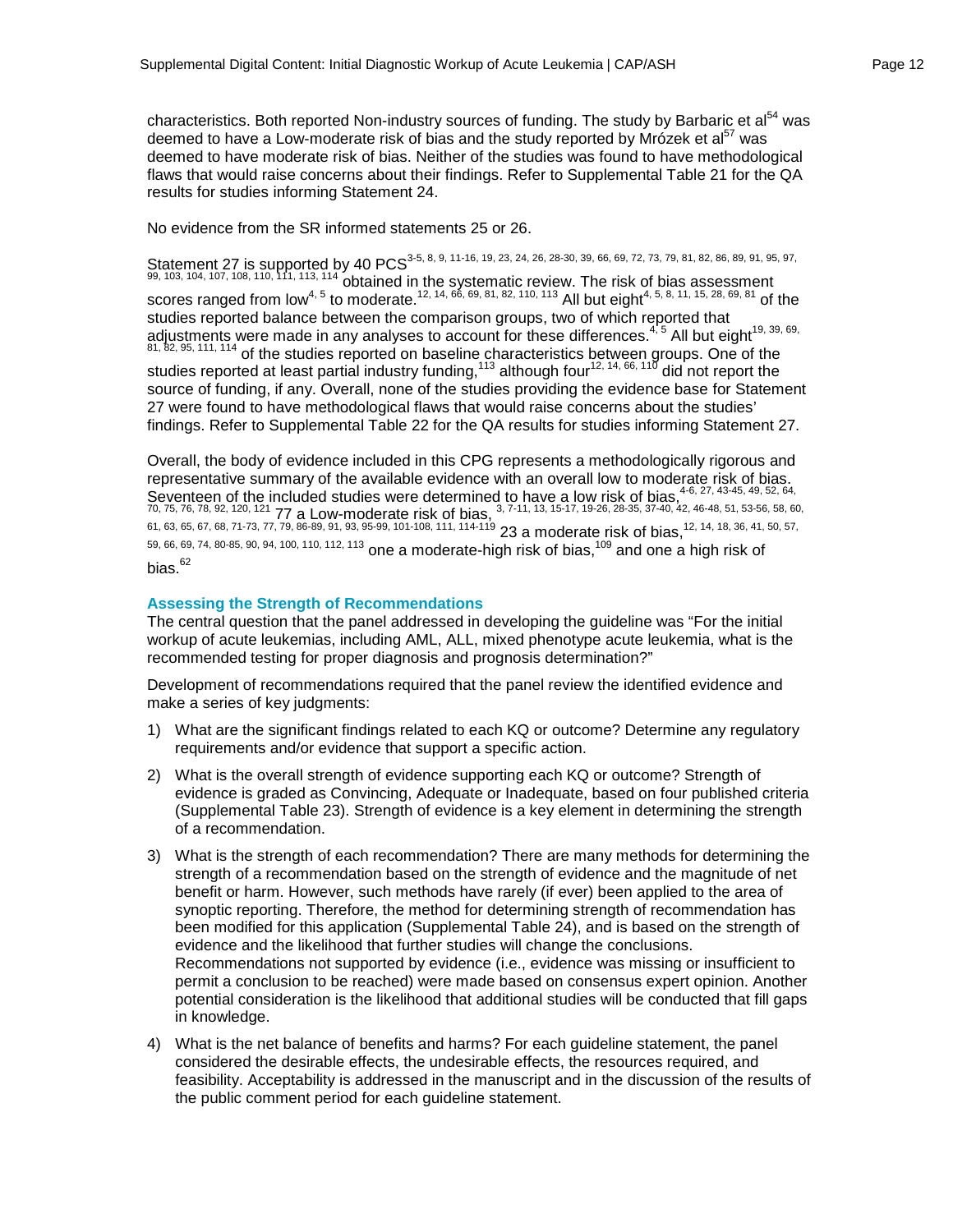#### **Discussion of Benefits and Risks of Implementing the Recommendations**

**Statement 1. The treating clinician should provide relevant clinical data or ensure that this is readily accessible by the pathologist.**

**Note: These data include, but is not limited to the patient's age, gender, ethnicity, history of any hematologic disorder or known predisposing conditions or syndromes, any prior malignancy, exposure to cytotoxic therapy, immunotherapy, radiotherapy, or other possibly toxic substances, and any additional clinical findings of diagnostic or prognostic importance. The treating clinician should also include any history of possibly confounding factors, such as recent growth factor therapy, transfusions or other medications that might obscure or mimic the features of acute leukemia. The treating clinician should also obtain and provide information regarding any family history of any hematologic disorder or other malignancies.**

Providing relevant and clinical data helps to ensure that the pathologist has all of the information needed to inform the initial diagnosis of AL. The time it takes to collect and capture all of the proper information might be an undesirable effect, but the panel strongly believes that the benefits of having this information grossly outweigh any risks or harms. Most treating clinicians already have access to this clinical data and it is often found in the electronic medical record, and thus available to the pathologist as well. Therefore, this recommendation does not call for additional resources, is feasible, and acceptable to both treating clinicians and pathologists.

**Statement 2. The treating clinician should provide relevant physical examination and imaging findings or ensure that these are readily accessible by the pathologist.** 

#### **Note: This includes, but is not limited to, neurologic exam findings and the presence of tumor masses (e.g., mediastinal), other tissue lesions (e.g., cutaneous), and/or organomegaly.**

The evidence shows that providing relevant data from clinical, physical examination, and imaging findings, aid in the initial diagnosis of acute leukemia and a more accurate diagnosis. The panel believes that there is little to no undesirable effects of providing information from these domains. Having the data accessible via the electronic medical record is optimal, but may require resources for some institutions. Currently, most clinicians have this information readily available, making the recommendation feasible.

#### **Statement 3. The pathologist should review recent or concurrent complete blood counts (CBCs) and leukocyte differentials and evaluate a peripheral blood smear.**

The results of the CBC and evaluation of the peripheral blood smear (PBS) aid in the diagnosis of AL and are necessary for predicting prognosis. The panel believes that there is little to no undesirable effects of reviewing/evaluating these samples. This is the standard of care and does not require any additional resources, making this recommendation feasible.

**Statement 4. The treating clinician or pathologist should obtain a fresh bone marrow aspirate for all patients suspected of acute leukemia, a portion of which should be used to make bone marrow aspirate smears for morphologic evaluation. If performed, the pathologist should evaluate an adequate bone marrow trephine core biopsy, bone marrow trephine touch preparations, and/or marrow clots, in conjunction with the bone marrow aspirates.**

**Note: If bone marrow aspirate material is inadequate or if there is compelling clinical reason to avoid bone marrow examination, peripheral blood may be used for diagnosis and ancillary studies if sufficient numbers of blasts are present. If a bone marrow aspirate is unobtainable, touch imprint preparations of a core biopsy should be prepared and**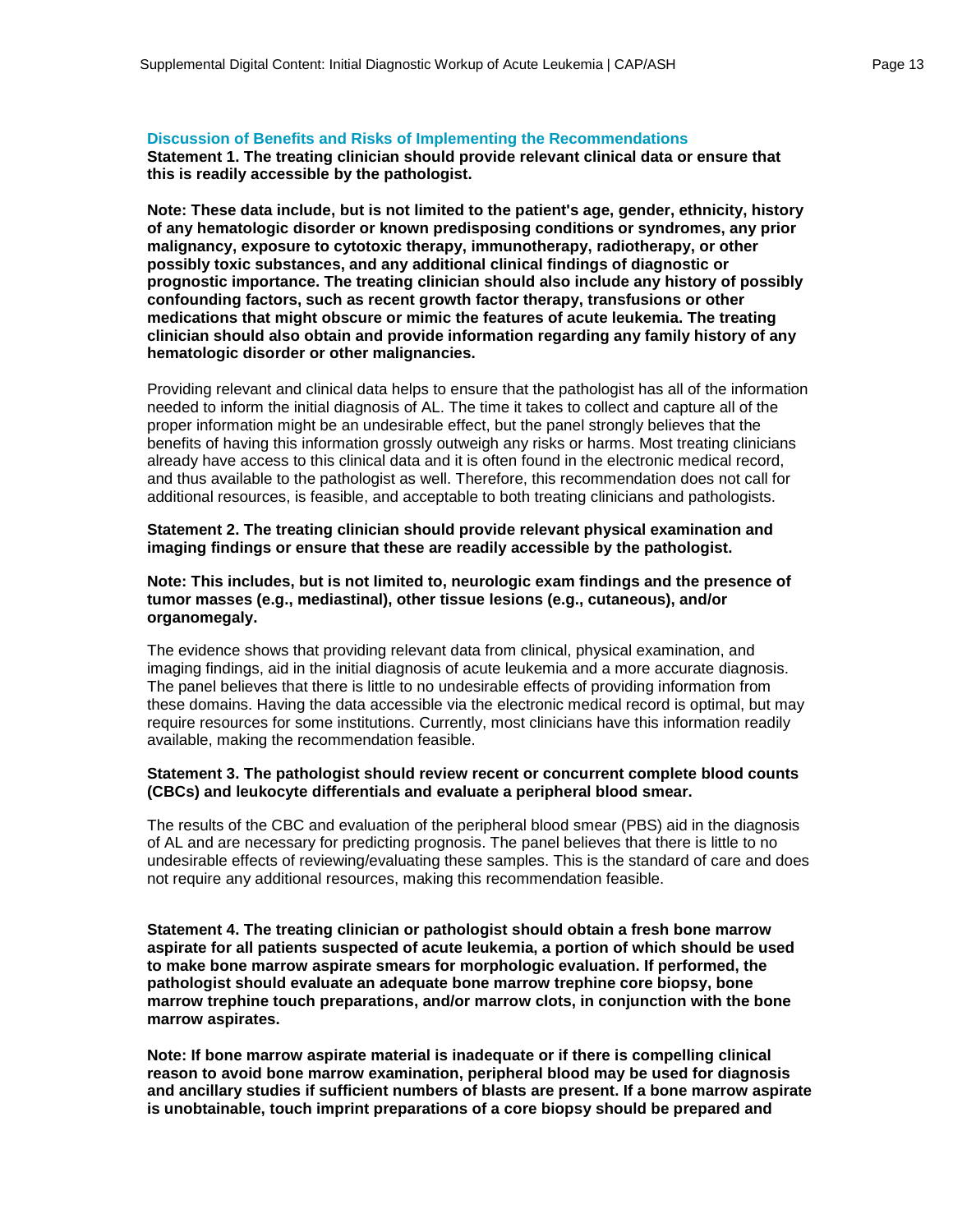**evaluated, and an additional core biopsy may be submitted unfixed in tissue culture medium for disaggregation for flow and genetic studies. Optimally, the same physician should interpret the BM aspirate smears and the core biopsy specimens, or the interpretations of these specimens should be correlated if performed by different physicians.**

The panel believes that recommending a fresh bone marrow aspirate for all patients suspected of AL will decrease diagnostic errors. An undesirable effect might be the risk of complications resulting from performing the bone marrow procedure, especially the core biopsy. The possibility of mis-diagnosis increases in some situations when only blood is assessed and thus the panel contends that desirable effects outweigh the undesirable effects. Most institutions have the capacity of obtaining these materials, which aids in feasibility, however, there will be some additional costs in having all suspected patients render a bone marrow aspirate. The cost will be minimal in the overall cost of care in patients will AL. The recommendation allows for the use of rendering a diagnosis on the blood only under certain circumstances, and thus the panel believes that the recommendation is feasible.

**Statement 5. In addition to morphologic assessment (blood and bone marrow), the pathologist or treating clinician should obtain sufficient samples and perform conventional cytogenetic analysis (i.e., karyotype), appropriate molecular genetic and/or fluorescent in-situ hybridization (FISH) testing, and flow cytometric immunophenotyping (FCI). The flow cytometry panel should be sufficient to distinguish acute myeloid leukemia (including acute promyelocytic leukemia), T-cell acute lymphoblastic leukemia (T-ALL) (including early T-cell precursor leukemias), B-cell precursor ALL (B-ALL), and acute leukemia of ambiguous lineage on all patients diagnosed with acute leukemia. Molecular genetic and/or FISH testing does not, however, replace conventional cytogenetic analysis.**

**Note: If sufficient bone marrow aspirate or peripheral blood material is not available for FCI, immunohistochemical studies may be used as an alternative method for performing limited immunophenotyping. In addition, a second bone marrow core biopsy can be obtained and submitted unfixed in tissue culture media for disaggregation for genetic studies and flow cytometry.**

Including cytogenetic analysis, appropriate molecular genetic and/or FISH testing and flow cytometric immunophenotyping will result in a more standardized initial workup which will likely reduce the need for repeat procedures/studies. Furthermore, these studies allow identification of parameters that may comprise a "fingerprint" of the leukemia and allow for detection of minimal residual disease in future specimens (see also Statement 12). Following the recommendation will increase costs to some degree. Most institutions have the capacity to perform this analysis or can send out to a reference laboratory when needed. The panel recognizes, however, that genetic testing might require additional resources.

#### **Statement 6. For patients with suspected or confirmed acute leukemia, the pathologist may request and evaluate cytochemical studies to assist in the diagnosis and classification of acute myeloid leukemia (AML).**

The panel believes that cytochemical studies play a minor role in the workup of AL, however, they are relatively simple to use and are inexpensive. The panel believes that while there is some utility, particularly for myeloperoxidase, cytochemical studies are becoming less useful in the diagnosis and classification of AL and that the evidence did not warrant this guideline statement to be raised to the level of a recommendation. Thus, this statement was designated an expert opinion.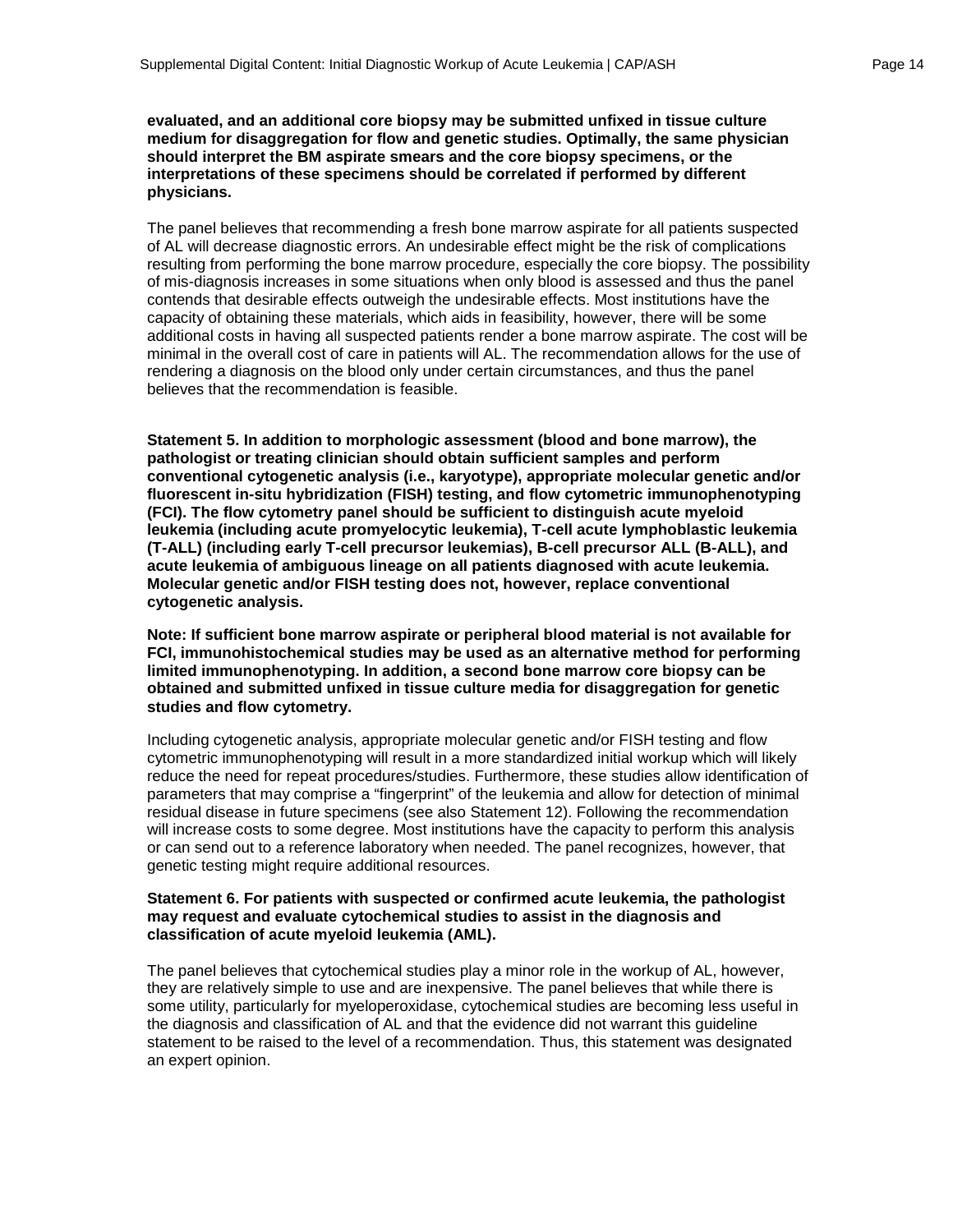**Statement 7. The treating clinician or pathologist may use cryopreserved cells or nucleic acid, formalin fixed, non-decalcified paraffin-embedded (FFPE) tissue, or unstained marrow aspirate or peripheral blood smears obtained and prepared from peripheral blood, bone marrow aspirate or other involved tissues for molecular or genetic studies in which the use of such material has been validated. Such specimens must be properly identified and stored under appropriate conditions in a laboratory that is in compliance with regulatory and/or accreditation requirements.**

Saving unused cells from the initial marrow procedure could circumvent an additional marrow procedure to obtain cells that might be necessary for additional diagnostic or prognostic studies, or to identify targets for therapy directed at specific antigens or genetic abnormalities. While fresh material is better, proper handling and storage of cells from the initial bone marrow (or peripheral blood cells in those cases where there are numerous neoplastic cells in the blood) should result in little to no undesirable effects. Improper handling/storage may result in false test results. Collecting marrow cells in formalin in a "clot section" takes only slightly more time at the bed side, whereas cryopreservation takes more time, special equipment, and facilities. This statement may therefore not be feasible for smaller institutions. Institutions that are a part of an AL cooperative group already use cryopreserved cells.

**Statement 8. For patients with acute lymphoblastic leukemia (ALL) receiving intrathecal therapy, the treating clinician should obtain a cerebrospinal fluid (CSF) sample. The treating clinician or pathologist should ensure that a cell count is performed and that examination/enumeration of blasts on a cytocentrifuge preparation is performed and is reviewed by the pathologist.**

Implementing this recommendation ensures that the pathologist has the specimens needed and the data from the specimen to inform an accurate diagnosis. The most common risks involved in obtaining a CSF are discomfort/pain, infection, and bleeding. However, the panel believes that obtaining a CSF as indicated in the guideline statement provides greater benefit than risk or harm. A CSF is relatively inexpensive and many pathologists already receive CSF samples in this context. The public comment period revealed that this guideline statement is acceptable.

**Statement 9. For patients with acute leukemia other than those with ALL receiving intrathecal therapy, the treating clinician may, under certain circumstances, obtain a cerebrospinal fluid (CSF) sample when there is no clinical contraindication. The treating clinician or pathologist should ensure that a cell count is performed and that examination/enumeration of blasts on a cytocentrifuge preparation is performed and is reviewed by the pathologist.**

Implementing this recommendation ensures that the pathologist has the specimens needed and the data from the specimen to inform an accurate diagnosis. Obtaining the sample at the time of intrathecal therapy means that the patient does not have to undergo a separate lumbar puncture procedure. The most common risks involved in obtaining a CSF are discomfort/pain, infection, and bleeding. However, the panel believes that obtaining a CSF as indicated in the guideline statement provides greater benefit than risk or harm, especially when performed at the time of intrathecal therapy. A CSF is relatively inexpensive and many pathologists already receive CSF samples in this context. The public comment period revealed that this guideline statement is acceptable.

**Statement 10. For patients with suspected or confirmed acute leukemia, the pathologist may use flow cytometry in the evaluation of CSF.**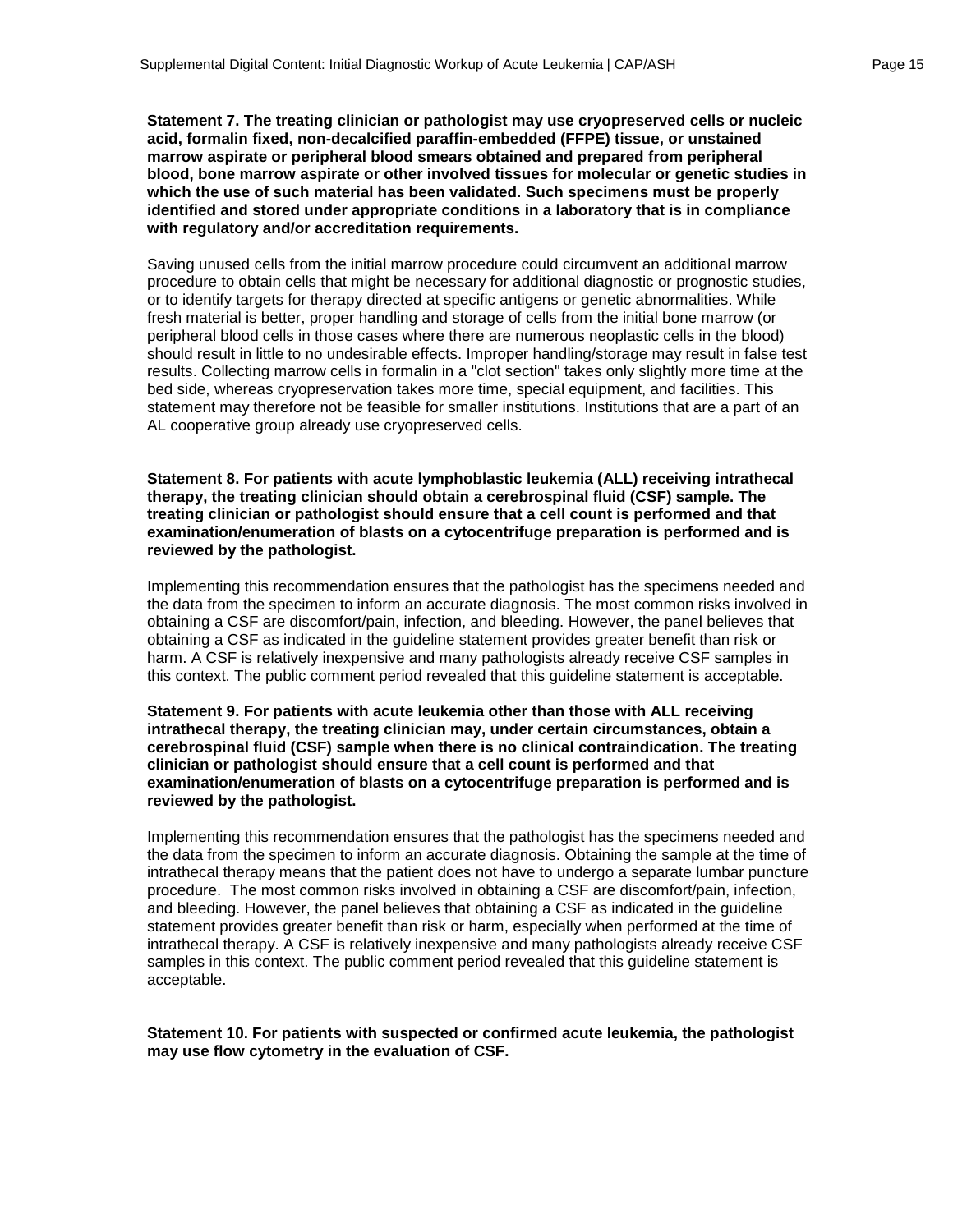The panel believes that this recommendation will help resolve morphologically difficult cases. While there is cost associated with flow cytometry, it is relatively small compared to overall care and many laboratories already perform this testing.

#### **Statement 11. For patients who present with extramedullary disease without bone marrow or blood involvement, the pathologist should evaluate a tissue biopsy and process it for morphologic, immunophenotypic, cytogenetic, and molecular genetic studies, as recommended for the bone marrow.**

#### **Note: Additional biopsies may be indicated to obtain fresh material for ancillary testing.**

Implementing this recommendation ensures that the pathologist has the specimens needed and the data from the specimens to inform an accurate diagnosis. Because obtaining a tissue biopsy is standard of care as are the laboratory methods indicated, implementing the recommendation is feasible in most institutions.

#### **Statement 12. For patients with suspected or confirmed acute leukemia, the pathologist or treating clinician should ensure that flow cytometry analysis or molecular characterization is comprehensive enough to allow subsequent detection of minimal residual disease (MRD).**

While this recommendation might require many institutions to change their procedures and/or workflow at increased expense, the panel believes that the desirable effects of being able to detect MRD outweigh the undesirable effects. The resources required to implement this recommendation will vary depending on the current set-up of the laboratory. The panel believes that this recommendation might encourage institutions to provide the resources to make this standard laboratory care.

**Statement 13. For pediatric patients with suspected or confirmed B-ALL, the pathologist or treating clinician should ensure that testing for t(12;21)(p13.2;q22.1);** *ETV6-RUNX1***, t(9;22)(q34.1;q11.2);** *BCR-ABL1***,** *KMT2A(MLL)* **translocation, iAMP 21, and trisomy 4 and 10 is performed.**

**Statement 14. For adult patients with suspected or confirmed B-ALL, the pathologist or treating clinician should ensure that testing for t(9;22)(q34.1;q11.2) ;** *BCR-ABL1* **is performed. In addition, testing for** *KMT2A* **(***MLL***) translocations may be performed.**

**Statement 15. For patients with suspected or confirmed ALL, the pathologist or treating clinician may order appropriate mutational analysis for selected genes that influence diagnosis, prognosis, and/or therapeutic management that includes, but is not limited to:**  *PAX5, JAK1, JAK2,* **and/or** *IKZF1* **for B-ALL and** *NOTCH1* **and/or** *FBXW7* **for T-ALL. Testing for overexpression of** *CRLF2* **may also be performed for B-ALL.**

**Statement 16. For pediatric and adult patients with suspected or confirmed acute myeloid leukemia (AML) of any type, the pathologist or treating clinician should ensure that testing for** *FLT3-***ITD is performed. The pathologist or treating clinician may order mutational analysis that includes but is not limited to:** *IDH1, IDH2, TET2, WT1, DNMT3A***, and/or** *TP53* **for prognostic and/or therapeutic purposes.**

**Statement 17. For adult patients with confirmed core binding factor (CBF) AML (AML with t(8;21)(q22;q22.1);** *RUNX1-RUNX1T1* **or inv(16)(p13.1q22) /t(16;16)(p13.1;q22);** *CBFB-MYH11***, the pathologist or treating clinician should ensure that appropriate mutational analysis for** *KIT* **is performed. For pediatric patients with confirmed core binding factor AML (AML with t(8;21)(q22;q22.1);** *RUNX1-RUNX1T1* **or inv(16)(p13.1q22)**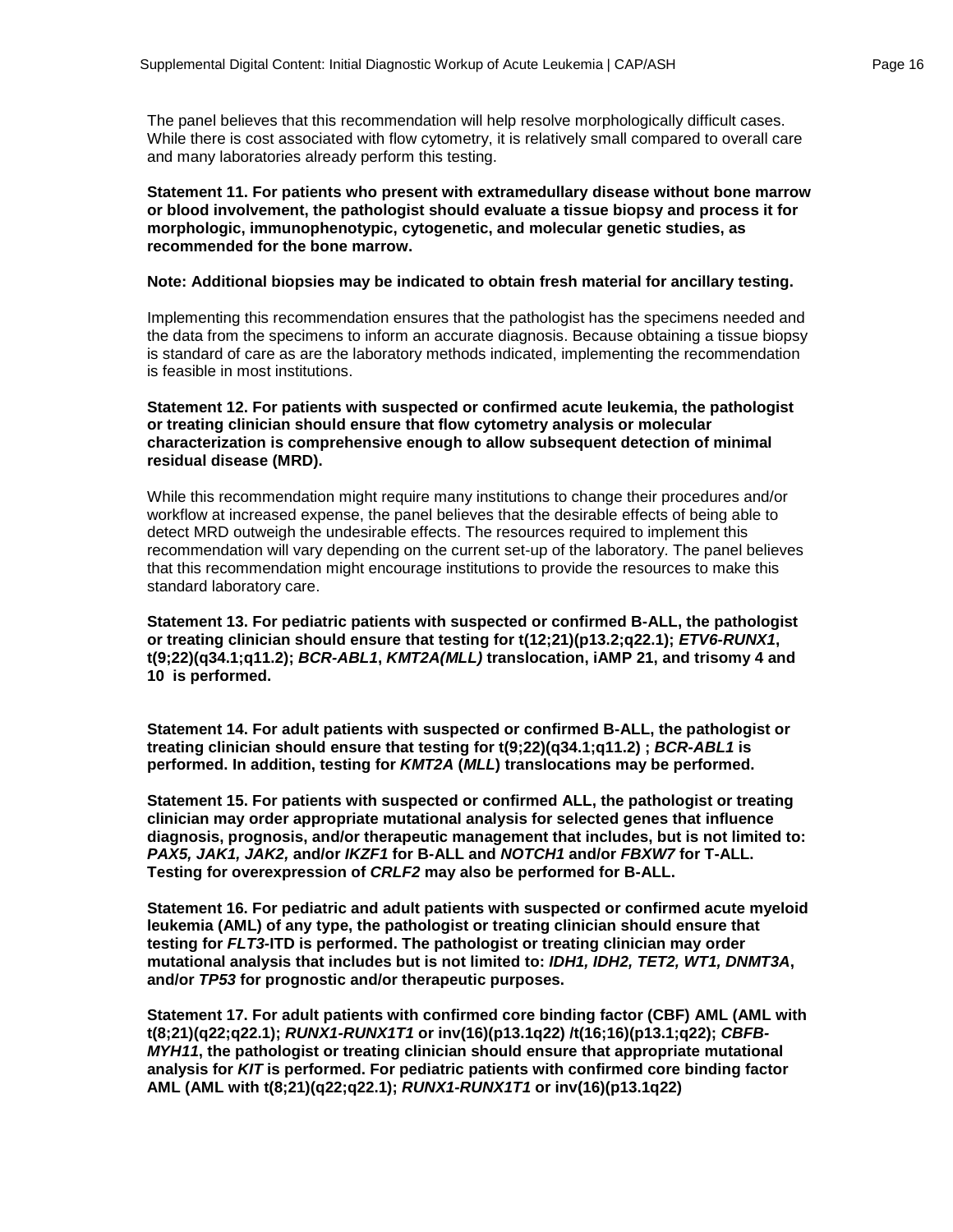#### **/t(16;16)(p13.1;q22);** *CBFB-MYH11***, the pathologist or treating clinician may ensure that appropriate mutational analysis for** *KIT* **is performed.**

These tests in Statements 13-17 all aid in improved prognosis determination and/or provide the treating clinician with information needed to make treatment decisions such as specific targeted therapy. The panel believes that the recommendations are acceptable as most of the respondents during public comment agreed with the statements. The panel does not suggest that this level of testing be performed at the average community laboratory where expertise or resources might be lacking, but instead believes that the resources required for laboratories already offering such complex testing will likely be small. One of the biggest benefits is that by providing these recommendations, pathologists who workup acute leukemia will be aware of the specific tests required for certain subsets of patients. Following the recommended tests in these guideline statements will require additional time to manage test ordering. The tests can also be costly and requires the laboratory personnel performing the tests to have molecular expertise.

#### **Statement 18. For patients with suspected acute promyelocytic leukemia (APL), the pathologist or treating physician should also ensure that rapid detection of** *PML-RARA* **is performed. The treating physician should also order appropriate coagulation studies to evaluate for disseminated intravascular coagulation (DIC).**

These tests all aid in improved prognosis determination and/or provide the treating clinician with information needed to make treatment decisions such as specific targeted therapy. The panel believes that the recommendations are acceptable as most of the respondents during public comment agreed with the statements. The panel does not suggest that this level of testing be performed at the average community laboratory where expertise or resources might be lacking, but instead believes that the resources required for laboratories already offering such complex testing will likely be small. One of the biggest benefits is that by providing these recommendations, pathologists who workup acute leukemia will be aware of the specific tests required for certain subsets of patients. Following the recommended tests in these guideline statements will require additional time to manage test ordering. The tests can also be costly and requires the laboratory personnel performing the tests to have molecular expertise.

Implementing this guideline statement will lead to the rapid diagnosis of APL, which is essential for the best outcome. The resources involved include altering laboratory workflow to accommodate a rush diagnosis, possible weekend staffing issues, and possible redundant tests being ordered to ensure a rapid result. The recommendation requires strong communication between the treating clinician, pathologist, and cytogenetics/molecular lab, which may not be in place in all settings.

#### **Statement 19. For patients other than those with confirmed core binding factor AML, APL, or AML with myelodysplasia-related cytogenetic abnormalities, the pathologist or treating clinician should also ensure that mutational analysis for** *NPM1, CEBPA***, and** *RUNX1* **is also performed.**

These tests all aid in improved prognosis determination and/or provide the treating clinician with information needed to make treatment decisions such as specific targeted therapy. The panel believes that the recommendations are acceptable as most of the respondents during public comment agreed with the statements. The panel does not suggest that this level of testing be performed at the average community laboratory where expertise or resources might be lacking, but instead believes that the resources required for laboratories already offering such complex testing will likely be small. One of the biggest benefits is that by providing these recommendations, pathologists who workup acute leukemia will be aware of the specific tests required for certain subsets of patients. Following the recommended tests in these guideline statements will require additional time to manage test ordering. The tests can also be costly and requires the laboratory personnel performing the tests to have molecular expertise.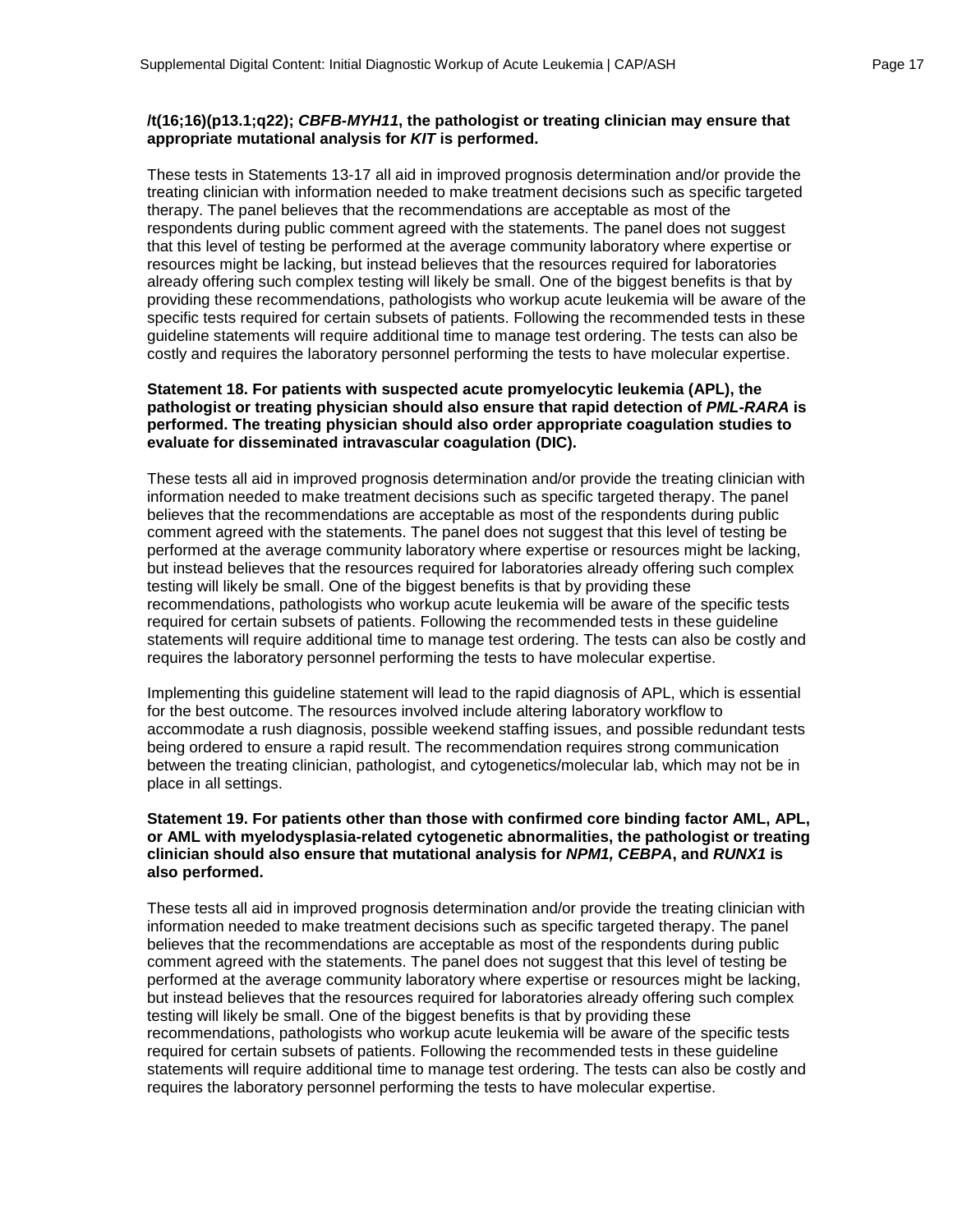Implementing this guideline statement will provide data used to make prognostic/therapeutic decisions. The panel believes that the value of these tests outweighs the risks or harms, which are negligible assuming that the initial specimen collection yields enough material to perform the additional testing. Implementing this guideline statement may require extra time from the pathologist or clinician to manage testing orders.

#### **Statement 20. For patients with confirmed acute leukemia, no recommendation is made for or against the use of global/gene specific methylation, micro RNA (miRNA) expression, or gene expression analysis for diagnosis or prognosis.**

These tests all aid in improved prognosis determination and/or provide the treating clinician with information needed to make treatment decisions such as specific targeted therapy. The panel believes that the recommendations are acceptable as most of the respondents during public comment agreed with the statements. The panel does not suggest that this level of testing be performed at the average community laboratory where expertise or resources might be lacking, but instead believes that the resources required for laboratories already offering such complex testing will likely be small. One of the biggest benefits is that by providing these recommendations, pathologists who workup acute leukemia will be aware of the specific tests required for certain subsets of patients. Following the recommended tests in these guideline statements will require additional time to manage test ordering. The tests can also be costly and requires the laboratory personnel performing the tests to have molecular expertise.

Although there is evidence that these tests influence AML prognosis, currently they are not actionable with respect to treatment strategy and are not readily available in most accredited diagnostic laboratories. The resources to implement and pay for this testing are large and would require a large investment. Based on the evidence and expert experience, the panel is uncertain as to whether there is great benefit versus harm and thus could not make a recommendation for or against the use of these tests.

#### **Statement 21. For patients with confirmed mixed phenotype acute leukemia (MPAL), the**  pathologist or treating clinician should ensure that testing for t(9;22)(q34.1;q11.2); *BCR-ABL1***, and** *KMT2A* **(***MLL***) translocations is performed.**

These tests all aid in improved prognosis determination and/or provide the treating clinician with information needed to make treatment decisions such as specific targeted therapy. The panel believes that the recommendations are acceptable as most of the respondents during public comment agreed with the statements. The panel does not suggest that this level of testing be performed at the average community laboratory where expertise or resources might be lacking, but instead believes that the resources required for laboratories already offering such complex testing will likely be small. One of the biggest benefits is that by providing these recommendations, pathologists who workup acute leukemia will be aware of the specific tests required for certain subsets of patients. Following the recommended tests in these guideline statements will require additional time to manage test ordering. The tests can also be costly and requires the laboratory personnel performing the tests to have molecular expertise.

#### **Statement 22. All laboratory testing performed for the initial workup and diagnosis of a patient with acute leukemia must be performed in a laboratory that is in compliance with regulatory and/or accreditation requirements.**

The statement codifies current laboratory practice in the United States (US), and speaks against diagnostic testing being performed in research laboratories. Thus, this statement is necessary (as mandated by the Clinical Laboratory Improvement Amendments [CLIA] and beneficial for ensuring high quality patient care, but probably not of high impact with respect to current practice, particularly in the US.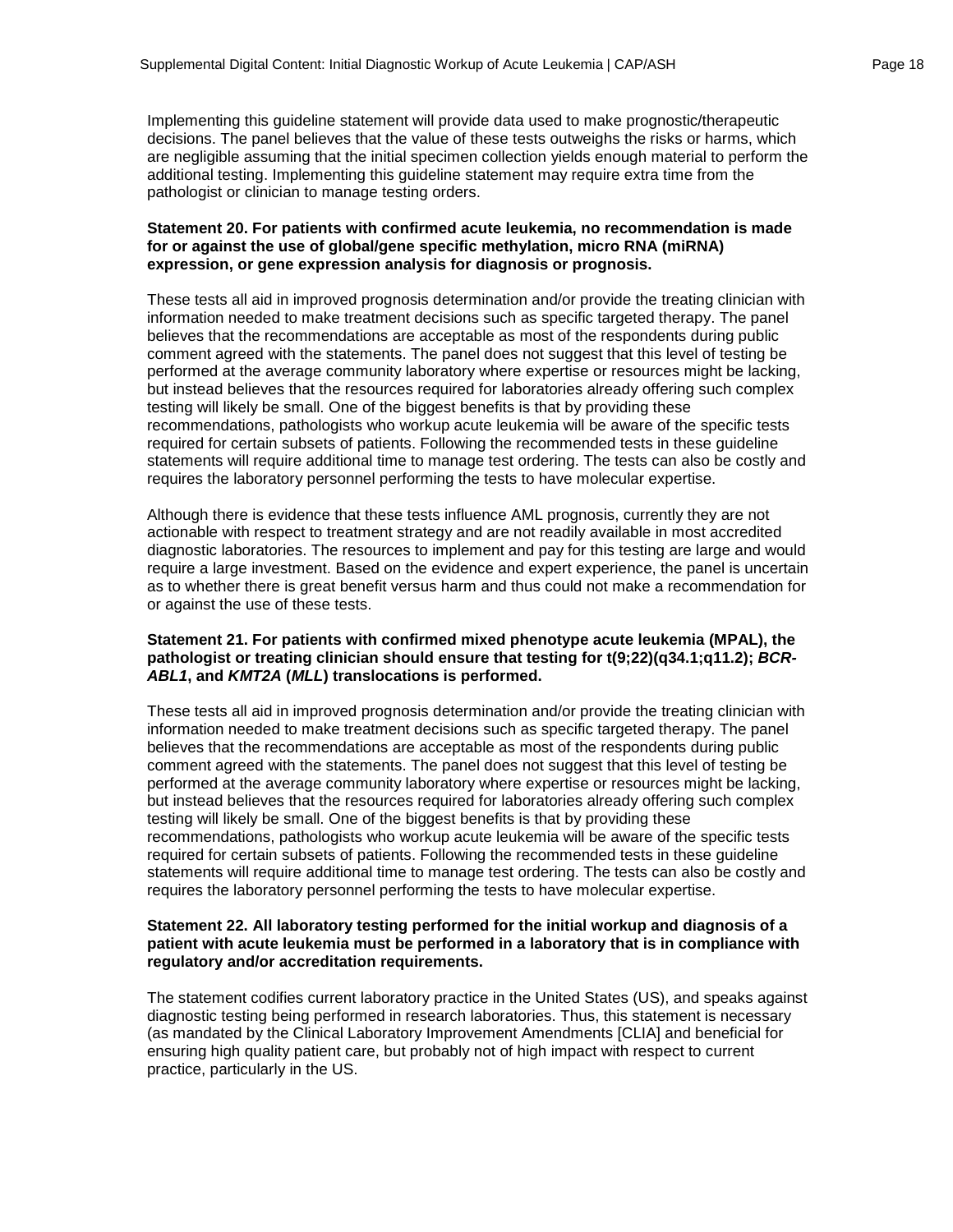**Statement 23. If after examination of a peripheral blood smear, it is determined that the patient will require immediate referral to another institution with expertise in the management of acute leukemia for treatment, the initial institution should, whenever possible, defer invasive procedures including bone marrow aspiration and biopsies to the treatment center to avoid duplicate procedures, associated patient discomfort, and additional costs.**

Deferring invasive procedures should result in better, coordinated care, increased comfort for the patient, and in cost savings. The recommendation benefits patients in that multiple bone marrows and/or biopsies would be avoided. However, if the clinical context of this recommendation is misinterpreted, it could result in delayed care. The panel does not suggest that care be delayed or prohibited; however, the panel strongly believes that patients will benefit from having the treating center take the primary role in performing invasive procedures. This recommendation will require institutions to determine the level of care it will provide patients being worked up for acute leukemia.

#### **Statement 24. If a patient is referred to another institution for treatment, the primary institution should provide the treatment center with all laboratory results, pathology slides, flow cytometry data, cytogenetic information, and a list of pending tests at the time of the referral. Pending test results should be forwarded as they become available.**

The benefits of this recommendation are that treatment centers will be have the information and laboratory assets necessary to properly treat patients including knowledge of tests ordered, but have information regarding which results are still pending. This should result in improved coordinated care and cost savings. The primary institution is charged with collating and providing these items to the treatment center, although in the vast majority of cases the recommendation codifies current practices.

There is the possibility that slides in transit could be lost, or waiting for slides could delay patient care. Resources required would include cost of copying/mailing slides and monitoring pending results. Shared medical records may enhance this capability with minimal cost.

#### **Statement 25. In the initial report, the pathologist should include laboratory, morphologic, immunophenotypic, and, if performed, cytochemical data, on which the diagnosis is based, along with a list of any pending tests. The pathologist should issue addenda/amended reports when the results of additional tests become available.**

The benefits of implementing this guideline statement are that the laboratory report will contain the results for each of the elements used to render a diagnosis and that this information will be visible to both laboratory personnel and treating clinicians. This includes a list of pending tests which will inform both parties that additional laboratory data is forthcoming. The panel could not identify any undesirable effects associated with this guideline statement. The feedback received during the public comment period showed that almost all respondents (161 of 171) agreed with this guideline statement.

#### **Statement 26. The pathologist and treating clinician should coordinate and ensure that all tests performed for classification, management, predicting prognosis and disease monitoring are entered into the patient's medical records.**

#### **Note: This information should include the sample source, adequacy, and collection information as applicable.**

Implementing this guideline statement should improve patient care by ensuring that the treating physicians have all available information with an appropriate and integrated interpretation. The panel recognizes that the time required to enter the information into the patient's medical records puts additional burden on the pathologist. The panel also acknowledges that this will require electronic reporting solutions or additional man power which might require substantial resources.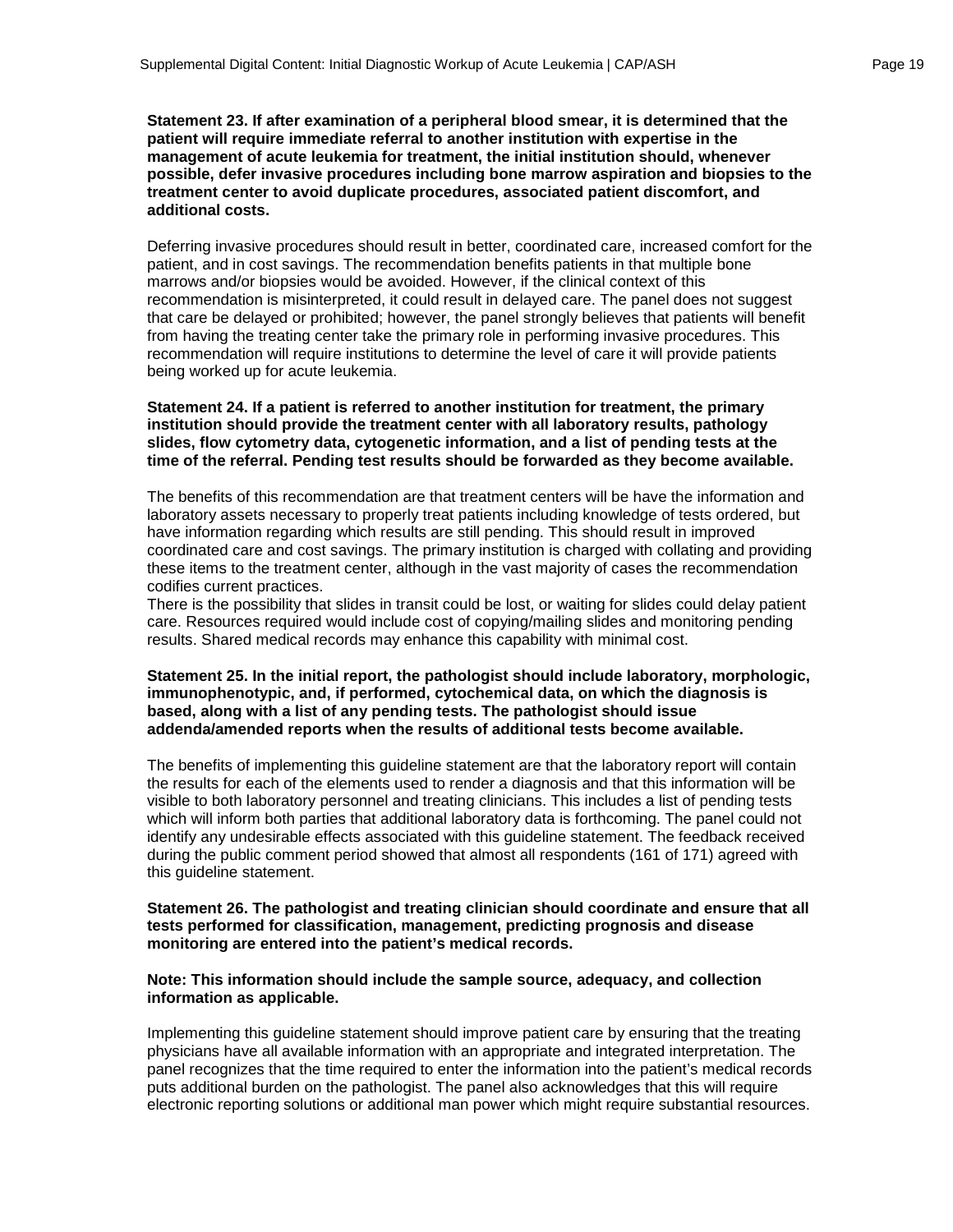Currently most laboratories or hospital information systems do not easily allow for entering these elements into the patient's medical records, but the panel contends that doing so would almost certainly improve patient care. With the advent of electronic medical records, entering this information should become easier in the foreseeable future.

#### **Statement 27. Treating physicians and pathologists should use the current World Health Organization (WHO) terminology for the final diagnosis and classification of acute leukemia.**

Since many institutions already look to the WHO for international classification standards, there is little, if no harm, in using this terminology for the final diagnosis and classification of AL. The major benefit of using the WHO schema is that physicians will have a consistent understanding of diagnosis and classification of AL regardless of geographic parameters.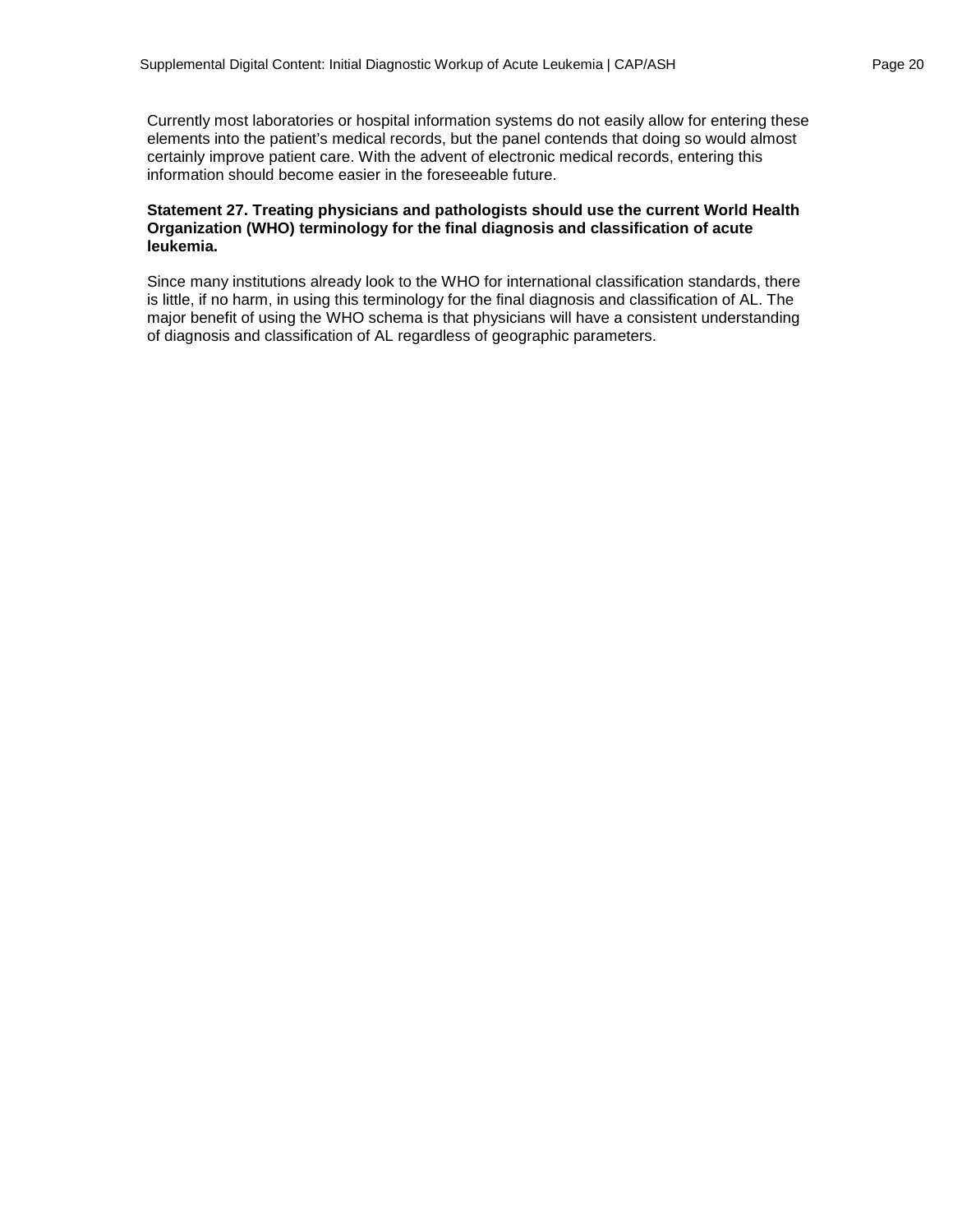| Author,                 | Year | Study      | Influence of history of Down Syndrome                | Influence of family history of leukemia                                                                                                   |
|-------------------------|------|------------|------------------------------------------------------|-------------------------------------------------------------------------------------------------------------------------------------------|
| year                    |      | design     |                                                      |                                                                                                                                           |
| Gale RE et<br>$al^{50}$ | 2008 | <b>PCS</b> |                                                      | In MVA for CR, de novo/secondary OR=2.39<br>(95% Cl:1.33-4.29) P=.01; for OS OR=1.37 (95%<br>CI:1.04-1.80) $P = 02$                       |
|                         |      |            |                                                      | $N = 116$                                                                                                                                 |
| Wandt H et<br>$al^{48}$ | 2008 | <b>PCS</b> |                                                      | History of AML (de novo versus secondary) was<br>significantly associated with CR: OR=0.57 (95%)<br>$Cl: .42-.76$ , $P<.001$<br>$N = 379$ |
| Lugthart S              | 2010 | <b>PCS</b> |                                                      | Secondary AML versus de novo AML: OR of                                                                                                   |
| et al $^{11}$           |      |            |                                                      | achieving CR=0.56, $P=01$ ; HR of OS:1.27,<br>$P=.001$ ; HR of EFS=1.23, $P=.01$<br>$N = 272$                                             |
|                         |      |            |                                                      |                                                                                                                                           |
| KW et $al^{15}$         |      |            | 90.% $\pm$ 0.9% for non-DS ALL, P=.03                |                                                                                                                                           |
| Maloney                 | 2010 | <b>PCS</b> | 5 year OS for DS=85.8% $\pm$ 6.5% versus<br>$N = 80$ |                                                                                                                                           |

# **Supplemental Table 1: Summary of Data for Patient History**

ALL – acute lymphoblastic leukemia; AML – acute myeloid leukemia; CI – confidence interval; CR – complete response; DS – Down Syndrome; EFS – event-free survival; HR – hazard ratio; MVA – multivariate analysis; PCS – prospective cohort study; OR – odds ratio; OS – overall survival;

#### **Supplemental Table 2: Summary of Data for Ethnicity and Performance Status**

| Author,<br>year            | Year | <b>Study</b><br>design | <b>Relevance of ethnicity</b><br>to diagnosis of AL                                                                                       | Relevance of ethnicity to<br>outcome in AL | <b>Relevance of performance</b><br>status to outcome of AL                                                              |
|----------------------------|------|------------------------|-------------------------------------------------------------------------------------------------------------------------------------------|--------------------------------------------|-------------------------------------------------------------------------------------------------------------------------|
| Gale RE et<br>$al^{50}$    | 2008 | <b>PCS</b>             |                                                                                                                                           |                                            | WHO performance status (in<br>MVA<br>CR: OR=1.43 (95% Cl:1.19-<br>1.71) P<.001; OS: OR=1.13<br>(95% CI:1.05-1.22) P=.01 |
| Maloney<br>KW et $al^{15}$ | 2010 | <b>PCS</b>             | Distribution of race was<br>significantly<br>different between the 2<br>groups $(P<.001)$ , with<br>children with<br>DS-ALL being largely |                                            |                                                                                                                         |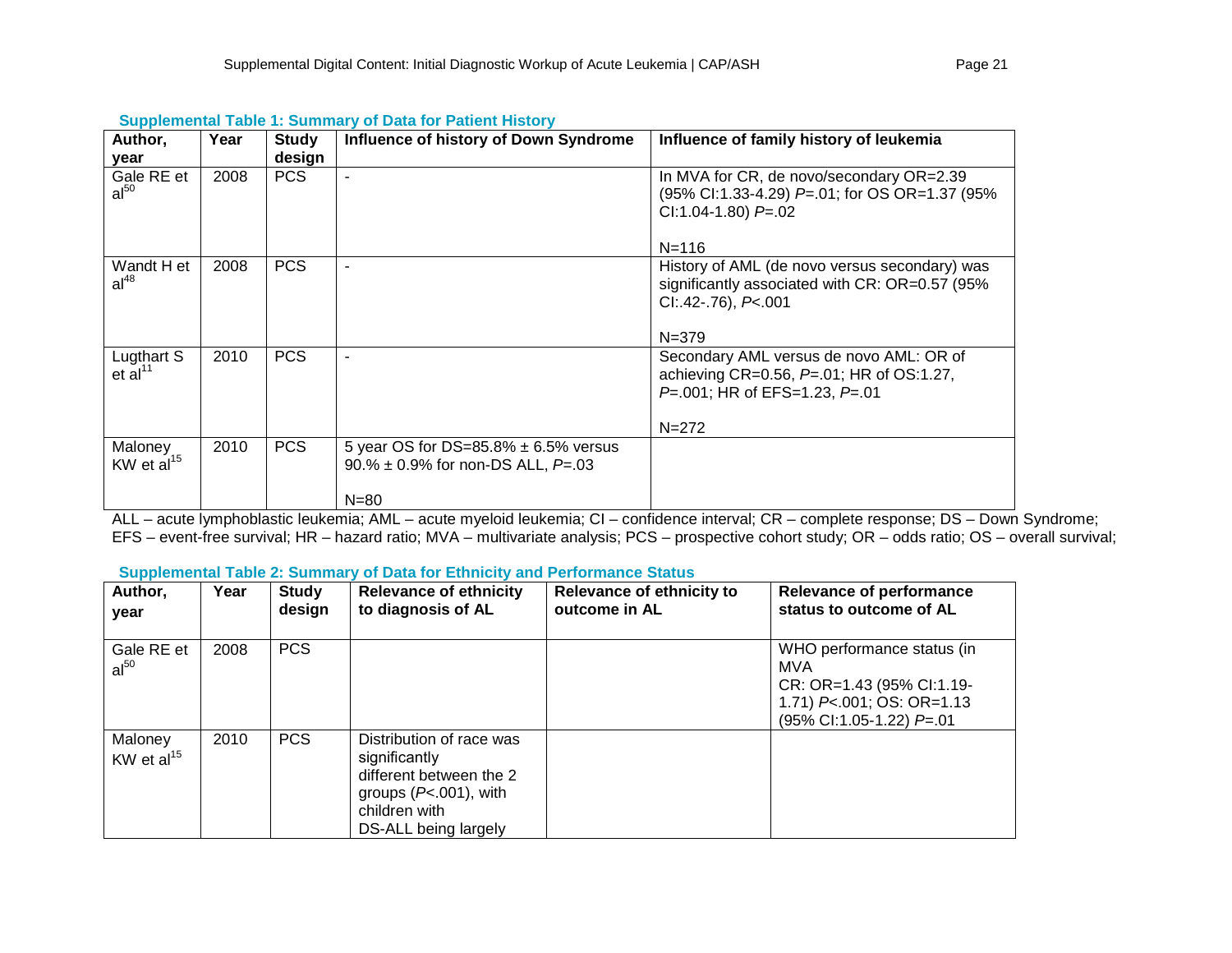| Author,<br>year           | Year | <b>Study</b><br>design | <b>Relevance of ethnicity</b><br>to diagnosis of AL                                                                                                  | Relevance of ethnicity to<br>outcome in AL                                                   | <b>Relevance of performance</b><br>status to outcome of AL |
|---------------------------|------|------------------------|------------------------------------------------------------------------------------------------------------------------------------------------------|----------------------------------------------------------------------------------------------|------------------------------------------------------------|
|                           |      |                        | white (91.2%) with no<br>black and 8.8% "other." In<br>contrast, children with<br>non-DS-ALL were 76.4%<br>white.<br>7.7% black, and 15.9%<br>other. |                                                                                              |                                                            |
| Salzer WL<br>$et al^{26}$ | 2010 | <b>PCS</b>             |                                                                                                                                                      | Yes<br>(study provided no details or<br>data)                                                |                                                            |
| Harvey RC<br>$et al^{85}$ | 2010 | <b>PCS</b>             |                                                                                                                                                      | Hispanic<br>ethnicity is associated with<br>worse 4-year relapse free<br>survival $(P<.001)$ |                                                            |

AL – acute leukemia; ALL – acute lymphoblastic leukemia; CI – confidence interval; CR – complete response; DS – Down Syndrome; MVA – multivariate analysis; OR – odds ratio; PCS – prospective cohort study; WHO – World Health Organization;

## **Supplemental Table 3: Summary of Data for Relevance of CNS Symptoms for Patients with ALL**

| . .<br>Author, year           | Year | <b>Study</b><br>design | Relevance of CNS symptoms on outcomes for patients with ALL                  |
|-------------------------------|------|------------------------|------------------------------------------------------------------------------|
| Salzer WL et al <sup>26</sup> | 2010 | <b>PCS</b>             | Positive CNS status in non-infant<br>B-ALL was associated with poor outcomes |
|                               |      |                        | $HR = 1.34$                                                                  |
|                               |      |                        | $P = 0.04$                                                                   |
| Schmiegelow K et $al^{27}$    | 2010 | <b>PCS</b>             | ALL-92 study:                                                                |
|                               |      |                        | Patients with CNS3 had poorer outcomes than patients with CNS1,              |
|                               |      |                        | CNS <sub>2</sub>                                                             |
|                               |      |                        | EFS: $P=.01$ ;                                                               |
|                               |      |                        | $OS: P=.001;$                                                                |
|                               |      |                        | ALL-2000 study:                                                              |
|                               |      |                        | EFS: $P=.01$ ,                                                               |
|                               |      |                        | $OS: P=.02$                                                                  |
| Pui CH et al <sup>28</sup>    | 2010 | <b>PCS</b>             | Patients with CNS3 had poorer outcomes than those with CNS1,                 |
|                               |      |                        | CNS <sub>2</sub>                                                             |
|                               |      |                        | CNS status in                                                                |
|                               |      |                        | Study 11:                                                                    |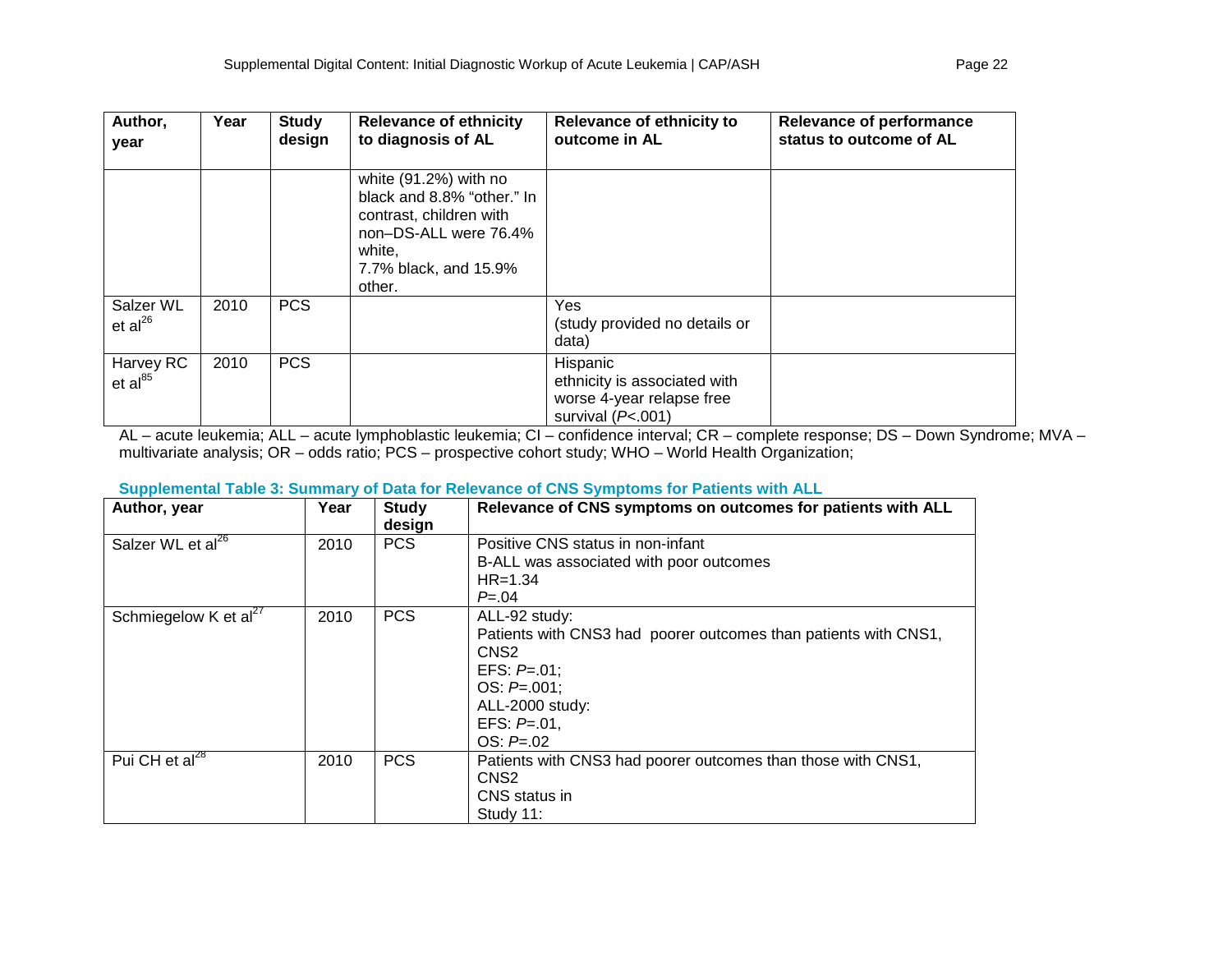| Author, year                    | Year | <b>Study</b><br>design | Relevance of CNS symptoms on outcomes for patients with ALL  |
|---------------------------------|------|------------------------|--------------------------------------------------------------|
|                                 |      |                        | EFS: P<.001                                                  |
|                                 |      |                        | $OS: P = .01$                                                |
|                                 |      |                        | Study 12:                                                    |
|                                 |      |                        | EFS: $P = 03$                                                |
|                                 |      |                        | $OS: P = 22$                                                 |
| Scrideli CA et al <sup>36</sup> | 2009 | <b>PCS</b>             | Patients with CNS3 had poorer outcomes than those with CNS1, |
|                                 |      |                        | CNS <sub>2</sub>                                             |
|                                 |      |                        | 5-year EFS:                                                  |
|                                 |      |                        | CNS3:                                                        |
|                                 |      |                        | $79.4 \pm 3.1\%$                                             |
|                                 |      |                        | CNS1 or CNS2:                                                |
|                                 |      |                        | $40 \pm 17.4\%$ ; P < 001                                    |

ALL – acute lymphoblastic leukemia; B-ALL – B- cell precursor acute lymphoblastic leukemia; CNS – central nervous system; EFS – event-free survival; HR – hazard ratio; OS – overall survival; PCS – prospective cohort study;

| Author,                         | Year | <b>Study</b> | <b>Gene specific</b>                                           | miRNA expression           | Other                                                                                                                                                                              |
|---------------------------------|------|--------------|----------------------------------------------------------------|----------------------------|------------------------------------------------------------------------------------------------------------------------------------------------------------------------------------|
| year                            |      | design       | methylation                                                    |                            |                                                                                                                                                                                    |
| Damm F et<br>al <sup>116</sup>  | 2012 | <b>NRCT</b>  |                                                                |                            | ID1, P=NS for OS in MVA.<br><b>BAALC</b> high expression,<br>$P = 001$ for inferior OS in MVA<br>in CN-AML                                                                         |
| Schwind S<br>et $al119$         | 2011 | <b>NRCT</b>  |                                                                |                            | Low MN1 expressors had<br>longer OS, and EFS than high<br>MN1 expressors<br>(OS 1.2 years versus .8 years<br>$P = 0.03$ and<br>EFS .7 years versus .2 years<br>$P=.01$ ) in CN-AML |
| Alvarez S<br>$et al^{68}$       | 2010 | <b>PCS</b>   | BRINP1/DBC1, P=NS for<br>OS and EFS in MVA in<br><b>CN-AML</b> |                            |                                                                                                                                                                                    |
| Langer C<br>et al <sup>45</sup> | 2008 | <b>PCS</b>   |                                                                |                            | Higher BAALC expression<br>associated with shorter OS<br>$(P=.04)$ , but not DFS $(P=NS)$ in<br>MVA of CN-AML. ERG P=NS<br>for DFS and OS in MVA.                                  |
| Schwind S                       | 2010 | <b>PCS</b>   |                                                                | Higher miR-181a associated |                                                                                                                                                                                    |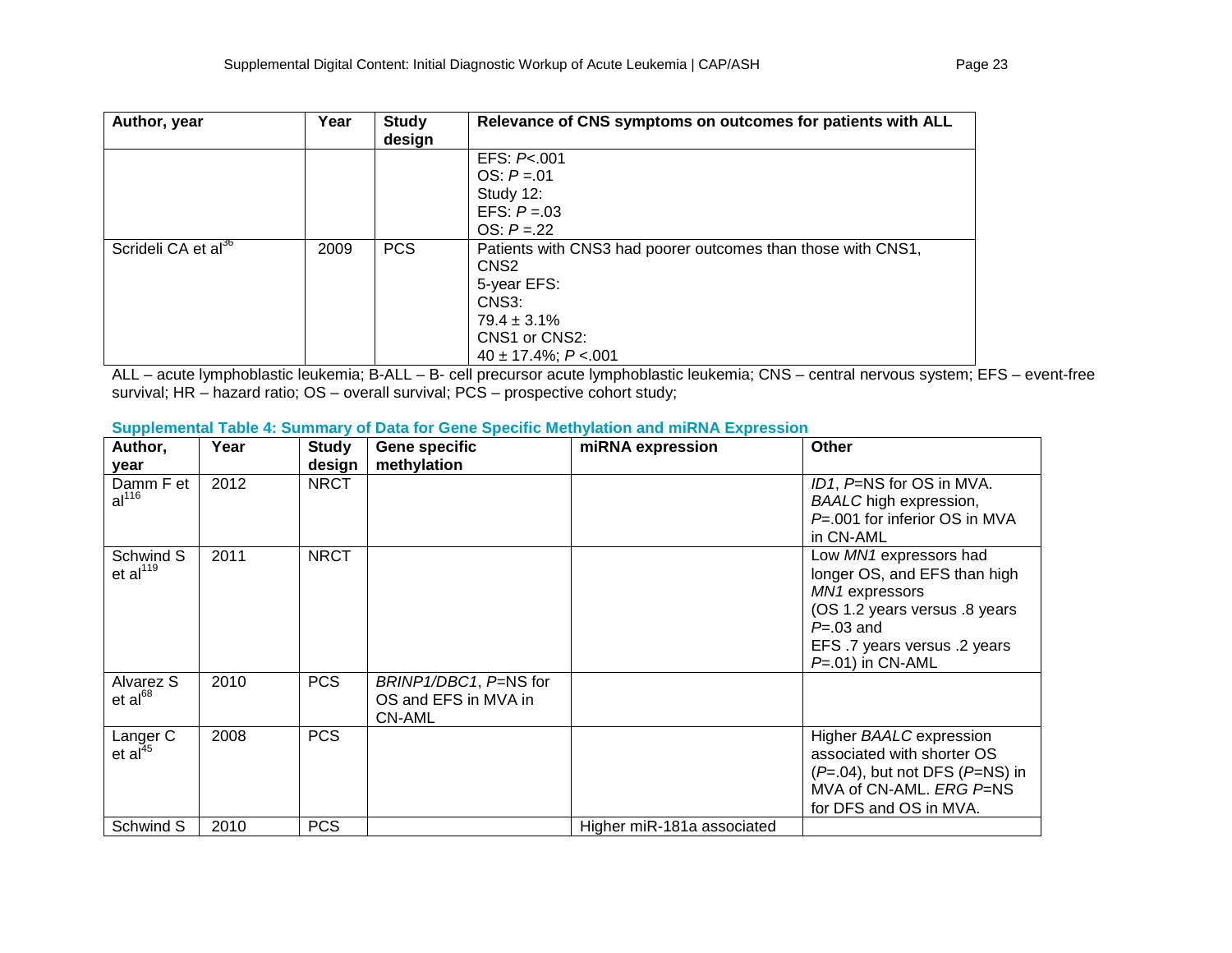| Author,              | Year | <b>Study</b> | Gene specific | miRNA expression               | <b>Other</b>                    |
|----------------------|------|--------------|---------------|--------------------------------|---------------------------------|
| year                 |      | design       | methylation   |                                |                                 |
| et al <sup>70</sup>  |      |              |               | with longer OS and EFS in      |                                 |
|                      |      |              |               | MVA of CN-AML, P<.05           |                                 |
| Marucci G            | 2008 | <b>PCS</b>   |               | Higher miR-181a, 181b          |                                 |
| et al, $^{75}$       |      |              |               | associated with more           |                                 |
| 2008                 |      |              |               | favorable outcome, Higher      |                                 |
|                      |      |              |               | miR124, 128, 194, 219, 220a,   |                                 |
|                      |      |              |               | 320 associated with worse      |                                 |
|                      |      |              |               | outcome in CN-AML, all P<.05   |                                 |
| Schwind S            | 2010 | <b>PCS</b>   |               |                                | Low BAALC and ERG               |
| et $al^{103}$        |      |              |               |                                | expression in older CN-AML      |
|                      |      |              |               |                                | patients resulted in longer DFS |
|                      |      |              |               |                                | $(P=.01$ and $P=.03$ ) and OS   |
|                      |      |              |               |                                | $(P<.001$ and $P=.01)$          |
|                      |      |              |               |                                | respectively.                   |
| Chuang <sub>M-</sub> | 2015 | <b>PCS</b>   |               | hsa-miR-9-5p and hsa-miR-      |                                 |
| K et al $^{120}$     |      |              |               | 155-5p associated with worse   |                                 |
|                      |      |              |               | OS (P=.01 and $P=0.03$         |                                 |
|                      |      |              |               | respectively). hsa-miR-203     |                                 |
|                      |      |              |               | trend of association with      |                                 |
|                      |      |              |               | favorable OS $(P=.08)$ . Score |                                 |
|                      |      |              |               | using these 3 miRNA was        |                                 |
|                      |      |              |               | independently associated with  |                                 |
|                      |      |              |               | OS in test and validation de   |                                 |
|                      |      |              |               | novo AML patient cohorts       |                                 |
|                      |      |              |               | (P<.001 for both).             |                                 |
| Roman-               | 2009 | <b>PCS</b>   |               | Examined methylation profile   |                                 |
| Gomez J              |      |              |               | of genes of 9 miRNA in ALL,    |                                 |
| et al $101$          |      |              |               | methylation of any one or      |                                 |
|                      |      |              |               | more was associated with       |                                 |
|                      |      |              |               | shorter OS and EFS on MVA.     |                                 |

*BAALC* – Brain And Acute Leukemia, Cytoplasmic; CN-AML – cytogenetically normal acute myeloid leukemia; *BRINP1/DBC1* – Bone Morphogenetic Protein/Retinoic Acid Inducible Neural-Specific 1/Deleted in Bladder Cancer Protein 1; DFS – disease-free survival; EFS – eventfree survival; *ERG –* ETS transcription factor gene; HR – hazard ratio; hsa-miR – human messenger ribonucleic acid; *ID1* – Inhibitor Of DNA Binding 1; mRNA – messenger ribonucleic acid; miRNA – micro ribonucleic acid; *MN1* – Meningioma 1; MVA – multivariate analysis; NRCT – nonrandomized control trial; NS – not significant; OS – overall survival; PCS – prospective cohort study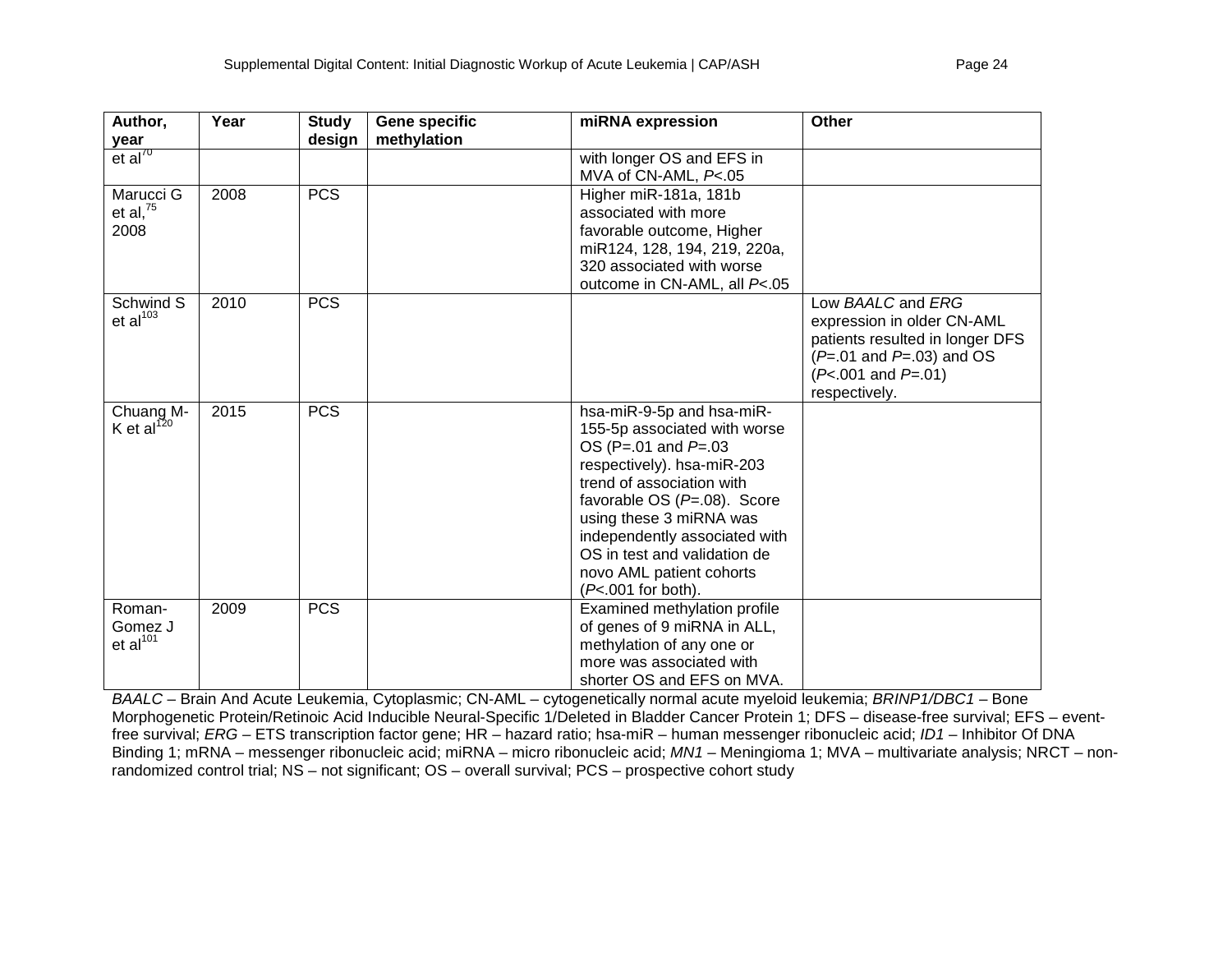| Author, year                    | Year | <b>Study</b><br>Design                                    | <b>Were all</b><br>laboratory<br>studies<br>performed<br>at the<br>primary<br>institution<br>? | Were some<br>laboratory<br><b>studies</b><br>performed at<br>a reference<br>laboratory,<br>central<br>protocol<br>laboratory,<br>or tertiary<br>care center? | If duplicate<br>laboratory<br>studies were<br>performed at<br>two different<br>institutions<br>were there<br>significant<br>differences in<br>the results? | If laboratory<br>studies were<br>referred to a<br>central,<br>reference, or<br>tertiary care<br>laboratory<br>how were<br>the<br>specimens<br>transported | If laboratory<br>studies were<br>referred to a<br>central,<br>reference, or<br>tertiary care<br>laboratory<br>were the<br>samples<br>cryopreserved<br>7 | <b>Description</b><br>οf<br>cryopreser<br>vation<br>technique |
|---------------------------------|------|-----------------------------------------------------------|------------------------------------------------------------------------------------------------|--------------------------------------------------------------------------------------------------------------------------------------------------------------|------------------------------------------------------------------------------------------------------------------------------------------------------------|-----------------------------------------------------------------------------------------------------------------------------------------------------------|---------------------------------------------------------------------------------------------------------------------------------------------------------|---------------------------------------------------------------|
| Krauter J et al <sup>37</sup>   | 2009 | Meta-<br>analyis<br>(M/A)                                 | No(N)                                                                                          | Yes (Y)                                                                                                                                                      | NR (Not<br>reported)                                                                                                                                       | <b>NR</b>                                                                                                                                                 | <b>NR</b>                                                                                                                                               | <b>NR</b>                                                     |
| Schaich M et al <sup>51</sup>   | 2007 | M/A                                                       | $\overline{N}$                                                                                 | $\overline{Y}$                                                                                                                                               | <b>NR</b>                                                                                                                                                  | <b>NR</b>                                                                                                                                                 | <b>NR</b>                                                                                                                                               | <b>NR</b>                                                     |
| Vance G et al <sup>109</sup>    | 2007 | Rando<br>mized<br>controll<br>ed trial<br>(RCT)           | $\overline{N}$                                                                                 | $\overline{Y}$                                                                                                                                               | $\overline{\text{NR}}$                                                                                                                                     | $\overline{\text{NR}}$                                                                                                                                    | $\overline{\text{NR}}$                                                                                                                                  | $\overline{\text{NR}}$                                        |
| Moorman AV et al <sup>18</sup>  | 2010 | Non-<br>random<br>ized<br>Control<br>Trial<br>(N-<br>RCT) | $\mathsf{N}$                                                                                   | Y                                                                                                                                                            | $\overline{\text{NR}}$                                                                                                                                     | $\overline{\text{NR}}$                                                                                                                                    | $\overline{\text{NR}}$                                                                                                                                  | $\overline{\text{NR}}$                                        |
| Arico M et al <sup>47</sup>     | 2008 | N-RCT                                                     | $\mathsf{N}$                                                                                   | Y                                                                                                                                                            | <b>NR</b>                                                                                                                                                  | NR.                                                                                                                                                       | <b>NR</b>                                                                                                                                               | <b>NR</b>                                                     |
| Metzeler K et al <sup>4</sup>   | 2011 | Prospe<br>ctive<br>Cohort<br>Study<br>(PCS)               | $\mathsf{N}$                                                                                   | Y                                                                                                                                                            | <b>NR</b>                                                                                                                                                  | <b>NR</b>                                                                                                                                                 | <b>NR</b>                                                                                                                                               | <b>NR</b>                                                     |
| Montesinos P et al <sup>6</sup> | 2011 | <b>PCS</b>                                                | $\mathsf{N}$                                                                                   | Y                                                                                                                                                            | $\mathsf{N}$                                                                                                                                               | <b>NR</b>                                                                                                                                                 | <b>NR</b>                                                                                                                                               | <b>NR</b>                                                     |
| Kayser S et al <sup>8</sup>     | 2011 | <b>PCS</b>                                                | ${\sf N}$                                                                                      | Υ                                                                                                                                                            | $\overline{N}$                                                                                                                                             | <b>NR</b>                                                                                                                                                 | <b>NR</b>                                                                                                                                               | <b>NR</b>                                                     |

**Supplemental Table 5: Summary of Data for Location of Laboratory Testing, Differences in Results, Description of Specimen Transport and Cryopreservation Technique**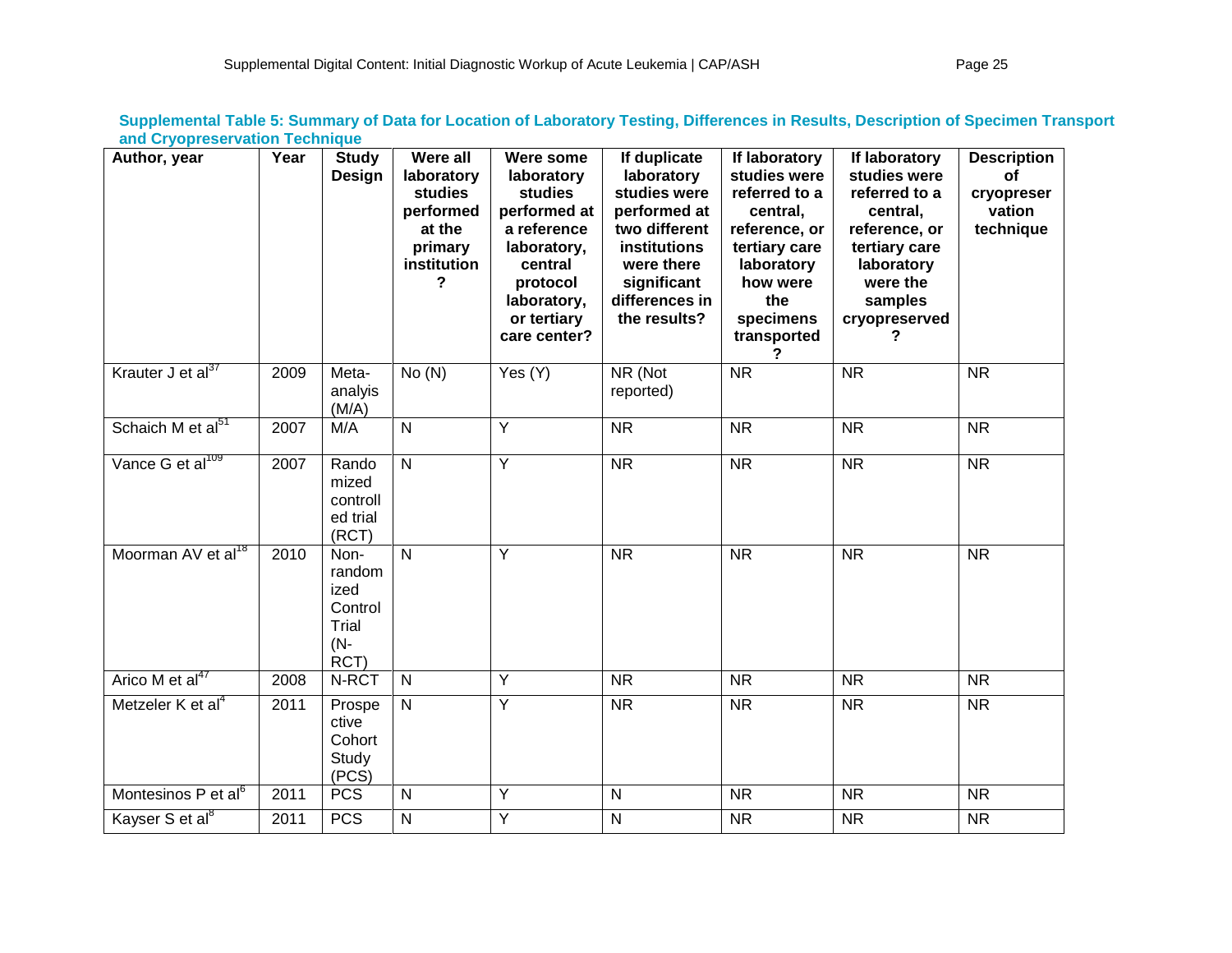| Clappier $E$ et al <sup>9</sup>  | 2010 | <b>PCS</b> | $\mathsf{N}$   | Y                               | $\mathsf{N}$           | <b>NR</b>                                                                     | <b>NR</b>              | <b>NR</b>                                            |
|----------------------------------|------|------------|----------------|---------------------------------|------------------------|-------------------------------------------------------------------------------|------------------------|------------------------------------------------------|
| Rollig C et al <sup>14</sup>     | 2010 | <b>PCS</b> | $\overline{Y}$ | N                               | $\mathsf{N}$           | <b>NR</b>                                                                     | <b>NR</b>              | <b>NR</b>                                            |
| Grimwade D et al <sup>19</sup>   | 2010 | <b>PCS</b> | $\mathsf{N}$   | Reference<br>laboratory<br>only | <b>NR</b>              | <b>NR</b>                                                                     | <b>NR</b>              | <b>NR</b>                                            |
| Basso G et al <sup>31</sup>      | 2009 | <b>PCS</b> | $\overline{N}$ | Reference<br>laboratory<br>only | $\overline{N}$         | Bone marrow<br>samples<br>shipped over<br>night to<br>reference<br>laboratory | <b>NR</b>              | $\overline{\text{NR}}$                               |
| Scrideli CA et al <sup>36</sup>  | 2009 | <b>PCS</b> | $\overline{Y}$ | $\mathsf{N}$                    | $\overline{N}$         | <b>NR</b>                                                                     | <b>NR</b>              | $\overline{\text{NR}}$                               |
| Lo-Coco F et al $42$             | 2008 | <b>PCS</b> | $\overline{N}$ | $\overline{Y}$                  | $\overline{N}$         | $\overline{\mathsf{NR}}$                                                      | <b>NR</b>              | <b>NR</b>                                            |
| Forestier E et al <sup>127</sup> | 2008 | <b>PCS</b> | $\mathsf{N}$   | Y                               | $\overline{N}$         | <b>NR</b>                                                                     | <b>NR</b>              | <b>NR</b>                                            |
| Wandt H et al <sup>48</sup>      | 2008 | <b>PCS</b> | Y              | ${\sf N}$                       | Not applicable<br>(NA) | <b>NR</b>                                                                     | <b>NR</b>              | <b>NR</b>                                            |
| Barbaric D et al <sup>54</sup>   | 2007 | PCS        | $\overline{N}$ | $\overline{Y}$                  | $\overline{Y}$         | <b>NR</b>                                                                     | <b>NR</b>              | <b>NR</b>                                            |
| Mrózek K et al <sup>57</sup>     | 2008 | <b>PCS</b> | $\mathsf{N}$   | $\overline{Y}$                  | $\overline{Y}$         | $\overline{\mathsf{NR}}$                                                      | $\overline{\text{NR}}$ | $\overline{\text{NR}}$                               |
| Pabst T et al <sup>60</sup>      | 2009 | <b>PCS</b> | Y              | ${\sf N}$                       | <b>NR</b>              | <b>NR</b>                                                                     | <b>NR</b>              | <b>NR</b>                                            |
| Marucci G et al <sup>61</sup>    | 2008 | <b>PCS</b> | $\mathsf{N}$   | Y                               | N                      | <b>NR</b>                                                                     | <b>NR</b>              | $\overline{\text{NR}}$                               |
| Abbas S et al <sup>71</sup>      | 2010 | <b>PCS</b> | Y              | N                               | <b>NR</b>              | $\overline{\mathsf{NR}}$                                                      | <b>NR</b>              | $\overline{\text{NR}}$                               |
| Whitman SP et al <sup>76</sup>   | 2008 | <b>PCS</b> | $\overline{N}$ | $\overline{Y}$                  | $\overline{N}$         | $\overline{\text{NR}}$                                                        | $\overline{Y}$         | Trizol<br>Reagent;<br>Invitrogen,<br>Carlsbad,<br>CA |
| Chiaretti S et al <sup>80</sup>  | 2007 | <b>PCS</b> | $\overline{N}$ | Reference<br>laboratory<br>only | $\overline{\text{NR}}$ | $\overline{\text{NR}}$                                                        | $\overline{Y}$         | Liquid<br>nitrogen                                   |
| Fischer L et al $^{83}$          | 2009 | <b>PCS</b> | $\mathsf{N}$   | $\overline{Y}$                  | $\mathsf{N}$           | $\overline{\text{NR}}$                                                        | <b>NR</b>              | $\overline{\text{NR}}$                               |
| Medeiros BC et al <sup>94</sup>  | 2010 | <b>PCS</b> | Y              | N                               | <b>NR</b>              | <b>NR</b>                                                                     | <b>NR</b>              | <b>NR</b>                                            |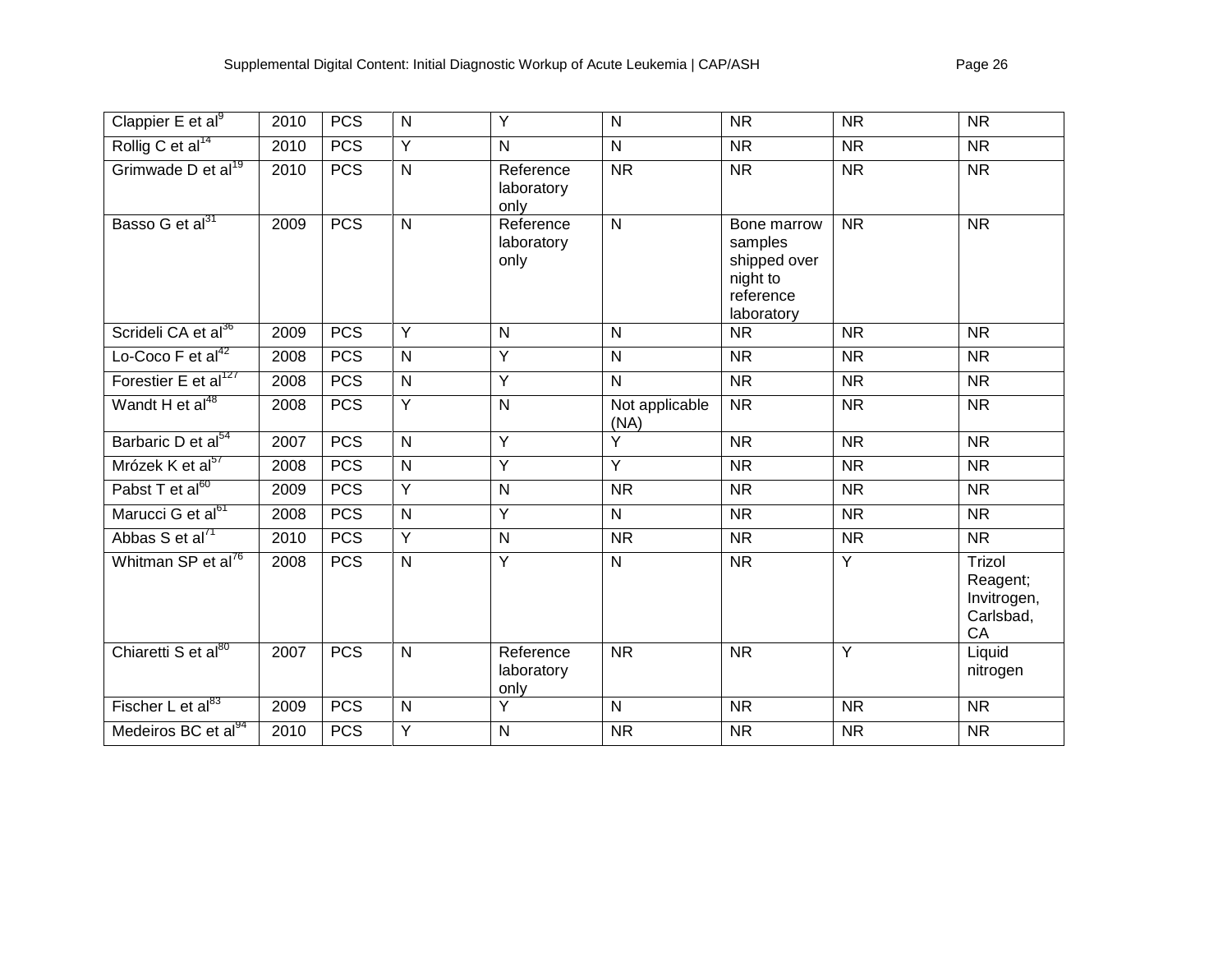| Milani L et al <sup>96</sup>       | 2010 | <b>PCS</b> | N      | Reference<br>laboratory<br>only | N | <b>NR</b> |           | 2-10 million<br>cells<br>immediately<br>frozen and<br>stored at -70<br>in tissue<br>banks |
|------------------------------------|------|------------|--------|---------------------------------|---|-----------|-----------|-------------------------------------------------------------------------------------------|
| Moorman AV et<br>al <sup>108</sup> | 2007 | <b>PCS</b> | Varied | Varied                          | N | <b>NR</b> | <b>NR</b> | <b>NR</b>                                                                                 |
| Patel JL et al $117$               | 2012 | <b>PCS</b> | N      |                                 | N | <b>NR</b> | <b>NR</b> | <b>NR</b>                                                                                 |

# **Supplemental Table 6: Quality Assessment Criteria by Study Design**

| <b>Criteria</b>                                                               | <b>Study Design</b>                                                        |                   |                                                                                                   |                                                                                                   |  |  |  |
|-------------------------------------------------------------------------------|----------------------------------------------------------------------------|-------------------|---------------------------------------------------------------------------------------------------|---------------------------------------------------------------------------------------------------|--|--|--|
|                                                                               | <b>Clinical Practice</b><br>Guideline/Systematic<br><b>Review (CPG/SR)</b> | Meta-<br>analysis | Randomized<br><b>Control Trial</b><br>(RCT)/Quasi<br>Randomized<br><b>Control Trial</b><br>(QRCT) | Non-randomized<br><b>Control Trial</b><br>(NRCT)/Prospective<br><b>Cohort Study (PCS)</b><br>/RCS |  |  |  |
| Based on a systematic review                                                  | ✓<br>(CPG only)                                                            | $\checkmark$      |                                                                                                   |                                                                                                   |  |  |  |
| Included a multidisciplinary panel                                            | ✓                                                                          |                   |                                                                                                   |                                                                                                   |  |  |  |
| Patient preferences were considered                                           | $\checkmark$                                                               |                   |                                                                                                   |                                                                                                   |  |  |  |
| Important patient sub-types were<br>considered                                | $\checkmark$                                                               |                   |                                                                                                   |                                                                                                   |  |  |  |
| Methods were well-described and<br>reproducible                               | $\checkmark$                                                               | $\checkmark$      |                                                                                                   |                                                                                                   |  |  |  |
| Information on potential conflicts of interest<br>were gathered and disclosed | ✓                                                                          |                   |                                                                                                   |                                                                                                   |  |  |  |
| Quality of the evidence was assessed                                          | ✓                                                                          | $\checkmark$      |                                                                                                   |                                                                                                   |  |  |  |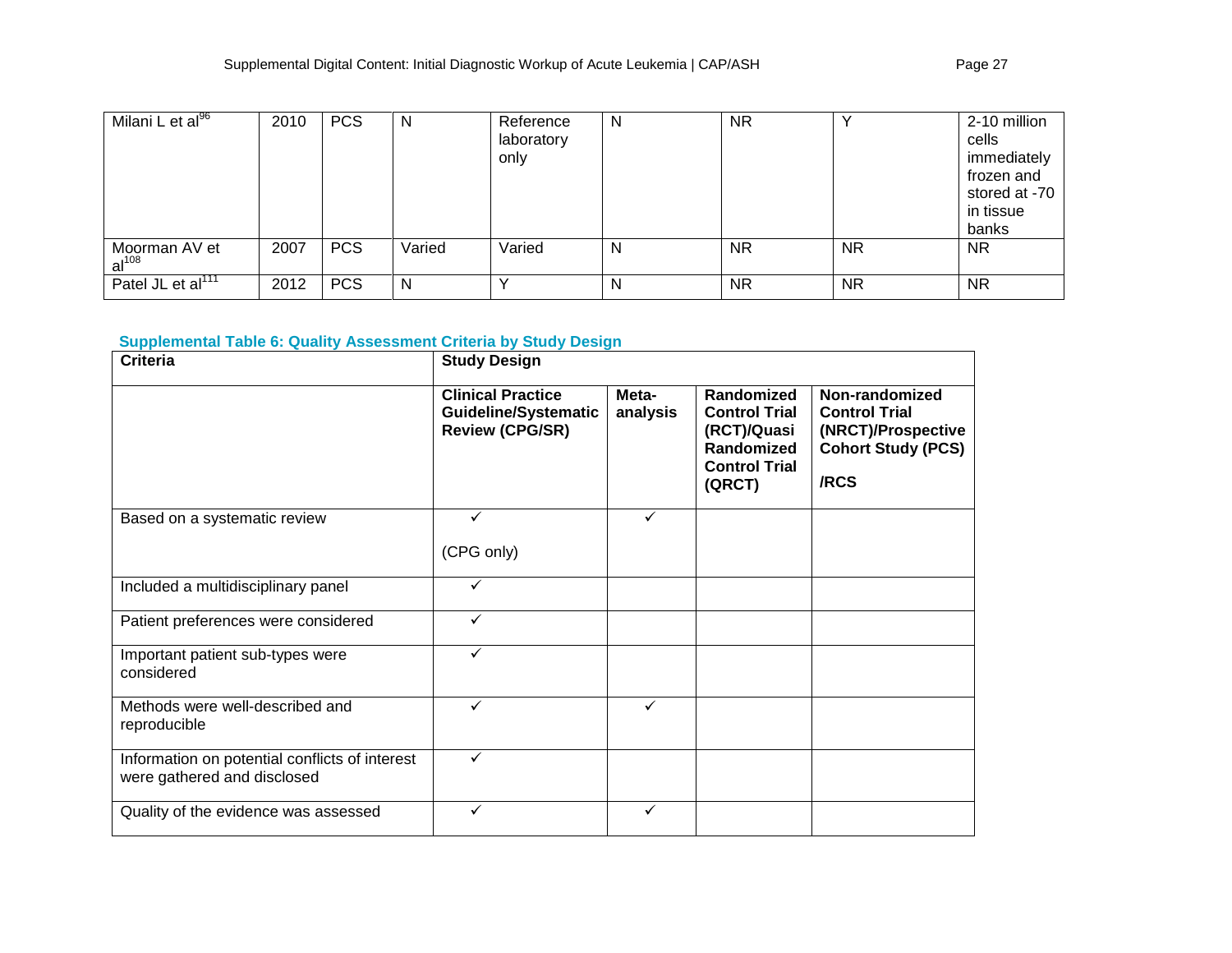| Strength of the evidence was rated                                                                        | ✓ |              |              |              |  |
|-----------------------------------------------------------------------------------------------------------|---|--------------|--------------|--------------|--|
| CPG includes a plan for updating                                                                          | ✓ |              |              |              |  |
| Sources of funding are disclosed                                                                          | ✓ | $\checkmark$ | $\checkmark$ | ✓            |  |
| Any planned pooling was stated a priori                                                                   |   |              |              |              |  |
| Limitations of the analysis are discussed                                                                 |   | ✓            |              |              |  |
| Randomization method fully-described                                                                      |   |              | ✓            |              |  |
| Details on any blinding was provided                                                                      |   |              | $\checkmark$ |              |  |
| Provided details of all planned analyses                                                                  |   |              | $\checkmark$ |              |  |
| Stated the expected effect size and<br>described the statistical power calculation                        |   |              | ✓            |              |  |
| Reported the length of follow-up                                                                          |   |              | $\checkmark$ |              |  |
| Provided a description of the baseline<br>characteristics for all patients by<br>treatment/assessment arm |   |              | ✓            | ✓            |  |
| Balance between treatment/assessment<br>groups                                                            |   |              |              | ✓            |  |
| Reporting if any adjustments were made<br>where baseline differences were detected                        |   |              |              | $\checkmark$ |  |

**√** indicates that for a specified study design (per the column header) an assessment of the listed criteria (per row header) was included in the quality assessment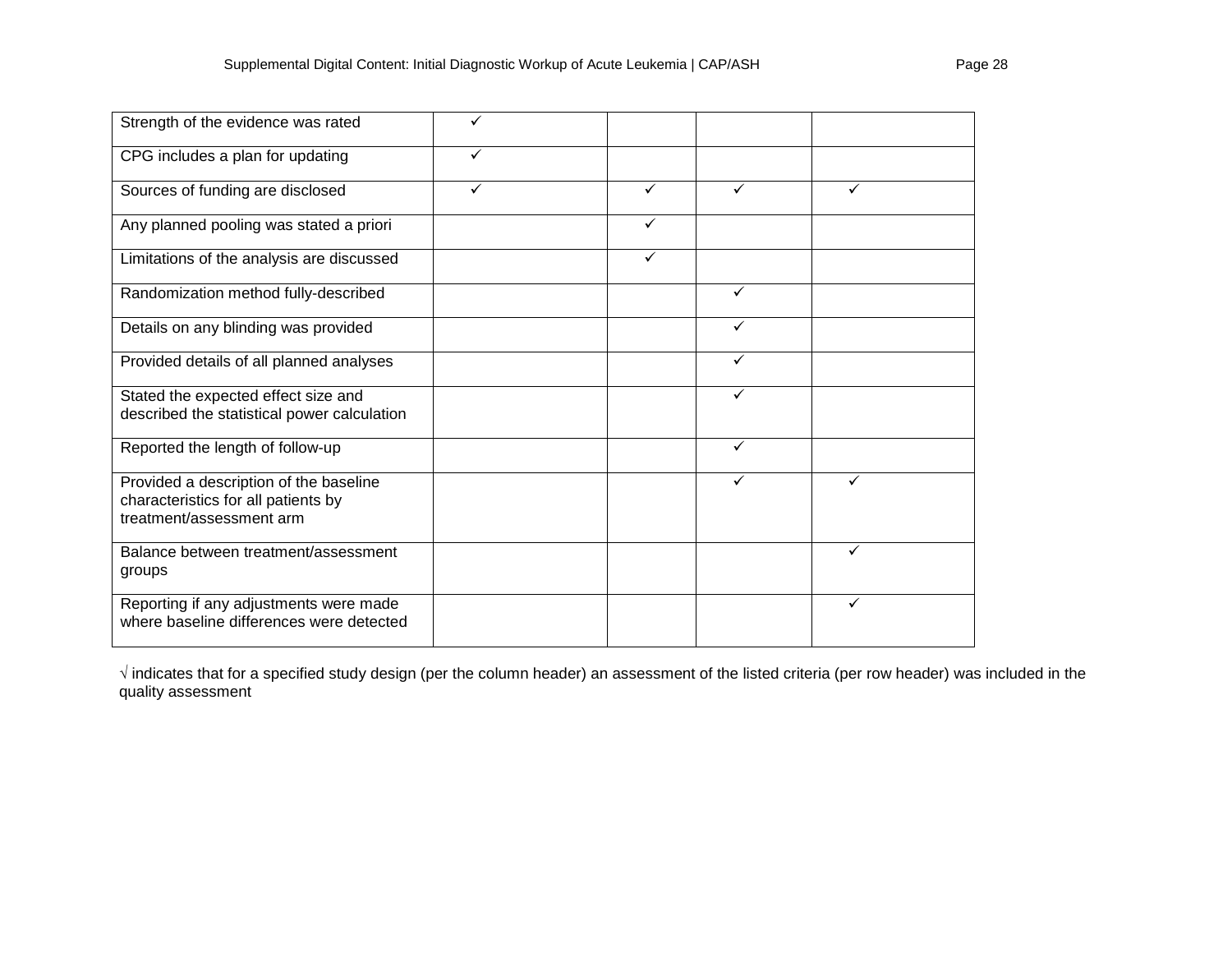|                                | Non-randomized Control Trials (N=2) |                                                                 |                                                                                                              |                                                                           |                       |                                    |  |  |  |  |
|--------------------------------|-------------------------------------|-----------------------------------------------------------------|--------------------------------------------------------------------------------------------------------------|---------------------------------------------------------------------------|-----------------------|------------------------------------|--|--|--|--|
| <b>Author</b>                  | Year                                | Was there balance<br>between<br>treatment/assessment<br>groups? | <b>Reporting of</b><br>baseline<br>characteristics<br>(and any<br>differences<br>detected between<br>groups) | <b>Reporting of any</b><br>adjustment when<br>differences were<br>present | <b>Funding source</b> | Overall risk of<br>bias assessment |  |  |  |  |
| Mendler JH<br>et al $^{115}$   | 2012                                | Single cohort                                                   | Not reported (NR)                                                                                            | $\overline{\text{NR}}$                                                    | Non-industry          | Low-moderate                       |  |  |  |  |
| Damm F et<br>al <sup>116</sup> | 2012                                | Single cohort                                                   | <b>NR</b>                                                                                                    | <b>NR</b>                                                                 | Non-industry          | Low-moderate                       |  |  |  |  |
|                                |                                     | <b>Prospective Cohort Studies (N=28)</b>                        |                                                                                                              |                                                                           |                       |                                    |  |  |  |  |
| <b>Author</b>                  | Year                                | Was there balance<br>between<br>treatment/assessment<br>groups? | <b>Reporting of</b><br>baseline<br>characteristics<br>(and any<br>differences<br>detected between<br>groups) | <b>Reporting of any</b><br>adjustment when<br>differences were<br>present | <b>Funding source</b> | Overall risk of<br>bias assessment |  |  |  |  |
| Kuhnl A et<br>al <sup>23</sup> | 2010                                | Single cohort                                                   | Yes (Y)                                                                                                      | Not applicable<br>(N/A)                                                   | Non-industry          | Low-moderate                       |  |  |  |  |
| Pui CH et<br>$al^{28}$         | 2010                                | No(N)<br>(325:188:165:247:53)                                   | $\overline{Y}$                                                                                               | No(N)                                                                     | Non-industry          | Low-moderate                       |  |  |  |  |
| Escherich<br>G et al $^{25}$   | 2010                                | N (129:289:205:519:667)                                         | Y                                                                                                            | <b>NR</b>                                                                 | Non-industry          | Low-moderate                       |  |  |  |  |
| Salzer WL<br>$et al^{26}$      | 2010                                | Single cohort                                                   | Y                                                                                                            | N/A                                                                       | Non-industry          | Low-moderate                       |  |  |  |  |

# **Supplemental Table 7: Quality Assessment for Statement 1**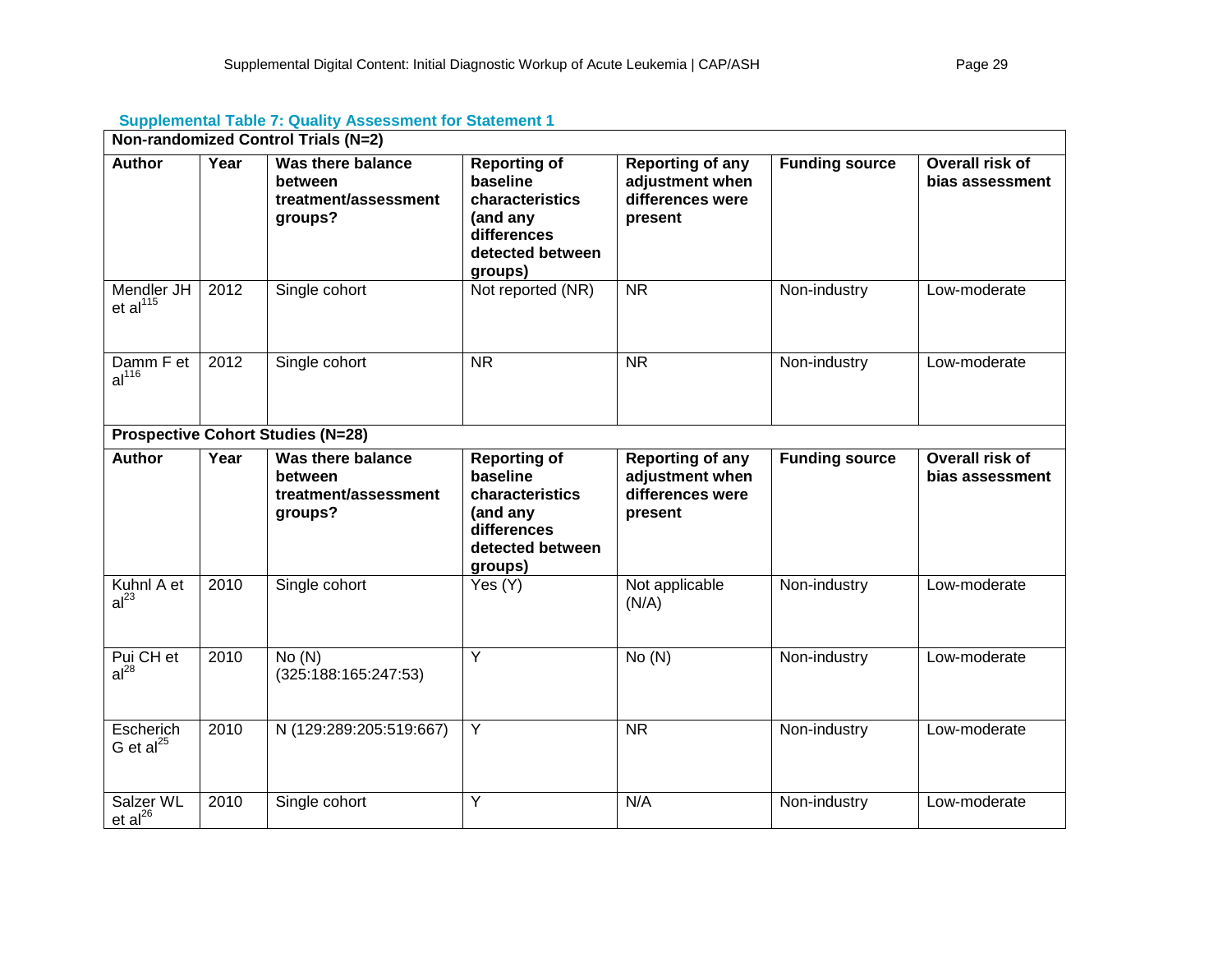| Marks DI et<br>al <sup>30</sup>           | 2009 | Single cohort         | Y              | N/A                    | Non-industry           | Low-moderate |
|-------------------------------------------|------|-----------------------|----------------|------------------------|------------------------|--------------|
| Scrideli CA<br>$et al^{36}$               | 2009 | Single cohort         | $\overline{Y}$ | N/A                    | $\overline{\text{NR}}$ | Moderate     |
| Roman-<br>Gomez J et<br>al <sup>55</sup>  | 2007 | Single cohort         | Y              | N/A                    | Non-industry           | Low-moderate |
| Tauchi H et<br>al <sup>105</sup>          | 2008 | Single cohort         | $\overline{Y}$ | N/A                    | Non-industry           | Low-moderate |
| Roman-<br>Gomez J et<br>al <sup>101</sup> | 2009 | Single cohort         | Y              | N/A                    | Non-industry           | Low-moderate |
| Moorman<br>AV et al <sup>114</sup>        | 2012 | Single cohort         | $\mathsf{N}$   | N/A                    | Non-industry           | Low-moderate |
| Taskesen<br>$E$ et al <sup>5</sup>        | 2011 | N (1031:60:91)        | $\overline{Y}$ | $\overline{Y}$         | Non-industry           | Low          |
| Lugthart $S$<br>et al <sup>11</sup>       | 2010 | N (94:52:19:123:2231) | $\overline{Y}$ | $\overline{\text{NR}}$ | Non-industry           | Low-moderate |
| Rollig C et<br>al <sup>14</sup>           | 2010 | Single cohort         | Y              | N/A                    | <b>NR</b>              | Moderate     |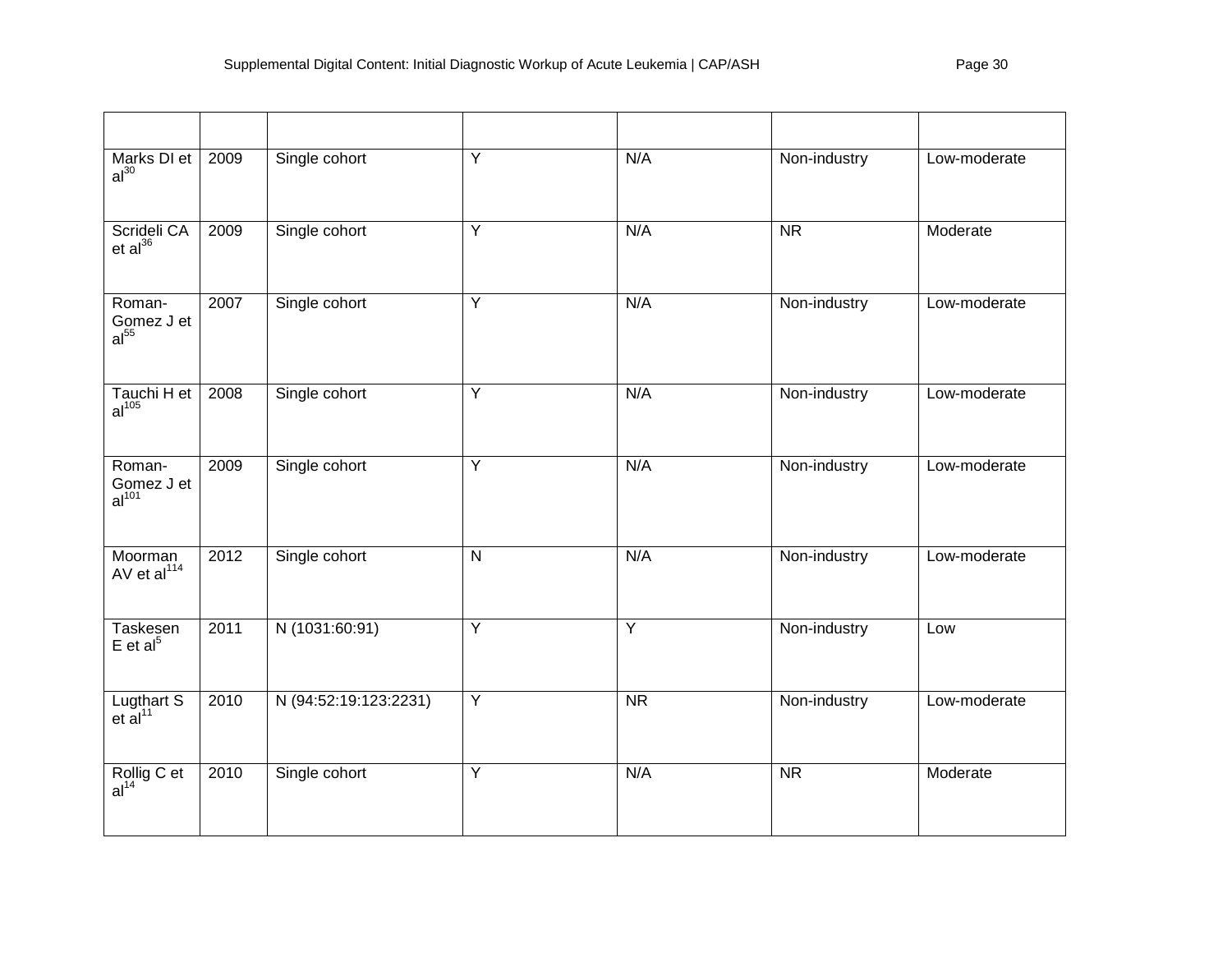| Wagner K<br>et al <sup>21</sup>   | 2010 | Single cohort | Y              | N/A            | Non-industry | Low-moderate |
|-----------------------------------|------|---------------|----------------|----------------|--------------|--------------|
| Groschel S<br>et al <sup>22</sup> | 2010 | N (458:924)   | Y              | $\mathsf{N}$   | Non-industry | Low-moderate |
| Lo-Coco F<br>et al <sup>42</sup>  | 2008 | Single cohort | $\overline{N}$ | N/A            | Non-industry | Low-moderate |
| Langer C<br>et al <sup>45</sup>   | 2008 | Single cohort | $\overline{Y}$ | N/A            | Non-industry | Low          |
| Wandt H et<br>$al^{48}$           | 2008 | Single cohort | $\overline{Y}$ | N/A            | Non-industry | Low-moderate |
| Gale RE et $al50$                 | 2008 | Single cohort | $\overline{Y}$ | N/A            | Non-industry | Moderate     |
| Dufour A et<br>al <sup>58</sup>   | 2010 | Single cohort | $\overline{Y}$ | N/A            | Non-industry | Low-moderate |
| Damm $F$ et al <sup>59</sup>      | 2010 | N(249:50)     | $\overline{Y}$ | N              | <b>NR</b>    | Moderate     |
| Schwind S<br>et al <sup>70</sup>  | 2010 | Y(187:122)    | $\overline{Y}$ | $\overline{Y}$ | Non-industry | Low          |
| Santamaria<br>C et al $^{73}$     | 2010 | Single cohort | $\overline{Y}$ | N/A            | Non-industry | Low-moderate |

and the control of the control of the control of the control of the control of the control of the control of the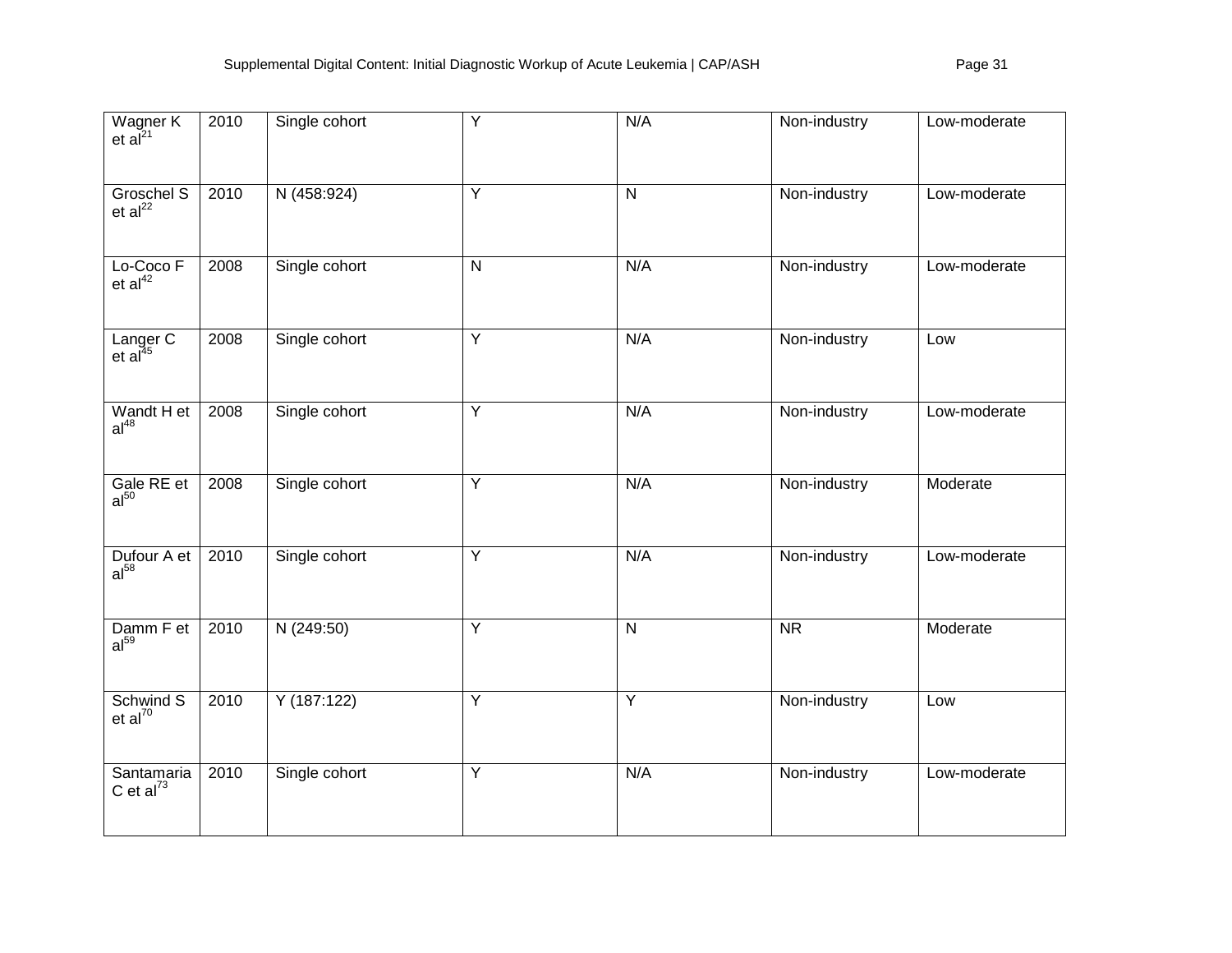| Seifert H et<br>al <sup>74</sup>   | 2009 | Single cohort | Y | N/A       | <b>NR</b>        | Moderate     |
|------------------------------------|------|---------------|---|-----------|------------------|--------------|
| Medeiros<br>BC et al <sup>94</sup> | 2010 | Single cohort | Y | N/A       | <b>NR</b>        | Moderate     |
| Schneider<br>F et al $^{118}$      | 2012 | Single cohort | Y | N/A       | Partial industry | Low-moderate |
| Maloney<br>KW et al <sup>15</sup>  | 2010 | N (80:2731)   | Y | <b>NR</b> | Non-industry     | Low-moderate |
| Harvey RC<br>et al <sup>85</sup>   | 2010 | Single cohort | Υ | N/A       | Partial industry | Moderate     |

# **Supplemental Table 8: Quality Assessment for Statement 2**

| <b>Author</b>                        | Year | Was there balance<br>between<br>treatment/assessment<br>groups? | <b>Reporting of</b><br>baseline<br>characteristics<br>(and any<br>differences<br>detected<br>between<br>groups) | <b>Reporting of any</b><br>adjustment when<br>differences were<br>present | <b>Funding</b><br>source | <b>Overall risk of bias</b><br>assessment |
|--------------------------------------|------|-----------------------------------------------------------------|-----------------------------------------------------------------------------------------------------------------|---------------------------------------------------------------------------|--------------------------|-------------------------------------------|
| Salzer WL et<br>$al^{26}$            | 2010 | Single cohort                                                   | Yes (Y)                                                                                                         | Not applicable<br>(N/A)                                                   | Non-industry             | Low-moderate                              |
| Schmiegelow<br>K et al <sup>27</sup> | 2010 | No (N) (1645:1023)                                              | Υ                                                                                                               | Υ                                                                         | Non-industry             | Low                                       |
| Pui CH et<br>$al^{28}$               | 2010 | N (325:188:165:247:53)                                          | Y                                                                                                               | No.                                                                       | Non-industry             | Low-moderate                              |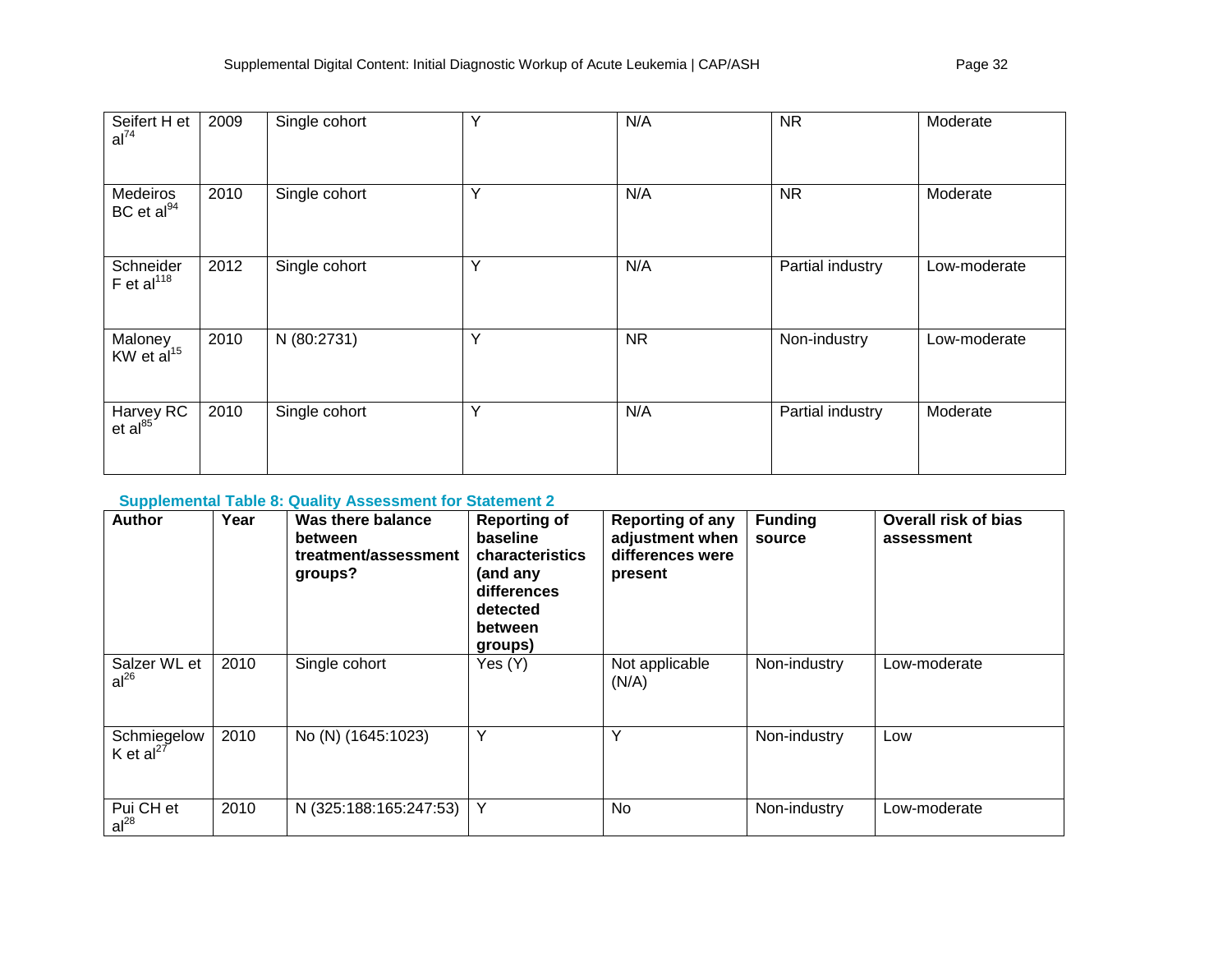| Scrideli CA<br>et al <sup>36</sup> | 2009 | Single cohort | N/A | Not reported | Moderate |
|------------------------------------|------|---------------|-----|--------------|----------|

 $\overline{a}$  , and the contract of the contract of the contract of the contract of the contract of the contract of the contract of the contract of the contract of the contract of the contract of the contract of the contract o

### **Supplemental Table 9: Quality Assessment for Statement 3**

| <b>Author</b>                          | Year | <b>Provided</b><br>details on<br>randomization               | <b>Provided</b><br>details<br><b>on</b> | details<br>on any | <b>Provided</b>                                                                                              | <b>Expected</b><br>effect size<br>calculation | <b>Reported</b><br>on length<br>of follow-                                         | <b>Reported on</b><br>any<br>differences in |      | <b>Funding</b><br>source           | <b>Overall risk</b><br>of bias<br>assessment |
|----------------------------------------|------|--------------------------------------------------------------|-----------------------------------------|-------------------|--------------------------------------------------------------------------------------------------------------|-----------------------------------------------|------------------------------------------------------------------------------------|---------------------------------------------|------|------------------------------------|----------------------------------------------|
|                                        |      |                                                              | blinding                                |                   | planned<br>analysis                                                                                          | and power<br>calculation                      | <b>up</b>                                                                          | patient<br>characteristics                  |      |                                    |                                              |
|                                        |      | <b>Randomized Controlled Trials (N=2)</b>                    |                                         |                   |                                                                                                              |                                               |                                                                                    |                                             |      |                                    |                                              |
| Lange BJ et<br>a <sup>49</sup>         | 2008 | Not reported<br>(NR), but was<br>randomized                  | <b>NR</b>                               |                   | Yes (Y)                                                                                                      | Y                                             | Y, 56<br>month<br>median                                                           | Y                                           | Non- | industry                           | Very low                                     |
| Schneider F<br>et al <sup>62</sup>     | 2009 | NR, but was<br>randomized                                    | <b>NR</b>                               | <b>NR</b>         |                                                                                                              | <b>NR</b>                                     | <b>NR</b>                                                                          | Y                                           | Non- | industry                           | High                                         |
| Non-randomized Controlled Trials (N=5) |      |                                                              |                                         |                   |                                                                                                              |                                               |                                                                                    |                                             |      |                                    |                                              |
| <b>Author</b>                          | Year | Was there balance between<br>treatment/assessment<br>groups? |                                         |                   | <b>Reporting of</b><br>baseline<br>characteristics<br>(and any<br>differences<br>detected between<br>groups) |                                               | <b>Reporting</b><br>of any<br>adjustment<br>when<br>differences<br>were<br>present | <b>Funding source</b>                       |      | Overall risk of<br>bias assessment |                                              |
| Moorman AV<br>et al <sup>18</sup>      | 2010 | <b>NR</b>                                                    |                                         |                   | <b>NR</b>                                                                                                    |                                               | <b>NR</b>                                                                          | Non-industry                                |      | Moderate                           |                                              |
| Oudot C et<br>al <sup>46</sup>         | 2008 | No (N) (53:1333)                                             |                                         |                   | Y                                                                                                            |                                               | <b>NR</b>                                                                          | Non-industry                                |      |                                    | Low-moderate                                 |
| Arico M et<br>al <sup>47</sup>         | 2008 | N (115:1385:244:1744)                                        |                                         |                   | Y                                                                                                            |                                               | <b>NR</b>                                                                          | Non-industry                                |      |                                    | Low-moderate                                 |
| Damm F et<br>al <sup>116</sup>         | 2012 | Single cohort                                                |                                         |                   | <b>NR</b>                                                                                                    |                                               | <b>NR</b>                                                                          | Non-industry                                |      |                                    | Low-moderate                                 |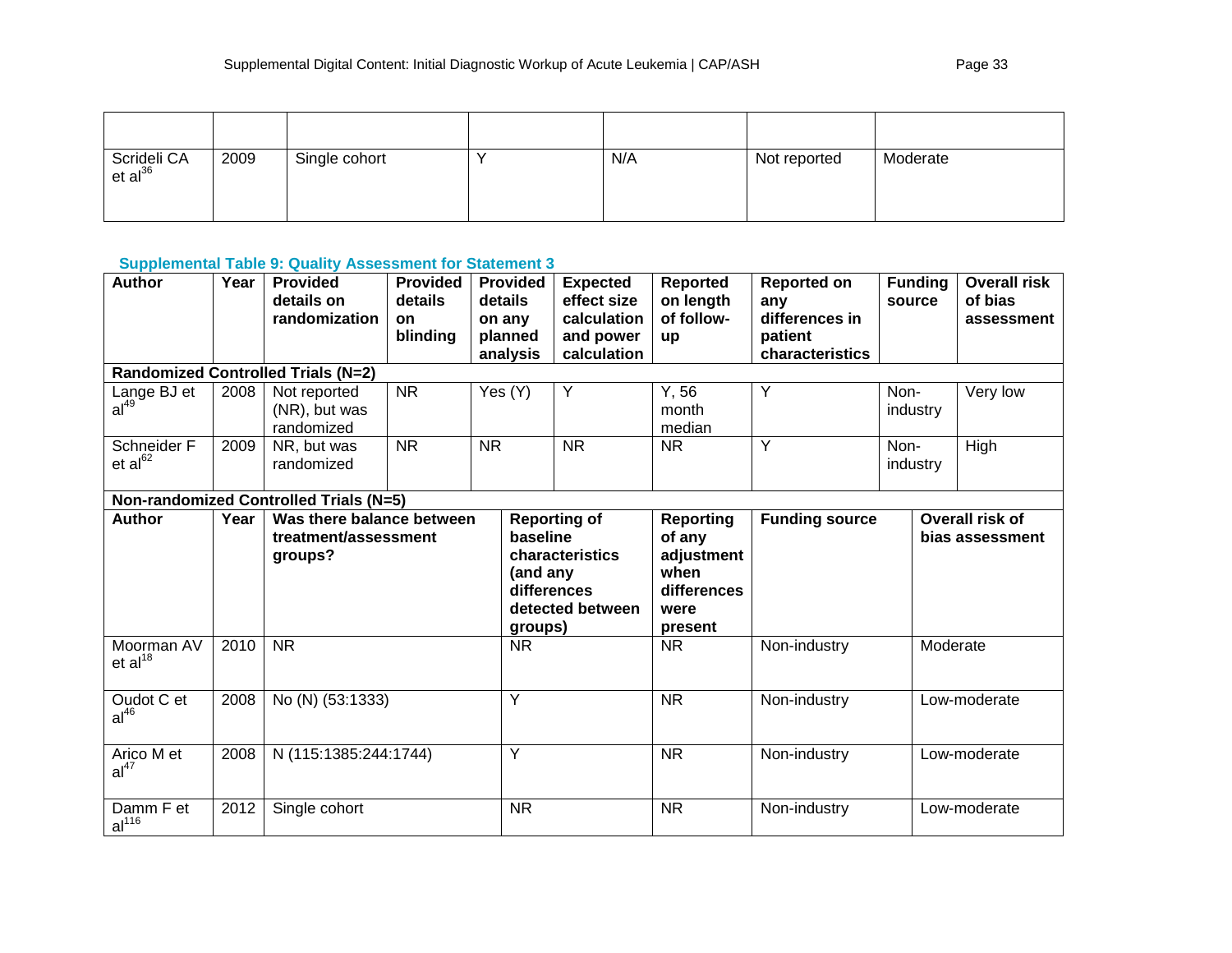| Schwind S et<br>al <sup>119</sup>        | 2011 | Single cohort                            | $\overline{\text{NR}}$ | $\overline{\text{NR}}$            | Non-industry           | Low-moderate |
|------------------------------------------|------|------------------------------------------|------------------------|-----------------------------------|------------------------|--------------|
|                                          |      | <b>Prospective Cohort Studies (N=44)</b> |                        |                                   |                        |              |
| Gaidzik VI et<br>al <sup>3</sup>         | 2011 | Single cohort                            | Υ                      | <b>Not</b><br>applicable<br>(N/A) | Non-industry           | Low-moderate |
| Metzeler K et<br>al <sup>4</sup>         | 2011 | N (104:323)                              | $\overline{Y}$         | Ÿ                                 | Non-industry           | Low          |
| Taskesen E<br>et al <sup>5</sup>         | 2011 | N (1031:60:91)                           | $\overline{Y}$         | $\overline{Y}$                    | Non-industry           | Low          |
| Montesinos<br>P et $al6$                 | 2011 | N (72:579)                               | $\overline{Y}$         | $\overline{Y}$                    | Non-industry           | Low          |
| Stolzel F et<br>$al^7$                   | 2011 | N (233:72)                               | Y                      | <b>NR</b>                         | Non-industry           | Low-moderate |
| Kayser S et<br>al <sup>8</sup>           | 2011 | N (200:2653)                             | Y                      | $\overline{\text{NR}}$            | Non-industry           | Low-moderate |
| <b>Tallman MS</b><br>et al <sup>10</sup> | 2010 | N (174:175:554)                          | Ÿ                      | No(N)                             | Non-industry           | Low-moderate |
| Lugthart S et<br>al <sup>11</sup>        | 2010 | N (94:52:19:123:2231)                    | $\overline{Y}$         | $\overline{\text{NR}}$            | Non-industry           | Low-moderate |
| Rollig C et<br>al <sup>14</sup>          | 2010 | Single cohort                            | $\overline{Y}$         | N/A                               | $\overline{\text{NR}}$ | Moderate     |
| Ho PA et al <sup>17</sup>                | 2010 | Single cohort                            | Y                      | N/A                               | Non-industry           | Low-moderate |
| Wagner K et<br>al <sup>21</sup>          | 2010 | Single cohort                            | Y                      | N/A                               | Non-industry           | Low-moderate |
| Groschel S<br>$et al^{22}$               | 2010 | N (458:924)                              | $\overline{Y}$         | $\mathsf{N}$                      | Non-industry           | Low-moderate |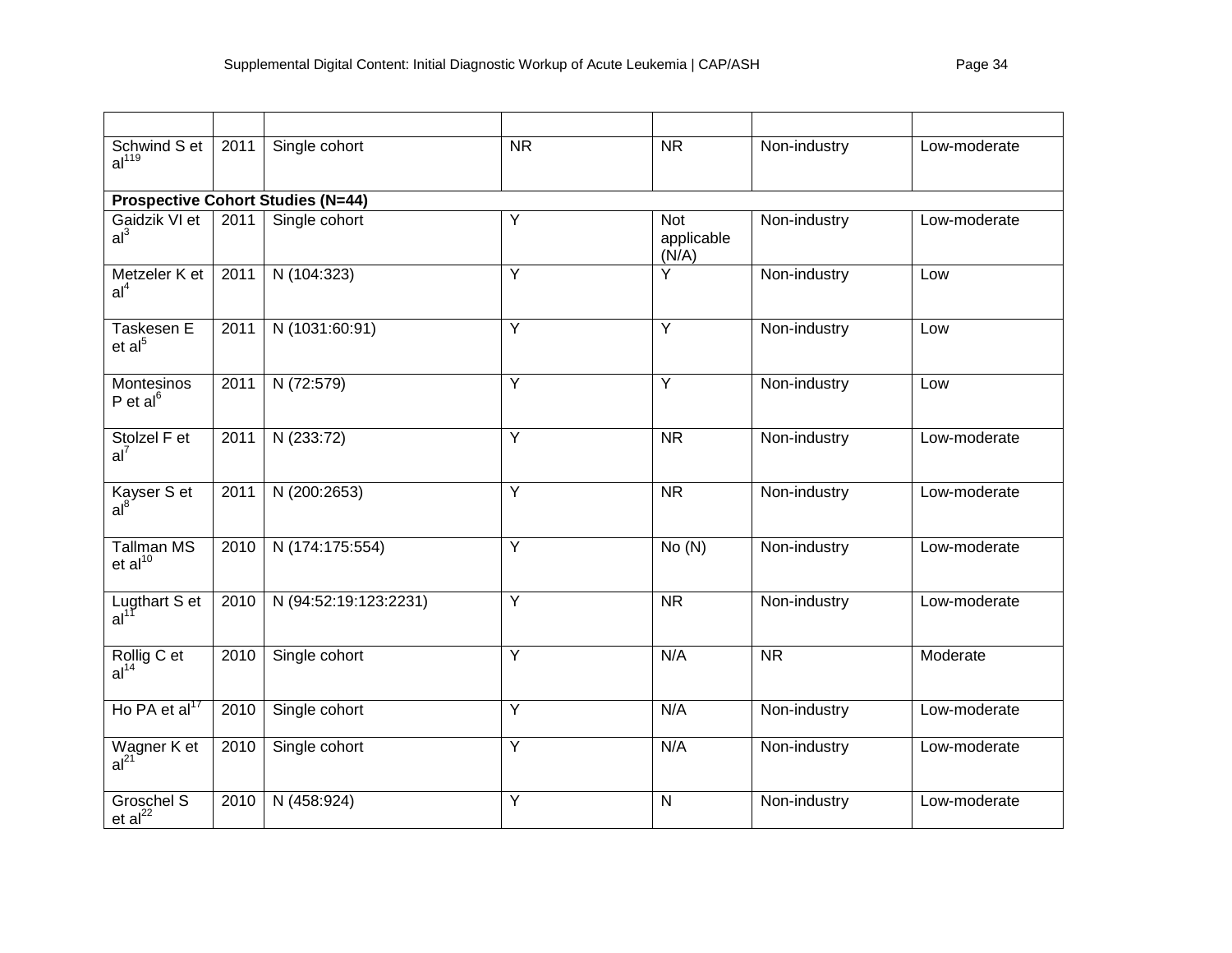| Kuhnl A et<br>al <sup>23</sup>       | 2010 | Single cohort           | $\overline{Y}$ | N/A          | Non-industry | Low-moderate |
|--------------------------------------|------|-------------------------|----------------|--------------|--------------|--------------|
| Escherich G<br>et al <sup>25</sup>   | 2010 | N (129:289:205:519:667) | Y              | <b>NR</b>    | Non-industry | Low-moderate |
| Salzer WL et<br>al <sup>26</sup>     | 2010 | Single cohort           | $\overline{Y}$ | N/A          | Non-industry | Low-moderate |
| Schmiegelow<br>K et al <sup>27</sup> | 2010 | N (1645:1023)           | Y              | Y            | Non-industry | Low          |
| Pui CH et<br>al <sup>28</sup>        | 2010 | N (325:188:165:247:53)  | $\overline{Y}$ | $\mathsf{N}$ | Non-industry | Low-moderate |
| Marks DI et<br>al <sup>30</sup>      | 2009 | Single cohort           | $\overline{Y}$ | N/A          | Non-industry | Low-moderate |
| <b>Metzeler KH</b><br>et $al32$      | 2009 | Single cohort           | Y              | N/A          | Non-industry | Low-moderate |
| Karrman K et<br>al <sup>35</sup>     | 2009 | Single cohort           | Y              | N/A          | Non-industry | Low-moderate |
| Renneville A<br>et al <sup>117</sup> | 2012 | Single cohort           | Y              | N/A          | Non-industry | Low-moderate |
| Gaidzik VI et al <sup>38</sup>       | 2009 | Single cohort           | $\overline{Y}$ | N/A          | Non-industry | Low-moderate |
| Virappane et<br>al <sup>40</sup>     | 2008 | Single cohort           | Y              | N/A          | Non-industry | Low-moderate |
| Lo-Coco F et<br>al <sup>42</sup>     | 2008 | Single cohort           | ${\sf N}$      | N/A          | Non-industry | Low-moderate |
| Langer C et<br>al <sup>45</sup>      | 2008 | Single cohort           | $\overline{Y}$ | N/A          | Non-industry | Low          |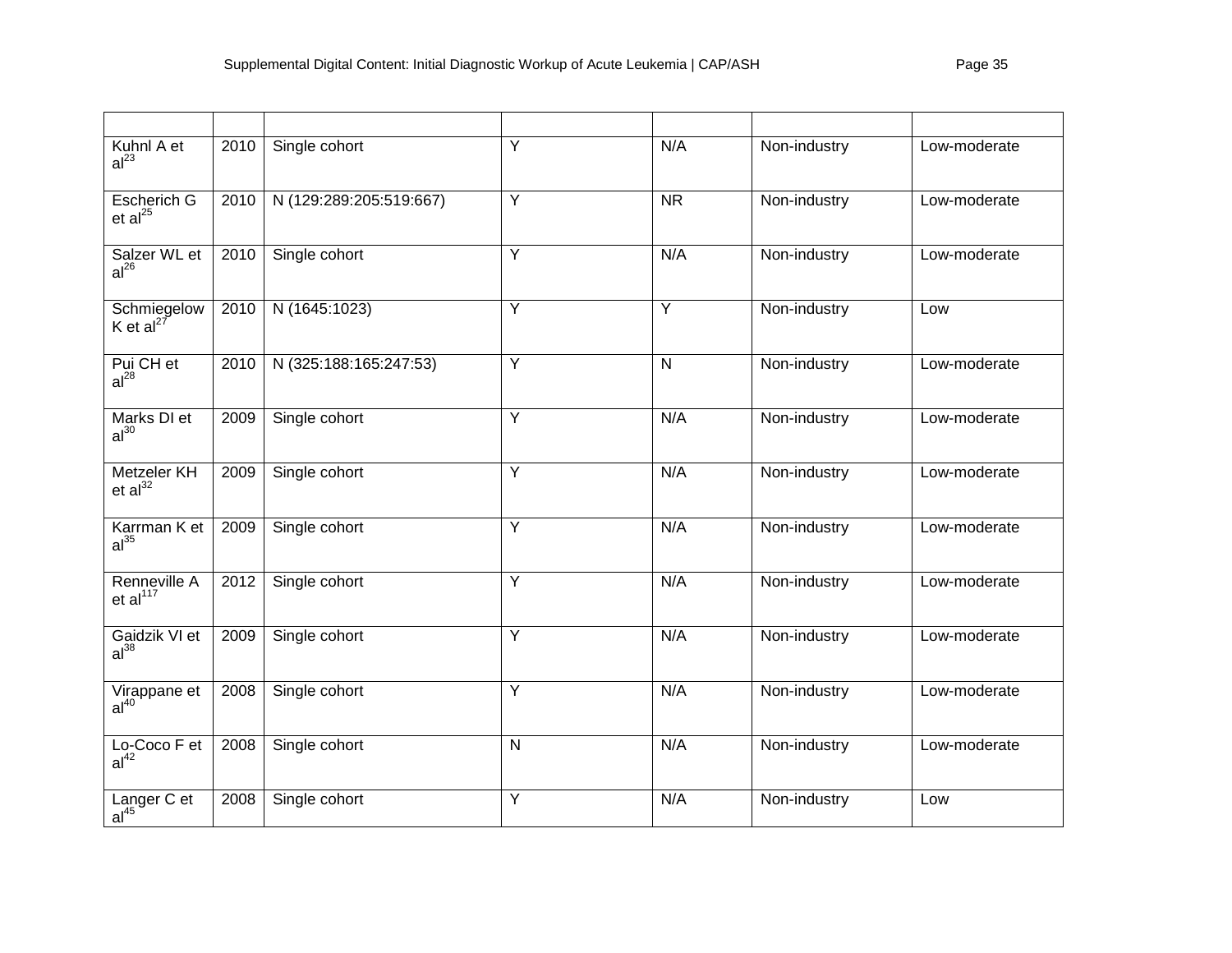| Gale RE et<br>al <sup>50</sup>     | 2008 | Single cohort        | Y                      | N/A                     | Non-industry           | Moderate     |
|------------------------------------|------|----------------------|------------------------|-------------------------|------------------------|--------------|
| Yanada M et<br>al <sup>53</sup>    | 2007 | Single cohort        | $\overline{Y}$         | N/A                     | Non-industry           | Low-moderate |
| Damm F et<br>al <sup>59</sup>      | 2010 | N(249:50)            | $\overline{Y}$         | $\overline{\mathsf{N}}$ | $\overline{\text{NR}}$ | Moderate     |
| Pabst T et<br>$al^{60}$            | 2009 | Single cohort        | $\mathsf{N}$           | N/A                     | Non-industry           | Low-moderate |
| Marcucci G<br>et al <sup>61</sup>  | 2008 | Single cohort        | $\overline{Y}$         | N/A                     | Non-industry           | Low-moderate |
| Paschka P et<br>al <sup>63</sup>   | 2008 | Single cohort        | $\overline{Y}$         | N/A                     | Non-industry           | Low-moderate |
| Damm F et<br>al <sup>64</sup>      | 2011 | Y(275:293)           | $\overline{Y}$         | None<br>required        | Non-industry           | Low          |
| Becker H et<br>$al^{65}$           | 2010 | Single cohort        | Y                      | N/A                     | Non-industry           | Low-moderate |
| Rubnitz JE et<br>$al^{67}$         | 2007 | Single cohort        | $\overline{Y}$         | N/A                     | Non-industry           | Low-moderate |
| Schwind S et<br>$al^{70}$          | 2010 | Y(187:122)           | $\overline{Y}$         | $\overline{Y}$          | Non-industry           | Low          |
| Santamaria<br>C et al $^{73}$      | 2010 | Single cohort        | Y                      | N/A                     | Non-industry           | Low-moderate |
| Jiao B et al <sup>89</sup>         | 2009 | Single cohort        | Y                      | N/A                     | Non-industry           | Low-moderate |
| Johnston DL<br>et al <sup>90</sup> | 2010 | N (1113:192:154:148) | $\overline{\text{NR}}$ | $\overline{\text{NR}}$  | Non-industry           | Moderate     |
| Moorman AV                         | 2007 | Single cohort        | Y                      | N/A                     | Non-industry           | Low-moderate |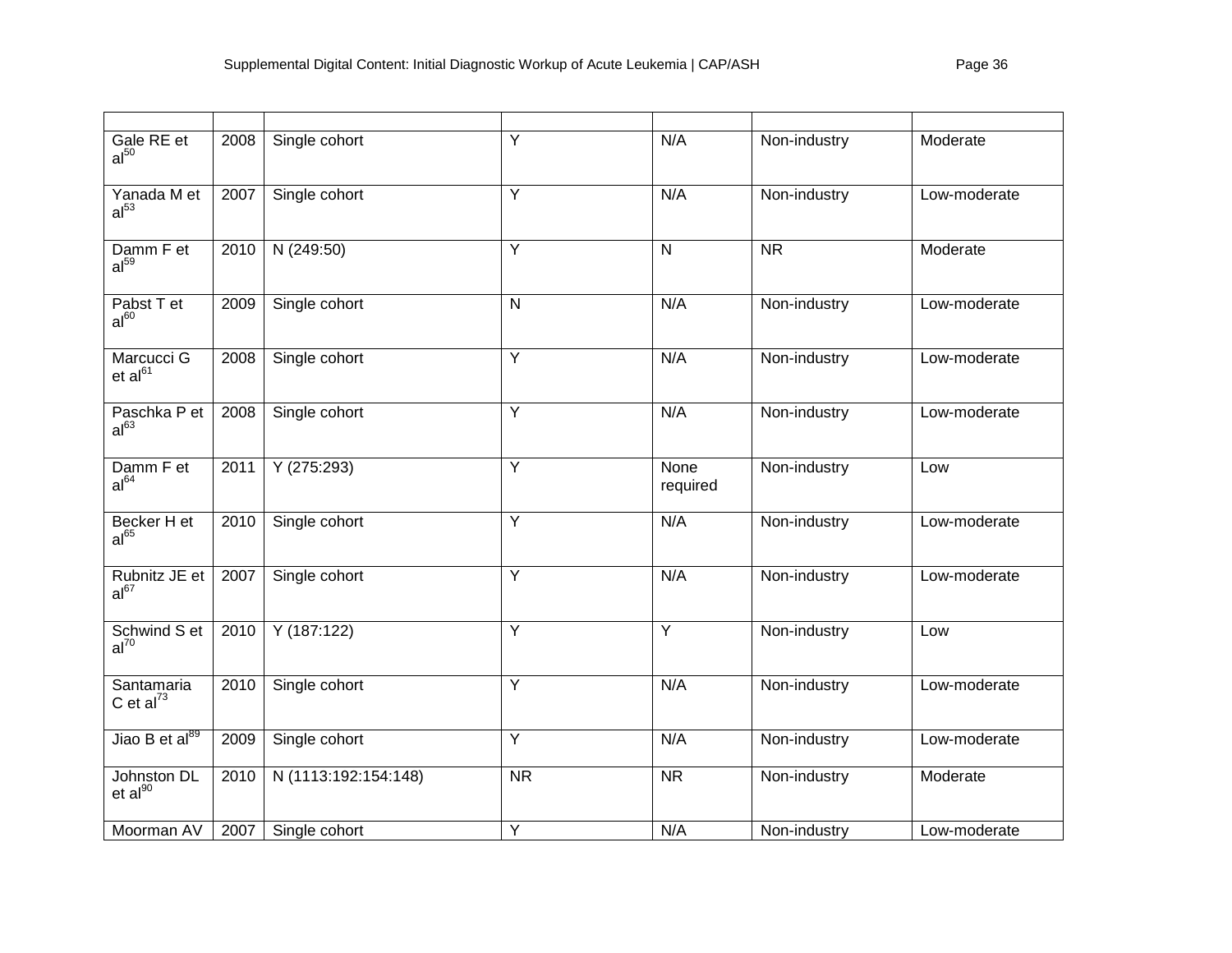| et al <sup>97</sup>               |      |               |   |     |              |              |
|-----------------------------------|------|---------------|---|-----|--------------|--------------|
| Prebet T et<br>al <sup>100</sup>  | 2009 | Single cohort | Y | N/A | <b>NR</b>    | Moderate     |
| Santamaria<br>CM et al $102$      | 2009 | Single cohort | Υ | N/A | Non-industry | Low-moderate |
| Schwind S et<br>al <sup>103</sup> | 2010 | Single cohort | Y | N/A | Non-industry | Low-moderate |
| Zachariadis<br>V et $al^{107}$    | 2011 | Single cohort | Υ | N/A | Non-industry | Low-moderate |
| Wheatley $K$ et al <sup>110</sup> | 2009 | Single cohort | Y | N/A | NR.          | Moderate     |

# **Supplemental Table 10: Quality Assessment for Statement 7**

|                                    |      | <b>Prospective Cohort Studies (N=4)</b>                         |                                                                                                        |                                                                           |                          |                                    |
|------------------------------------|------|-----------------------------------------------------------------|--------------------------------------------------------------------------------------------------------|---------------------------------------------------------------------------|--------------------------|------------------------------------|
| <b>Author</b>                      | Year | Was there balance<br>between<br>treatment/assessment<br>groups? | <b>Reporting of baseline</b><br>characteristics (and<br>any differences<br>detected between<br>groups) | <b>Reporting of any</b><br>adjustment when<br>differences were<br>present | <b>Funding</b><br>source | Overall risk of<br>bias assessment |
| Marcucci<br>G et al $^{75}$        | 2008 | Yes (Y) (65:55)                                                 | Y                                                                                                      | None required                                                             | Non-industry             | Low                                |
| Whitman<br>SP et al $^{76}$        | 2008 | No (N) (123:16)                                                 | Y                                                                                                      | Υ                                                                         | Non-industry             | Low                                |
| <b>Hollink IH</b><br>et al $^{87}$ | 2009 | Single cohort                                                   | Y                                                                                                      | Not applicable<br>(N/A)                                                   | Non-industry             | Low-moderate                       |
| Milani L                           | 2010 | Single cohort                                                   | Υ                                                                                                      | N/A                                                                       | Non-industry             | Low-moderate                       |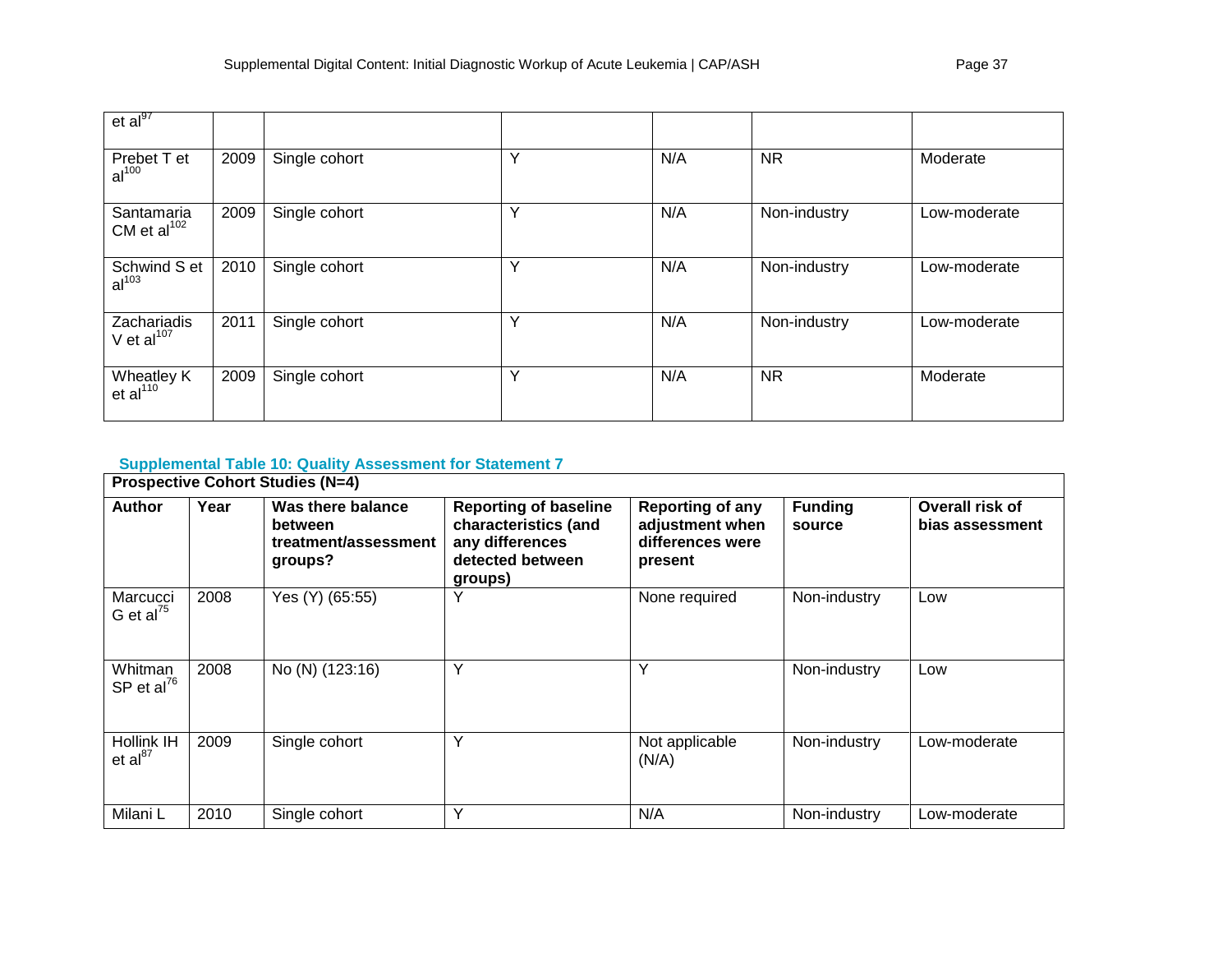| et al <sup>oo</sup><br>. |  |  |  |
|--------------------------|--|--|--|
|                          |  |  |  |
|                          |  |  |  |

## **Supplemental Table 11: Quality Assessment for Statement 12**

| <b>Author</b>                         | Year | <b>Provided</b><br>details on<br>randomization | <b>Provided</b><br>details on<br>blinding | <b>Provided</b><br>details on<br>any planned<br>analysis |   | <b>Expected</b><br>effect size<br>calculation<br>and power<br>calculation                                       | <b>Reported</b><br><b>on</b><br>length of<br>follow-<br>up                   | any<br>patient | <b>Reported on</b><br>differences in<br>characteristics | <b>Funding</b><br>source |     | <b>Overall risk</b><br>of bias<br>assessment |
|---------------------------------------|------|------------------------------------------------|-------------------------------------------|----------------------------------------------------------|---|-----------------------------------------------------------------------------------------------------------------|------------------------------------------------------------------------------|----------------|---------------------------------------------------------|--------------------------|-----|----------------------------------------------|
| $Y$ in<br>JAL et<br>al <sup>112</sup> | 2012 | Not reported<br>(NR), but was<br>randomized    | <b>NR</b>                                 | Yes (Y)                                                  |   | $\overline{\text{NR}}$                                                                                          | Y, 36<br>month<br>median                                                     | Y              |                                                         | Non-<br>industry         |     | Moderate                                     |
| <b>Author</b>                         |      | Year                                           | Was there balance<br>between<br>groups?   | treatment/assessment                                     |   | <b>Reporting of</b><br>baseline<br>characteristics<br>(and any<br>differences<br>detected<br>between<br>groups) | <b>Reporting of</b><br>any adjustment<br>when<br>differences<br>were present |                | <b>Funding</b><br>source                                |                          |     | Overall risk of<br>bias assessment           |
| Zhou $J$ et al $^{52}$                |      | 2007                                           | Single cohort                             |                                                          | Y |                                                                                                                 | Not applicable<br>(N/A)                                                      |                | Non-industry                                            |                          | Low |                                              |
| Waanders E et al <sup>106</sup>       |      | 2011                                           | Single cohort                             |                                                          |   | No(N)                                                                                                           | N/A                                                                          |                | Non-industry                                            |                          |     | Low-moderate                                 |
| Basso G et al <sup>31</sup>           |      | 2009                                           | Single cohort                             |                                                          | Y |                                                                                                                 | N/A                                                                          |                | Non-industry                                            |                          |     | Low-moderate                                 |
| Maloney KW et al <sup>15</sup>        |      | 2010                                           | N (80:2731)                               |                                                          | Ÿ |                                                                                                                 | $\overline{\text{NR}}$                                                       |                | Non-industry                                            |                          |     | Low-moderate                                 |
| Escherich G et al <sup>25</sup>       |      | 2010                                           | N                                         | (129:289:205:519:667)                                    | Y |                                                                                                                 | $\overline{\text{NR}}$                                                       |                | Non-industry                                            |                          |     | Low-moderate                                 |
| Schmiegelow K et                      |      | 2010                                           | N (1645:1023)                             |                                                          | Ÿ |                                                                                                                 | Y                                                                            |                | Non-industry                                            |                          | Low |                                              |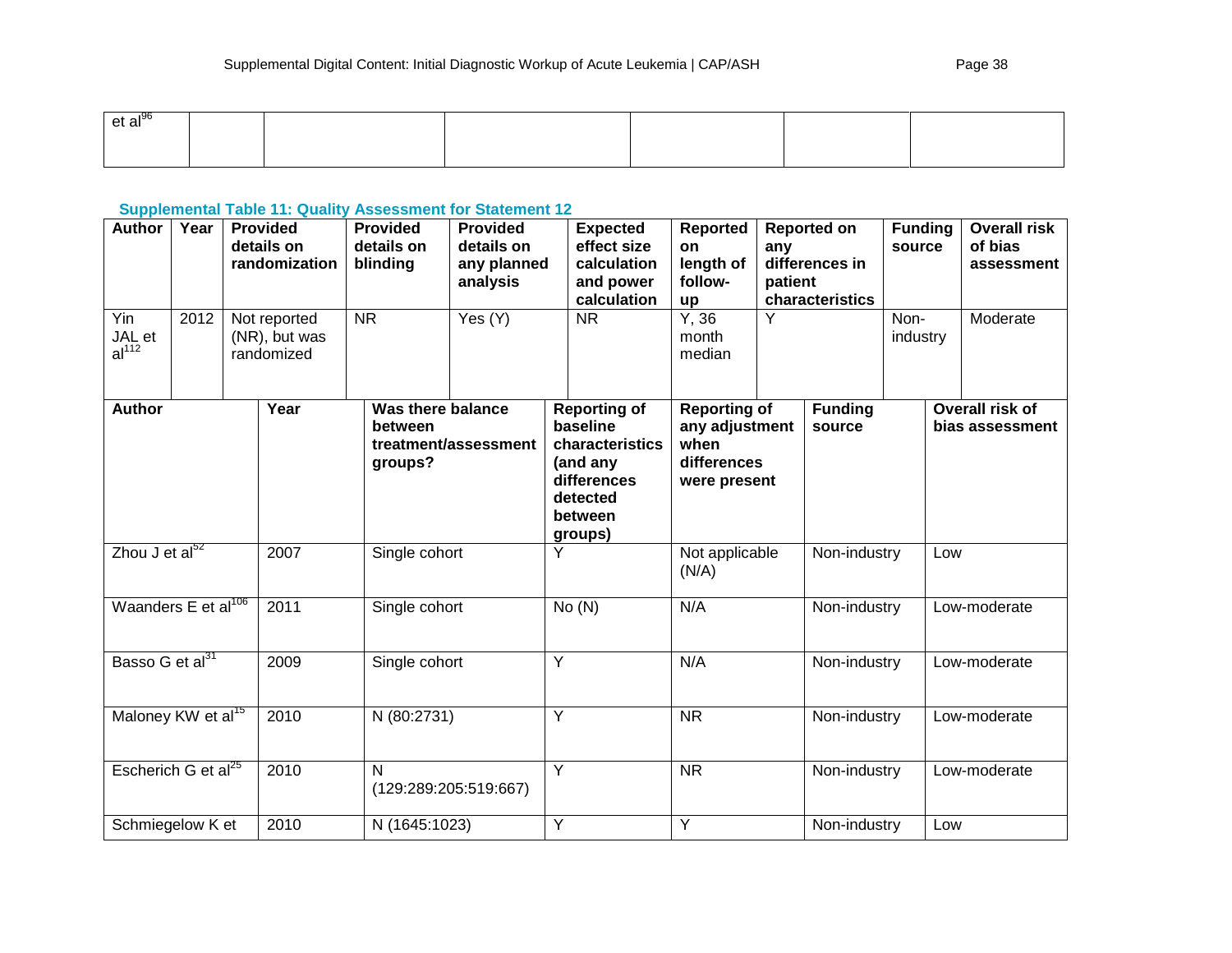| $al^{27}$                       |      |                        |   |     |                  |              |
|---------------------------------|------|------------------------|---|-----|------------------|--------------|
| Pui CH et al <sup>28</sup>      | 2010 | N (325:188:165:247:53) | Y | N   | Non-industry     | Low-moderate |
| Scrideli CA et al <sup>36</sup> | 2009 | Single cohort          | Y | N/A | <b>NR</b>        | Moderate     |
| Mullighan CG et<br>$al^{98}$    | 2009 | Y (221:258)            | Y | N/A | Partial industry | Low-moderate |
| Markova J et al <sup>33</sup>   | 2009 | Single cohort          | Y | N/A | Non-industry     | Low-moderate |
| Buccisano F et al <sup>12</sup> | 2010 | Single cohort          | Y | N/A | <b>NR</b>        | Moderate     |
| Maurillo L et al <sup>93</sup>  | 2008 | Single cohort          | Υ | N/A | Non-industry     | Low-moderate |
| Patel B et $al^{29}$            | 2010 | Single cohort          | Υ | N/A | Non-industry     | Low-moderate |
| Jeha S et al <sup>88</sup>      | 2009 | Single cohort          | N | N/A | Non-industry     | Low-moderate |

## **Supplemental Table 12: Quality Assessment for Statement 13**

| <b>Prospective Cohort Studies (N=6)</b> |      |                                                                 |                                                                                                                 |                                                                              |                          |                                              |  |  |  |
|-----------------------------------------|------|-----------------------------------------------------------------|-----------------------------------------------------------------------------------------------------------------|------------------------------------------------------------------------------|--------------------------|----------------------------------------------|--|--|--|
| <b>Author</b>                           | Year | Was there balance<br>between<br>treatment/assessment<br>groups? | <b>Reporting of</b><br>baseline<br>characteristics<br>(and any<br>differences<br>detected<br>between<br>groups) | <b>Reporting of</b><br>any adjustment<br>when<br>differences<br>were present | <b>Funding</b><br>source | <b>Overall risk</b><br>of bias<br>assessment |  |  |  |
| Escherich G                             | 2010 | No(N)                                                           | Yes (Y)                                                                                                         | Not reported                                                                 | Non-                     | Low-                                         |  |  |  |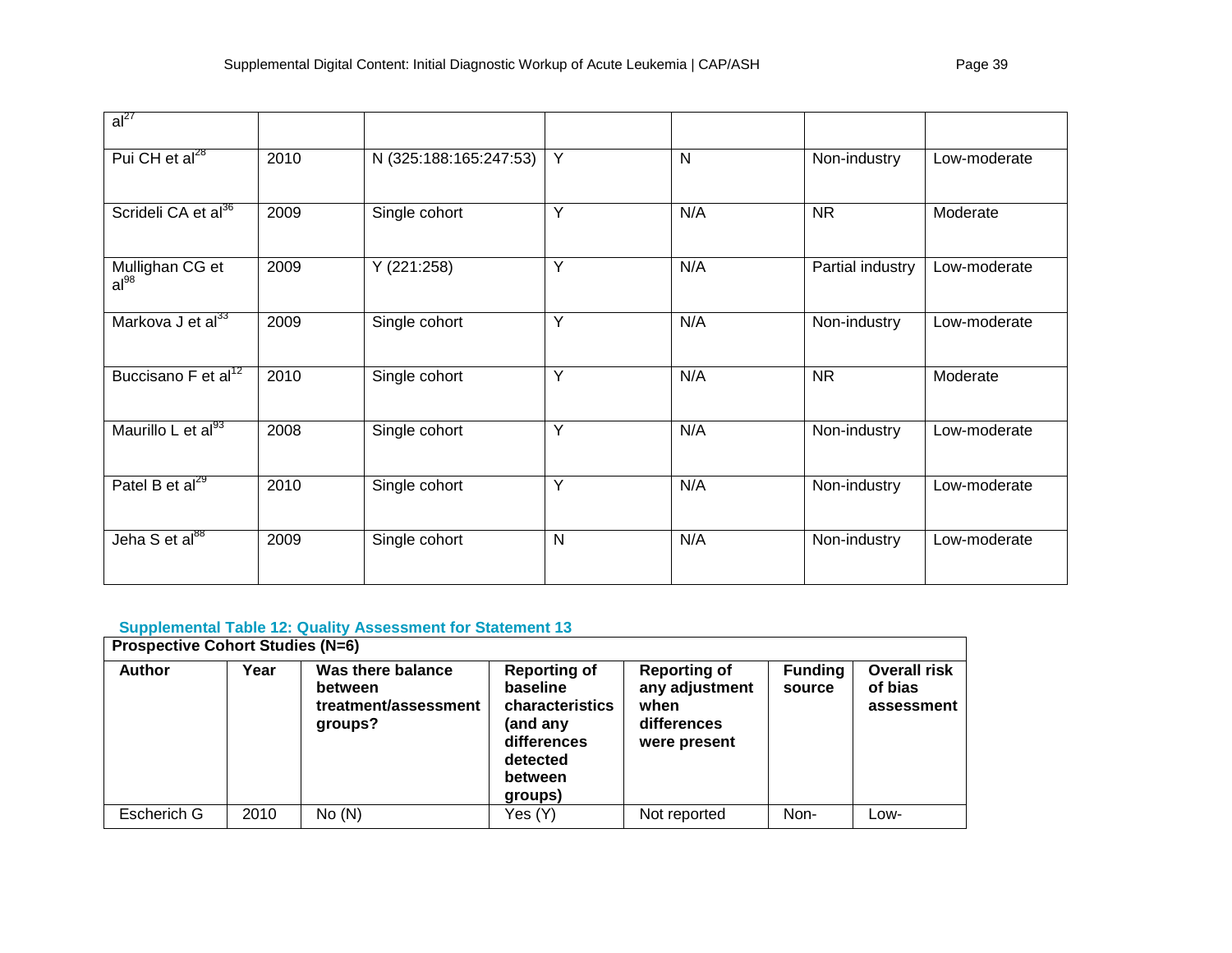| et al <sup>25</sup>                  |      | (129:289:205:519:667)  |   | (NR)                    | industry         | moderate         |
|--------------------------------------|------|------------------------|---|-------------------------|------------------|------------------|
| Salzer WL et<br>al <sup>26</sup>     | 2010 | Single cohort          | Y | Not applicable<br>(N/A) | Non-<br>industry | Low-<br>moderate |
| Schmiegelow<br>K et al <sup>27</sup> | 2010 | N (1645:1023)          | Y | Y                       | Non-<br>industry | Low              |
| Rubnitz JE et<br>al <sup>44</sup>    | 2008 | Single cohort          | Y | N/A                     | Non-<br>industry | Low              |
| Pui CH et al <sup>28</sup>           | 2010 | N (325:188:165:247:53) | Y | N                       | Non-<br>industry | Low-<br>moderate |
| Moorman AV<br>et al <sup>97</sup>    | 2007 | Single cohort          | Y | N/A                     | Non-<br>industry | Low-<br>moderate |

## **Supplemental Table 13: Quality Assessment for Statement 14**

|                                       | <b>Prospective Cohort Studies (N=2)</b> |                                                                 |                                                                                                                 |                                                                           |                          |                                              |  |  |  |  |
|---------------------------------------|-----------------------------------------|-----------------------------------------------------------------|-----------------------------------------------------------------------------------------------------------------|---------------------------------------------------------------------------|--------------------------|----------------------------------------------|--|--|--|--|
| <b>Author</b>                         | Year                                    | Was there balance<br>between<br>treatment/assessment<br>groups? | <b>Reporting of</b><br>baseline<br>characteristics<br>(and anv<br>differences<br>detected<br>between<br>groups) | <b>Reporting of any</b><br>adjustment when<br>differences were<br>present | <b>Funding</b><br>source | <b>Overall risk</b><br>of bias<br>assessment |  |  |  |  |
| Moorman<br>AV et<br>al <sup>108</sup> | 2007                                    | Single cohort                                                   | Yes (Y)                                                                                                         | Not applicable<br>(N/A)                                                   | Non-<br>industry         | Low-<br>moderate                             |  |  |  |  |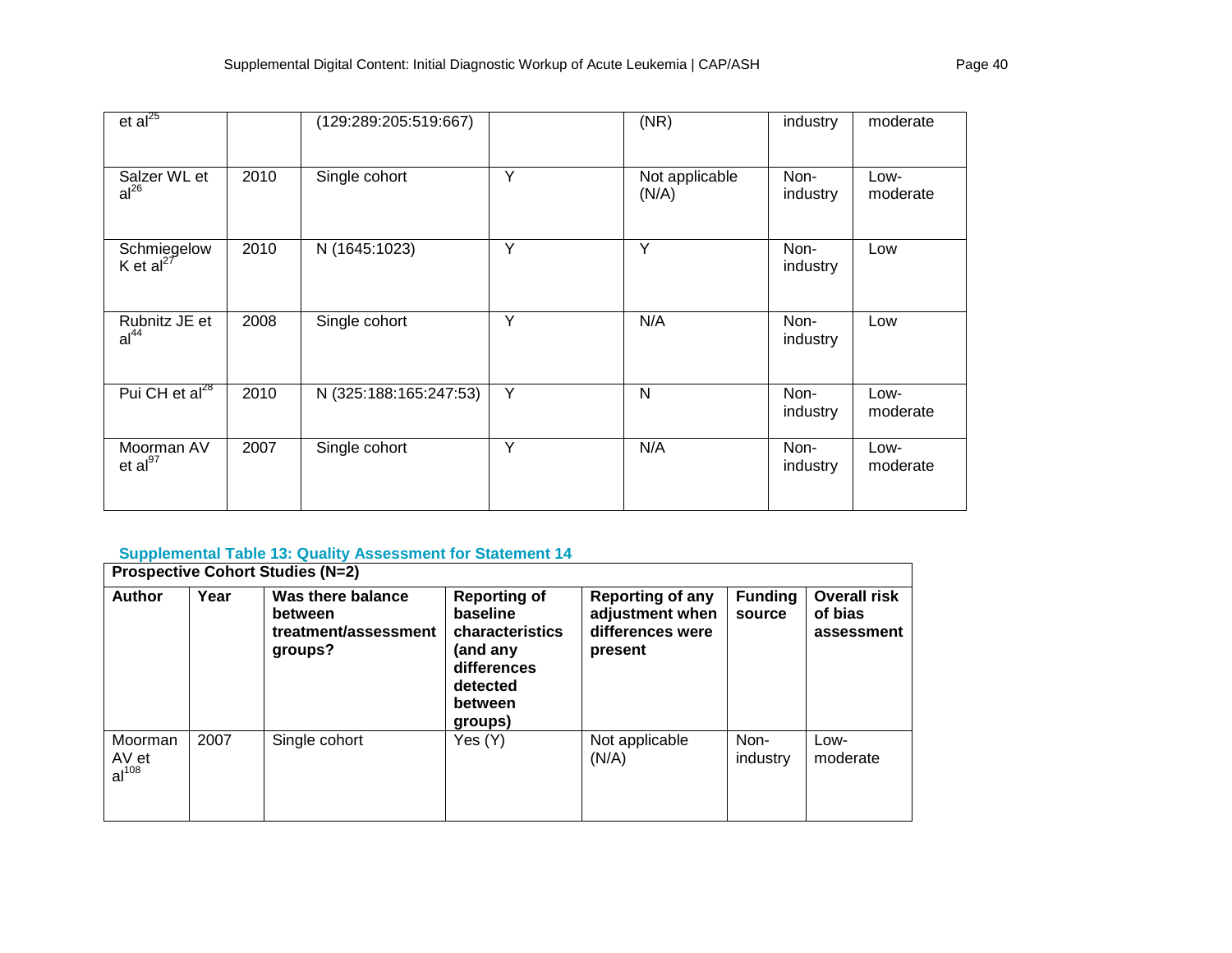| Kuhnl A<br>et al <sup>23</sup> | 2010 | Single cohort | v | N/A | Non-<br>industry | ∟OW-<br>moderate |
|--------------------------------|------|---------------|---|-----|------------------|------------------|
|                                |      |               |   |     |                  |                  |

## **Supplemental Table 14: Quality Assessment for Statement 15**

|                                     | <b>Prospective Cohort Studies (N=11)</b> |                                                                 |                                                                                                                 |                                                                    |                          |                                              |  |  |  |  |
|-------------------------------------|------------------------------------------|-----------------------------------------------------------------|-----------------------------------------------------------------------------------------------------------------|--------------------------------------------------------------------|--------------------------|----------------------------------------------|--|--|--|--|
| <b>Author</b>                       | Year                                     | Was there balance<br>between<br>treatment/assessment<br>groups? | <b>Reporting of</b><br>baseline<br>characteristics<br>(and any<br>differences<br>detected<br>between<br>groups) | Reporting of any<br>adjustment when<br>differences were<br>present | <b>Funding</b><br>source | <b>Overall risk</b><br>of bias<br>assessment |  |  |  |  |
| Mullighan<br>CG et al <sup>98</sup> | 2009                                     | Yes (Y) (221:258)                                               | Y                                                                                                               | Not applicable<br>(N/A)                                            | Partial<br>industry      | Low-<br>moderate                             |  |  |  |  |
| Cario G et<br>$al^{79}$             | 2010                                     | Single cohort                                                   | Y                                                                                                               | N/A                                                                | Non-<br>industry         | Low-<br>moderate                             |  |  |  |  |
| Flex E et<br>$al^{84}$              | 2008                                     | No (N) (88:38:85:49)                                            | N                                                                                                               | Not reported (NR)                                                  | Non-<br>industry         | Moderate                                     |  |  |  |  |
| Moorman<br>AV et al <sup>114</sup>  | 2012                                     | Single cohort                                                   | N                                                                                                               | N/A                                                                | Non-<br>industry         | Low-<br>moderate                             |  |  |  |  |
| Familiades<br>$J$ et al $^{34}$     | 2009                                     | Single cohort                                                   | Y                                                                                                               | N/A                                                                | Non-<br>industry         | Low-<br>moderate                             |  |  |  |  |
| Den Boer<br>ML et $al^{122}$        | 2009                                     | N (190:107)                                                     | Y                                                                                                               | <b>NR</b>                                                          | Non-<br>industry         | Low-<br>moderate                             |  |  |  |  |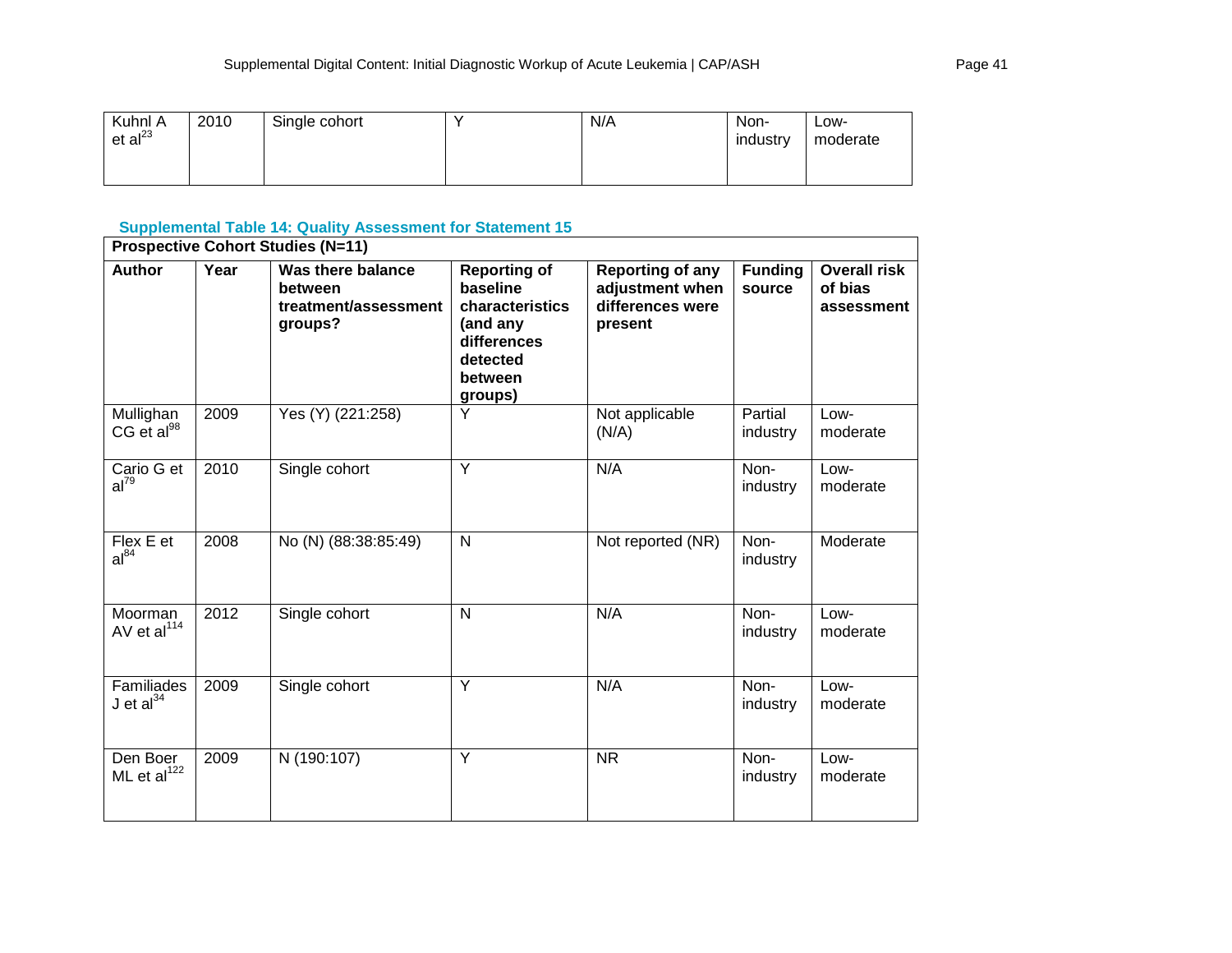| Kuiper RP<br>et al <sup>69</sup>              | 2010 | N (102:29)    | N              | <b>NR</b> | Non-<br>industry    | Moderate         |
|-----------------------------------------------|------|---------------|----------------|-----------|---------------------|------------------|
| Harvey<br>RC et al <sup>85</sup>              | 2010 | Single cohort | Y              | N/A       | partial<br>industry | Moderate         |
| Clappier $\overline{E}$<br>et al <sup>9</sup> | 2010 | Single cohort | Y              | N/A       | Non-<br>industry    | Low-<br>moderate |
| Marks DI<br>et al <sup>30</sup>               | 2009 | Single cohort | Y              | N/A       | Non-<br>industry    | Low-<br>moderate |
| Asnafi V<br>et al <sup>56</sup>               | 2009 | Single cohort | Y              | N/A       | Non-<br>industry    | Low-<br>moderate |
| <b>Baldus CD</b><br>et al <sup>77</sup>       | 2009 | Single cohort | Y              | N/A       | Non-<br>industry    | Low-<br>moderate |
| Heesch S<br>et al <sup>86</sup>               | 2010 | Single cohort | $\overline{Y}$ | N/A       | Non-<br>industry    | Low-<br>moderate |
| Kox C et<br>al <sup>92</sup>                  | 2010 | N (301:151)   | N              | Y         | Non-<br>industry    | Low              |

## **Supplemental Table 15: Quality Assessment for** *FLT3-***ITD Studies**

| <b>Prospective Cohort Studies (N=13)</b> |      |                                                                 |                                                         |                                                              |                          |                                              |  |  |  |
|------------------------------------------|------|-----------------------------------------------------------------|---------------------------------------------------------|--------------------------------------------------------------|--------------------------|----------------------------------------------|--|--|--|
| <b>Author</b>                            | Year | Was there balance<br>between<br>treatment/assessment<br>aroups? | Reporting of<br>baseline<br>characteristics<br>(and anv | <b>Reporting of</b><br>any adjustment<br>when<br>differences | <b>Funding</b><br>source | <b>Overall risk</b><br>of bias<br>assessment |  |  |  |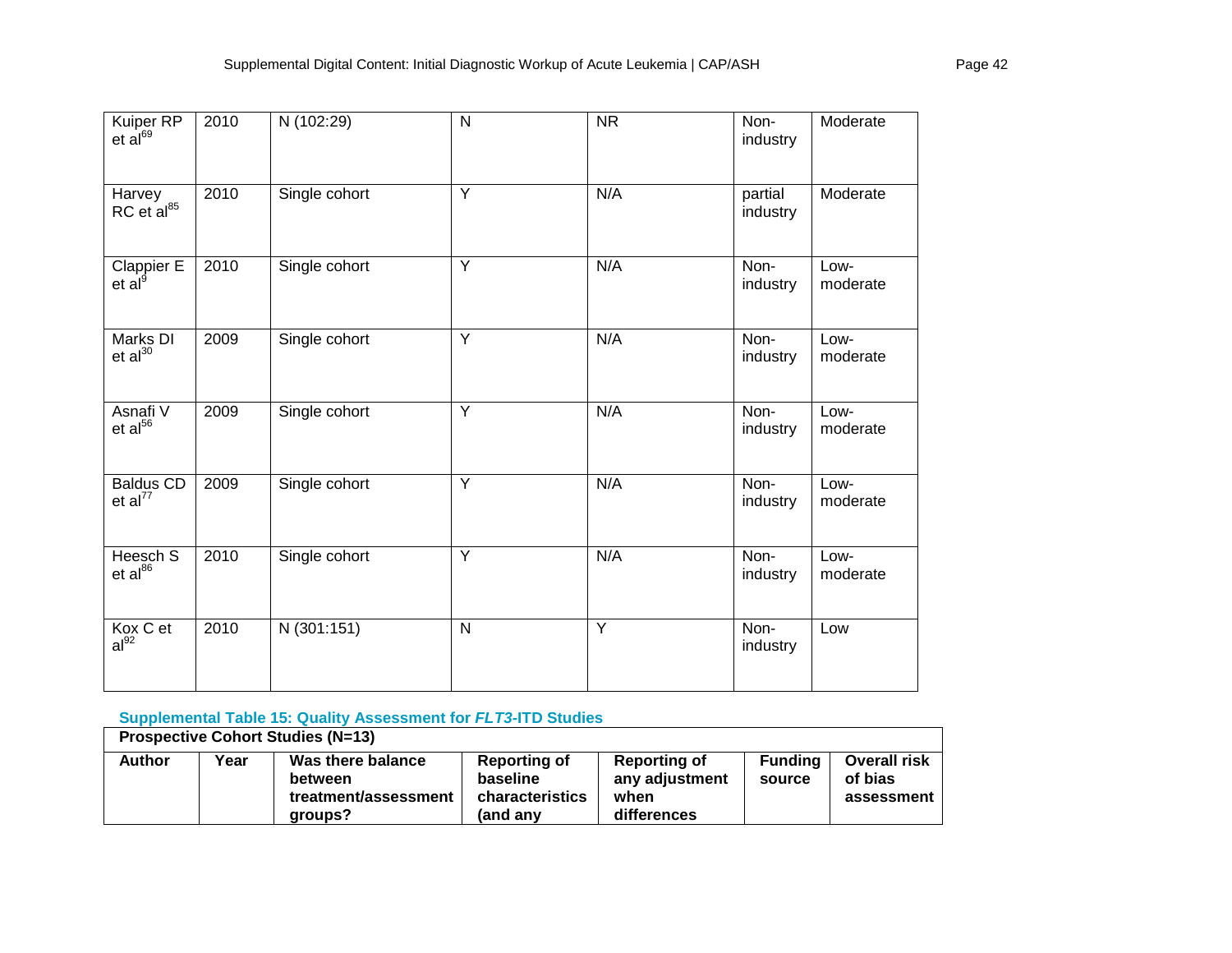|                                      |      |                   | differences<br>detected<br>between<br>groups) | were present            |                  |                  |
|--------------------------------------|------|-------------------|-----------------------------------------------|-------------------------|------------------|------------------|
| Gaidzik VI<br>et al <sup>3</sup>     | 2011 | Single cohort     | Yes (Y)                                       | Not applicable<br>(N/A) | Non-<br>industry | Low-<br>moderate |
| Kayser S<br>$et$ $a8$                | 2011 | No (N) (200:2653) | Y                                             | Not reported<br>(NR)    | Non-<br>industry | Low-<br>moderate |
| Buccisano<br>$F$ et al <sup>12</sup> | 2010 | Single cohort     | Y                                             | N/A                     | <b>NR</b>        | Moderate         |
| Rollig C et<br>al <sup>14</sup>      | 2010 | Single cohort     | $\overline{Y}$                                | N/A                     | <b>NR</b>        | Moderate         |
| Groschel<br>S et $al^{22}$           | 2010 | No (N) (458:924)  | $\overline{Y}$                                | $\overline{\text{NR}}$  | Non-<br>industry | Low-<br>moderate |
| Kayser S<br>$et$ al <sup>91</sup>    | 2009 | Single cohort     | Y                                             | N/A                     | Non-<br>industry | Low-<br>moderate |
| Ho PA et<br>al <sup>17</sup>         | 2010 | Single cohort     | Y                                             | N/A                     | Non-<br>industry | Low-<br>moderate |
| Abbas S<br>et al <sup>71</sup>       | 2010 | Single cohort     | $\overline{Y}$                                | N/A                     | Non-<br>industry | Low-<br>moderate |
| Ho PA et<br>al <sup>20</sup>         | 2010 | Single cohort     | Y                                             | N/A                     | Non-<br>industry | Low-<br>moderate |
| Pollard JA<br>et al <sup>24</sup>    | 2010 | Single cohort     | $\overline{Y}$                                | N/A                     | Non-<br>industry | Low-<br>moderate |
| Markova J<br>$et al^{33}$            | 2009 | Single cohort     | $\overline{Y}$                                | N/A                     | Non-<br>industry | Low-<br>moderate |
| Jiao B et<br>$al^{89}$               | 2009 | Single cohort     | Y                                             | N/A                     | Non-<br>industry | Low-<br>moderate |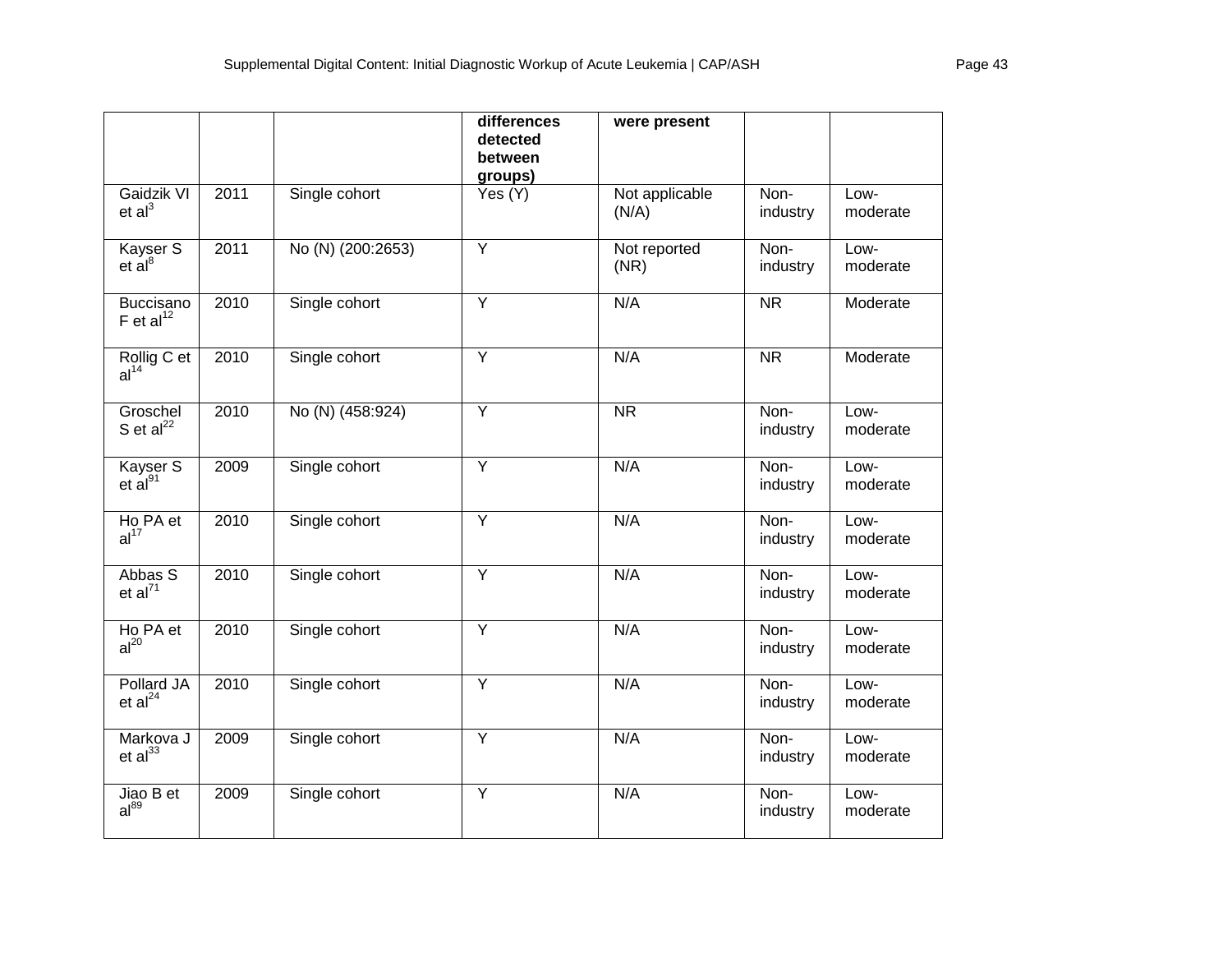| <b>Schlenk</b>            | 2014 | (81:80:81:81) | N/A | Non-     | LOW |
|---------------------------|------|---------------|-----|----------|-----|
| $RF$ et al <sup>121</sup> |      |               |     | industry |     |
|                           |      |               |     |          |     |

# **Supplemental Table 16: Quality Assessment for All Other Mutational Testing in AML (Excluding** *FLT3***-ITD)**

| <b>Author</b><br>Meta-analysis (N=1) | Year | <b>Based on</b><br>systematic<br>review  | Reproducible<br><b>Methods</b> |                                                                                                                 | Quality<br>assessment of<br>included<br>studies | <b>Planned</b><br>pooling<br>stated a<br>priori |                                                                                    | <b>Limitations</b><br>of the<br>study |                          | <b>Funding</b><br>source |  | <b>Overall risk</b><br>of bias<br>assessment |
|--------------------------------------|------|------------------------------------------|--------------------------------|-----------------------------------------------------------------------------------------------------------------|-------------------------------------------------|-------------------------------------------------|------------------------------------------------------------------------------------|---------------------------------------|--------------------------|--------------------------|--|----------------------------------------------|
| Zhou KG<br>et al <sup>125</sup>      | 2012 | Yes (Y)                                  | Y                              | Ÿ                                                                                                               |                                                 | Ÿ                                               |                                                                                    | Y                                     |                          | Non-<br>industry         |  | Low                                          |
| <b>Author</b>                        | Year | treatment/assessment<br>groups?          | Was there balance between      | <b>Reporting of</b><br>baseline<br>characteristics<br>(and any<br>differences<br>detected<br>between<br>groups) |                                                 |                                                 | <b>Reporting</b><br>of any<br>adjustment<br>when<br>differences<br>were<br>present |                                       | <b>Funding</b><br>source |                          |  | Overall risk of<br>bias<br>assessment        |
|                                      |      | Non-randomized Controlled Trials (N=3)   |                                |                                                                                                                 |                                                 |                                                 |                                                                                    |                                       |                          |                          |  |                                              |
| Nomdedeu<br>$J$ et al $^{126}$       | 2012 | Single cohort                            |                                |                                                                                                                 | Not reported<br>(NR)                            |                                                 | <b>NR</b>                                                                          |                                       | Non-industry             |                          |  | Low-moderate                                 |
| Mendler<br>JH e $al115$              | 2012 | Single cohort                            |                                |                                                                                                                 | <b>NR</b>                                       |                                                 | <b>NR</b>                                                                          |                                       | Non-industry             |                          |  | Low-moderate                                 |
| Damm F<br>et $al^{116}$              | 2012 | Single cohort                            |                                |                                                                                                                 | <b>NR</b>                                       |                                                 | <b>NR</b>                                                                          |                                       | Non-industry             |                          |  | Low-moderate                                 |
|                                      |      | <b>Prospective Cohort Studies (N=17)</b> |                                |                                                                                                                 |                                                 |                                                 |                                                                                    |                                       |                          |                          |  |                                              |
| Paschka P<br>et al <sup>123</sup>    | 2010 | Single cohort                            |                                |                                                                                                                 | Yes (Y)                                         |                                                 | <b>Not</b><br>applicable<br>(N/A)                                                  |                                       | Non-industry             |                          |  | Low-moderate                                 |
| Abbas S et<br>$al^{71}$              | 2010 | Single cohort                            |                                |                                                                                                                 | $\overline{Y}$                                  |                                                 | N/A                                                                                |                                       | Non-industry             |                          |  | Low-moderate                                 |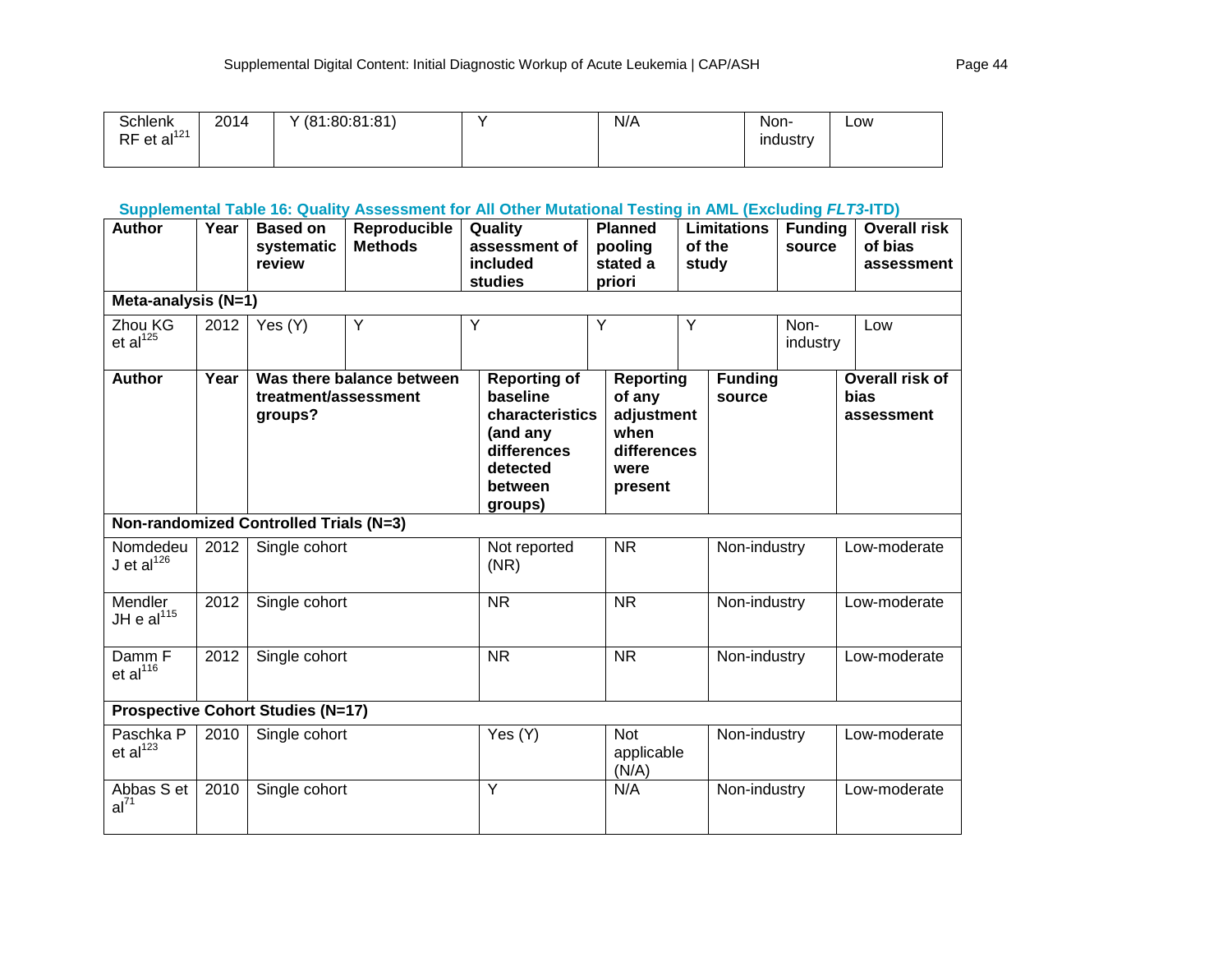| Marcucci<br>G et $al^{124}$                   | 2010 | Single cohort | Y              | N/A              | Non-industry | Low-moderate |
|-----------------------------------------------|------|---------------|----------------|------------------|--------------|--------------|
| Wagner K<br>et $\mathbf{a}^{\mathbf{z}^{21}}$ | 2010 | Single cohort | $\overline{Y}$ | N/A              | Non-industry | Low-moderate |
| Damm F<br>et al <sup>64</sup>                 | 2011 | Y(275:293)    | $\overline{Y}$ | none<br>required | Non-industry | Low          |
| Ho PA et<br>al <sup>20</sup>                  | 2010 | Single cohort | $\overline{Y}$ | N/A              | Non-industry | Low-moderate |
| Metzeler K<br>et al <sup>4</sup>              | 2011 | N (104:323)   | $\overline{Y}$ | $\overline{Y}$   | Non-industry | Low          |
| <b>Becker H</b><br>et al <sup>13</sup>        | 2010 | Single cohort | Y              | N/A              | Non-industry | Low-moderate |
| Virappane<br>et al <sup>40</sup>              | 2008 | Single cohort | $\overline{Y}$ | N/A              | Non-industry | Low-moderate |
| Marcucci<br>G et $al61$                       | 2008 | Single cohort | $\overline{Y}$ | N/A              | Non-industry | Low-moderate |
| Paschka P<br>et al <sup>63</sup>              | 2008 | Single cohort | $\overline{Y}$ | N/A              | Non-industry | Low-moderate |
| Schwind S<br>et al <sup>70</sup>              | 2010 | Y(187:122)    | $\overline{Y}$ | Y                | Non-industry | Low          |
| <b>Hollink IH</b><br>et al <sup>87</sup>      | 2009 | Single cohort | Y              | N/A              | Non-industry | Low-moderate |
| Gaidzik VI<br>$et al^{38}$                    | 2009 | Single cohort | $\overline{Y}$ | N/A              | Non-industry | Low-moderate |
| Damm F<br>et al <sup>59</sup>                 | 2010 | N (249:50)    | Y              | <b>No</b>        | <b>NR</b>    | Moderate     |
|                                               |      |               |                |                  |              |              |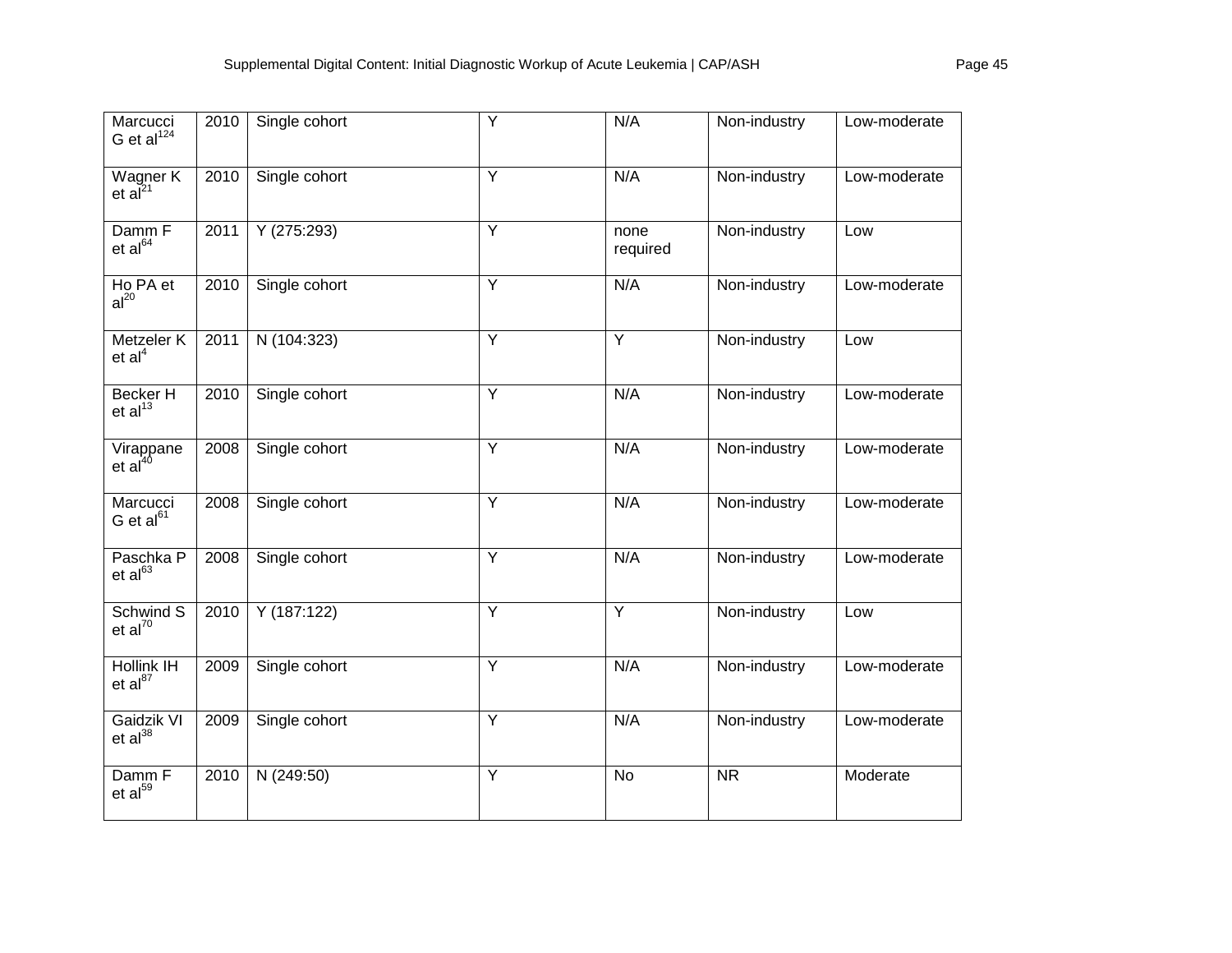| Becker H<br>et al <sup>65</sup> | 20   | Single cohort | N/A | Non-industry | Low-moderate |
|---------------------------------|------|---------------|-----|--------------|--------------|
| Renneville<br>A et al $^{117}$  | 2012 | Single cohort | N/A | Non-industry | Low-moderate |

## **Supplemental Table 17: Quality Assessment for Statement 17**

| <b>Author</b>                        | Year | Was there balance<br>between<br>treatment/assessment<br>groups? | <b>Reporting of</b><br>baseline<br>characteristics<br>(and any diffs) | <b>Reporting of any</b><br>adjustment when<br>diffs were present | <b>Funding</b>   | <b>Overall risk</b><br>of bias<br>assessment |
|--------------------------------------|------|-----------------------------------------------------------------|-----------------------------------------------------------------------|------------------------------------------------------------------|------------------|----------------------------------------------|
| Pollard<br>JA et<br>al <sup>24</sup> | 2010 | Single cohort                                                   | Yes (Y)                                                               | Not applicable (N/A)                                             | Non-<br>industry | Low-<br>moderate                             |
| Markova<br>J et $al33$               | 2009 | Single cohort                                                   |                                                                       | N/A                                                              | Non-<br>industry | Low-<br>moderate                             |

## **Supplemental Table 18: Quality Assessment for Statement 19**

| <b>Prospective Cohort Studies (N=2)</b> |      |                                                                 |                                                                                                              |                                                                           |                          |                                              |  |  |  |  |
|-----------------------------------------|------|-----------------------------------------------------------------|--------------------------------------------------------------------------------------------------------------|---------------------------------------------------------------------------|--------------------------|----------------------------------------------|--|--|--|--|
| <b>Author</b>                           | Year | Was there balance<br>between<br>treatment/assessment<br>groups? | <b>Reporting of</b><br>baseline<br>characteristics<br>(and any<br>differences<br>detected between<br>groups) | <b>Reporting of any</b><br>adjustment when<br>differences were<br>present | <b>Funding</b><br>source | <b>Overall risk</b><br>of bias<br>assessment |  |  |  |  |
| Gaidzik VI et<br>al <sup>3</sup>        | 2011 | Single cohort                                                   | Yes (Y)                                                                                                      | Not applicable<br>(N/A)                                                   | Non-<br>industry         | Low-<br>moderate                             |  |  |  |  |
| Pollard JA et<br>al <sup>24</sup>       | 2010 | Single cohort                                                   | Υ                                                                                                            | N/A                                                                       | Non-<br>industry         | Low-<br>moderate                             |  |  |  |  |

**Supplemental Table 19: Quality Assessment for Statement 20**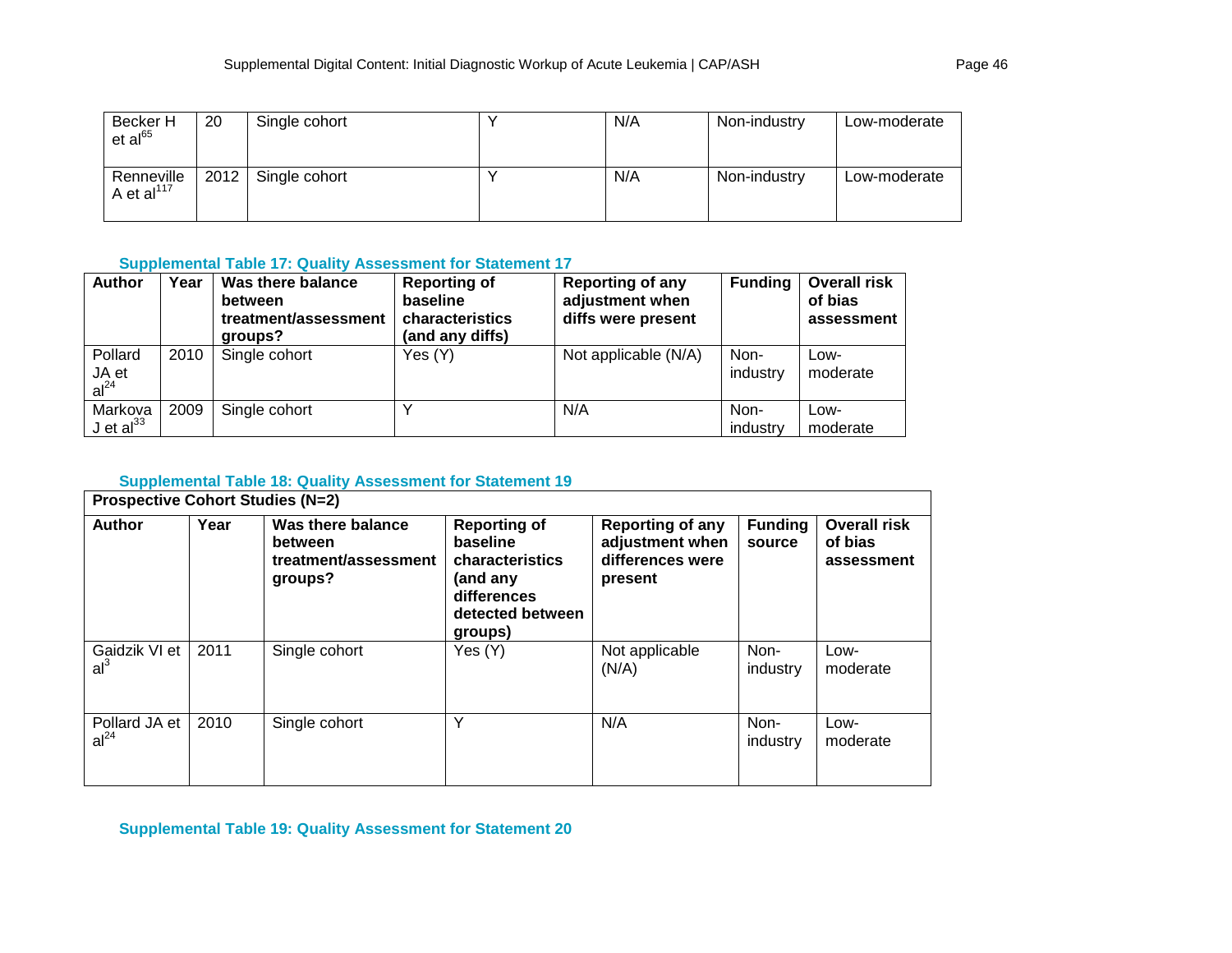| <b>Author</b>                                         | Year | <b>Was there balance</b><br>between<br>treatment/assessment<br>groups? | <b>Reporting of</b><br>baseline<br>characteristics<br>(and any<br>differences<br>detected<br>between<br>groups) | <b>Reporting of</b><br>any adjustment<br>when<br>differences<br>were present | <b>Funding</b><br>source | Overall risk of<br><b>bias</b><br>assessment |
|-------------------------------------------------------|------|------------------------------------------------------------------------|-----------------------------------------------------------------------------------------------------------------|------------------------------------------------------------------------------|--------------------------|----------------------------------------------|
|                                                       |      | Non-randomized Controlled Trials (N=2)                                 |                                                                                                                 |                                                                              |                          |                                              |
| Damm F et<br>al <sup>116</sup>                        | 2012 | Single cohort                                                          | Not reported<br>(NR)                                                                                            | <b>NR</b>                                                                    | Non-<br>industry         | Low-moderate                                 |
| Schwind S et<br>al <sup>119</sup>                     | 2011 | Single cohort                                                          | $\overline{\text{NR}}$                                                                                          | $\overline{\text{NR}}$                                                       | Non-<br>industry         | Low-moderate                                 |
| <b>Prospective Cohort Studies (N=8)</b>               |      |                                                                        |                                                                                                                 |                                                                              |                          |                                              |
| Alvarez S et<br>al <sup>68</sup>                      | 2010 | No (N) (116:6)                                                         | Yes (Y)                                                                                                         | <b>NR</b>                                                                    | Non-<br>industry         | Low-moderate                                 |
| Langer C et<br>al <sup>45</sup>                       | 2008 | Single cohort                                                          | $\overline{Y}$                                                                                                  | Not applicable<br>(N/A)                                                      | Non-<br>industry         | Low                                          |
| Schwind S et<br>$al^{70}$                             | 2010 | Y (187:122)                                                            | $\overline{Y}$                                                                                                  | $\overline{Y}$                                                               | Non-<br>industry         | Low                                          |
| Marcucci G<br>et al <sup>75</sup>                     | 2008 | Y(65:55)                                                               | Y                                                                                                               | None required                                                                | Non-<br>industry         | Low                                          |
| Schwind S et<br>al <sup>103</sup>                     | 2010 | Single cohort                                                          | $\overline{Y}$                                                                                                  | N/A                                                                          | Non-<br>industry         | Low-moderate                                 |
| Chuang $\overline{\text{MK}}$<br>et al <sup>120</sup> | 2015 | N (138:57)                                                             | Y                                                                                                               | $\mathsf{N}$                                                                 | Non-<br>industry         | Low                                          |
| Metzeler K et<br>al <sup>4</sup>                      | 2011 | N (104:323)                                                            | Y                                                                                                               | Y                                                                            | Non-<br>industry         | Low                                          |
| Roman-<br>Gomez J et                                  | 2009 | Single cohort                                                          | Y                                                                                                               | N/A                                                                          | Non-<br>industry         | Low-moderate                                 |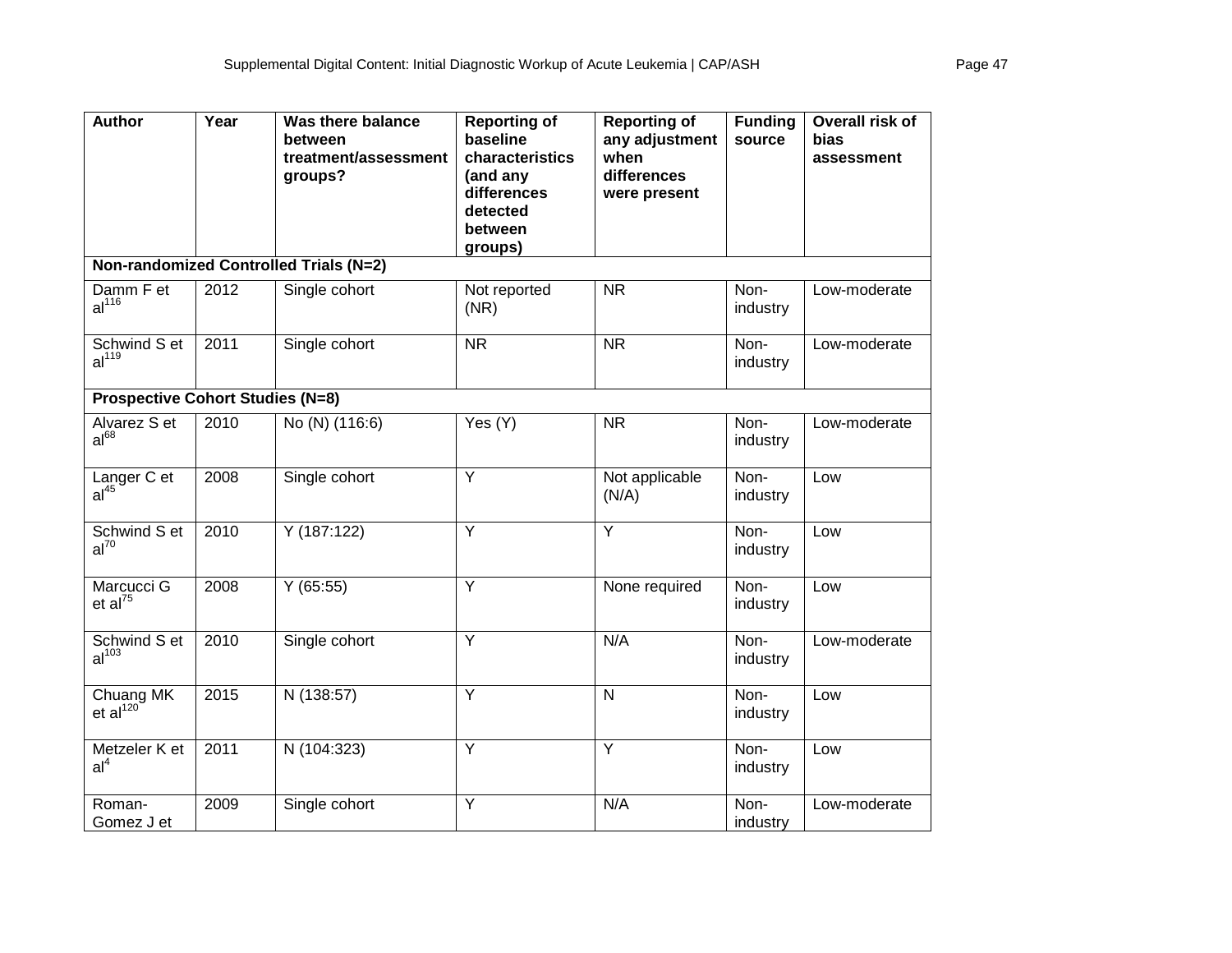## **Supplemental Table 20: Quality Assessment for Statement 23**

| <b>Author</b>                      | Year                                      | <b>Based on</b><br>systematic<br>review  | Reproducible<br><b>Methods</b>            | <b>Quality assessment of</b><br>included studies |                                                                                                                 | <b>Planned</b><br>pooling<br>stated a<br>priori                           | Limitations of<br>the study |                          | <b>Funding</b><br>source |                  | <b>Overall risk</b><br>of bias<br>assessment |                                    |                   |
|------------------------------------|-------------------------------------------|------------------------------------------|-------------------------------------------|--------------------------------------------------|-----------------------------------------------------------------------------------------------------------------|---------------------------------------------------------------------------|-----------------------------|--------------------------|--------------------------|------------------|----------------------------------------------|------------------------------------|-------------------|
| Meta-analyses (N=2)                |                                           |                                          |                                           |                                                  |                                                                                                                 |                                                                           |                             |                          |                          |                  |                                              |                                    |                   |
| Krauter<br>$J$ et al $^{37}$       | 2009                                      | No(N)                                    | Yes (Y)                                   | Not reported (NR)                                |                                                                                                                 |                                                                           | Υ                           | <b>NR</b>                |                          |                  | Non-<br>industry                             | Low-<br>moderate                   |                   |
| Schaich<br>M et<br>$al^{51}$       | 2007                                      | $\mathsf{N}$                             | Y                                         | <b>NR</b>                                        |                                                                                                                 |                                                                           | Y                           | <b>NR</b>                |                          | Non-<br>industry |                                              | Low-<br>moderate                   |                   |
|                                    | <b>Randomized Controlled Trials (N=1)</b> |                                          |                                           |                                                  |                                                                                                                 |                                                                           |                             |                          |                          |                  |                                              |                                    |                   |
| Vance<br>G et<br>al <sup>109</sup> | 2007                                      | NR, but was<br>randomized                | <b>NR</b>                                 | <b>NR</b>                                        |                                                                                                                 | <b>NR</b>                                                                 |                             | <b>NR</b>                | <b>NR</b>                |                  | Non-<br>industry                             |                                    | Moderate-<br>high |
| <b>Author</b><br>Year              |                                           | between<br>groups?                       | Was there balance<br>treatment/assessment |                                                  | <b>Reporting of</b><br>baseline<br>characteristics<br>(and any<br>differences<br>detected<br>between<br>groups) | <b>Reporting of any</b><br>adjustment when<br>differences were<br>present |                             | <b>Funding</b><br>source |                          |                  |                                              | Overall risk of<br>bias assessment |                   |
|                                    |                                           | Non-randomized Controlled Trials (N=2)   |                                           |                                                  |                                                                                                                 |                                                                           |                             |                          |                          |                  |                                              |                                    |                   |
| Moorman<br>AV et $al^{18}$         |                                           | 2010                                     | <b>NR</b>                                 |                                                  | <b>NR</b>                                                                                                       |                                                                           | <b>NR</b>                   |                          |                          | Non-industry     |                                              |                                    | Moderate          |
| Arico M et<br>al <sup>47</sup>     |                                           | 2008                                     | N (115:1385:244:1744)                     |                                                  | Y                                                                                                               |                                                                           | <b>NR</b>                   |                          | Non-industry             |                  |                                              | Low-moderate                       |                   |
|                                    |                                           | <b>Prospective Cohort Studies (N=23)</b> |                                           |                                                  |                                                                                                                 |                                                                           |                             |                          |                          |                  |                                              |                                    |                   |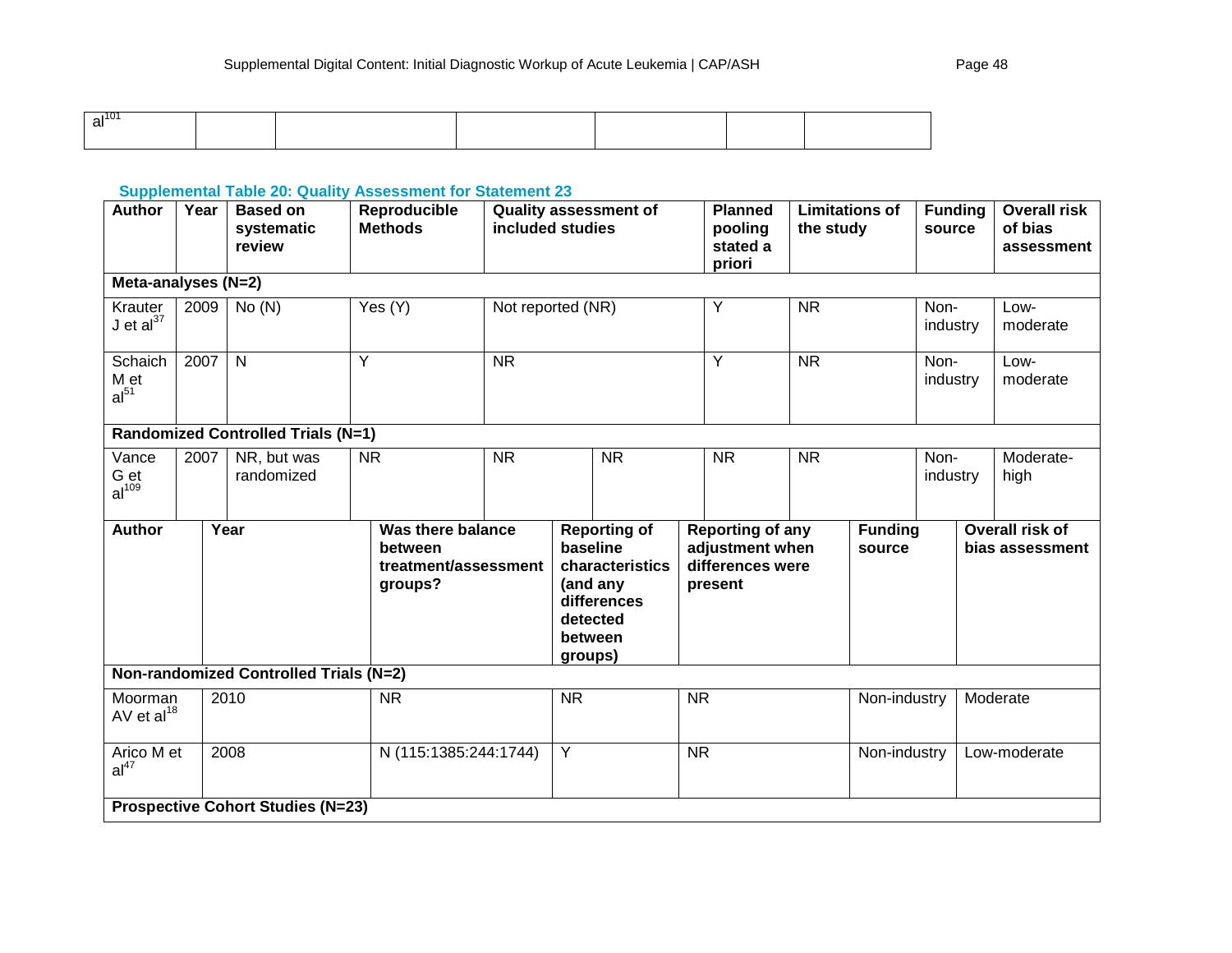| Metzeler K<br>et al <sup>4</sup>         | 2011 | N (104:323)   | Y                       | Y                      | Non-industry           | Low          |
|------------------------------------------|------|---------------|-------------------------|------------------------|------------------------|--------------|
| Montesinos<br>$P$ et al $^{6}$           | 2011 | N (72:579)    | $\overline{Y}$          | $\overline{Y}$         | Non-industry           | Low          |
| Kayser S et<br>al <sup>8</sup>           | 2011 | N (200:2653)  | Y                       | $\overline{\text{NR}}$ | Non-industry           | Low-moderate |
| Clappier E<br>et al <sup>9</sup>         | 2010 | Single cohort | Y                       | Not applicable (N/A)   | Non-industry           | Low-moderate |
| Rollig C et<br>al <sup>14</sup>          | 2010 | Single cohort | Υ                       | N/A                    | $\overline{\text{NR}}$ | Moderate     |
| Grimwade<br>D et $al^{19}$               | 2010 | Single cohort | $\overline{\mathsf{N}}$ | N/A                    | Non-industry           | Low-moderate |
| Basso G et<br>al <sup>31</sup>           | 2009 | Single cohort | $\overline{Y}$          | N/A                    | Non-industry           | Low-moderate |
| Scrideli CA<br>$et al^{36}$              | 2009 | Single cohort | Y                       | N/A                    | $\overline{\text{NR}}$ | Moderate     |
| Lo-Coco F<br>et al <sup>42</sup>         | 2008 | Single cohort | $\overline{\mathsf{N}}$ | N/A                    | Non-industry           | Low-moderate |
| Forestier E<br>et al <sup>127</sup>      | 2008 | Single cohort | Υ                       | N/A                    | Non-industry           | Low-moderate |
| Wandt H et al <sup>48</sup>              | 2008 | Single cohort | $\overline{Y}$          | N/A                    | Non-industry           | Low-moderate |
| <b>Barbaric D</b><br>et al <sup>54</sup> | 2007 | N (1702:189)  | Y                       | $\overline{\text{NR}}$ | Non-industry           | Low-moderate |
| Mrózek K<br>et al <sup>57</sup>          | 2008 | N (4991:934)  | $\overline{\mathsf{N}}$ | <b>NR</b>              | Non-industry           | Moderate     |
| Pabst T et                               | 2009 | Single cohort | N                       | N/A                    | Non-industry           | Low-moderate |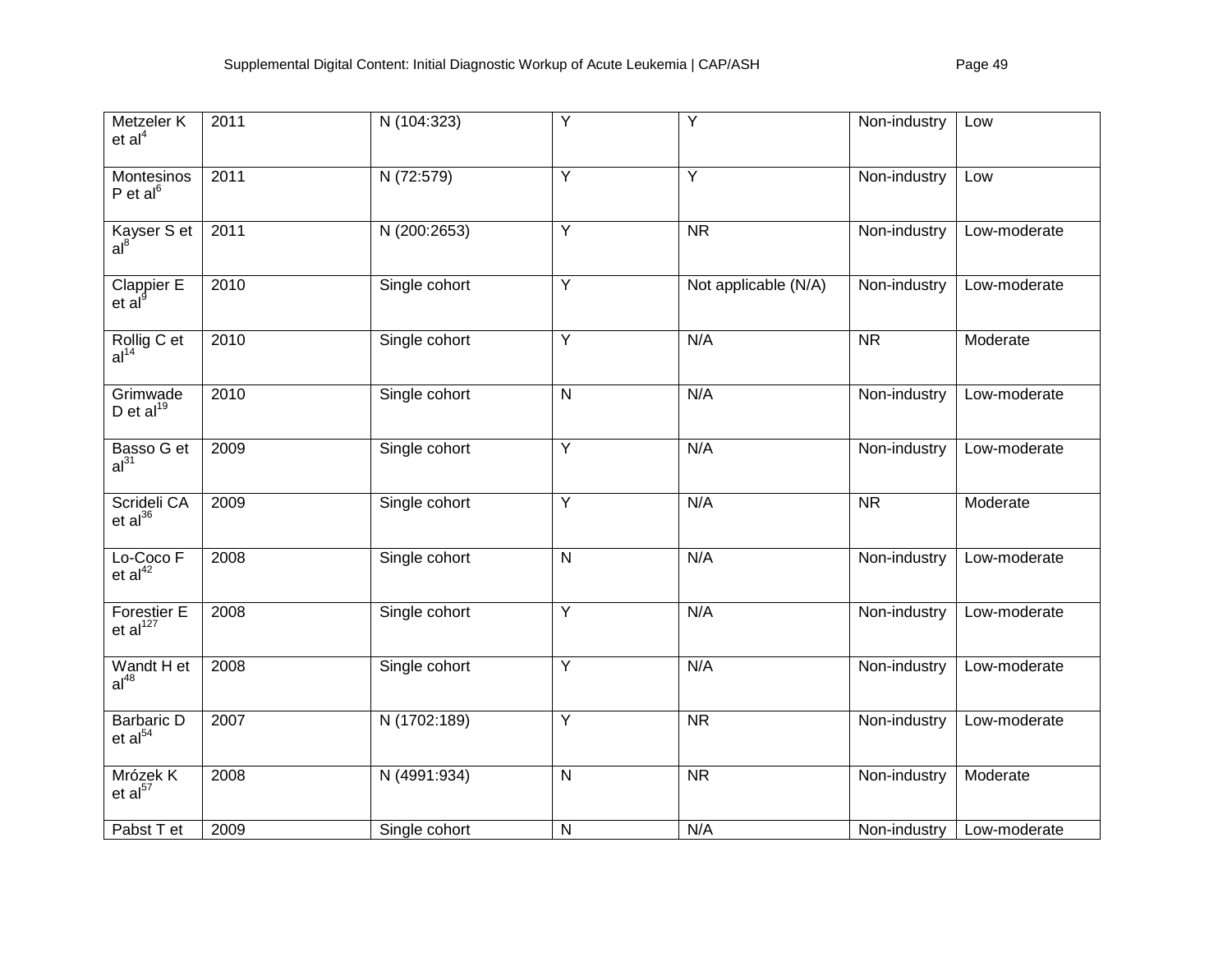| $al^{60}$                          |      |               |   |     |              |              |
|------------------------------------|------|---------------|---|-----|--------------|--------------|
| Marcucci G<br>et al <sup>61</sup>  | 2008 | Single cohort | Y | N/A | Non-industry | Low-moderate |
| Abbas S et<br>al <sup>71</sup>     | 2010 | Single cohort | Ý | N/A | Non-industry | Low-moderate |
| Whitman<br>SP et al <sup>76</sup>  | 2008 | N(123:16)     | Ÿ | Y   | Non-industry | Low          |
| Chiaretti S<br>$et al^{80}$        | 2007 | Single cohort | N | N/A | Non-industry | Moderate     |
| Fischer L et<br>$al^{83}$          | 2009 | Single cohort | Y | N/A | <b>NR</b>    | Moderate     |
| Medeiros<br>BC et al <sup>94</sup> | 2010 | Single cohort | Y | N/A | <b>NR</b>    | Moderate     |
| Milani L et<br>$al^{96}$           | 2010 | Single cohort | Y | N/A | Non-industry | Low-moderate |
| Moorman<br>AV et $al^{108}$        | 2007 | Single cohort | Y | N/A | Non-industry | Low-moderate |
| Patel JL et<br>al <sup>111</sup>   | 2012 | Single cohort | N | N/A | Non-industry | Low-moderate |

# **Supplemental Table 21: Quality Assessment for Statement 24**

| <b>Author</b> | Year | Was there balance<br>between<br>treatment/assessment<br>groups? | <b>Reporting of</b><br>baseline<br>characteristics<br>(and any<br>differences<br>detected<br>between<br>groups) | Reporting of any<br>adjustment when<br>differences were<br>present | <b>Funding</b><br>source | <b>Overall risk</b><br>of bias<br>assessment |
|---------------|------|-----------------------------------------------------------------|-----------------------------------------------------------------------------------------------------------------|--------------------------------------------------------------------|--------------------------|----------------------------------------------|
|---------------|------|-----------------------------------------------------------------|-----------------------------------------------------------------------------------------------------------------|--------------------------------------------------------------------|--------------------------|----------------------------------------------|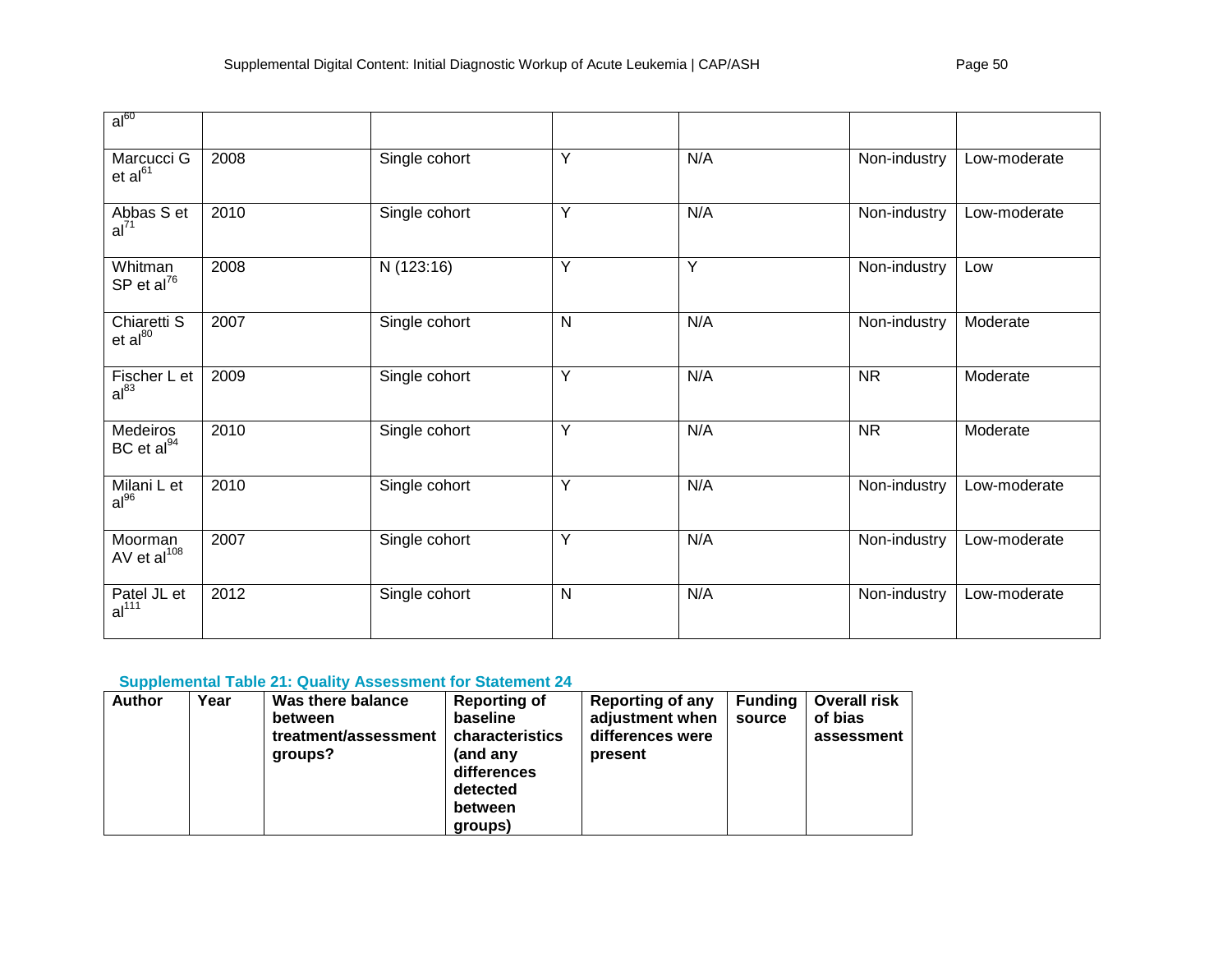| Barbaric<br>D et $al^{54}$      | 2007 | No (N) (1702:189) | Yes (Y) | Not reported (NR) | Non-<br>industry | Low-<br>moderate |
|---------------------------------|------|-------------------|---------|-------------------|------------------|------------------|
| Mrózek K<br>et al <sup>57</sup> | 2008 | N (4991:934)      | N       | <b>NR</b>         | Non-<br>industry | Moderate         |

**Supplemental Table 22: Quality Assessment for Statement 27**

| <b>Author</b>                      | Year | Was there balance<br>between<br>treatment/assessment<br>groups | <b>Reporting of</b><br>baseline<br>characteristics<br>(and any diffs) | <b>Reporting</b><br>of any<br>adjustment<br>when diffs<br>were<br>present | <b>Funding</b>   | <b>Overall risk</b><br>of bias<br>assessment |
|------------------------------------|------|----------------------------------------------------------------|-----------------------------------------------------------------------|---------------------------------------------------------------------------|------------------|----------------------------------------------|
|                                    |      | <b>Prospective Cohort Studies (N=40)</b>                       |                                                                       |                                                                           |                  |                                              |
| Metzeler K<br>et al <sup>4</sup>   | 2011 | No (N) (104:323)                                               | Yes (Y)                                                               | Y                                                                         | Non-<br>industry | Low                                          |
| Kayser S et<br>al <sup>91</sup>    | 2009 | Single cohort                                                  | Y                                                                     | <b>Not</b><br>applicable<br>(N/A)                                         | Non-<br>industry | Low-<br>moderate                             |
| Meshinchi<br>S et al $^{95}$       | 2008 | Single cohort                                                  | N                                                                     | N/A                                                                       | Non-<br>industry | $Low-$<br>moderate                           |
| Marks DI et<br>$al^{30}$           | 2009 | Single cohort                                                  | Y                                                                     | N/A                                                                       | Non-<br>industry | Low-<br>moderate                             |
| Taskesen<br>$E$ et al <sup>5</sup> | 2011 | N (1031:60:91)                                                 | Y                                                                     | Y                                                                         | Non-<br>industry | Low                                          |
| Gaidzik VI<br>et al <sup>3</sup>   | 2011 | Single cohort                                                  | Y                                                                     | N/A                                                                       | Non-<br>industry | Low-<br>moderate                             |
| Clappier E<br>et al <sup>9</sup>   | 2010 | Single cohort                                                  | Y                                                                     | N/A                                                                       | Non-<br>industry | Low-<br>moderate                             |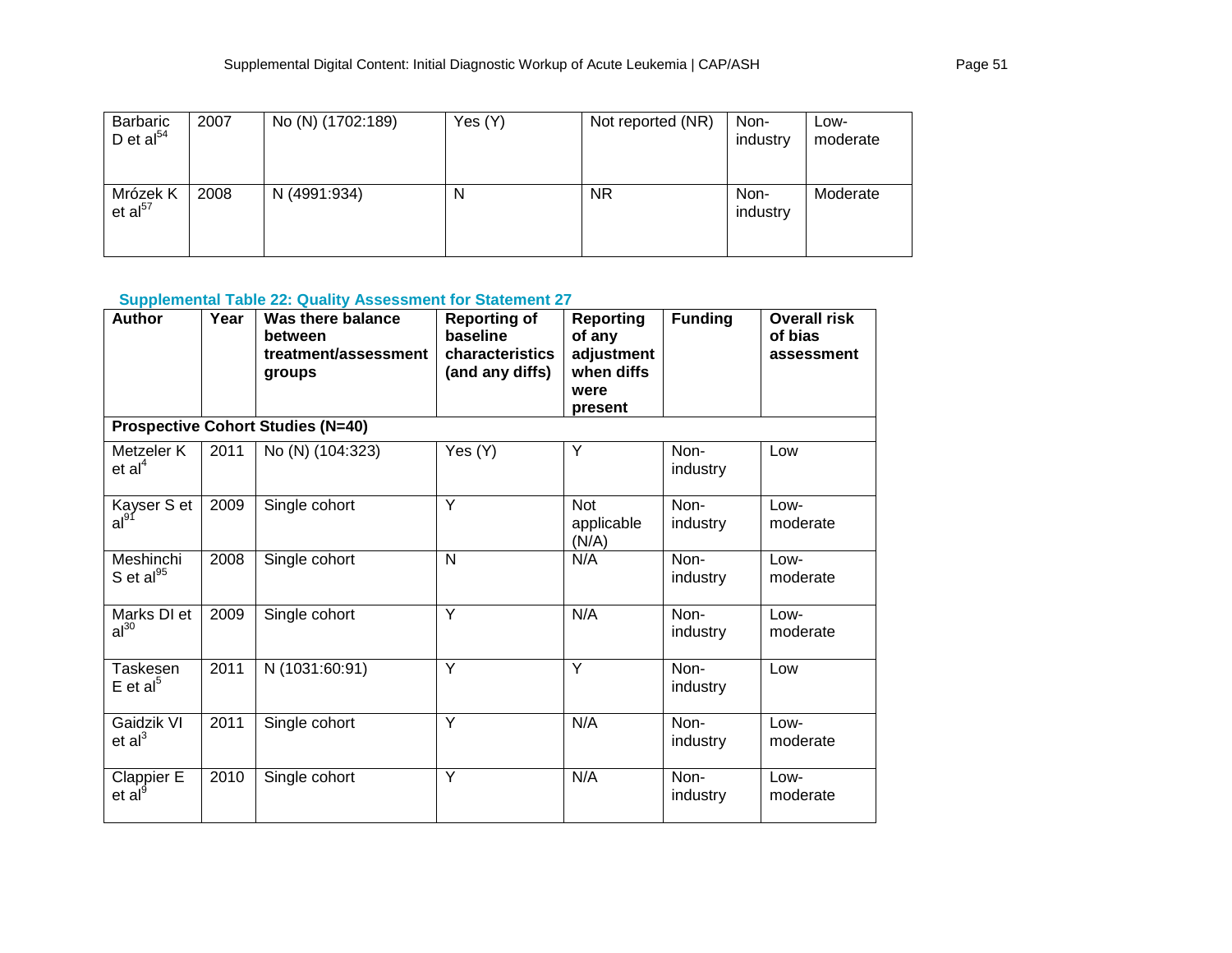| Kuhnl A et<br>al <sup>23</sup>            | 2010 | Single cohort | Υ                    | N/A                    | Non-<br>industry | Low-<br>moderate |
|-------------------------------------------|------|---------------|----------------------|------------------------|------------------|------------------|
| Pollard JA<br>et al <sup>24</sup>         | 2010 | Single cohort | Y                    | N/A                    | Non-<br>industry | Low-<br>moderate |
| Santamaria<br>C et $al^{39}$              | 2008 | Single cohort | Not reported<br>(NR) | N/A                    | Non-<br>industry | Low-<br>moderate |
| de Jonge<br>HJ et $a^{\overline{1}^{72}}$ | 2010 | Single cohort | Y                    | N/A                    | Non-<br>industry | Low-<br>moderate |
| Santamaria<br>C et $al^{73}$              | 2010 | Single cohort | $\overline{Y}$       | N/A                    | Non-<br>industry | Low-<br>moderate |
| Csinady E<br>et al <sup>81</sup>          | 2009 | N (105:180)   | N                    | $\overline{\text{NR}}$ | Non-<br>industry | Moderate         |
| Falini B et<br>$al^{82}$                  | 2010 | Single cohort | $\overline{N}$       | N/A                    | Non-<br>industry | Moderate         |
| Heesch S<br>$et al^{86}$                  | 2010 | Single cohort | Y                    | N/A                    | Non-<br>industry | Low-<br>moderate |
| Jiao B $et$<br>$al^{89}$                  | 2009 | Single cohort | $\overline{Y}$       | N/A                    | Non-<br>industry | Low-<br>moderate |
| Moorman<br>AV et al <sup>97</sup>         | 2007 | Single cohort | $\overline{Y}$       | N/A                    | Non-<br>industry | Low-<br>moderate |
| Ongaro A<br>et al <sup>99</sup>           | 2009 | Single cohort | $\overline{Y}$       | N/A                    | Non-<br>industry | Low-<br>moderate |
| Zachariadis<br>V et $al^{107}$            | 2011 | Single cohort | Ÿ                    | N/A                    | Non-<br>industry | Low-<br>moderate |
| Kuiper RP<br>et al <sup>69</sup>          | 2010 | N (102:29)    | $\mathsf{N}$         | <b>NR</b>              | Non-<br>industry | Moderate         |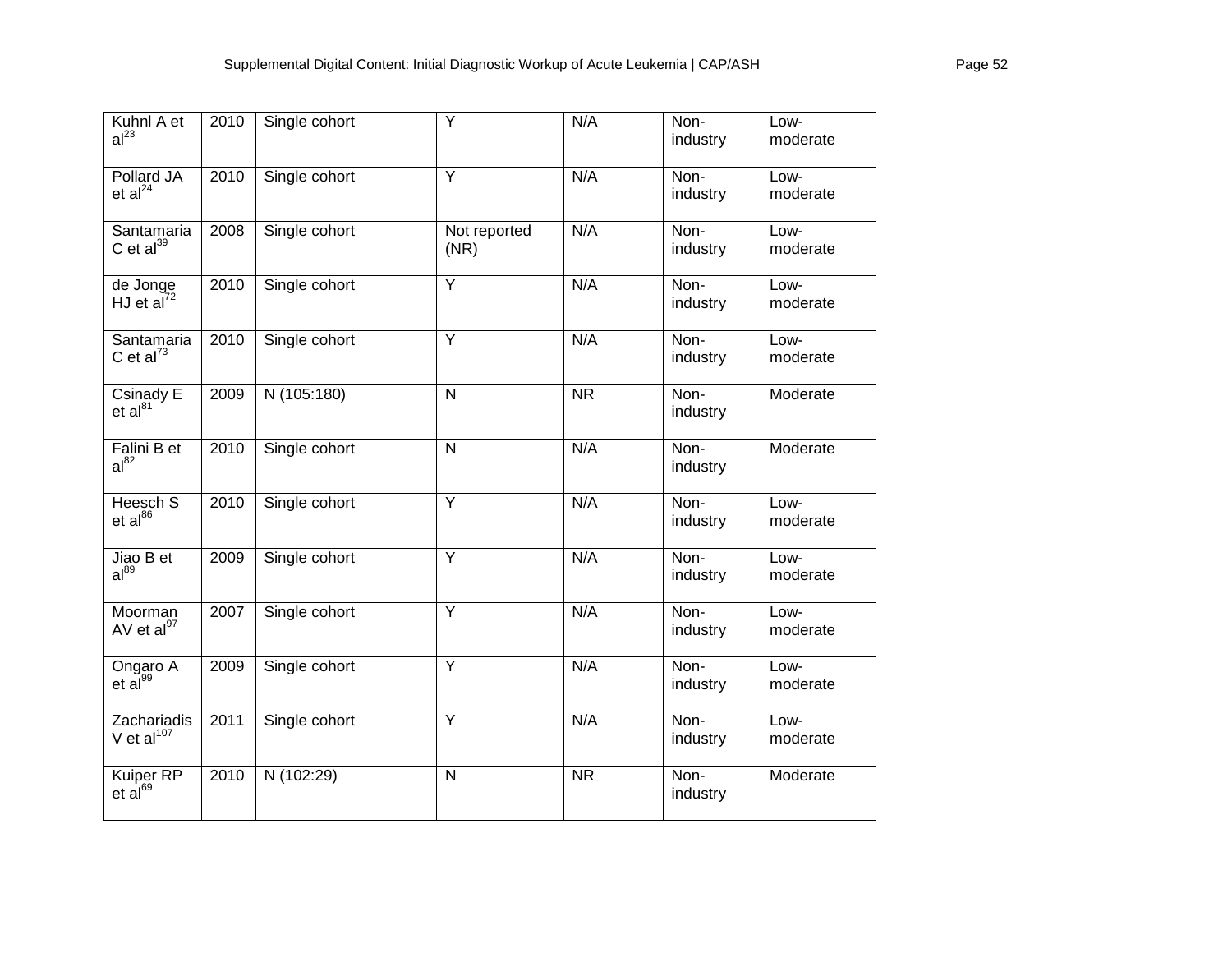| Kayser S et<br>al <sup>8</sup>       | 2011 | N (200:2653)           | Y              | <b>NR</b>               | Non-<br>industry       | Low-<br>moderate |
|--------------------------------------|------|------------------------|----------------|-------------------------|------------------------|------------------|
| Rollig C et<br>al <sup>14</sup>      | 2010 | Single cohort          | $\overline{Y}$ | N/A                     | $\overline{\text{NR}}$ | Moderate         |
| Harrison<br>CJ et $al^{16}$          | 2010 | Single cohort          | Y              | N/A                     | Non-<br>industry       | Low-<br>moderate |
| Buccisano<br>$F$ et al $^{12}$       | 2010 | Single cohort          | Y              | N/A                     | <b>NR</b>              | Moderate         |
| Becker H<br>et al <sup>13</sup>      | 2010 | Single cohort          | $\overline{Y}$ | N/A                     | Non-<br>industry       | Low-<br>moderate |
| Patel B et<br>al <sup>29</sup>       | 2010 | Single cohort          | $\overline{Y}$ | N/A                     | Non-<br>industry       | Low-<br>moderate |
| Schwind S<br>et al <sup>103</sup>    | 2010 | Single cohort          | Y              | N/A                     | Non-<br>industry       | Low-<br>moderate |
| Lugthart S<br>et al <sup>11</sup>    | 2010 | N (94:52:19:123:2231)  | Y              | $\overline{\text{NR}}$  | Non-<br>industry       | Low-<br>moderate |
| Maloney<br>KW et al <sup>15</sup>    | 2010 | N (80:2731)            | Y              | $\overline{\text{NR}}$  | Non-<br>industry       | Low-<br>moderate |
| Salzer WL<br>$et al^{26}$            | 2010 | Single cohort          | Y              | N/A                     | Non-<br>industry       | Low-<br>moderate |
| Pui CH et<br>al <sup>28</sup>        | 2010 | N (325:188:165:247:53) | Y              | $\overline{\mathsf{N}}$ | Non-<br>industry       | Low-<br>moderate |
| Cario G et<br>$al^{79}$              | 2010 | Single cohort          | $\overline{Y}$ | N/A                     | Non-<br>industry       | Low-<br>moderate |
| Wheatley $K$<br>et al <sup>110</sup> | 2009 | Single cohort          | $\overline{Y}$ | N/A                     | $\overline{\text{NR}}$ | Moderate         |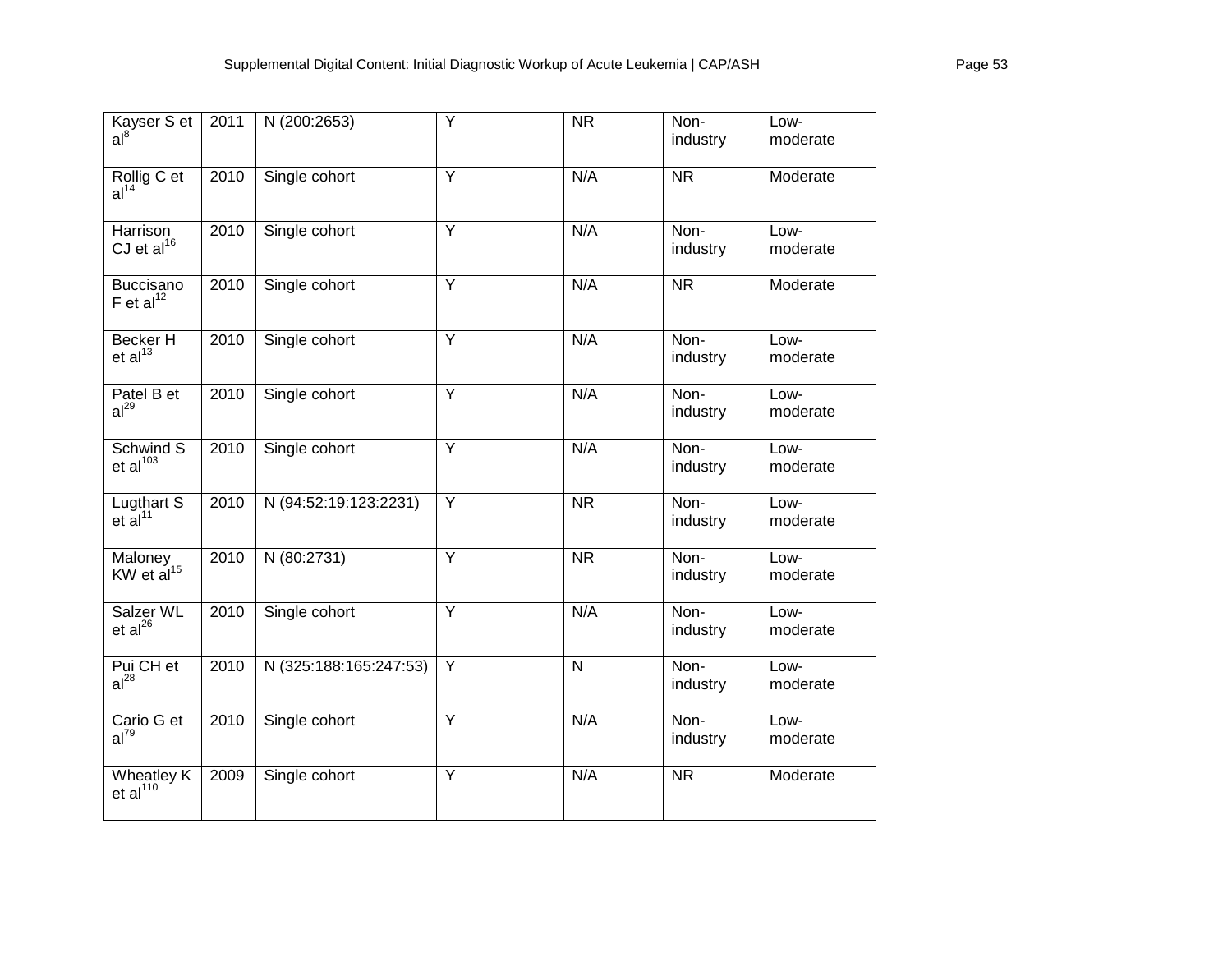| Grimwade<br>D et $al^{19}$       | 2010 | Single cohort | N | N/A | Non-<br>industry    | Low-<br>moderate |
|----------------------------------|------|---------------|---|-----|---------------------|------------------|
| Busse A et<br>$al^{66}$          | 2009 | Single cohort | Y | N/A | <b>NR</b>           | Moderate         |
| Suela J et<br>al <sup>104</sup>  | 2007 | Single cohort | Υ | N/A | Non-<br>industry    | Low-<br>moderate |
| Moorman<br>AV et $al^{108}$      | 2007 | Single cohort | Y | N/A | Non-<br>industry    | Low-<br>moderate |
| Gonen M<br>et al <sup>113</sup>  | 2012 | Single cohort | Y | N/A | partial<br>industry | Moderate         |
| Moorman<br>AV et $al114$         | 2012 | Single cohort | N | N/A | Non-<br>industry    | Low-<br>moderate |
| Patel JL et<br>al <sup>111</sup> | 2012 | Single cohort | N | N/A | Non-<br>industry    | Low-<br>moderate |

# **Supplemental Table 23: Grades for Strength of Evidence**

| <b>Designation</b> | <b>Description</b>                                  | <b>Quality of Evidence</b>           |
|--------------------|-----------------------------------------------------|--------------------------------------|
| Convincing         | High confidence that available evidence             | High/Intermediate quality evidence   |
|                    | reflects true effect. Further research is very      |                                      |
|                    | unlikely to change the confidence in the            |                                      |
|                    | estimate of effect.                                 |                                      |
| Adequate           | Moderate confidence that available evidence         | Intermediate/Low quality of evidence |
|                    | reflects true effect. Further research is likely to |                                      |
|                    | have an important impact on the confidence in       |                                      |
|                    |                                                     |                                      |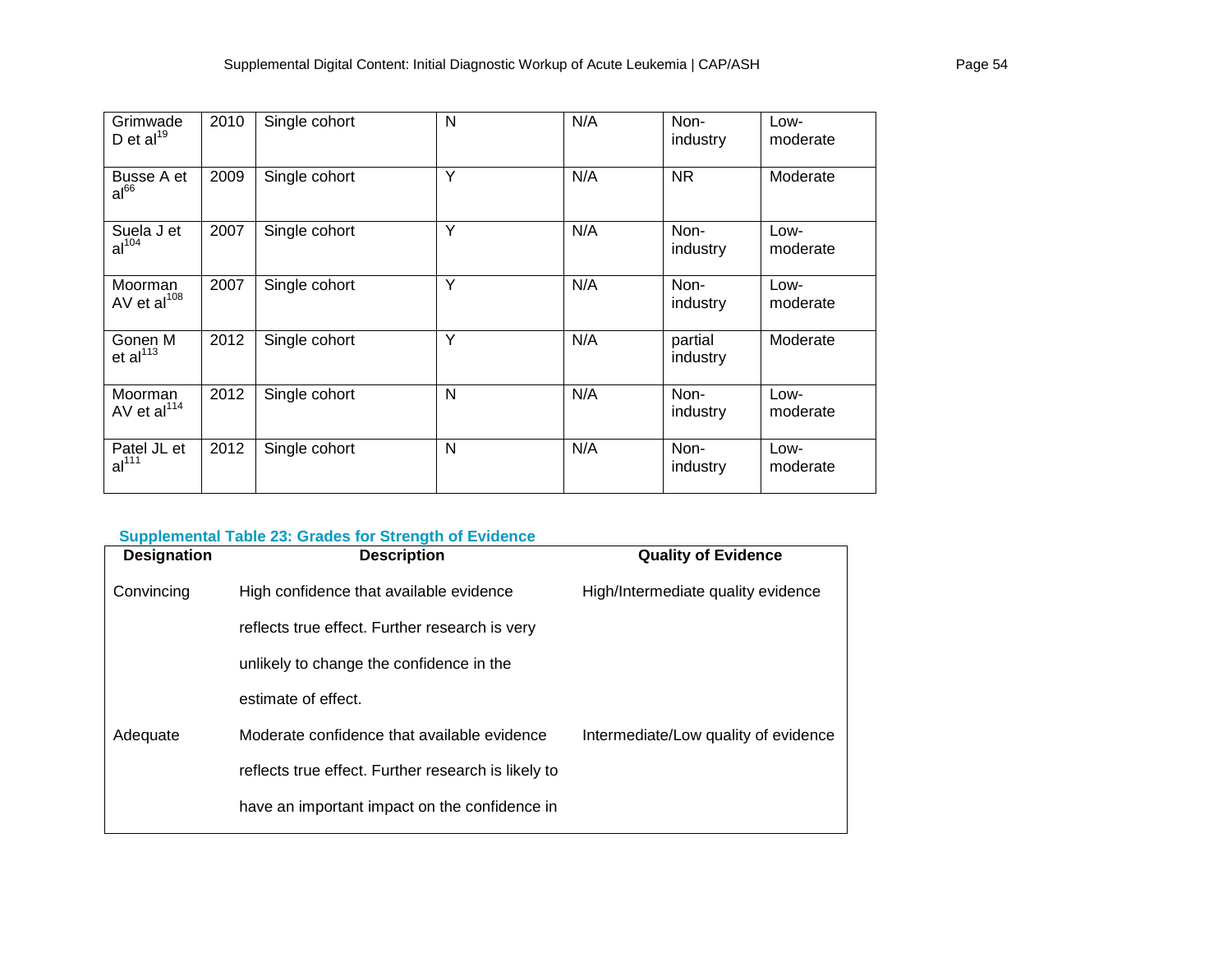|              | estimate of effect and may change the              |                                      |
|--------------|----------------------------------------------------|--------------------------------------|
|              | estimate.                                          |                                      |
| Inadequate   | Little confidence that available evidence          | Low/Insufficient evidence and expert |
|              | reflects true effect. Further research is very     | panel uses formal consensus          |
|              | likely to have an important impact on the          | process to reach                     |
|              | confidence in the estimate of effect and is likely | recommendation                       |
|              | to change the estimate.                            |                                      |
| Insufficient | Evidence is insufficient to discern net effect.    | Insufficient evidence and expert     |
|              | Any estimate of effect is very uncertain.          | panel uses formal consensus          |
|              |                                                    | process to reach                     |
|              |                                                    | recommendation                       |
|              |                                                    |                                      |

Adapted from J Clin Epidemiol, 64(4), Balshem H, Helfand M, Schunemann HJ, et l. GRADE guidelines: 3. Rating the quality of evidence, p. 401- 406, copyright 2011, with permission from Elsevier. $^{128}$ 

## **Supplemental Table 24: Grades for Strength of Recommendations**

| <b>Designation</b>                     | <b>Recommendation</b>                                                          | <b>Rationale</b>                                                                                                                                                               |
|----------------------------------------|--------------------------------------------------------------------------------|--------------------------------------------------------------------------------------------------------------------------------------------------------------------------------|
| <b>Strong</b><br><b>Recommendation</b> | Recommend For or Against a particular<br>practice (Can include must or should) | Supported by convincing<br>(high) or adequate<br>(intermediate) quality of<br>evidence and clear benefit<br>that outweighs any harms                                           |
| <b>Recommendation</b>                  | Recommend For or Against a particular<br>practice (Can include should or may)  | Some limitations in quality of<br>evidence (adequate<br>[intermediate]), balance of<br>benefits and harms, values, or<br>costs but panel concludes<br>that there is sufficient |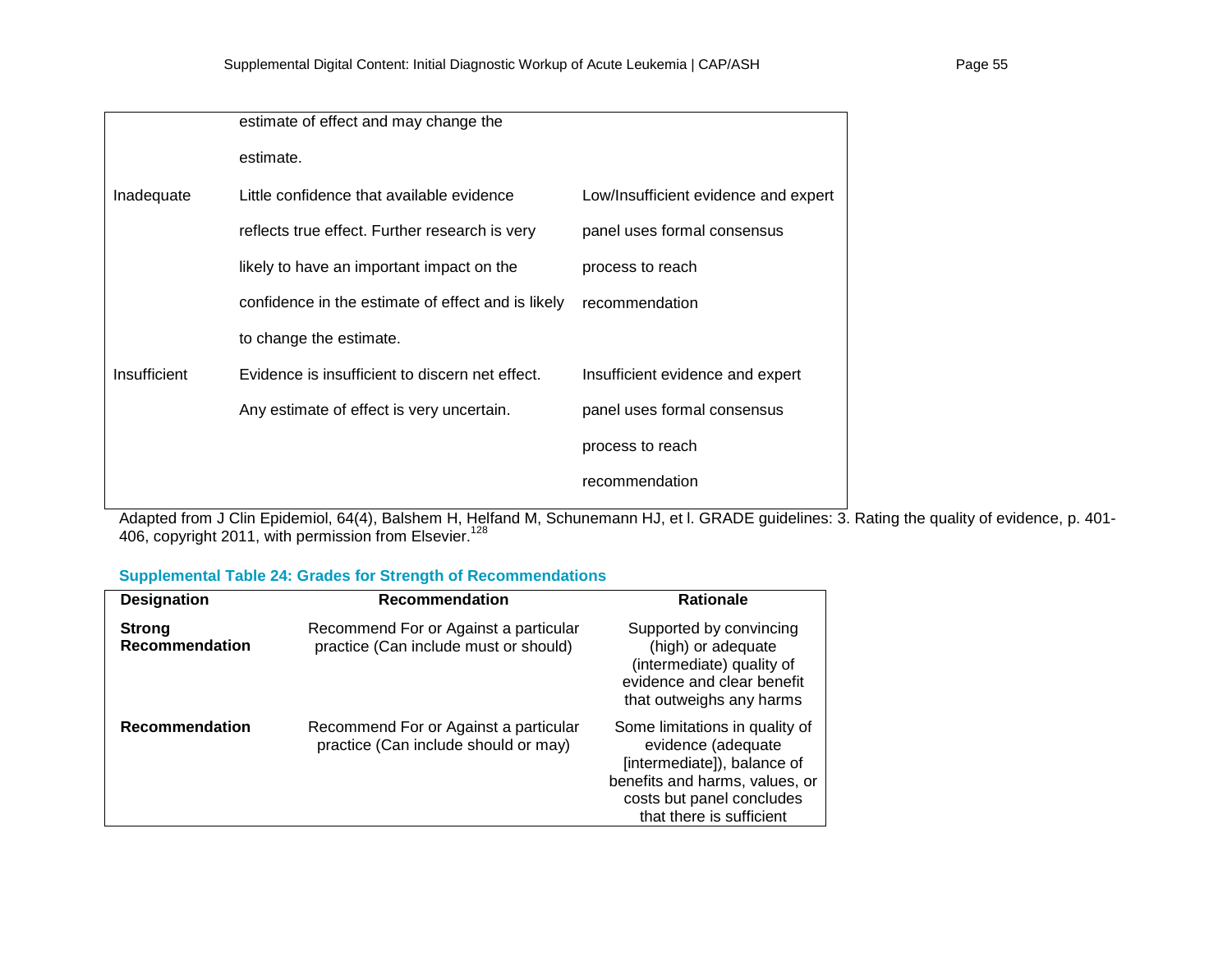|                                           |                                                                               | evidence to inform a<br>recommendation                                                                                                                                                             |
|-------------------------------------------|-------------------------------------------------------------------------------|----------------------------------------------------------------------------------------------------------------------------------------------------------------------------------------------------|
| <b>Expert Consensus</b><br><b>Opinion</b> | Recommend For or Against a particular<br>practice (Can include should or may) | Serious limitations in quality<br>of evidence (inadequate [low]<br>or insufficient), balance of<br>benefits and harms, values or<br>costs, but panel consensus is<br>that a statement is necessary |
| No Recommendation                         | No Recommendation For or Against a<br>particular practice                     | Insufficient evidence to<br>provide a recommendation,<br>balance of benefits and<br>harms, values or costs                                                                                         |

Derived from Andrews et al.<sup>129</sup>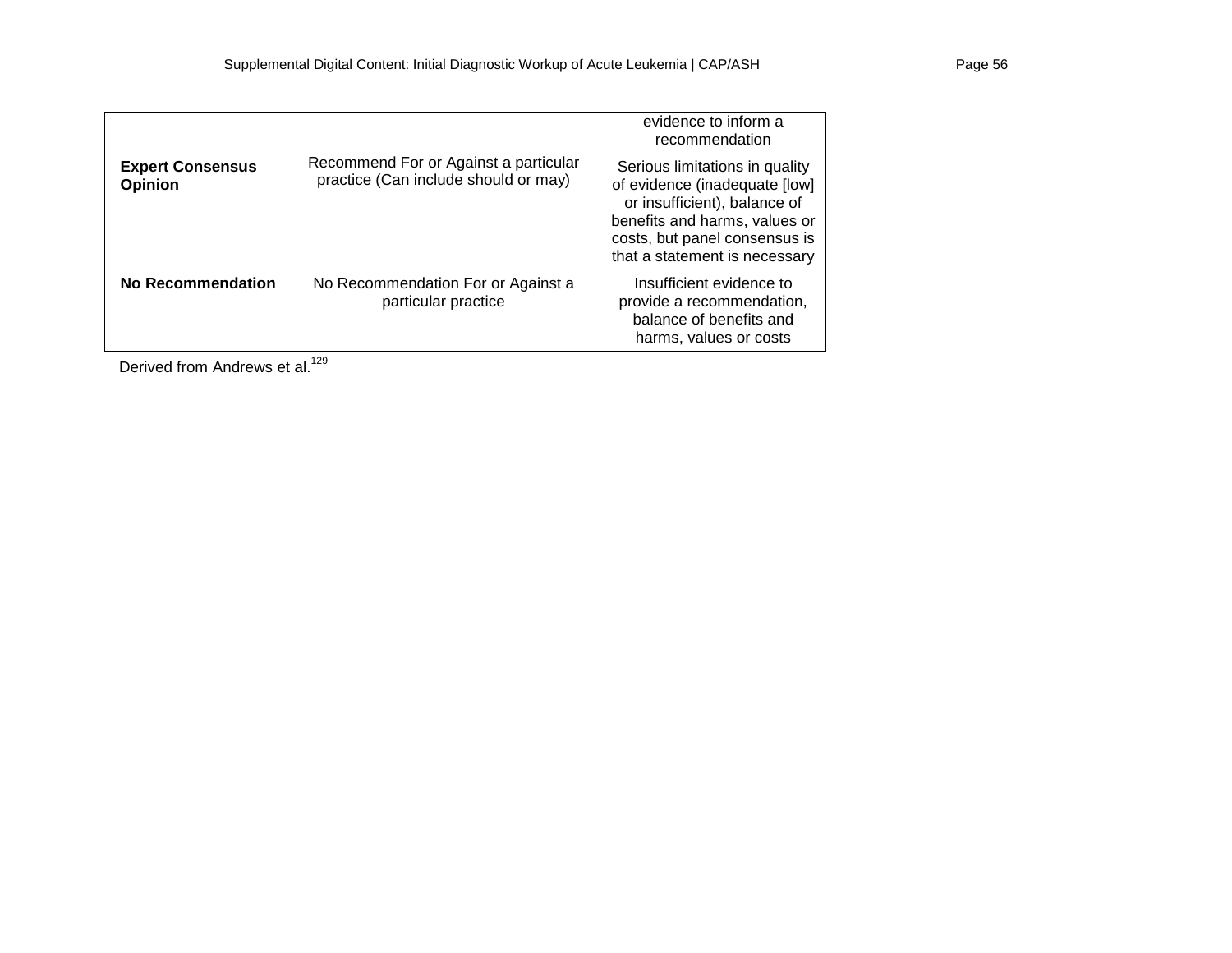**Supplemental Figure 1: Literature Review Flow Diagram \*\***



\*Excluded based on expert opinion, did not meet minimum quality standards, presented incomplete data or data that were not in useable formats \*\*Adapted from Moher D, Liberati A, Tetzlaff J, Altman DG. Preferred reporting items for systematic reviews and meta-analyses: the PRISMA statement. *PLoS Med.* 2009;6:e1000097.<sup>130</sup>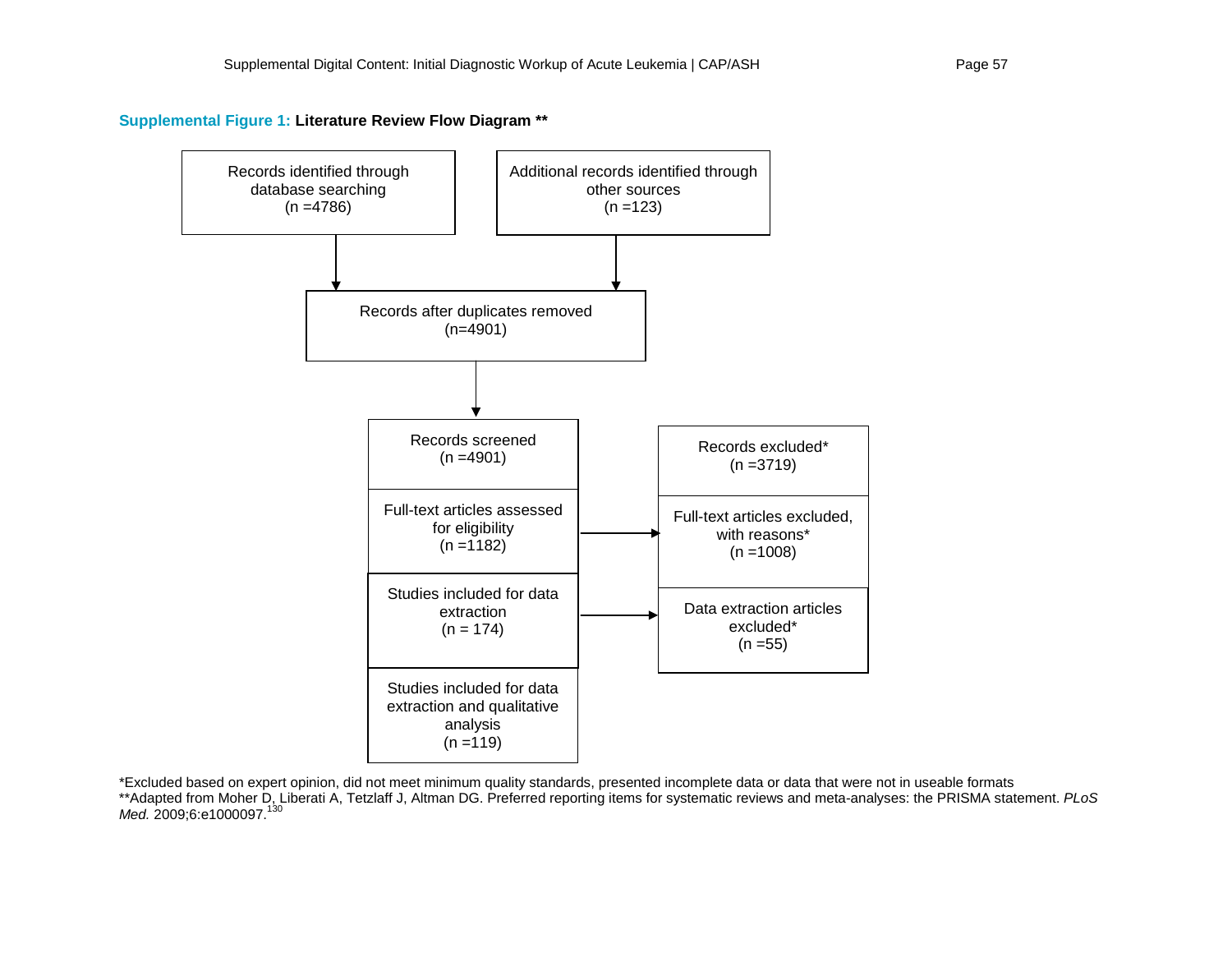## **Supplemental Figure 2: Ovid Search Strings**

001 leukemia, lymphoid/ or leukemia, biphenotypic, acute/ or precursor cell lymphoblastic leukemialymphoma/ or precursor b-cell lymphoblastic leukemia-lymphoma/ or precursor t-cell lymphoblastic leukemia-lymphoma/ or leukemia, myeloid, acute/ or leukemia, basophilic, acute/ or leukemia, eosinophilic, acute/ or leukemia, erythroblastic, acute/ or leukemia, megakaryoblastic, acute/ or leukemia, monocytic, acute/ or leukemia, promyelocytic, acute/ or leukemia, myelomonocytic, acute/ or sarcoma, myeloid/

- 002 "Anemia, Refractory, with Excess of Blasts"/
- 003 Leukemia, Myeloid/
- 004 Acute Disease/
- 005 exp Hematologic Neoplasms/
- 006 exp Dendritic Cells/
- 007 1 or 2 or 3 or 4 or 5 or 6
- 008 (Leuk?emia adj6 acute).tw.
- 009 (Sarcoma adj3 myeloid).tw.
- 010 (mixed phenotype adj3 leukemia).tw.
- 011 bilineal leukemia.tw.
- 012 "Secondary leukemia".tw.
- 013 "Therapy-related leukemia".tw.
- 014 "Granulocytic sarcoma".tw.
- 015 "blastic plasmacytoid dendritic cell tumor".tw.
- 016 8 or 9 or 10 or 11 or 12 or 13 or 14 or 15
- 017 7 or 16
- 018 Diagnosis/
- 019 exp Diagnostic Errors/
- 020 "Diagnostic Techniques and Procedures"/
- 021 Neoplasm Staging/
- 022 exp Early Diagnosis/
- 023 Specimen Handling/
- 024 Prognosis/
- 025 Reproducibility of Results/
- 026 exp "Sensitivity and Specificity"/
- 027 clinical laboratory techniques/ or cytogenetic analysis/ or histological techniques/ or exp
- histocytochemistry/ or exp histocytological preparation techniques/ or molecular diagnostic techniques/ 028 exp Polymerase Chain Reaction/
- 029 exp In Situ Hybridization, Fluorescence/
- 030 exp Immunohistochemistry/
- 031 Immunophenotyping/
- 032 Flow Cytometry/
- 033 exp Histocytochemistry/
- 034 18 or 19 or 20 or 21 or 22 or 23 or 24 or 25 or 26 or 27 or 28 or 29 or 30 or 31 or 32 or 33
- 035 prognos:.tw.
- 036 Immunocytochemistry.tw.
- 037 35 or 36
- 038 34 or 37
- 039 17 and 38
- 040 limit 39 to english language
- 041 animal/
- 042 human/
- 043 human/ not (41 and 42)
- 044 40 and 43
- 045 limit 44 to (clinical trial, all or controlled clinical trial or meta analysis or multicenter study or randomized controlled trial or systematic reviews)
- 046 cohort stud:.mp.
- 047 prospective stud:.mp.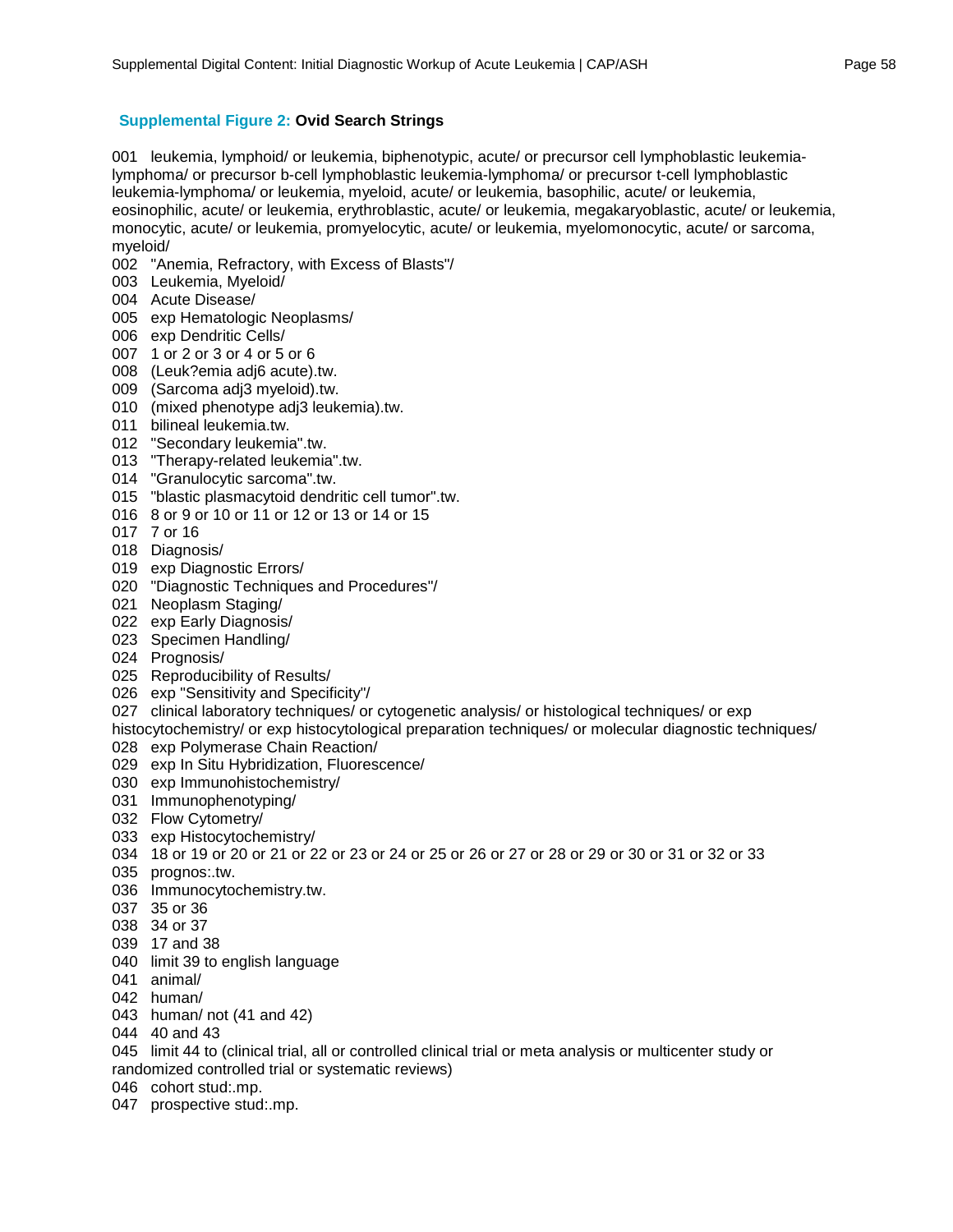048 46 or 47 049 44 and 48 050 45 or 49 051 Case Reports.pt. 052 50 not 51

#### **REFERENCES**

1. Verkerk K, Van Veenendaal H, Severens JL, Hendriks EJ, Burgers JS. Considered judgement in evidence-based guideline development. *Int J Qual Health Care*. 2006;18(5):365-369.

2. IOM (Institute of Medicine). *Clinical Practice Guidelines We Can Trust*. Washington, DC: National Academies Press; 2011.

3. Gaidzik VI, Bullinger L, Schlenk RF, et al. RUNX1 mutations in acute myeloid leukemia: results from a comprehensive genetic and clinical analysis from the AML study group. *J Clin Oncol*. 2011;29(10):1364-1372.

4. Metzeler KH, Maharry K, Radmacher MD, et al. TET2 mutations improve the new European LeukemiaNet risk classification of acute myeloid leukemia: a Cancer and Leukemia Group B study. *J Clin Oncol*. 2011;29(10):1373-1381.

5. Taskesen E, Bullinger L, Corbacioglu A, et al. Prognostic impact, concurrent genetic mutations, and gene expression features of AML with CEBPA mutations in a cohort of 1182 cytogenetically normal AML patients: further evidence for CEBPA double mutant AML as a distinctive disease entity. *Blood*. 2011;117(8):2469-2475.

6. Montesinos P, Rayon C, Vellenga E, et al. Clinical significance of CD56 expression in patients with acute promyelocytic leukemia treated with all-trans retinoic acid and anthracycline-based regimens. *Blood*. 2011;117(6):1799-1805.

7. Stolzel F, Pfirrmann M, Aulitzky WE, et al. Risk stratification using a new prognostic score for patients with secondary acute myeloid leukemia: results of the prospective AML96 trial. *Leukemia*. 2011;25(3):420-428.

8. Kayser S, Dohner K, Krauter J, et al. The impact of therapy-related acute myeloid leukemia (AML) on outcome in 2853 adult patients with newly diagnosed AML. *Blood*. 2011;117(7):2137-2145.

9. Clappier E, Collette S, Grardel N, et al. NOTCH1 and FBXW7 mutations have a favorable impact on early response to treatment, but not on outcome, in children with T-cell acute lymphoblastic leukemia (T-ALL) treated on EORTC trials 58881 and 58951. *Leukemia*. 2010;24(12):2023-2031.

10. Tallman MS, Kim HT, Montesinos P, et al. Does microgranular variant morphology of acute promyelocytic leukemia independently predict a less favorable outcome compared with classical M3 APL? A joint study of the North American Intergroup and the PETHEMA Group. *Blood*. 2010;116(25):5650-5659.

11. Lugthart S, Groschel S, Beverloo HB, et al. Clinical, molecular, and prognostic significance of WHO type inv(3)(q21q26.2)/t(3;3)(q21;q26.2) and various other 3q abnormalities in acute myeloid leukemia. *J Clin Oncol*. 2010;28(24):3890-3898.

12. Buccisano F, Maurillo L, Spagnoli A, et al. Cytogenetic and molecular diagnostic characterization combined to postconsolidation minimal residual disease assessment by flow cytometry improves risk stratification in adult acute myeloid leukemia. *Blood*. 2010;116(13):2295-2303.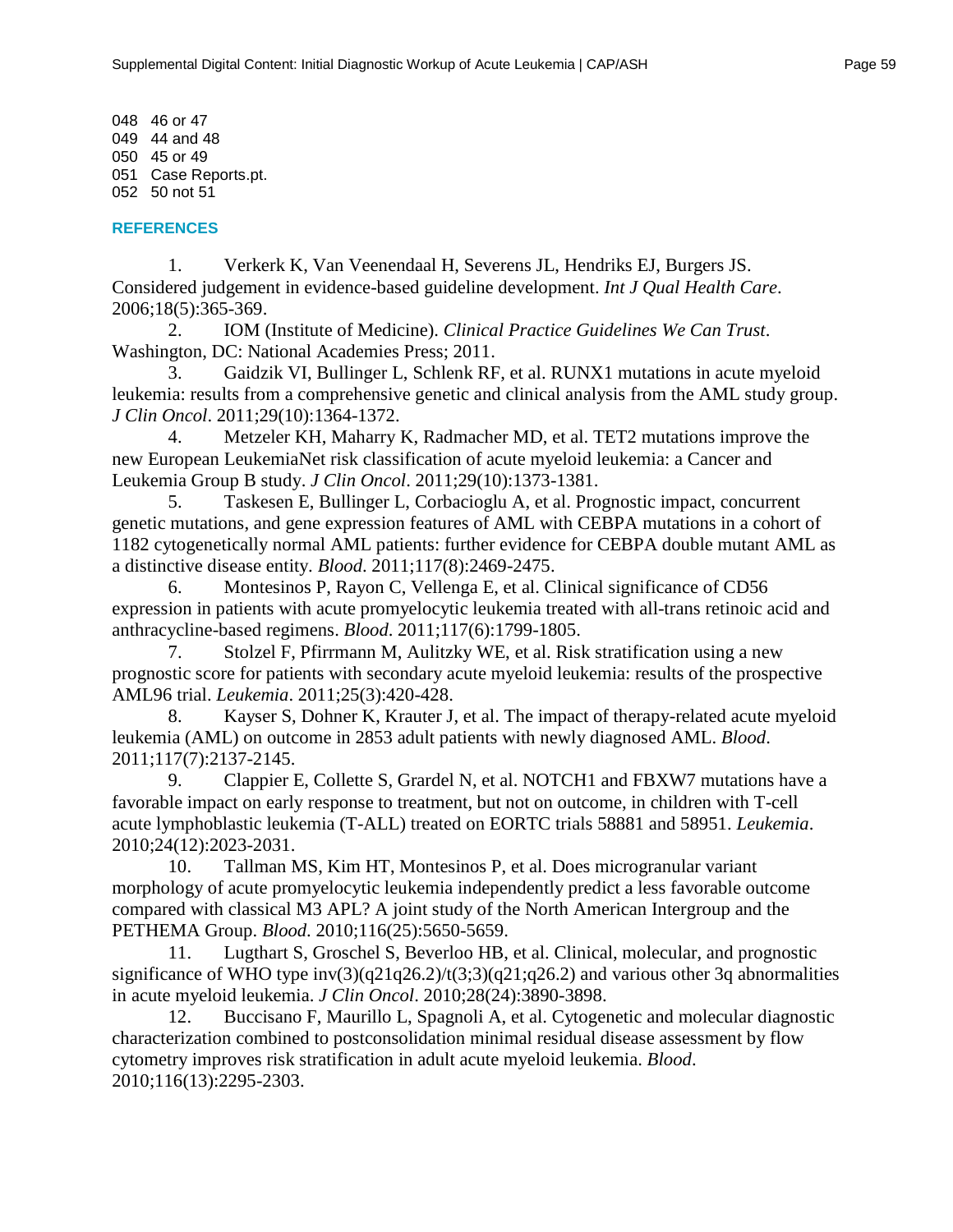13. Becker H, Marcucci G, Maharry K, et al. Mutations of the Wilms tumor 1 gene (WT1) in older patients with primary cytogenetically normal acute myeloid leukemia: a Cancer and Leukemia Group B study. *Blood*. 2010;116(5):788-792.

14. Rollig C, Thiede C, Gramatzki M, et al. A novel prognostic model in elderly patients with acute myeloid leukemia: results of 909 patients entered into the prospective AML96 trial. *Blood*. 2010;116(6):971-978.

15. Maloney KW, Carroll WL, Carroll AJ, et al. Down syndrome childhood acute lymphoblastic leukemia has a unique spectrum of sentinel cytogenetic lesions that influences treatment outcome: a report from the Children's Oncology Group. *Blood*. 2010;116(7):1045- 1050.

16. Harrison CJ, Hills RK, Moorman AV, et al. Cytogenetics of childhood acute myeloid leukemia: United Kingdom Medical Research Council Treatment trials AML 10 and 12. *J Clin Oncol*. 2010;28(16):2674-2681.

17. Ho PA, Zeng R, Alonzo TA, et al. Prevalence and prognostic implications of WT1 mutations in pediatric acute myeloid leukemia (AML): a report from the Children's Oncology Group. *Blood*. 2010;116(5):702-710.

18. Moorman AV, Ensor HM, Richards SM, et al. Prognostic effect of chromosomal abnormalities in childhood B-cell precursor acute lymphoblastic leukaemia: results from the UK Medical Research Council ALL97/99 randomised trial. *Lancet Oncol*. 2010;11(5):429-438.

19. Grimwade D, Hills RK, Moorman AV, et al. Refinement of cytogenetic classification in acute myeloid leukemia: determination of prognostic significance of rare recurring chromosomal abnormalities among 5876 younger adult patients treated in the United Kingdom Medical Research Council trials. *Blood*. 2010;116(3):354-365.

20. Ho PA, Alonzo TA, Kopecky KJ, et al. Molecular alterations of the IDH1 gene in AML: a Children's Oncology Group and Southwest Oncology Group study. *Leukemia*. 2010;24(5):909-913.

21. Wagner K, Damm F, Gohring G, et al. Impact of IDH1 R132 mutations and an IDH1 single nucleotide polymorphism in cytogenetically normal acute myeloid leukemia: SNP rs11554137 is an adverse prognostic factor. *J Clin Oncol*. 2010;28(14):2356-2364.

22. Groschel S, Lugthart S, Schlenk RF, et al. High EVI1 expression predicts outcome in younger adult patients with acute myeloid leukemia and is associated with distinct cytogenetic abnormalities. *J Clin Oncol*. 2010;28(12):2101-2107.

23. Kuhnl A, Gokbuget N, Stroux A, et al. High BAALC expression predicts chemoresistance in adult B-precursor acute lymphoblastic leukemia. *Blood*. 2010;115(18):3737- 3744.

24. Pollard JA, Alonzo TA, Gerbing RB, et al. Prevalence and prognostic significance of KIT mutations in pediatric patients with core binding factor AML enrolled on serial pediatric cooperative trials for de novo AML. *Blood*. 2010;115(12):2372-2379.

25. Escherich G, Horstmann MA, Zimmermann M, Janka-Schaub GE. Cooperative study group for childhood acute lymphoblastic leukaemia (COALL): long-term results of trials 82,85,89,92 and 97. *Leukemia*. 2010;24(2):298-308.

26. Salzer WL, Devidas M, Carroll WL, et al. Long-term results of the pediatric oncology group studies for childhood acute lymphoblastic leukemia 1984-2001: a report from the Children's Oncology Group. *Leukemia*. 2010;24(2):355-370.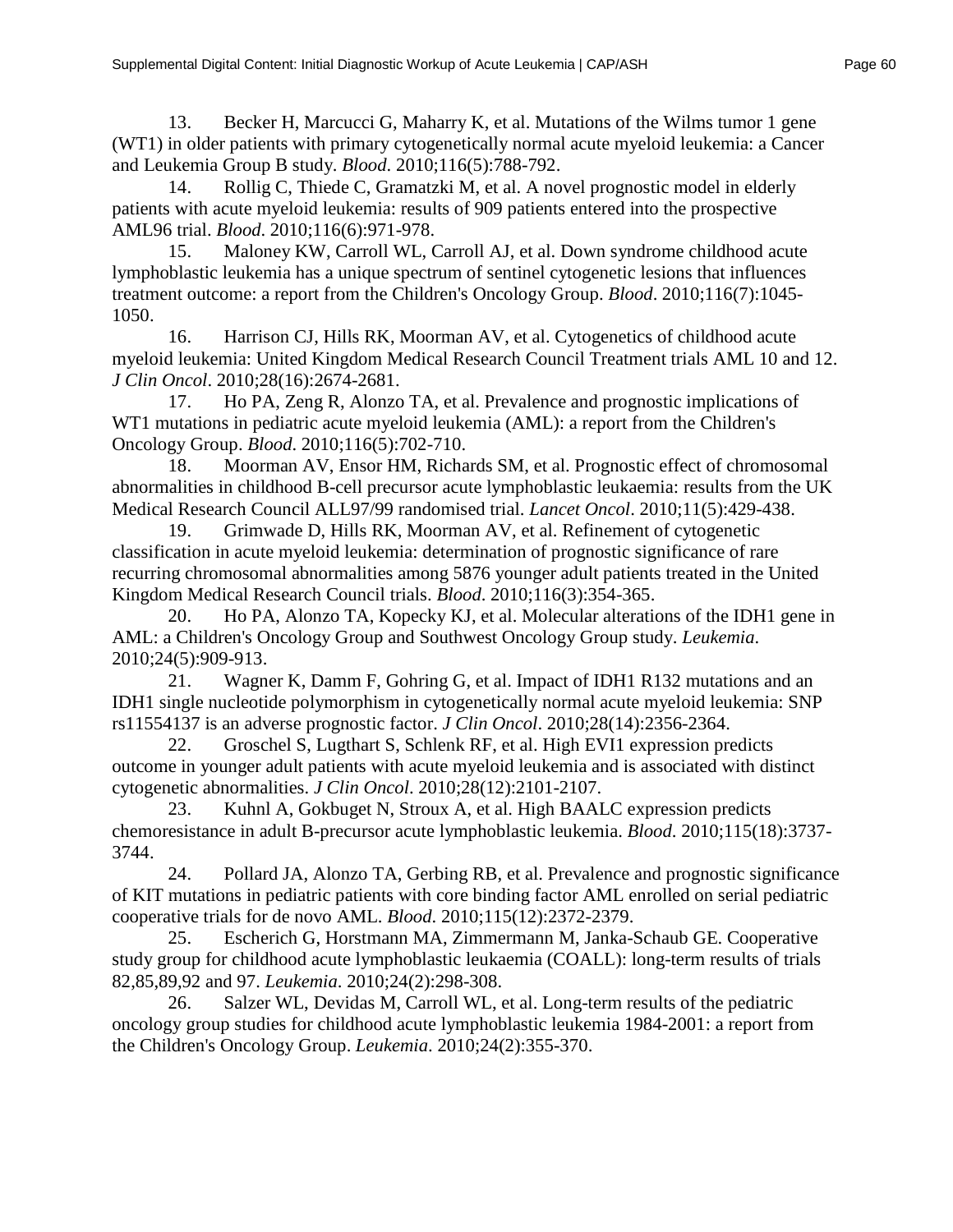27. Schmiegelow K, Forestier E, Hellebostad M, et al. Long-term results of NOPHO ALL-92 and ALL-2000 studies of childhood acute lymphoblastic leukemia. *Leukemia*. 2010;24(2):345-354.

28. Pui CH, Pei D, Sandlund JT, et al. Long-term results of St Jude Total Therapy Studies 11, 12, 13A, 13B, and 14 for childhood acute lymphoblastic leukemia. *Leukemia*. 2010;24(2):371-382.

29. Patel B, Rai L, Buck G, et al. Minimal residual disease is a significant predictor of treatment failure in non T-lineage adult acute lymphoblastic leukaemia: final results of the international trial UKALL XII/ECOG2993. *Br J Haematol*. 2010;148(1):80-89.

30. Marks DI, Paietta EM, Moorman AV, et al. T-cell acute lymphoblastic leukemia in adults: clinical features, immunophenotype, cytogenetics, and outcome from the large randomized prospective trial (UKALL XII/ECOG 2993). *Blood*. 2009;114(25):5136-5145.

31. Basso G, Veltroni M, Valsecchi MG, et al. Risk of relapse of childhood acute lymphoblastic leukemia is predicted by flow cytometric measurement of residual disease on day 15 bone marrow. *J Clin Oncol*. 2009;27(31):5168-5174.

32. Metzeler KH, Dufour A, Benthaus T, et al. ERG expression is an independent prognostic factor and allows refined risk stratification in cytogenetically normal acute myeloid leukemia: a comprehensive analysis of ERG, MN1, and BAALC transcript levels using oligonucleotide microarrays. *J Clin Oncol*. 2009;27(30):5031-5038.

33. Markova J, Trnkova Z, Michkova P, et al. Monitoring of minimal residual disease in patients with core binding factor acute myeloid leukemia and the impact of C-KIT, FLT3, and JAK2 mutations on clinical outcome. *Leuk Lymphoma*. 2009;50(9):1448-1460.

34. Familiades J, Bousquet M, Lafage-Pochitaloff M, et al. PAX5 mutations occur frequently in adult B-cell progenitor acute lymphoblastic leukemia and PAX5 haploinsufficiency is associated with BCR-ABL1 and TCF3-PBX1 fusion genes: a GRAALL study. *Leukemia*. 2009;23(11):1989-1998.

35. Karrman K, Forestier E, Heyman M, et al. Clinical and cytogenetic features of a population-based consecutive series of 285 pediatric T-cell acute lymphoblastic leukemias: rare T-cell receptor gene rearrangements are associated with poor outcome. *Genes Chromosomes Cancer*. 2009;48(9):795-805.

36. Scrideli CA, Assumpcao JG, Ganazza MA, et al. A simplified minimal residual disease polymerase chain reaction method at early treatment points can stratify children with acute lymphoblastic leukemia into good and poor outcome groups. *Haematologica*. 2009;94(6):781-789.

37. Krauter J, Wagner K, Schafer I, et al. Prognostic factors in adult patients up to 60 years old with acute myeloid leukemia and translocations of chromosome band 11q23: individual patient data-based meta-analysis of the German Acute Myeloid Leukemia Intergroup. *J Clin Oncol*. 2009;27(18):3000-3006.

38. Gaidzik VI, Schlenk RF, Moschny S, et al. Prognostic impact of WT1 mutations in cytogenetically normal acute myeloid leukemia: a study of the German-Austrian AML Study Group. *Blood*. 2009;113(19):4505-4511.

39. Santamaria C, Chillon MC, Garcia-Sanz R, et al. The relevance of preferentially expressed antigen of melanoma (PRAME) as a marker of disease activity and prognosis in acute promyelocytic leukemia. *Haematologica*. 2008;93(12):1797-1805.

40. Virappane P, Gale R, Hills R, et al. Mutation of the Wilms' tumor 1 gene is a poor prognostic factor associated with chemotherapy resistance in normal karyotype acute myeloid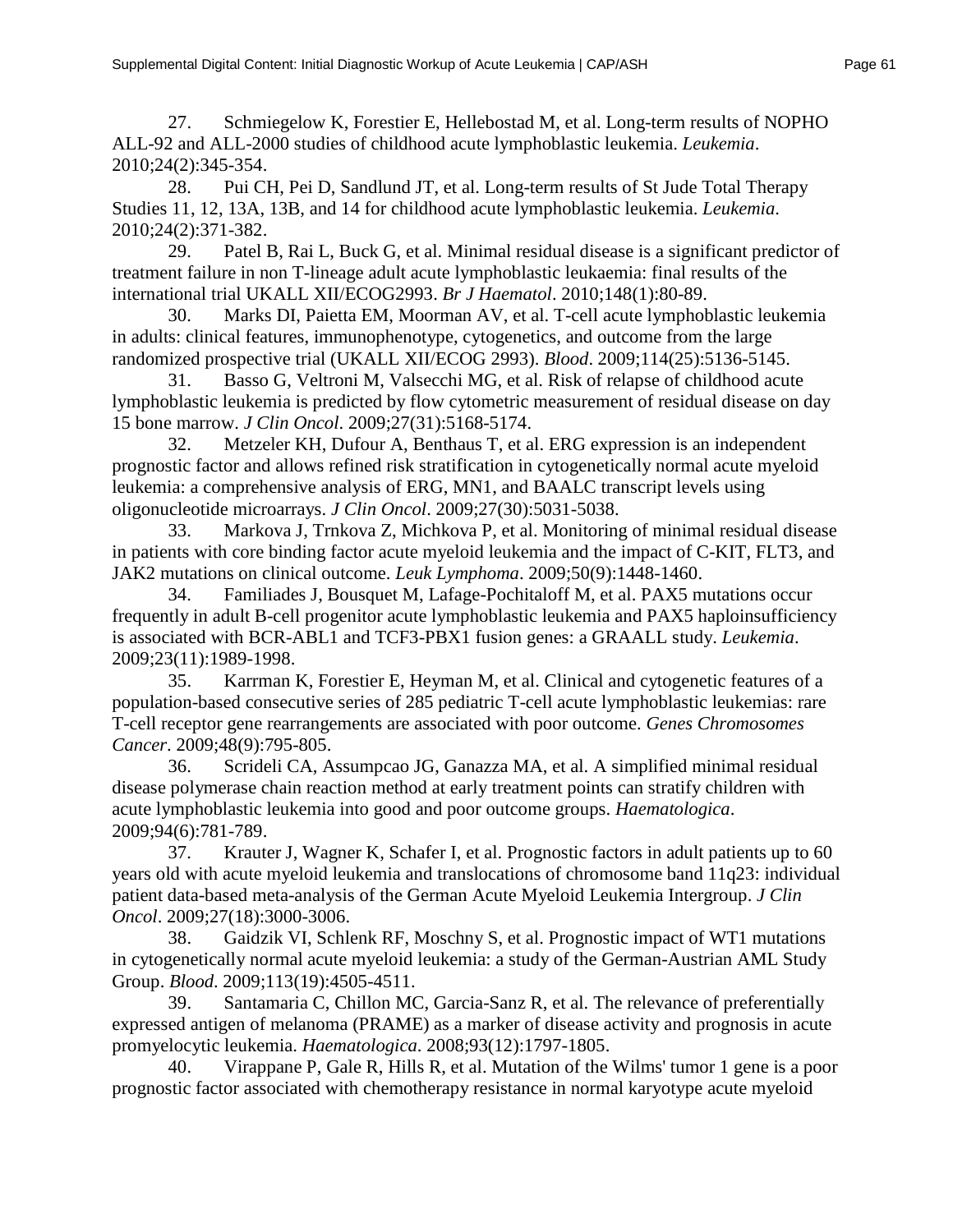leukemia: the United Kingdom Medical Research Council Adult Leukaemia Working Party. *J Clin Oncol*. 2008;26(33):5429-5435.

41. Pulsoni A, Iacobelli S, Bernardi M, et al. M4 acute myeloid leukemia: the role of eosinophilia and cytogenetics in treatment response and survival. The GIMEMA experience. *Haematologica*. 2008;93(7):1025-1032.

42. Lo-Coco F, Cuneo A, Pane F, et al. Prognostic impact of genetic characterization in the GIMEMA LAM99P multicenter study for newly diagnosed acute myeloid leukemia. *Haematologica*. 2008;93(7):1017-1024.

43. Holowiecki J, Krawczyk-Kulis M, Giebel S, et al. Status of minimal residual disease after induction predicts outcome in both standard and high-risk Ph-negative adult acute lymphoblastic leukaemia: the Polish Adult Leukemia Group ALL 4-2002 MRD Study. *Br J Haematol*. 2008;142(2):227-237.

44. Rubnitz JE, Wichlan D, Devidas M, et al. Prospective analysis of TEL gene rearrangements in childhood acute lymphoblastic leukemia: a Children's Oncology Group study. *J Clin Oncol*. 2008;26(13):2186-2191.

45. Langer C, Radmacher MD, Ruppert AS, et al. High BAALC expression associates with other molecular prognostic markers, poor outcome, and a distinct geneexpression signature in cytogenetically normal patients younger than 60 years with acute myeloid leukemia: a Cancer and Leukemia Group B (CALGB) study. *Blood*. 2008;111(11):5371-5379.

46. Oudot C, Auclerc MF, Levy V, et al. Prognostic factors for leukemic induction failure in children with acute lymphoblastic leukemia and outcome after salvage therapy: the FRALLE 93 study. *J Clin Oncol*. 2008;26(9):1496-1503.

47. Arico M, Valsecchi MG, Rizzari C, et al. Long-term results of the AIEOP-ALL-95 Trial for Childhood Acute Lymphoblastic Leukemia: insight on the prognostic value of DNA index in the framework of Berlin-Frankfurt-Muenster based chemotherapy. *J Clin Oncol*. 2008;26(2):283-289.

48. Wandt H, Schakel U, Kroschinsky F, et al. MLD according to the WHO classification in AML has no correlation with age and no independent prognostic relevance as analyzed in 1766 patients. *Blood*. 2008;111(4):1855-1861.

49. Lange BJ, Smith FO, Feusner J, et al. Outcomes in CCG-2961, a children's oncology group phase 3 trial for untreated pediatric acute myeloid leukemia: a report from the Children's Oncology Group. *Blood*. 2008;111(3):1044-1053.

50. Gale RE, Green C, Allen C, et al. The impact of FLT3 internal tandem duplication mutant level, number, size, and interaction with NPM1 mutations in a large cohort of young adult patients with acute myeloid leukemia. *Blood*. 2008;111(5):2776-2784.

51. Schaich M, Schlenk RF, Al-Ali HK, et al. Prognosis of acute myeloid leukemia patients up to 60 years of age exhibiting trisomy 8 within a non-complex karyotype: individual patient data-based meta-analysis of the German Acute Myeloid Leukemia Intergroup. *Haematologica*. 2007;92(6):763-770.

52. Zhou J, Goldwasser MA, Li A, et al. Quantitative analysis of minimal residual disease predicts relapse in children with B-lineage acute lymphoblastic leukemia in DFCI ALL Consortium Protocol 95-01. *Blood*. 2007;110(5):1607-1611.

53. Yanada M, Matsushita T, Asou N, et al. Severe hemorrhagic complications during remission induction therapy for acute promyelocytic leukemia: incidence, risk factors, and influence on outcome. *Eur J Haematol*. 2007;78(3):213-219.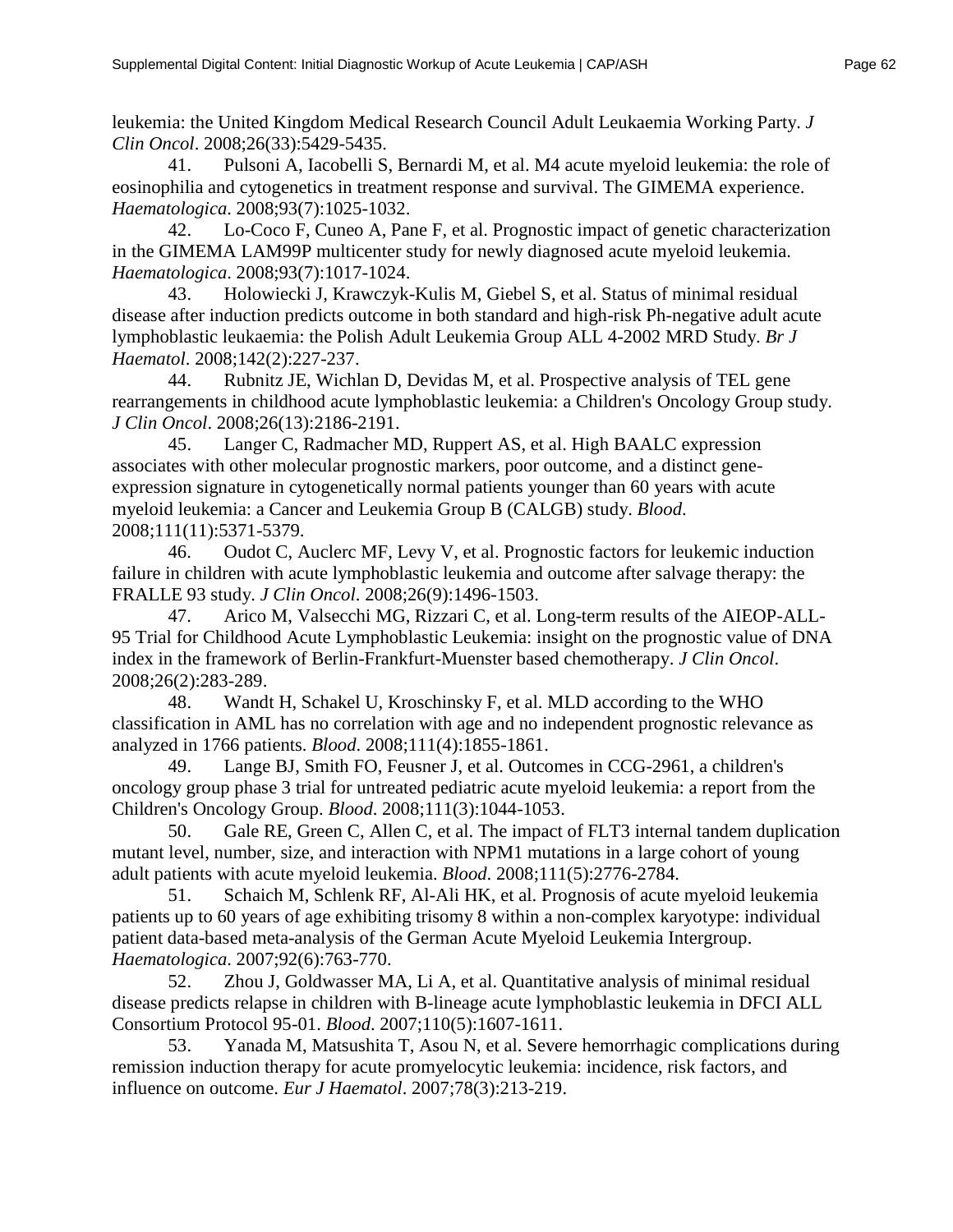54. Barbaric D, Alonzo TA, Gerbing RB, et al. Minimally differentiated acute myeloid leukemia (FAB AML-M0) is associated with an adverse outcome in children: a report from the Children's Oncology Group, studies CCG-2891 and CCG-2961. *Blood*. 2007;109(6):2314-2321.

55. Roman-Gomez J, Cordeu L, Agirre X, et al. Epigenetic regulation of Wntsignaling pathway in acute lymphoblastic leukemia. *Blood*. 2007;109(8):3462-3469.

56. Asnafi V, Buzyn A, Le Noir S, et al. NOTCH1/FBXW7 mutation identifies a large subgroup with favorable outcome in adult T-cell acute lymphoblastic leukemia (T-ALL): a Group for Research on Adult Acute Lymphoblastic Leukemia (GRAALL) study. *Blood*. 2009;113(17):3918-3924.

57. Mrózek K, Carroll AJ, Maharry K, et al. Central review of cytogenetics is necessary for cooperative group correlative and clinical studies of adult acute leukemia: the Cancer and Leukemia Group B experience. *Int J Oncol*. 2008;33(2):239-244.

58. Dufour A, Schneider F, Metzeler KH, et al. Acute myeloid leukemia with biallelic CEBPA gene mutations and normal karyotype represents a distinct genetic entity associated with a favorable clinical outcome. *J Clin Oncol*. 2010;28(4):570-577.

59. Damm F, Heuser M, Morgan M, et al. Single nucleotide polymorphism in the mutational hotspot of WT1 predicts a favorable outcome in patients with cytogenetically normal acute myeloid leukemia. *J Clin Oncol*. 2010;28(4):578-585.

60. Pabst T, Eyholzer M, Fos J, Mueller BU. Heterogeneity within AML with CEBPA mutations; only CEBPA double mutations, but not single CEBPA mutations are associated with favourable prognosis. *Br J Cancer*. 2009;100(8):1343-1346.

61. Marcucci G, Maharry K, Radmacher MD, et al. Prognostic significance of, and gene and microRNA expression signatures associated with, CEBPA mutations in cytogenetically normal acute myeloid leukemia with high-risk molecular features: a Cancer and Leukemia Group B Study. *J Clin Oncol*. 2008;26(31):5078-5087.

62. Schneider F, Hoster E, Unterhalt M, et al. NPM1 but not FLT3-ITD mutations predict early blast cell clearance and CR rate in patients with normal karyotype AML (NK-AML) or high-risk myelodysplastic syndrome (MDS). *Blood*. 2009;113(21):5250-5253.

63. Paschka P, Marcucci G, Ruppert AS, et al. Wilms' tumor 1 gene mutations independently predict poor outcome in adults with cytogenetically normal acute myeloid leukemia: a cancer and leukemia group B study. *J Clin Oncol*. 2008;26(28):4595-4602.

64. Damm F, Heuser M, Morgan M, et al. Integrative prognostic risk score in acute myeloid leukemia with normal karyotype. *Blood*. 2011;117(17):4561-4568.

65. Becker H, Marcucci G, Maharry K, et al. Favorable prognostic impact of NPM1 mutations in older patients with cytogenetically normal de novo acute myeloid leukemia and associated gene- and microRNA-expression signatures: a Cancer and Leukemia Group B study. *J Clin Oncol*. 2010;28(4):596-604.

66. Busse A, Gokbuget N, Siehl JM, et al. Wilms' tumor gene 1 (WT1) expression in subtypes of acute lymphoblastic leukemia (ALL) of adults and impact on clinical outcome. *Ann Hematol*. 2009;88(12):1199-1205.

67. Rubnitz JE, Razzouk BI, Lensing S, Pounds S, Pui C-H, Ribeiro RC. Prognostic factors and outcome of recurrence in childhood acute myeloid leukemia. *Cancer*. 2007;109(1):157-163.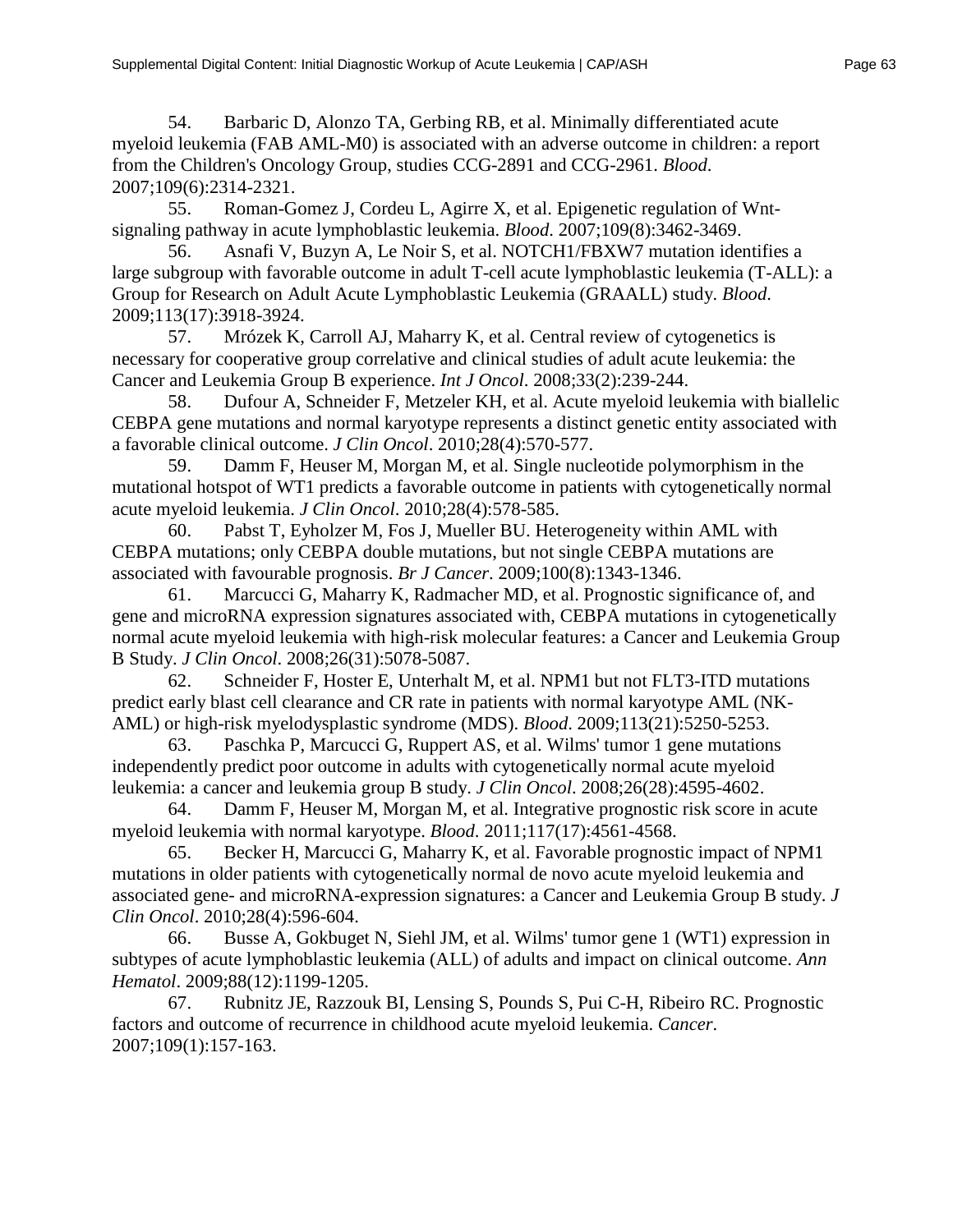68. Alvarez S, Suela J, Valencia A, et al. DNA methylation profiles and their relationship with cytogenetic status in adult acute myeloid leukemia. *PLoS One*. 2010;5(8):e12197. doi: 10.1371/journal.pone.012197

69. Kuiper RP, Waanders E, van der Velden VH, et al. IKZF1 deletions predict relapse in uniformly treated pediatric precursor B-ALL. *Leukemia*. 2010;24(7):1258-1264.

70. Schwind S, Maharry K, Radmacher MD, et al. Prognostic significance of expression of a single microRNA, miR-181a, in cytogenetically normal acute myeloid leukemia: a Cancer and Leukemia Group B study. *J Clin Oncol*. 2010;28(36):5257-5264.

71. Abbas S, Lugthart S, Kavelaars FG, et al. Acquired mutations in the genes encoding IDH1 and IDH2 both are recurrent aberrations in acute myeloid leukemia: prevalence and prognostic value. *Blood*. 2010;116(12):2122-2126.

72. de Jonge HJ, Valk PJ, Veeger NJ, et al. High VEGFC expression is associated with unique gene expression profiles and predicts adverse prognosis in pediatric and adult acute myeloid leukemia. *Blood*. 2010;116(10):1747-1754.

73. Santamaria C, Chillon MC, Garcia-Sanz R, et al. BAALC is an important predictor of refractoriness to chemotherapy and poor survival in intermediate-risk acute myeloid leukemia (AML). *Ann Hematol*. 2010;89(5):453-458.

74. Seifert H, Mohr B, Thiede C, et al. The prognostic impact of 17p (p53) deletion in 2272 adults with acute myeloid leukemia. *Leukemia*. 2009;23(4):656-663.

75. Marcucci G, Radmacher MD, Maharry K, et al. MicroRNA expression in cytogenetically normal acute myeloid leukemia. *N Engl J Med*. 2008;358(18):1919-1928.

76. Whitman SP, Ruppert AS, Radmacher MD, et al. FLT3 D835/I836 mutations are associated with poor disease-free survival and a distinct gene-expression signature among younger adults with de novo cytogenetically normal acute myeloid leukemia lacking FLT3 internal tandem duplications. *Blood*. 2008;111(3):1552-1559.

77. Baldus CD, Thibaut J, Goekbuget N, et al. Prognostic implications of NOTCH1 and FBXW7 mutations in adult acute T-lymphoblastic leukemia. *Haematologica*. 2009;94(10):1383-1390.

78. Breems DA, Van Putten WLJ, De Greef GE, et al. Monosomal karyotype in acute myeloid leukemia: a better indicator of poor prognosis than a complex karyotype. *J Clin Oncol*. 2008;26(29):4791-4797.

79. Cario G, Zimmermann M, Romey R, et al. Presence of the P2RY8-CRLF2 rearrangement is associated with a poor prognosis in non-high-risk precursor B-cell acute lymphoblastic leukemia in children treated according to the ALL-BFM 2000 protocol. *Blood*. 2010;115(26):5393-5397.

80. Chiaretti S, Tavolaro S, Ghia EM, et al. Characterization of ABL1 expression in adult T-cell acute lymphoblastic leukemia by oligonucleotide array analysis. *Haematologica*. 2007;92(5):619-626.

81. Csinady E, van der Velden VHJ, Joas R, et al. Chromosome 14 copy numberdependent IGH gene rearrangement patterns in high hyperdiploid childhood B-cell precursor ALL: implications for leukemia biology and minimal residual disease analysis. *Leukemia*. 2009;23(5):870-876.

82. Falini B, Macijewski K, Weiss T, et al. Multilineage dysplasia has no impact on biologic, clinicopathologic, and prognostic features of AML with mutated nucleophosmin (NPM1). *Blood*. 2010;115(18):3776-3786.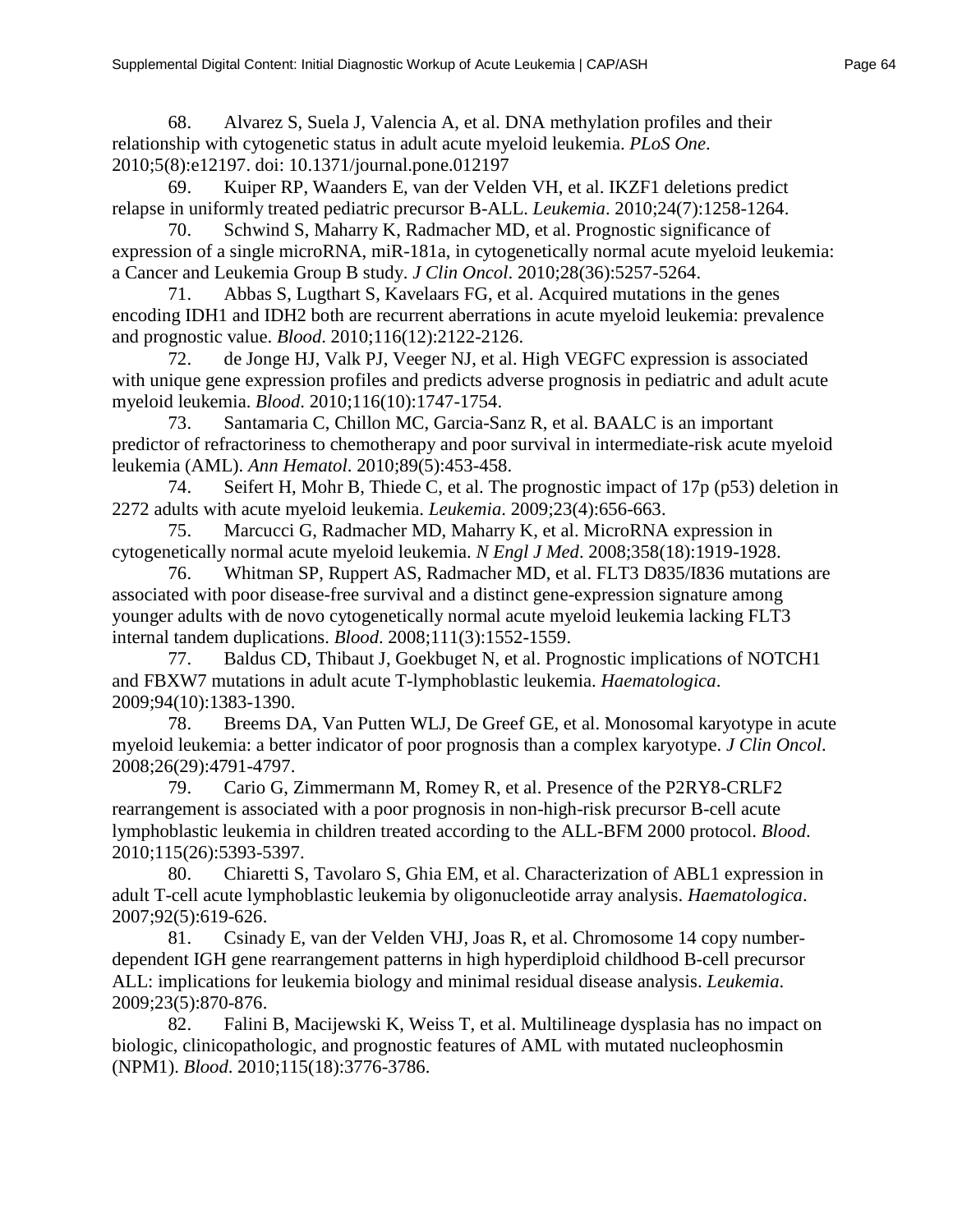83. Fischer L, Gokbuget N, Schwartz S, et al. CD56 expression in T-cell acute lymphoblastic leukemia is associated with non-thymic phenotype and resistance to induction therapy but no inferior survival after risk-adapted therapy. *Haematologica*. 2009;94(2):224-229.

84. Flex E, Petrangeli V, Stella L, et al. Somatically acquired JAK1 mutations in adult acute lymphoblastic leukemia. *J Exp Med*. 2008;205(4):751-758.

85. Harvey RC, Mullighan CG, Wang X, et al. Identification of novel cluster groups in pediatric high-risk B-precursor acute lymphoblastic leukemia with gene expression profiling: correlation with genome-wide DNA copy number alterations, clinical characteristics, and outcome. *Blood*. 2010;116(23):4874-4884.

86. Heesch S, Goekbuget N, Stroux A, et al. Prognostic implications of mutations and expression of the Wilms tumor 1 (WT1) gene in adult acute T-lymphoblastic leukemia. *Haematologica*. 2010;95(6):942-949.

87. Hollink IH, van den Heuvel-Eibrink MM, Zimmermann M, et al. Clinical relevance of Wilms tumor 1 gene mutations in childhood acute myeloid leukemia. *Blood*. 2009;113(23):5951-5960.

88. Jeha S, Pei D, Raimondi SC, et al. Increased risk for CNS relapse in pre-B cell leukemia with the t(1;19)/TCF3-PBX1. *Leukemia*. 2009;23(8):1406-1409.

89. Jiao B, Wu CF, Liang Y, et al. AML1-ETO9a is correlated with C-KIT overexpression/mutations and indicates poor disease outcome in t(8;21) acute myeloid leukemia-M2. *Leukemia*. 2009;23(9):1598-1604.

90. Johnston DL, Alonzo TA, Gerbing RB, Lange BJ, Woods WG. The presence of central nervous system disease at diagnosis in pediatric acute myeloid leukemia does not affect survival: a Children's Oncology Group study. *Pediatr Blood Cancer*. 2010;55(3):414-420.

91. Kayser S, Schlenk RF, Londono MC, et al. Insertion of FLT3 internal tandem duplication in the tyrosine kinase domain-1 is associated with resistance to chemotherapy and inferior outcome. *Blood*. 2009;114(12):2386-2392.

92. Kox C, Zimmermann M, Stanulla M, et al. The favorable effect of activating NOTCH1 receptor mutations on long-term outcome in T-ALL patients treated on the ALL-BFM 2000 protocol can be separated from FBXW7 loss of function. *Leukemia*. 2010;24(12):2005- 2013.

93. Maurillo L, Buccisano F, Del Principe MI, et al. Toward optimization of postremission therapy for residual disease-positive patients with acute myeloid leukemia. *J Clin Oncol*. 2008;26(30):4944-4951.

94. Medeiros BC, Othus M, Fang M, Roulston D, Appelbaum FR. Prognostic impact of monosomal karyotype in young adult and elderly acute myeloid leukemia: the Southwest Oncology Group (SWOG) experience. *Blood*. 2010;116(13):2224-2228.

95. Meshinchi S, Stirewalt DL, Alonzo TA, et al. Structural and numerical variation of FLT3/ITD in pediatric AML. *Blood*. 2008;111(10):4930-4933.

96. Milani L, Lundmark A, Kiialainen A, et al. DNA methylation for subtype classification and prediction of treatment outcome in patients with childhood acute lymphoblastic leukemia. *Blood*. 2010;115(6):1214-1225.

97. Moorman AV, Richards SM, Robinson HM, et al. Prognosis of children with acute lymphoblastic leukemia (ALL) and intrachromosomal amplification of chromosome 21 (iAMP21). *Blood*. 2007;109(6):2327-2330.

98. Mullighan CG, Su X, Zhang J, et al. Deletion of IKZF1 and prognosis in acute lymphoblastic leukemia. *N Engl J Med*. 2009;360(5):470-480.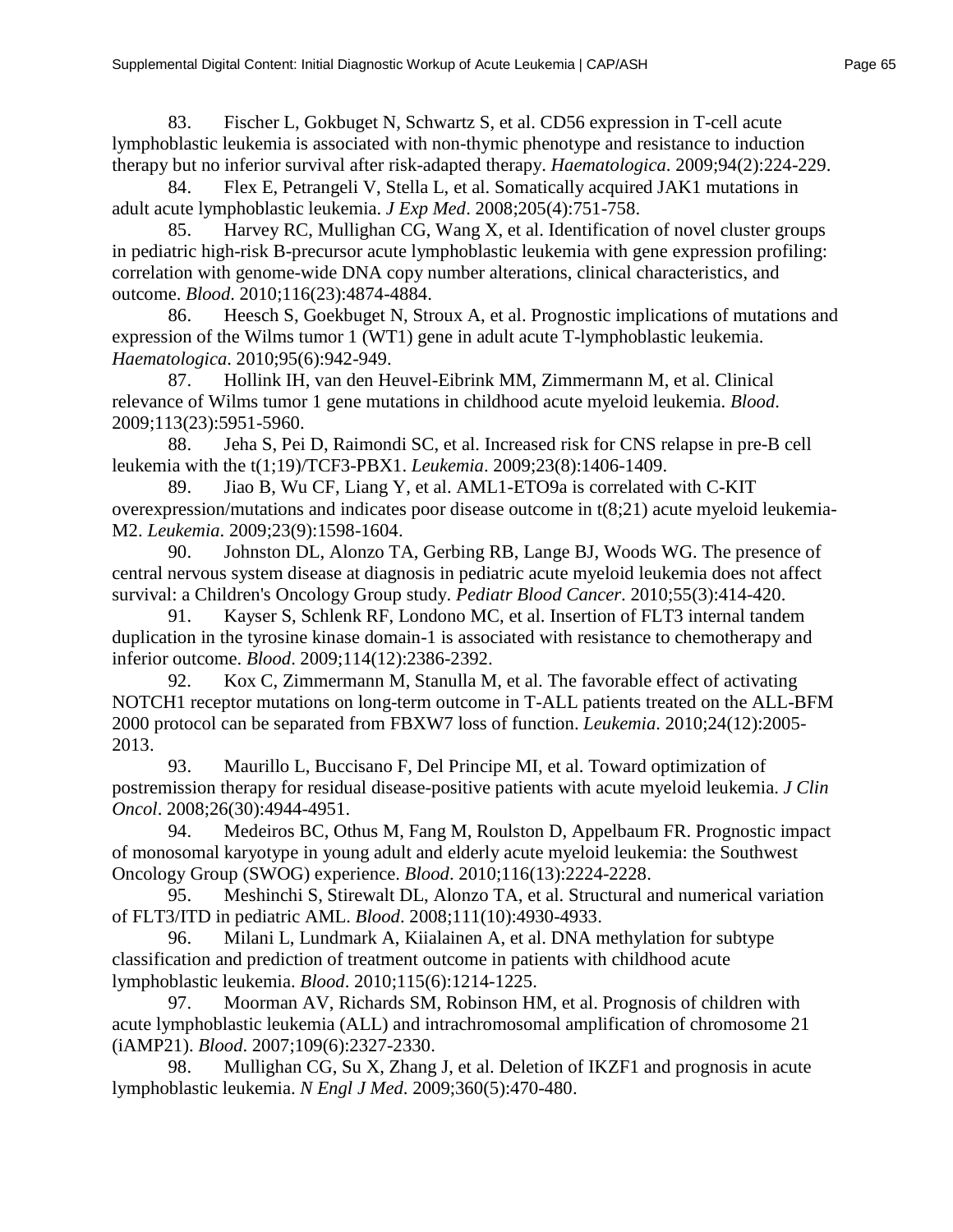toxicity and survival. *Haematologica*. 2009;94(10):1391-1398. 100. Prebet T, Boissel N, Reutenauer S, et al. Acute myeloid leukemia with translocation (8;21) or inversion (16) in elderly patients treated with conventional chemotherapy: a collaborative study of the French CBF-AML intergroup. *J Clin Oncol*. 2009;27(28):4747-4753.

101. Roman-Gomez J, Agirre X, Jimenez-Velasco A, et al. Epigenetic regulation of microRNAs in acute lymphoblastic leukemia. *J Clin Oncol*. 2009;27(8):1316-1322.

102. Santamaria CM, Chillon MC, Garcia-Sanz R, et al. High FOXO3a expression is associated with a poorer prognosis in AML with normal cytogenetics. *Leuk Res*. 2009;33(12):1706-1709.

103. Schwind S, Marcucci G, Maharry K, et al. BAALC and ERG expression levels are associated with outcome and distinct gene and microRNA expression profiles in older patients with de novo cytogenetically normal acute myeloid leukemia: a Cancer and Leukemia Group B study. *Blood*. 2010;116(25):5660-5669.

104. Suela J, Alvarez S, Cifuentes F, et al. DNA profiling analysis of 100 consecutive de novo acute myeloid leukemia cases reveals patterns of genomic instability that affect all cytogenetic risk groups. *Leukemia*. 2007;21(6):1224-1231.

105. Tauchi H, Tomizawa D, Eguchi M, et al. Clinical features and outcome of MLL gene rearranged acute lymphoblastic leukemia in infants with additional chromosomal abnormalities other than 11q23 translocation. *Leuk Res*. 2008;32(10):1523-1529.

106. Waanders E, van der Velden VHJ, van der Schoot CE, et al. Integrated use of minimal residual disease classification and IKZF1 alteration status accurately predicts 79% of relapses in pediatric acute lymphoblastic leukemia. *Leukemia*. 2011;25(2):254-258.

107. Zachariadis V, Gauffin F, Kuchinskaya E, et al. The frequency and prognostic impact of dic(9;20)(p13.2;q11.2) in childhood B-cell precursor acute lymphoblastic leukemia: results from the NOPHO ALL-2000 trial. *Leukemia*. 2011;25(4):622-628.

108. Moorman AV, Harrison CJ, Buck GA, et al. Karyotype is an independent prognostic factor in adult acute lymphoblastic leukemia (ALL): analysis of cytogenetic data from patients treated on the Medical Research Council (MRC) UKALLXII/Eastern Cooperative Oncology Group (ECOG) 2993 trial. *Blood*. 2007;109(8):3189-3197.

109. Vance GH, Kim H, Hicks GA, et al. Utility of interphase FISH to stratify patients into cytogenetic risk categories at diagnosis of AML in an Eastern Cooperative Oncology Group (ECOG) clinical trial (E1900). *Leuk Res*. 2007;31(5):605-609.

110. Wheatley K, Brookes CL, Howman AJ, et al. Prognostic factor analysis of the survival of elderly patients with AML in the MRC AML11 and LRF AML14 trials. *Br J Haematol*. 2009;145(5):598-605.

111. Patel JL, Smith LM, Anderson J, et al. The immunophenotype of T-lymphoblastic lymphoma in children and adolescents: a Children's Oncology Group report. *Br J Haematol*. 2012;159(4):454-461.

112. Yin JAL, O'Brien MA, Hills RK, Daly SB, Wheatley K, Burnett AK. Minimal residual disease monitoring by quantitative RT-PCR in core binding factor AML allows risk stratification and predicts relapse: results of the United Kingdom MRC AML-15 trial. *Blood*. 2012;120(14):2826-2835.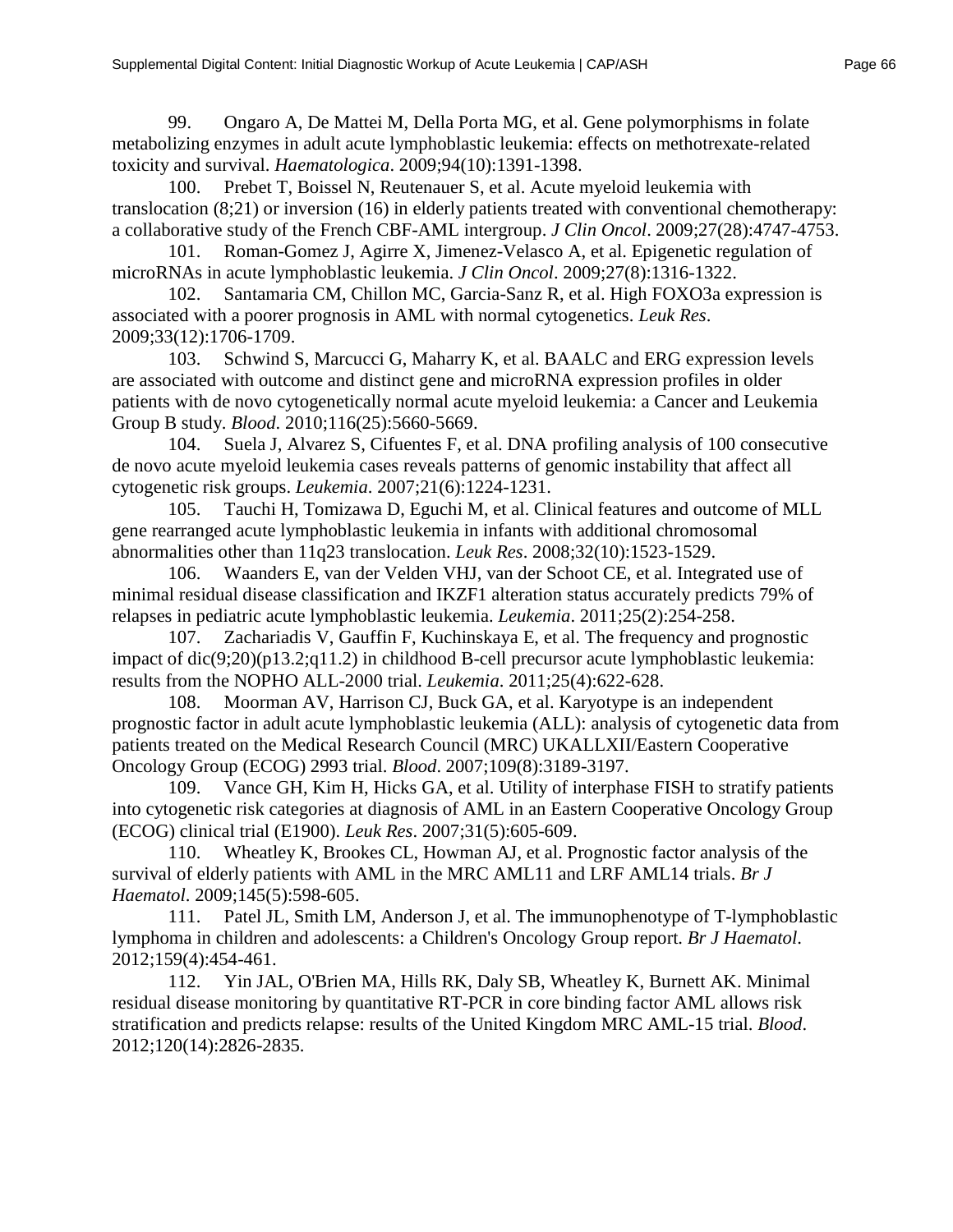113. Gonen M, Sun Z, Figueroa ME, et al. CD25 expression status improves prognostic risk classification in AML independent of established biomarkers: ECOG phase 3 trial, E1900. *Blood*. 2012;120(11):2297-2306.

114. Moorman AV, Schwab C, Ensor HM, et al. IGH@ translocations, CRLF2 deregulation, and microdeletions in adolescents and adults with acute lymphoblastic leukemia. *J Clin Oncol*. 2012;30(25):3100-3108.

115. Mendler JH, Maharry K, Radmacher MD, et al. RUNX1 mutations are associated with poor outcome in younger and older patients with cytogenetically normal acute myeloid leukemia and with distinct gene and MicroRNA expression signatures. *J Clin Oncol*. 2012;30(25):3109-3118.

116. Damm F, Wagner K, Gorlich K, et al. ID1 expression associates with other molecular markers and is not an independent prognostic factor in cytogenetically normal acute myeloid leukaemia. *Br J Haematol*. 2012;158(2):208-215.

117. Renneville A, Boissel N, Nibourel O, et al. Prognostic significance of DNA methyltransferase 3A mutations in cytogenetically normal acute myeloid leukemia: a study by the Acute Leukemia French Association. *Leukemia*. 2012;26(6):1247-1254.

118. Schneider F, Hoster E, Unterhalt M, et al. The FLT3ITD mRNA level has a high prognostic impact in NPM1 mutated, but not in NPM1 unmutated, AML with a normal karyotype. *Blood*. 2012;119(19):4383-4386.

119. Schwind S, Marcucci G, Kohlschmidt J, et al. Low expression of MN1 associates with better treatment response in older patients with de novo cytogenetically normal acute myeloid leukemia. *Blood*. 2011;118(15):4188-4198.

120. Chuang MK, Chiu YC, Chou WC, Hou HA, Chuang EY, Tien HF. A 3 microRNA scoring system for prognostication in de novo acute myeloid leukemia patients. *Leukemia*. 2015;29(5):1051-1059.

121. Schlenk RF, Kayser S, Bullinger L, et al. Differential impact of allelic ratio and insertion site in FLT3-ITD-positive AML with respect to allogeneic transplantation. *Blood*. 2014;124(23):3441-3449.

122. Den Boer ML, van Slegtenhorst M, De Menezes RX, et al. A subtype of childhood acute lymphoblastic leukaemia with poor treatment outcome: a genome-wide classification study. *Lancet Oncol*. 2009;10(2):125-134.

123. Paschka P, Schlenk RF, Gaidzik VI, et al. IDH1 and IDH2 mutations are frequent genetic alterations in acute myeloid leukemia and confer adverse prognosis in cytogenetically normal acute myeloid leukemia with NPM1 mutation without FLT3 internal tandem duplication. *J Clin Oncol*. 2010;28(22):3636-3643.

124. Marcucci G, Maharry K, Wu YZ, et al. IDH1 and IDH2 gene mutations identify novel molecular subsets within de novo cytogenetically normal acute myeloid leukemia: a Cancer and Leukemia Group B study. *J Clin Oncol*. 2010;28(14):2348-2355.

125. Zhou K-G, Jiang L-J, Shang Z, Wang J, Huang L, Zhou J-F. Potential application of IDH1 and IDH2 mutations as prognostic indicators in non-promyelocytic acute myeloid leukemia: a meta-analysis. *Leuk Lymphoma*. 2012;53(12):2423-2429.

126. Nomdedeu J, Hoyos M, Carricondo M, et al. Adverse impact of IDH1 and IDH2 mutations in primary AML: experience of the Spanish CETLAM group. *Leuk Res*. 2012;36(8):990-997.